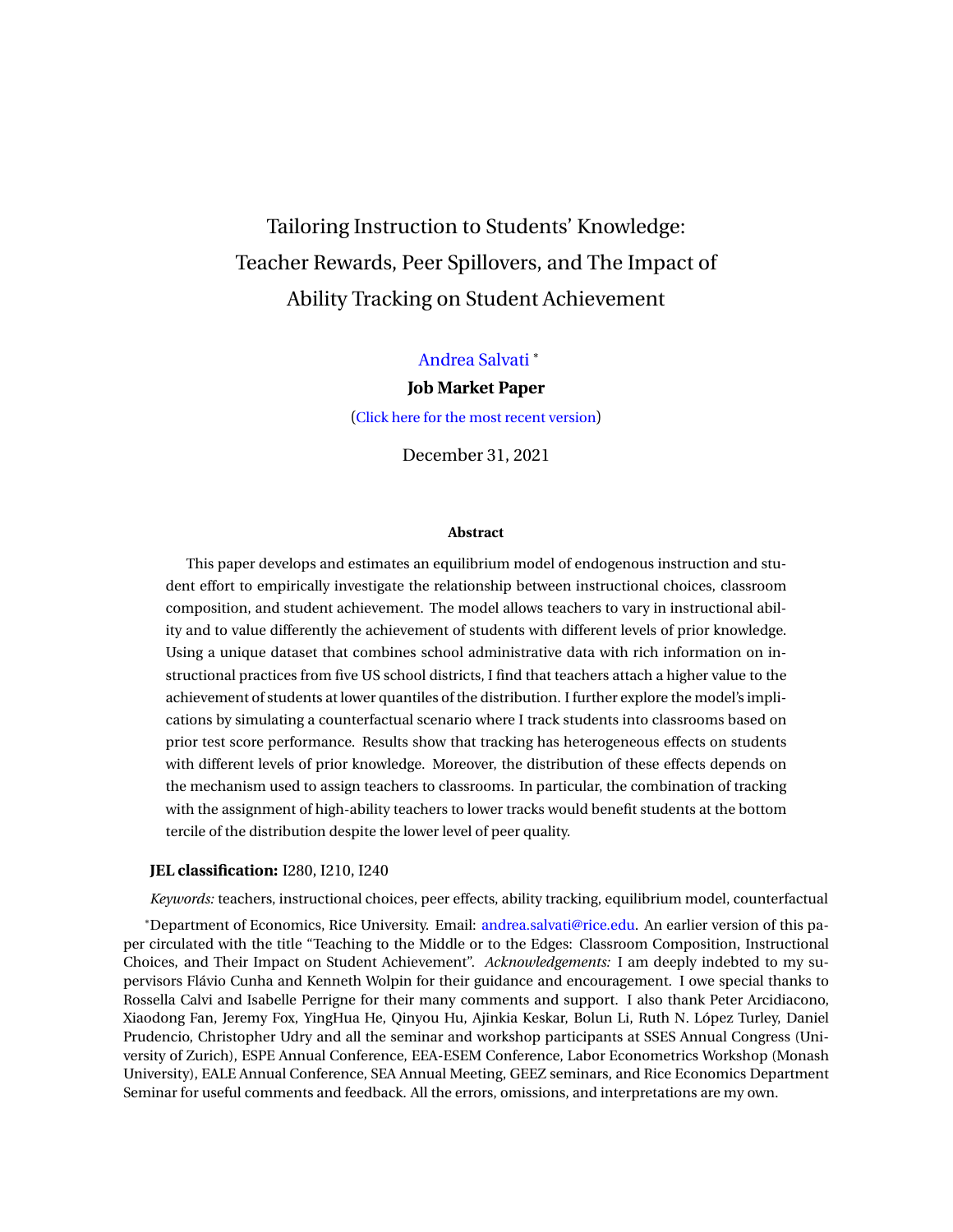# **1. Introduction**

Disadvantaged students are consistently underachieving in the United States. Recent estimates show that the disparity in academic performance between students from high and low socioeconomic backgrounds is equivalent to about three years of learning, a value similar to fifty years ago ([Hanushek](#page-39-0) [et al.,](#page-39-0) [2020](#page-39-0)). Closing the achievement gap has been one of the top priorities of US policymakers over the past decades, but improvements have been modest despite the policies and resources deployed. Meanwhile, a growing body of research reports that interventions aimed at tailoring instruction to each student's readiness level are particularly effective in fostering learning gains and reducing inequality, especially in early grades (see e.g., [Banerjee et al.](#page-36-0), [2007;](#page-36-0) [Kremer et al.,](#page-39-1) [2013](#page-39-1); [Connor and](#page-37-0) [Morrison](#page-37-0), [2016](#page-37-0); [Connor et al.,](#page-37-1) [2018\)](#page-37-1). In practice, however, meeting the needs of academically diverse students is generally a challenging task for educators, especially given the public good nature of instruction in a classroom environment ([Lazear,](#page-39-2) [2001\)](#page-39-2). A feasible alternative could then entail tailoring instruction to the needs of students with specific levels of prior achievement.<sup>[1](#page-1-0)</sup> Whether teachers orient instruction towards specific segments of the classroom can depend on the rewards they attach to the achievement of students along the ability distribution. These rewards can reflect a variety of factors, like personal preferences, incentives provided by education systems, or other institutional constraints.

Empirical evidence seems to indicate the presence of specific patterns in teaching strategies across different countries. Recent studies show that educators in developing countries tend to direct their efforts towards better prepared students (e.g., [Duflo et al.,](#page-38-0) [2011;](#page-38-0) [Gilligan et al.](#page-38-1), [forthcoming](#page-38-1); [Cuesta et al.,](#page-37-2) [2020\)](#page-37-2), while teachers in US schools are more likely to target students in the lower part of the distribution as a result of incentive-based policies like No Child Left Behind (e.g., [Reback](#page-40-0), [2008](#page-40-0); [Neal and Schanzenbach](#page-39-3), [2010](#page-39-3); [Deming and Figlio](#page-37-3), [2016](#page-37-3); [Macartney et al.](#page-39-4), [2021\)](#page-39-4). Yet, these findings are often inferred from student test scores, while evidence from direct information on classroom instruction is still scarce.

Whether teachers are rewarded unequally for the achievement of different students can determine how they adjust instruction in response to the composition of the classroom. This, in turn, has potential implications for the distributional impact of both student and teacher-classroom assignment policies on student achievement. Among these, probably the most widespread practice in the US school system is the one known as ability tracking. Tracking students into classrooms based on prior performance is a very common way through which schools attempt to align instruction to the needs of different students.<sup>[2](#page-1-1)</sup> Yet, it is also controversial due to two potentially opposite effects

<span id="page-1-0"></span> $1$ The terms "readiness", "ability", "prior achievement", "prior knolwedge", and "baseline knowledge" are used interchangeably throughout the paper.

<span id="page-1-1"></span><sup>&</sup>lt;sup>2</sup>About 75% of public schools report to implement ability tracking in 8<sup>th</sup> grade math classes (NAEP, 2015). Tracking is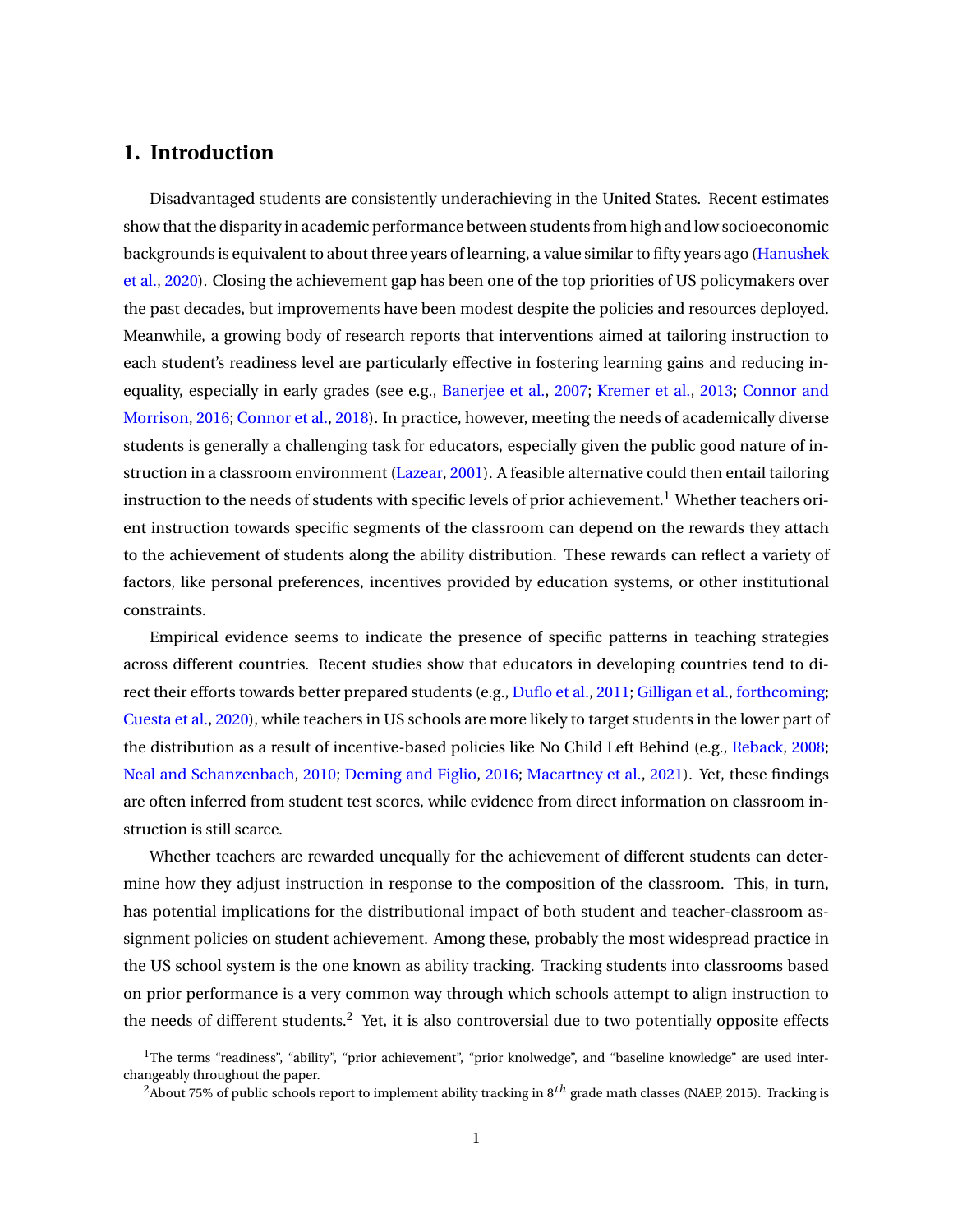on student performances. Proponents claim that tracking benefits students across the entire ability spectrum, as it reduces classroom heterogeneity and allows teachers to better match different instructional needs. On the other hand, opponents argue that tracking exacerbates inequalities at the expense of low-achieving students, as these are systematically assigned to classrooms with lowerquality peers. However, a much less emphasized issue is whether and how teachers actually adapt teaching strategies to the specific track they are assigned to, which can depend on the value they attach to the learning gains of students at different levels of the distribution. Moreover, teachers may respond differently depending on how schools choose to allocate resources across different tracks, or whether there is some assortative matching between teacher ability and track quality.

Finally, other mechanisms could be at work. First, school administrators or other education authorities could induce teachers to adhere to a specific curriculum, regardless of the students' instructional needs. Many recent policy efforts are oriented towards common curriculum standards, such as the recent adoption of the Common Core Standards by multiple US states. Second, teachers could find more personally rewarding to cover specific topics or to follow specific standards of teaching. Finally, direct peer-to-peer spillovers can also affect the overall impact of classroom instruction on achievement. For instance, interactions with lower-quality peers can exert negative influences on students' motivation and behavior, thus offsetting the potential benefits of tailoring instruction to the students' readiness level.

In this paper, I address the following research questions: Do teachers value unequally the achievement of students with different levels of prior knowledge? How do these rewards shape the relationship between classroom composition and teacher's instruction? What are the implications of these mechanisms on the distributional impact of ability tracking on student achievement? I investigate all these mechanisms in an integrated framework by developing and estimating an equilibrium model of endogenous instruction and learning effort in a classroom setting. Teachers are endowed with teaching ability and choose the allocation of class time among different topics jointly with the amount of instructional effort to exert throughout the school year. Students, instead, are endowed with a level of baseline knowledge and choose how much learning effort to exercise in class. Both teacher and students make their choices simultaneously in order to maximize their utility. The equilibrium is then modeled as the outcome of a Nash game. A technology of knowledge formation links instructional choices, teacher ability, and student inputs to the production of end-of-year knowledge, with the allocation of class time among different topics having a potentially heterogeneous impact on students with different levels of baseline knowledge. In particular, the parametric specification of the production function allows me to find the specific allocations of instructional time tailored to each student's level of prior knowledge. Moreover, the technology incorporates direct peer-to-peer spillovers not

much less common in lower grades, with a prevalence of 30% and 5% in 4*th* grade math and reading classes, respectively.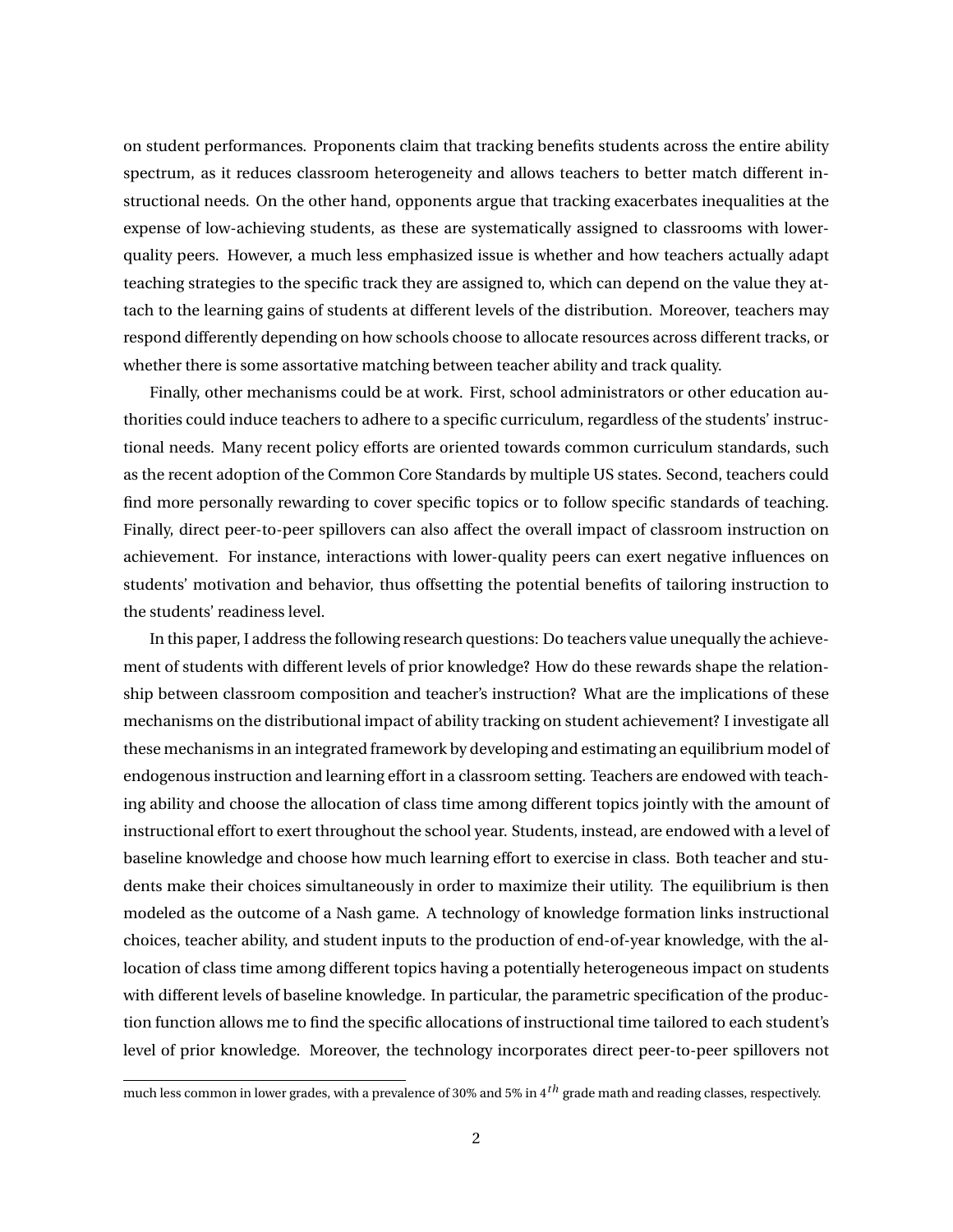mediated by the teacher's behavior (e.g., originating from direct interactions among students). Availability of data on instructional choices and student characteristics allows me to empirically disentangle their separate contribution to the overall level of peer effects.

The model allows teachers to value differently the achievement of different students by attaching a specific weight to each student's end-of-year knowledge. Although not modeled in this framework, these weights can reflect the influence of various factors that potentially determine how teachers are rewarded for their students' performances, including monetary incentives or personal preferences. Moreover, these weights, combined with the specification of the knowledge production function, are able to generate the mechanism through which teachers orient their instruction towards students with specific levels of prior achievement. Specifically, teachers might optimally choose an allocation of class time closer to the one tailored to those students whose achievement is weighted the highest. Teachers also bear a cost of exerting effort and have preferences over time spent teaching specific topics and its alignment with the state-level curriculum standards. These standards represent the content and pace of instruction that, according to the educational authorities, teachers are supposed to follow in order to attain student proficiency by the end of the grade. Finally, students care about their end-of-year knowledge and also bear a learning effort cost.

The model is estimated using data from the Measures of Teaching Effectiveness (MET) project carried out by the Bill and Melinda Gates Foundation between 2009 and 2011. The dataset merges school administrative information on test scores and other student characteristics from five US public school districts with a large set of measures of teacher ability, teacher effort, student effort, and detailed information on class time allocation across topics. $^3$  $^3$  In particular, the empirical analysis focuses on fourth grade math classrooms. The model is estimated through simulated maximum likelihood, which accounts for the potential presence of measurement error by exploiting the availability of a large constellation of measures of both student-level and teacher-level inputs.

The results from the estimated model suggest that teachers attach higher rewards to the achievement of students with lower levels of initial knowledge. These estimates turn out to be a good characterization of the incentives provided by the US education system, especially as documented by evidence on recent incentive-based policies like NCLB (see e.g. [Macartney et al.,](#page-39-4) [2021;](#page-39-4) [Deming and](#page-37-3) [Figlio,](#page-37-3) [2016\)](#page-37-3). Furthermore, my estimates show that better prepared students tend to be more productive in learning new material, that teacher ability is positively related to students' learning, and that the allocation of class time across different topics has a significantly different impact on end-of-year knowledge depending on the student's level of preparation. As for direct peer-to-peer spillovers, the sign of the estimates uncover two main patterns. First, students in the lower and middle part of the

<span id="page-3-0"></span><sup>&</sup>lt;sup>3</sup>There are a total of seven school districts participating in the MET study. However, two of these districts do not provide the necessary data to be included in the empirical analysis.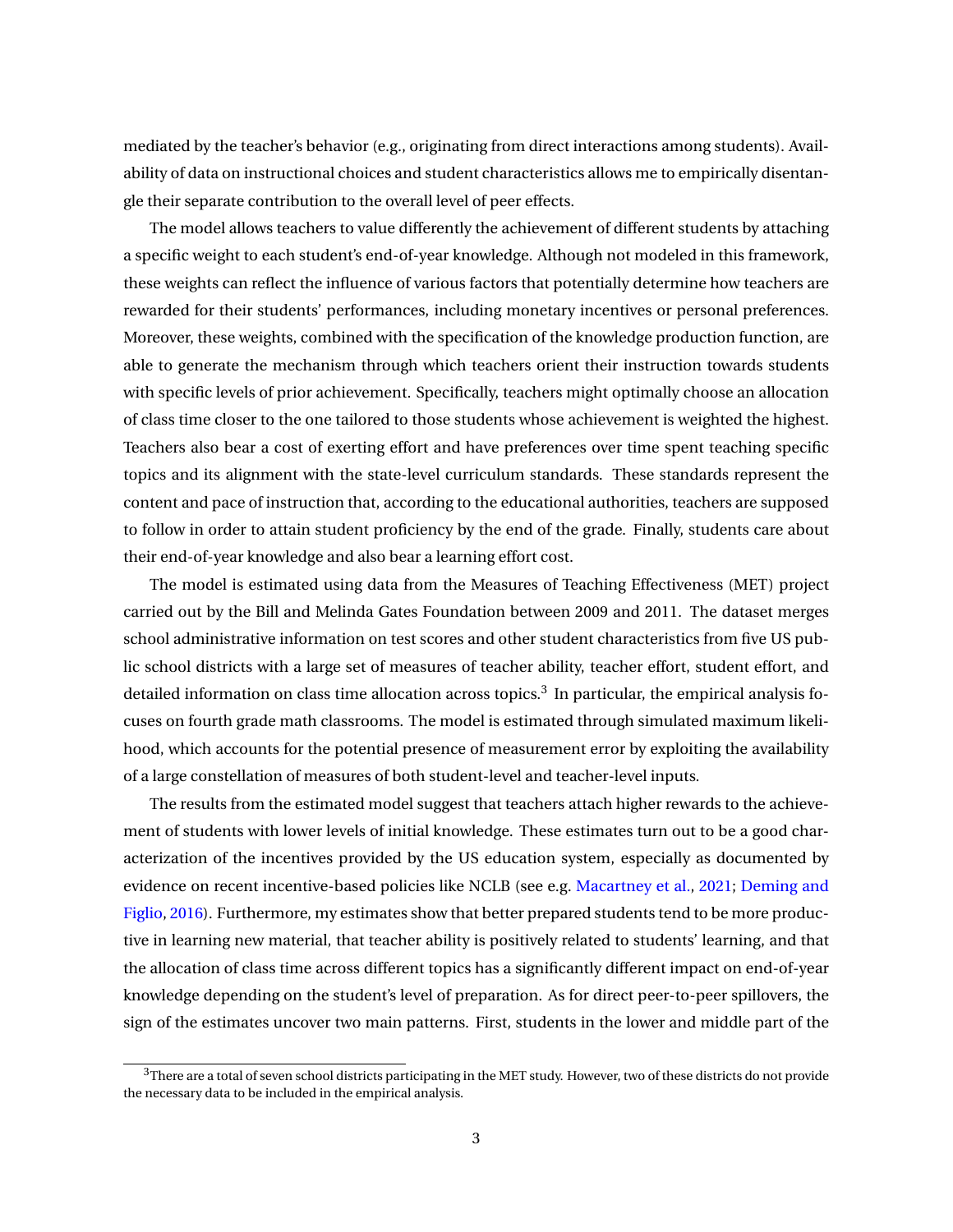distribution benefit from larger shares of higher-achieving peers, but only from adjacent quantiles. Second, only high-achieving students benefit from classmates with similar levels of prior knowledge.

Besides allowing for a more complete specification of knowledge accumulation process, the inputs included in the knowledge production function play a key role in controlling for factors potentially related to the non-random assignment of teachers to classrooms. Indeed, the latter is often considered a primary source of bias in the estimation of education production functions. To the extent that teacher assignments are based on prior test scores, teacher ability, or other observable characteristics, the inputs included are able to account for a wide range of potential confounding factors. Yet, assignment based on unobservables could still afflict the estimates. In order to check for the validity of the estimated model, I perform an out-of-sample validation exercise using data from the second year of the MET study in which teachers were randomly assigned to classrooms within each school. Specifically, I use the model estimates to predict measures of instruction and end-of-year knowledge in the second-year sample and then compare the simulated values with the actual data.<sup>[4](#page-4-0)</sup> Results show that, although teachers were not randomly assigned in the sample used for the estimation, the model does a good job predicting second-year outcomes.

The estimated model allows me to run a counterfactual experiment where I implement ability tracking on 4*th* grade math classes. To this end, I re-assign students to classrooms based on their prior test scores and simulate the outcomes under three alternative teacher assignment mechanisms: *(i)* random assignment, *(ii)* higher ability teachers to higher tracks and lower ability teachers to lower tracks (*positive assortative matching*), and *(iii)* higher ability teachers to lower tracks and lower ability teachers to higher tracks (*negative assortative matching*). I find that the effect of tracking on end-ofyear knowledge depends significantly on the way teachers are assigned to classrooms. In particular, assigning better teachers to higher tracks can generate an increase in the achievement of students at the top of the distribution of about 0.16 standard deviations (SD), while performance of students in the middle and bottom terciles would decrease by 0.04SD. On the other hand, assigning the best teachers to lower-ability students increases the achievement of both high and low-achieving students by 0.05SD and 0.027SD, respectively. Repeating this counterfactual experiment assigning teachers to classrooms based on teaching experience yields results similar to mere random assignment. The main novelty of these findings is that, on top of accounting for teachers' behavioral response to changes in classroom composition, they shed light on a new dimension that determines the distributional effect of tracking, namely the teacher assignment mechanism.

These findings are partly driven by the way teachers adjust instruction to the specific track they are assigned to. In particular, teachers assigned to lower tracks tend to reallocate instructional time

<span id="page-4-0"></span> $4$ Note that the simulated instructional time inputs cannot be compared to the actual data, as measures of class time allocation were not collected in the second year of the study.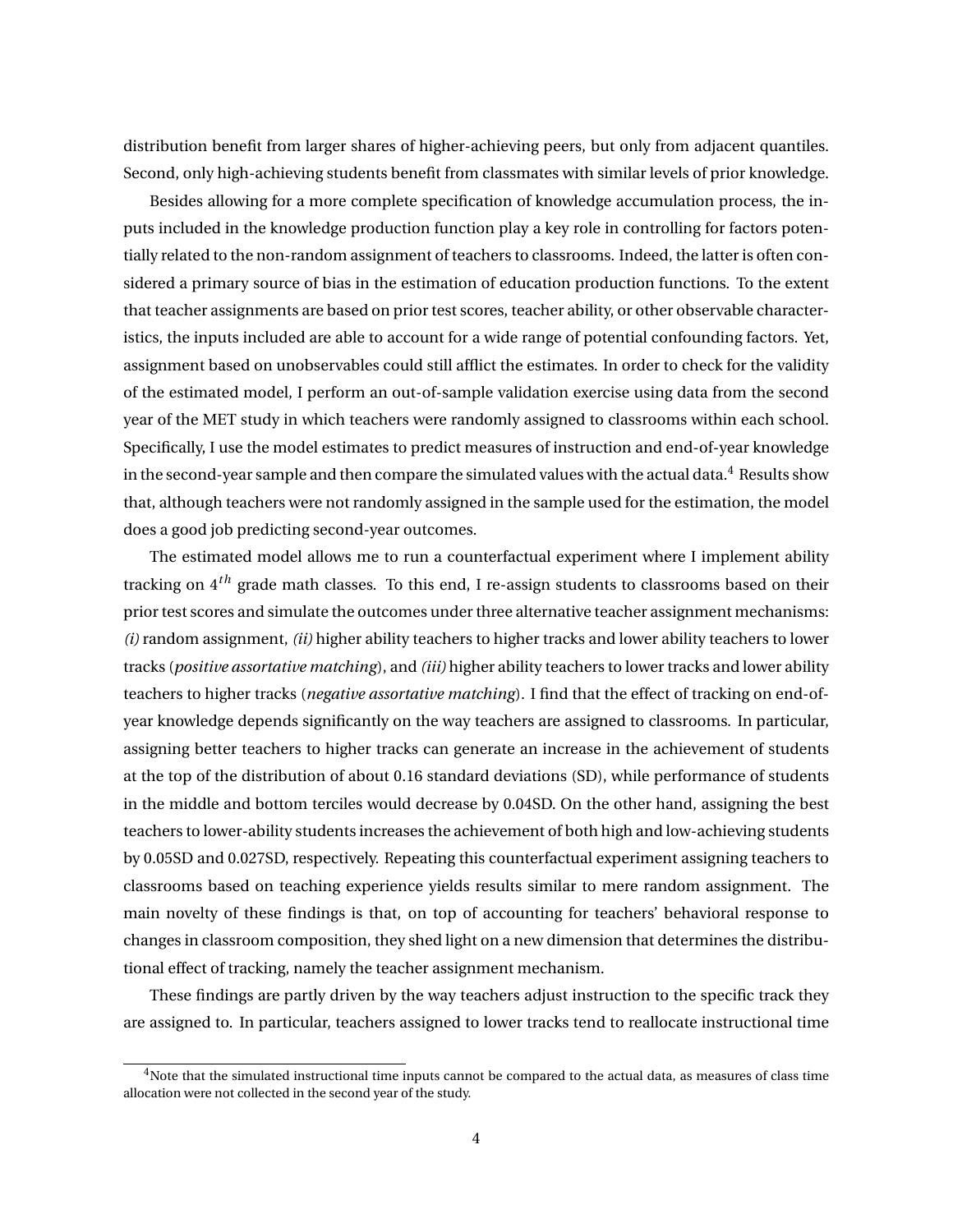in a way that is better tailored to students' baseline knowledge, as well as to increase the amount of effort they exert. Both these responses are directly implied by the increased classroom homogeneity generated by the tracking policy. In fact, while tracking allows teachers to better match the pace of instruction to the students' initial knowledge, it also separates students whose achievement is more rewarding (i.e., weaker students) from those whose performance is less so. The model also allows me to disentangle the two peer effects channels operating under ability tracking. I find that ignoring the behavioral response of teachers to this policy can result into substantial bias in the estimated effects, often underestimating the potential benefits of tracking for students at the bottom of the distribution.

In a final analysis, I look at how curriculum standards impact the achievement of students at different levels of the distribution. Contrary to the beliefs of educational authorities, adhering to curriculum standards does not always translate into higher learning (see e.g., [Polikoff and Porter](#page-39-5), [2014\)](#page-39-5). In fact, setting common standards has the potential drawback of curtailing flexibility, as they could impose a curriculum that is either too ambitious or too undemanding for the students in different schools and classrooms. To assess whether this is the case, I simulate a counterfactual experiment in which all teachers teach according to the state's curriculum standards. The results show that students along the entire distribution of prior knowledge would experience a decrease in end-of-year achievement.

The contribution of the present study spans several strands of the literature. First, this paper contributes to a recent literature on the impact of incentives on teacher rewards and student outcomes. [Duflo et al.](#page-38-0) ([2011\)](#page-38-0) finds that the heterogeneous impact of tracking on achievement is consistent with the hypothesis that teachers in Kenyan schools tend to tailor their instruction to students at the top of the distribution. Using data on US schools, [Macartney et al.](#page-39-4) ([2021](#page-39-4)) find that the implementation of NCLB in North Carolina created a peak of test scores growth around proficiency cutoffs, while [Deming and Figlio](#page-37-3) ([2016\)](#page-37-3) report higher achievement gains of low-achieving students in schools that were more likely to be marked as "low performing" under an accountability program in Texas. In both cases, the authors interpret these results in terms of teachers directing their efforts towards students at the margin or in the lower tail of the achievement distribution in response to the incentive programs. A novelty of the present study is that it employs instructional choices data in order to investigate the extent to which teachers orient instruction towards specific groups of students, rather than inferring such behavioral responses from changes in distribution of student outcomes. My results are in line with prior evidence in that it confirms that teachers in US public schools attach higher rewards to achievement gains of students in lower quantiles.

Second, this paper contributes to the literature on the distributional impact of ability tracking on student outcomes. Evidence on the effect of tracking on student outcomes is still mixed. [Fu and](#page-38-2) [Mehta](#page-38-2) [\(2018\)](#page-38-2) develop and estimate a model of endogenous tracking choices and parental invest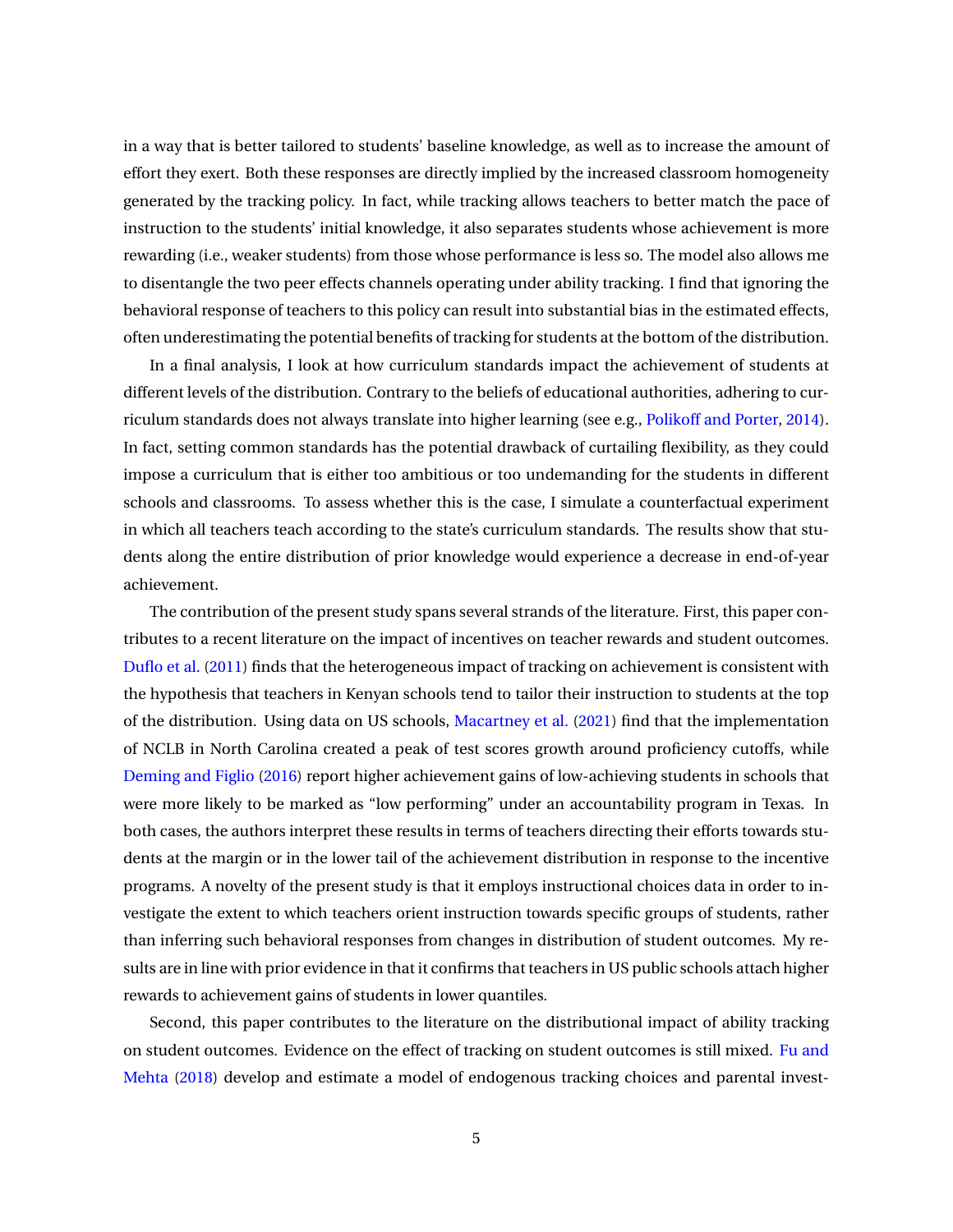ments, and find that tracking benefits only high-achieving students while being detrimental for those assigned to lower tracks. These results are consistent with early findings by [Argys et al.](#page-36-1) [\(1996\)](#page-36-1). Similar results are also found by [Donaldson et al.](#page-37-4) ([2017](#page-37-4)), who show that teachers assigned to lower tracks provide less emotional, organizational, and instructional support to students. On the other hand, [Betts](#page-36-2) [and Shkolnik](#page-36-2) [\(2000](#page-36-2)) find little differences in student outcomes between tracking and non-tracking schools, while [Figlio and Page](#page-38-3) ([2002](#page-38-3)) find that tracking might benefit low-ability students when accounting for endogenous sorting into schools. [Duflo et al.](#page-38-0) ([2011](#page-38-0)) use a randomized experiment to study the effect of two-way tracking in Kenyan schools. They find that tracking increases student achievement significantly across the entire ability distribution, and that these effects are likely driven by the behavioral response of teachers to the increased classroom homogeneity. My model expands on the theoretical and empirical findings of [Duflo et al.](#page-38-0) [\(2011](#page-38-0)) by investigating how teachers' choices respond to tracking as well as how its impact on achievement might depend on the specific teacherclassroom assignment mechanism employed.

This paper also adds to a more general and well-established literature on peer effects in the classroom (e.g. [Manski](#page-39-6), [1993](#page-39-6); [Brock and Durlauf](#page-37-5), [2001;](#page-37-5) [Sacerdote,](#page-40-1) [2011](#page-40-1), for a review). As pointed out by [Sacerdote](#page-40-1) ([2011](#page-40-1)), there are a large number of channels through which peers can affect student outcomes. In particular, both [Duflo et al.](#page-38-0) ([2011\)](#page-38-0) and [Todd and Wolpin](#page-40-2) [\(2018](#page-40-2)) highlight how peer spillovers can occur from the behavioral response of teachers to the distribution of student characteristics in the classroom. Similarly, [Aucejo et al.](#page-36-3) [\(2021\)](#page-36-3) employ data from the MET project and find that different teaching practices have different effects on student achievement depending on the composition of the classroom. Moreover, there is growing evidence that peer effects are non-linear and heterogeneous across students' own ability (e.g., [Hoxby and Weingarth,](#page-39-7) [2005](#page-39-7); [Booij et al.](#page-37-6), [2017\)](#page-37-6). The present paper contributes to this literature by explicitly modeling "indirect" peer effects stemming from teachers' response to classroom composition and allowing for (potentially non-linear) direct peer-to-peer spillovers. Finally, the present study contributes to a strand of research focused on the estimation of skills and education production functions (e.g., [Ben-Porath](#page-36-4), [1967](#page-36-4); [Todd and Wolpin](#page-40-3), [2003](#page-40-3), [2007;](#page-40-4) [Cunha et al.,](#page-37-7) [2010](#page-37-7)) as well as on the estimation of model of endogenous decisions by teachers and students in the classroom (e.g., [Todd and Wolpin,](#page-40-2) [2018](#page-40-2)). This paper constitutes an addition to this literature by including endogenous instructional time allocation to the achievement production function, with its effect on learning gains being allowed to depend on the student's prior knowledge.

The rest of the paper is structured as follows. Section [2](#page-7-0) describes the structure of the model and the specification of the knowledge formation technology. Section [3](#page-13-0) analyses the identification of the model and discusses the estimation method; Section [4](#page-18-0) describes the data and reports descriptive statistics of the final sample; Section [5](#page-23-0) discusses the estimation results as well as internal and exter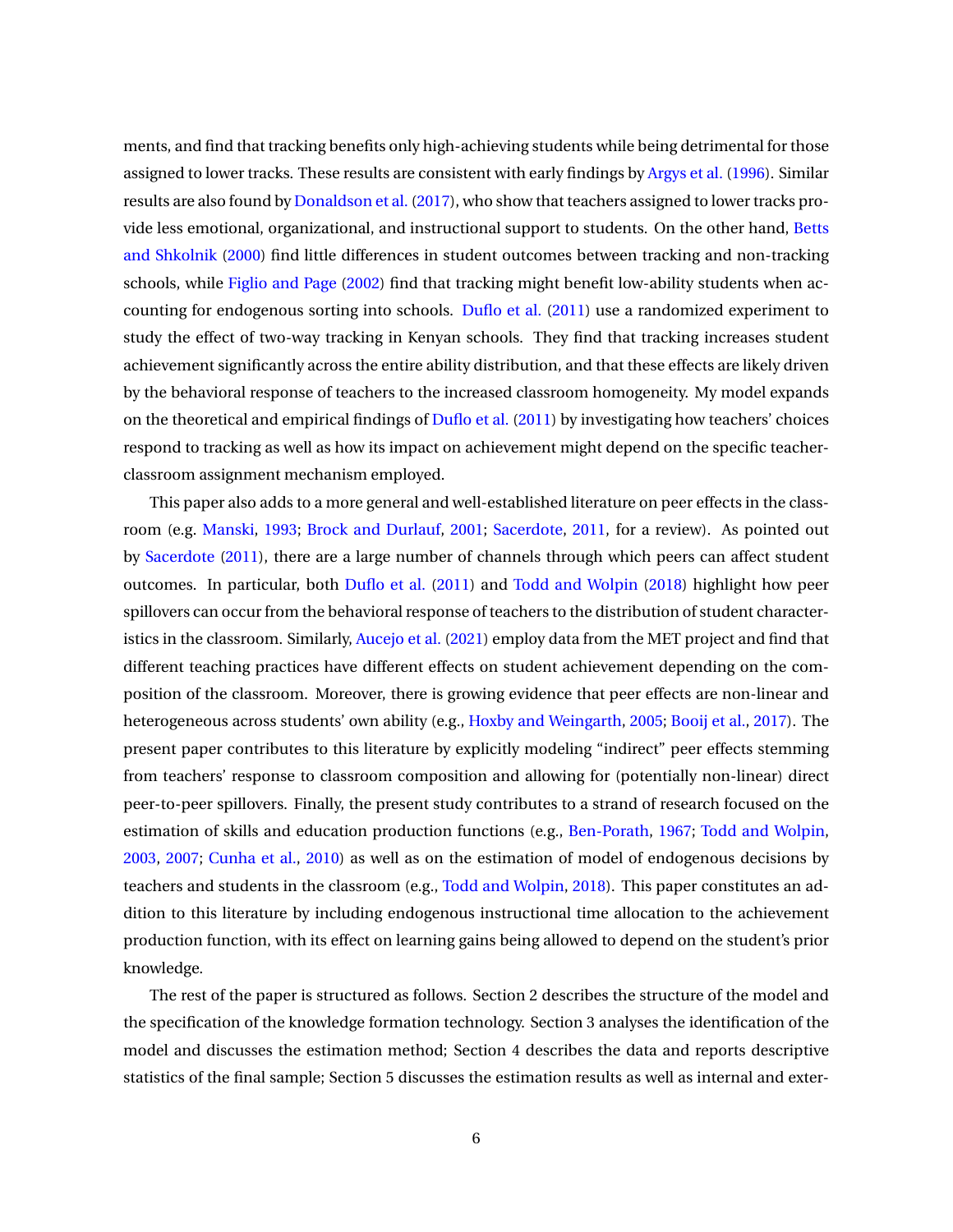nal validation of the model. Finally, Section [6](#page-30-0) analyses the counterfactuals and policy experiments, whereas Section [7](#page-34-0) contains concluding remarks.

# <span id="page-7-0"></span>**2. A Model of Teacher's Instructional Decisions**

This section presents an equilibrium model capturing the potential mechanisms underlying teacher instructional choices and peer effects. The model focuses on 4*th* grade math classrooms. I assume that each teacher teaches only in one classroom. Each teacher chooses both teaching effort and class time allocation across topics given her preferences over the achievement of her students, over specific time allocations, and over the costs of exerting teaching effort and of deviating from curriculum standards. Students choose learning effort based on their preferences over their own achievement and based on the characteristics of their classmates. Teacher and students are assumed to make their choices simultaneously.<sup>[5](#page-7-1)</sup>

### **2.1 Environment and Choices**

Consider a teacher *t* teaching in a class composed by *N<sup>t</sup>* students, each of them indexed by *i*. The teacher is endowed with a level of ability  $A_t$ , which affects the productivity of her instruction, and a total amount of class time over the entire school year,  $\overline{\tau}_t.$  The latter can be allocated among *J* different topics, where time spent on topic  $j \in \{1, ..., J\}$  is denoted by  $\tau_{t}$   $\in [0, \overline{\tau}_{t}]$ . Define the class time allocation vector chosen by teacher *t* as  $\boldsymbol{\tau}_t = (\tau_{t1}, \dots, \tau_{tJ})$ , with  $\sum_{j=1}^J \tau_{tj} = \overline{\tau}_t$ . On top of class time allocation, the teacher chooses the amount of instructional effort to exert in class, which is assumed to be a non-negative scalar *e<sup>t</sup>* . Both *τ<sup>t</sup>* and *e<sup>t</sup>* are assumed to be pure public inputs, thus excluding the possibility of individualized instruction or within-classroom ability grouping practices. Finally, each student  $i$  taught by teacher  $t$  starts with a level of initial knowledge in math,  $K_{0ti}$ , and exerts learning effort,  $h_{ti} \geq 0$ .

### <span id="page-7-3"></span>**2.2 Knowledge Production Technology**

Student *i* end-of-year knowledge in mathematics,  $K_{1ti}$ , is determined by the production function

<span id="page-7-2"></span>
$$
K_{1ti} = \delta_0 K_{0ti} + \delta_1 K_{0ti}^{\gamma_0} A_t^{\gamma_1} e_t^{\gamma_2} h_{ti}^{\gamma_3} \prod_{j=1}^J \tau_{tj}^{\eta_{jq_i}} + \sum_{k=1}^{\overline{q}} \pi_{q_k k} f_{t,-i}^k,
$$
(1)

where  $\delta_0 K_{0ti}$  is the depreciated stock of prior knowledge,  $q_i$  denotes the  $\overline{q}$ -quantile of  $K_{0ti}$  (henceforth referred to as simply student *i*'s quantile), and  $\eta_{jq} \in (0,1)$  for each  $j = 1,..., J$ . The last term in

<span id="page-7-1"></span> $5$ The model is meant to be an approximation of the complex dynamics encompassing the interactions between teachers and students throughout the school year. For instance, one can envision a more complete dynamic model where teacher and students adjust their actions sequentially in a day-to-day basis.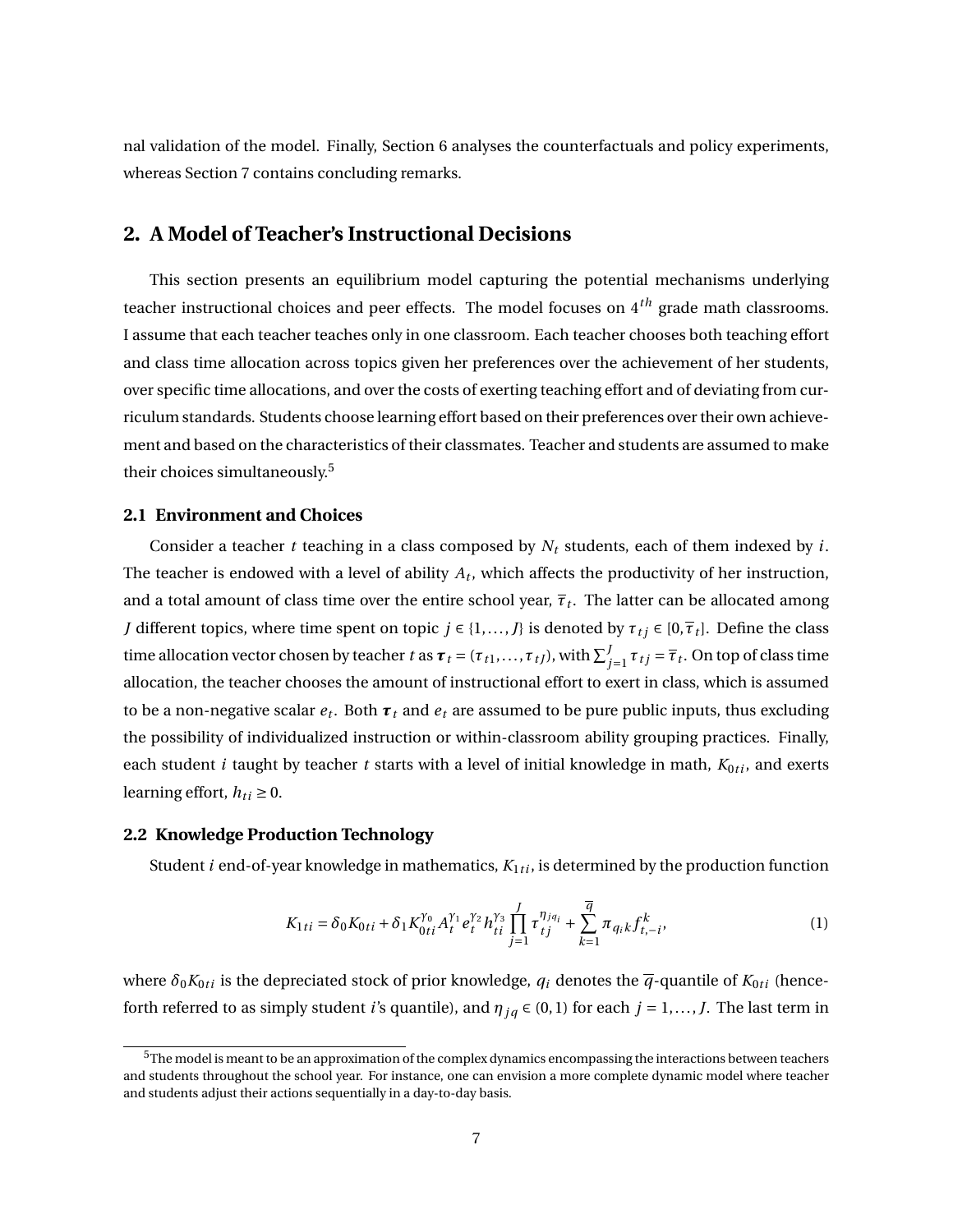([1](#page-7-2)) captures potential "direct" peer-to-peer spillovers, with  $f_{t,-i}^k$  the fraction of *i*'s classmates in quantile *k*, and  $(\pi_{qk})^{\overline{q}}_{k,q=1}$  parameters to be estimated. This specification is flexible enough to allow for potential non-linearities in peer effects, where the distribution of peer characteristics can have a different effect on students at different quantiles of  $K_{0ti}$  (see e.g., [Booij et al.,](#page-37-6) [2017](#page-37-6); [Hoxby and Weingarth](#page-39-7),  $2005$ .<sup>[6](#page-8-0)</sup> Equation ([1](#page-7-2)) is assumed to satisfy constant returns to scale (CRS) in time inputs conditional on the quantile *q*, i.e.,  $\sum_{j=1}^{J} \eta_{jq} = 1$  for each  $q = 1, \ldots, \overline{q}$ . The specification in [\(1\)](#page-7-2) follows the formu-lation of human capital production by [Ben-Porath](#page-36-4) ([1967](#page-36-4)) in that it posits a knowledge accumulation process where a flow of learning gains, or knowledge value-added (i.e., the second and third terms in the equation), is added to the level of existing stock of knowledge net of depreciation,  $\delta_0 K_{0ti}$ . The knowledge value-added captures the direct outcome of the learning process, where both instructional and non-instructional inputs are combined and transformed into additional knowledge.

The Cobb-Douglas specification of the first term of the knowledge value-added is consistent with the theoretical and empirical literature on learning and cognitive achievement. First, this functional form fits the intuitive idea that instruction is made of two complementary elements: 1) the content (i.e., what the teacher teaches), determined by the class time allocation  $\boldsymbol{\tau}_t$ , and 2) the delivery of such content to the students, here governed by instructional effort  $e_t.^7$  $e_t.^7$  In particular, the content of instruction includes both the curriculum (i.e., the set of topics the teacher allots positive amount of time to) as well as the pace, defined by the specific distribution of class time allocated among the topics covered in class (e.g., a slower pace of instruction could involve spending more time on basic topics and less on more advanced ones). Effort, instead, is meant to capture the degree to which the teacher takes actions aimed at delivering the content to the students in an effective way. Moreover, the model allows for the quality of instruction delivery, in terms of its impact on students learning gains, to depend on the ability of the teacher, *A<sup>t</sup>* . The latter generally includes teacher skills like verbal ability and content knowledge, which are considered among the most important attributes of teaching ef-fectiveness.<sup>[8](#page-8-2)</sup> Second, equation [\(1\)](#page-7-2) implies that the time inputs in  $\tau$ <sub>*t*</sub> (i.e. time spent in a each topic  $j, \tau_{ti}$ ) are all complement to each other. This is consistent with the literature on learning trajectories of students in different subjects (see e.g. [Kilpatrick et al.](#page-39-8), [2001,](#page-39-8) [2003,](#page-39-9) for a review of of the theoretical and empirical studies of instruction and learning in mathematics). <sup>[9](#page-8-3)</sup> Third, the elasticity parameters

<span id="page-8-0"></span><sup>6</sup>An error term, modeled as classical measurement error, is going to be included in the empirical specification of the production function, as discussed in [3.1.2.](#page-14-0)

<span id="page-8-1"></span><sup>&</sup>lt;sup>7</sup>Empirical evidence on the complementarity between content, delivery, and teacher ability can be found in [Agodini](#page-36-5) [and Harris](#page-36-5) [\(2014\)](#page-36-5).

<span id="page-8-2"></span> $8$ The importance of teaching ability in explaining achievement gains is stressed by [Kane et al.](#page-39-10) [\(2013\)](#page-39-10), who show how a variety of research-based teaching effectiveness measures is able to strongly predict teachers' value-added. Moreover, the set of relevant attributes included in teacher ability can potentially go beyond content knowledge and verbal ability, as noted by [Darling-Hammond and Youngs](#page-37-8) [\(2002\)](#page-37-8) and [Andrew et al.](#page-36-6) ([2005](#page-36-6)).

<span id="page-8-3"></span> $9$ Complementarity arises naturally between many mathematical topics. For example, learning how to compute the area of a rectangle can reinforce the understanding of number multiplication. Yet, a potential drawback of the Cobb-Douglas specification in ([1\)](#page-7-2) is that it carries the strong assumption that  $\tau_{ti} = 0$ , for any *j*, implies zero learning gains. Although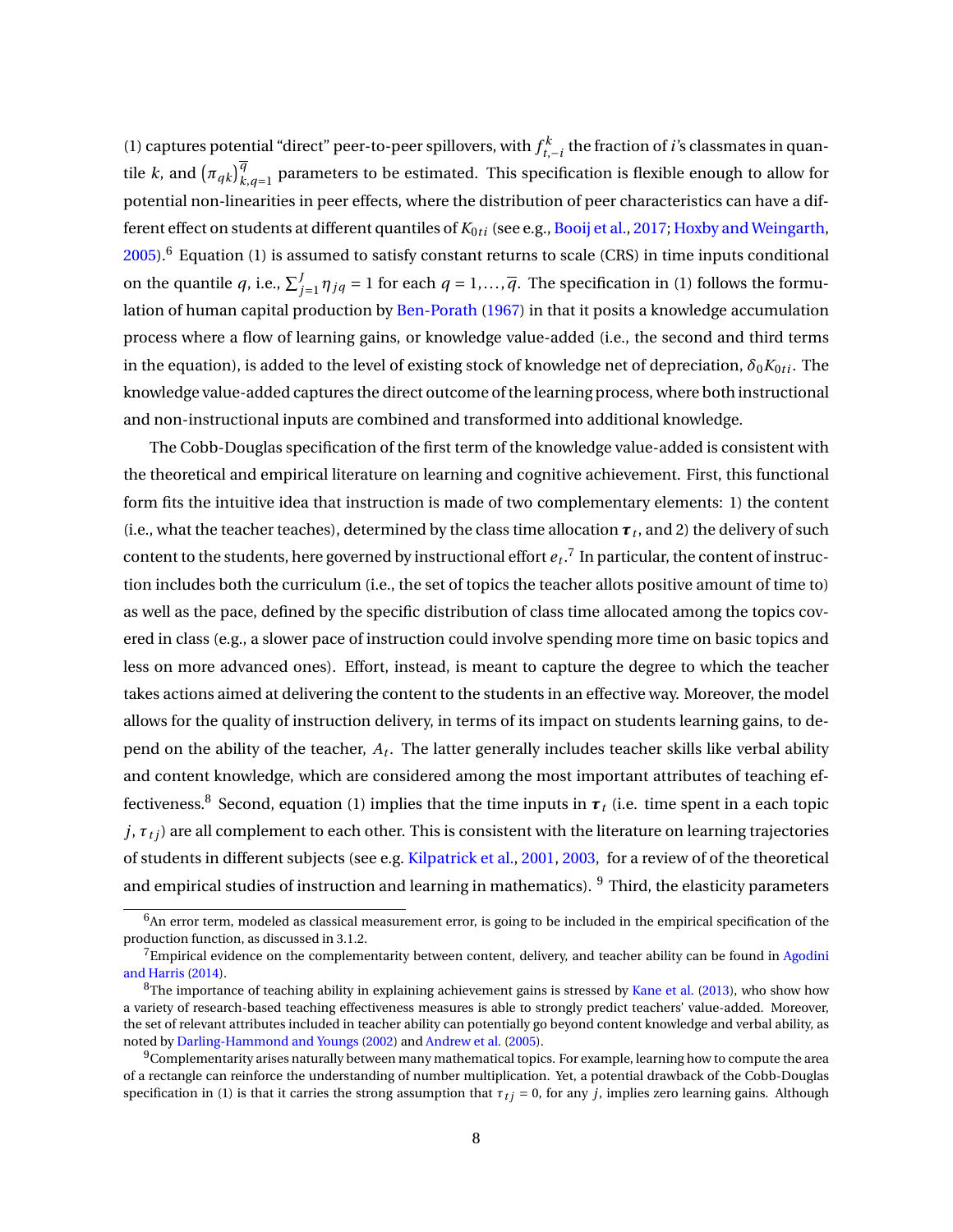$(\eta_{jq})^j$  $j_{j=1}^{\prime}$  are quantile-specific, thus allowing time inputs to be more or less productive depending on the level of *i*'s initial knowledge. As discussed below, this feature of the model allows teacher to tailor instruction to specific segments of the classroom. Finally, the complementarity of teacher inputs with  $K_{0ti}$  and  $h_{ti}$  is consistent with the idea that the effectiveness of instruction depends on the students' level of preparation and their level engagement in learning activities, where the latter can include time spent studying the subject, amount of attention during classes, or class disruption. The complementarity between instruction and student readiness is well-documented in the literature (see e.g., [Bodovski and Farkas,](#page-36-7) [2007](#page-36-7); [Engel et al.](#page-38-4), [2013](#page-38-4), [2016;](#page-38-5) [Todd and Wolpin](#page-40-2), [2018](#page-40-2)), while recent studies find both a positive impact of student effort on achievement (e.g. [Burgess](#page-37-9), [2016\)](#page-37-9) as well an increase in the effectiveness of teacher effort when students are more engaged in learning inside and outside the classroom (see e.g. [Todd and Wolpin,](#page-40-2) [2018\)](#page-40-2).

An implication of the specification in ([1](#page-7-2)) is that it allows me to find the optimal class time allocation for each student. Formally, this is given by  $\tilde{\pmb{\tau}}_{ti}$  =  $\argmax_{\pmb{\tau}_t} (K_{ti})$  conditional on all other inputs and subject to the time constraints  $\tau_{tj} \in [0, \overline{\tau}_t]$ ,  $j = 1, ..., J$ , and  $\sum_{j=1}^J \tau_{tj} = \overline{\tau}_t$ . Solving the maximization problem, we obtain

<span id="page-9-0"></span>
$$
\widetilde{\boldsymbol{\tau}}_{ti} = (\overline{\tau}_t \eta_{1q_i} \dots, \overline{\tau}_t \eta_{Jq_i}) = \overline{\tau}_t \boldsymbol{\eta}_{q_i} \equiv \widetilde{\boldsymbol{\tau}}_t^{q_i},\tag{2}
$$

where  $\boldsymbol{\eta}_{q_i} = (\eta_{1q_i}, ..., \eta_{Jq_i})$ . Thus,  $\tilde{\boldsymbol{\tau}}_t^{q_i}$  $t<sub>t</sub><sup>q<sub>t</sub>}</sup>$  represents the class time allocation *tailored* to all students at quantile *q = q<sup>i</sup>* . This follows from a well-known property of the Cobb-Douglas with CRS and resources constraint, which implies that the optimal share of time allocated to each topic is given by the elasticity parameters  $\pmb{\eta}_q.$  The tailored instruction  $\widetilde{\pmb{\tau}}^q_t$  $t<sub>t</sub><sup>q</sup>$  is key in this model as it represents the channel through which teachers are able to target the instructional needs of specific students. In particular, teachers can orient instruction towards students at a specific quantile *q* by choosing a vector *τ<sup>t</sup>* closer to  $\widetilde{\tau}_{t}^{q}$ *t* .

#### <span id="page-9-1"></span>**2.3 Curriculum Standards**

The majority of the US state departments of education adopt curriculum standards, which are defined as the content students are supposed to know at the end of each grade and what teachers should teach in order to ensure students' proficiency. My model allows teachers to follow the statelevel standards as defined by the vector  $\boldsymbol{\varphi}_t = (\varphi_{t1}, \dots, \varphi_{tJ})$ , where each element  $\varphi_{tj}$  is defined as the amount of class time the teacher is supposed to spend on topic *j*. Notice that standards could be

relevant from a theoretical point of view, this assumption has no particular implication in the specific application of the present study, as  $\tau_{ti} = 0$  never occurs in the data. Moreover, this specification has the desirable feature of allowing the identification of the time allocation vectors tailored to each level of initial knowledge, as discussed below. A similar Cobb-Douglas specification for time inputs in the achievement production function has been also used by e.g., [Del Boca et al.](#page-37-10) [\(2014\)](#page-37-10).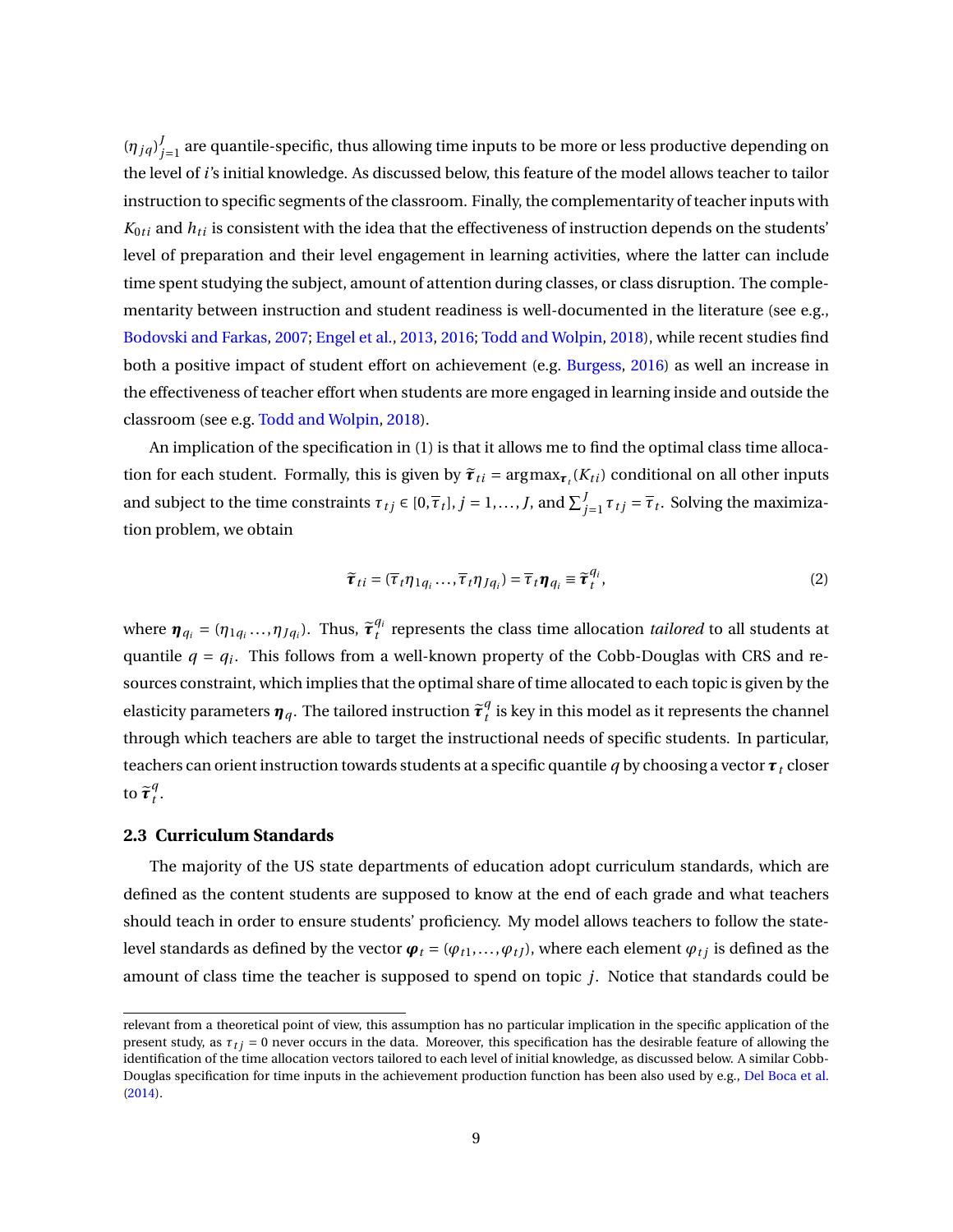different across schools depending on the state they are located. This implies that if two teachers *t* and *t'* are located in the same state, then  $\boldsymbol{\varphi}_t = \boldsymbol{\varphi}_{t'}.$ 

### **2.4 Preferences**

Teachers have preferences over their students' knowledge as well as chosen instruction over the school year.<sup>[10](#page-10-0)</sup> In particular, preferences are represented by the utility function

$$
U_t = \sum_{i=1}^{N_t} \omega_{ti} K_{1ti} - \frac{e_t^2}{2} + \sum_{j=1}^J \left( \alpha_{1j} + \varepsilon_{tj} \right) \tau_{tj} - \sum_{j=1}^J \frac{\alpha_{2t}^j}{2} \left( \tau_{tj} - \varphi_{tj} \right)^2.
$$
 (3)

Equation ([3](#page-10-1)) is composed by four terms. The first one represents preferences over students' endof-year knowledge, specified as a weighted average of the elements in  $K_{1t} \equiv (K_{1ti},...,K_{1tN_t})$ . The teacher attaches a (possibly different) value (or weight) to each student's knowledge level, which is captured by the student-specific parameter  $\omega_{ti}$ . In particular, this weight is assumed to follow the parametric specification

<span id="page-10-2"></span><span id="page-10-1"></span>
$$
\omega_{ti} = \sum_{q=1}^{\overline{q}} \mathbf{1} \{q = q_i\} \omega_1^q + W_{ti}' \omega_2,
$$
\n(4)

where the first term on the RHS captures the part of  $ω_t$  i determined by student *i*'s baseline knowledge, which is represented by the quantile-specific parameter  $\omega_1^q$  $_1^9$ , and the last term allows  $\omega_{ti}$  to depend on other students' or teacher's characteristics  $W_{ti}$ , like gender or race. The second term in [\(3\)](#page-10-1) represents teacher's effort cost, which is assumed to be quadratic in *e<sup>t</sup>* , whereas the third term captures teachers' preferences over the allocation of class time among classroom activities. Specifically,  $(a_{1k} + \varepsilon_{tk})$  is the marginal utility (cost) the teacher gets (bears) when increasing time spent on activity *k* (while holding  $K_{1t}$  fixed), with  $\varepsilon_{tk}$  a mean-zero preference shock and  $\alpha_{1k}$  a parameter to be estimated. Finally, the last term represents teacher's utility (cost) of deviating from the state curriculum standards  $\pmb{\varphi}_t$ . This term captures teacher *t*'s preference for adhering to the standards. In particular,  $\alpha_{2t}^j < 0$  implies a general compliance of the teacher with the standards on topic *j*, while a positive value indicates a willingness to depart from  $\varphi_{tj}$ . I model the parameter  $\alpha_2^j$  $\frac{J}{2t}$  as

$$
\alpha_{2t}^j = \alpha_{20j} + \alpha_{21}\phi_t,
$$

where  $\alpha_{20j}, j = 1,...,J$ , and  $\alpha_{31}$  are parameters to be estimated, and  $\phi_t$  represents teacher *t*'s preference over the alignment to the standards. Specifically, the latter captures both teachers' personal

<span id="page-10-0"></span> $10$ Consistently with the literature on instructional effort choices, I assume that teachers do not account directly for students' future outcomes when making decisions (e.g. [Barlevy and Neal](#page-36-8), [2012](#page-36-8); [Macartney et al.](#page-39-4), [2021](#page-39-4); [Todd and Wolpin](#page-40-2), [2018\)](#page-40-2). In fact, the implicit assumption is that teachers care about students' future outcomes (like graduation, college enrollment, earnings etc.) only to the extent to which they are determined by knowledge produced during the school year they are teaching in.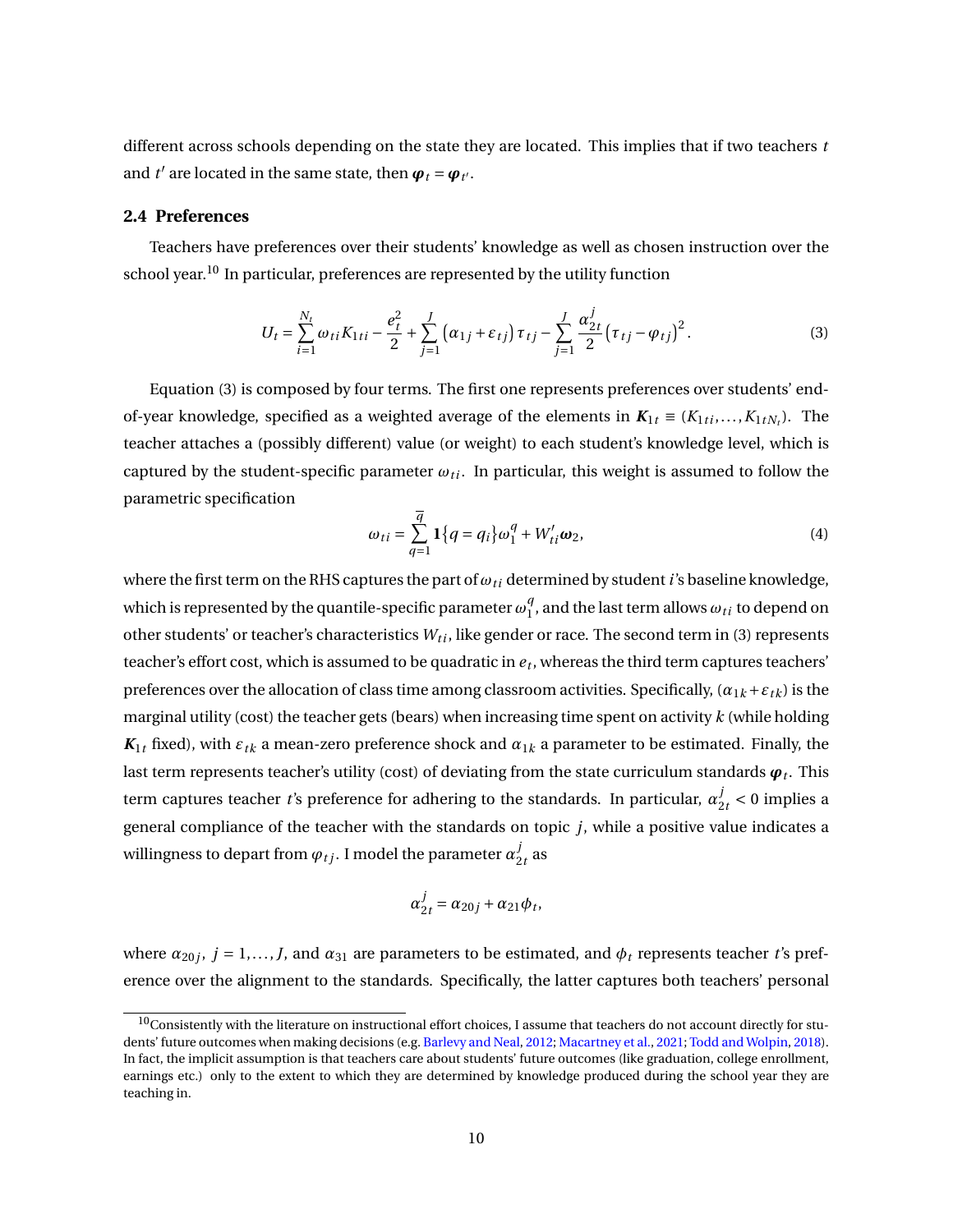preferences as well as potential constraints imposed by the school or district.

Students have preferences over their end-of-year knowledge and their effort, as represented by the utility function

$$
U_{ti} = \psi_{ti} K_{1ti} - \frac{h_{ti}^2}{2},
$$
\n(5)

where  $ψ$ <sub>ti</sub> captures student-specific preference over her end-of-year knowledge.

#### **2.5 Model Solution and Equilibrium**

Both the teacher and the student's reaction functions are obtained through the maximization of their utility conditional on the information available. I assume that all teacher and students characteristics are known to the players when they make the decisions. That is,  $G_t \equiv$  $(A_t, \varphi_t, \varepsilon_t, \varphi_t, (K_{0ti}, \psi_{ti})_{i=0}^{N_t}$ *i=*1 ) is common knowledge among the teacher and students in the classroom. For given  $G_t$  and the level of effort exerted by students in the classroom,  $\bm{h}_t \equiv (h_{t1},...,h_{tN_t})$ , the teacher chooses effort  $e_t$  and class time allocation  $\pmb{\tau}_t$  in order to maximize [\(3\)](#page-10-1) subject to the choice variables constraints. Formally,

$$
\max_{e_t, \tau_t} \left[ \sum_{i=1}^{N_t} \omega_{ti} K_{1ti} - \frac{e_t^2}{2} + \sum_{j=1}^J \left( \alpha_{1j} + \varepsilon_{tj} \right) \tau_{tj} - \sum_{j=1}^J \frac{\alpha_{2t}^j}{2} \left( \tau_{tj} - \varphi_{tj} \right)^2 \right]
$$
  
s.t.  $e_t \ge 0$ ,  $\tau_{tj} \in [0, \overline{\tau}_t]$ , for  $j = 1, ..., J$ ,  $\sum_{j=1}^J \tau_{tj} = \overline{\tau}_t$ . (6)

Substituting for  $\tau_{tJ} = \overline{\tau}_t - \sum_{j=1}^{J-1} \tau_{tj}$  and taking the first-order conditions, we obtain the following equations for an interior solution for the reaction functions of effort,  $e_t^*(\bm{h}_t)$ , and time spent on each activ $i$ tty  $k = 1..., J-1, \tau^*_{tk}$  (**h**<sub>t</sub>),

<span id="page-11-1"></span><span id="page-11-0"></span>
$$
\gamma_2 e_t^{\gamma_2 - 1} \sum_{i=1}^{N_t} \omega_{ti} \delta_1 K_{0ti}^{\gamma_0} A_t^{\gamma_1} h_{ti}^{\gamma_3} \prod_{j=1}^J \tau_{tj}^{\eta_{jq}} - e_t = 0
$$
\n(7a)  
\n
$$
\sum_{i=1}^{N_t} \omega_{ti} \delta_1 K_{0ti}^{\gamma_0} A_t^{\gamma_1} e_t^{\gamma_2} h_{ti}^{\gamma_3} (\eta_{kq_i} \tau_{tk}^{-1} - \eta_{Jq} \tau_{tj}^{-1}) \prod_{j=1}^J \tau_{tj}^{\eta_{jq}} +
$$
\n
$$
+ (\tilde{\alpha}_{1k} + \tilde{\epsilon}_{tk}) - \alpha_{2t}^k (\tau_{tk} - \varphi_{tk}) + \alpha_{2t}^J (\tau_{tj} - \varphi_{tj}) = 0,
$$
\n(7b)

where  $\tilde{\alpha}_{1j} \equiv (\alpha_{1j} - \alpha_{1j})$  and  $\tilde{\epsilon}_{1j} \equiv (\epsilon_{1j} - \epsilon_{1j})$ . Equation [\(7a](#page-11-0)) represents the optimality condition for *et* , which equates the marginal utility of students' end-of-year knowledge from a change in *e<sup>t</sup>* with the marginal cost of effort. Notice that, given  $e_t \ge 0$ , equation [\(7a](#page-11-0)) holds as long as the weighted average in the first term is positive. Otherwise, the teacher optimally chooses to exert no effort by setting  $e_t^*$  = 0. This equation determines the relationship between instructional effort and the other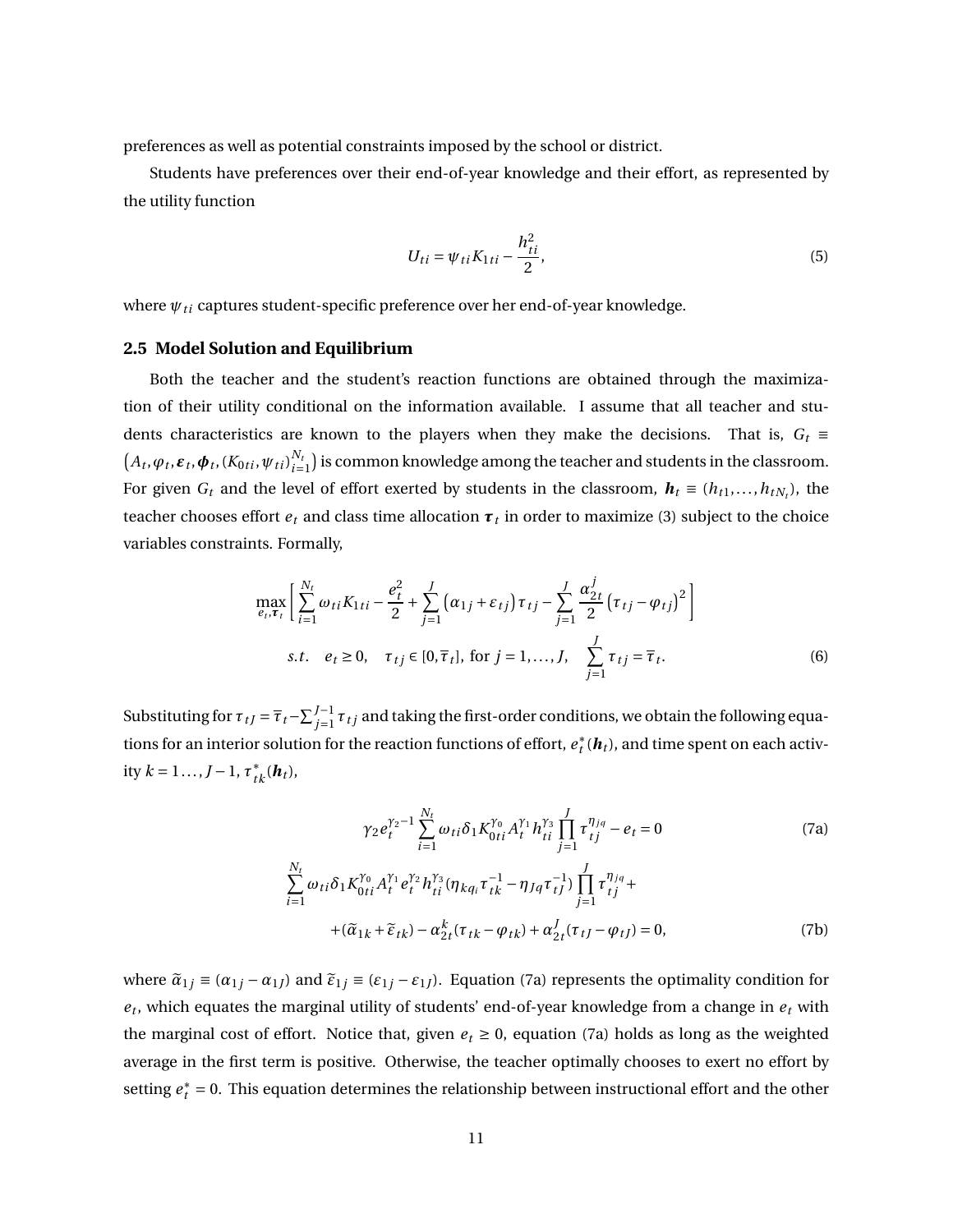inputs. In particular, it shows that teachers respond to the classroom distribution of initial knowledge, *K*0*<sup>t</sup>* , and how this relationship is governed by the interaction of the values attached to each student end-of-year knowledge,  $\left(\omega_{sti}\right)_{i=1}^{N_t}$  $\frac{N_t}{i=1}$ , with the the other inputs determining the productivity of effort. Indeed, the more productive is effort in producing knowledge, the higher is the value of  $e_t^\ast$  the teacher chooses. These implications also characterize the relationship between instructional effort and class time allocation given the results obtained in [2.2.](#page-7-3) In fact, the closer is time allocation  $\tau_t$  to the value tailored to the students whose achievement teacher  $t$  finds most rewarding, the more effort she will exert.<sup>[11](#page-12-0)</sup> The optimality condition for an interior solution of each time input  $\tau_{tk}$ ,  $k = 1 \cdots, J-1$ , is represented by equation ([7b](#page-11-1)). Although the way  $\pmb{\tau}^*_t$  is related to the value of other inputs and parameters is more complicated compared to the one with effort, the interaction between the weights  $(\omega_{ti})_{i=1}^{N_t}$  $\frac{N_t}{i=1}$  and the other production function parameters governs also the relationship between class time allocation and the composition of the classroom. Yet, probably the most important aspect of these FOCs is the presence of  $\bm{h}_{\bm{t}}$  and  $\bm{K}_{0t}$  in both ([7a](#page-11-0)) and ([7b\)](#page-11-1), which determines how peer effects operate through the teacher's instruction (i.e., the *indirect* channel of peer effects). These equations also show how the sign and magnitude of such peer effects are non-trivial. For instance, even assuming *γ*0,*γ*<sup>3</sup> *>* 0, higher levels of initial knowledge and student effort do not guarantee an increase in instructional effort, especially in case the teacher attaches a higher weight to the achievement of students in lower quantiles.

Given the effort levels exerted by her classmates,  $\bm{h}_{t,-i}$ , and the teacher's instruction,  $e_t$  and  $\bm{\tau}_t$ , student  $i$  chooses  $h_{ti}$  in order to maximize her utility,

<span id="page-12-1"></span>
$$
\max_{h_{ti}} \left[ \psi_{ti} K_{1ti} - \frac{h_{ti}^2}{2} \right] \quad s.t. \quad h_{ti} \ge 0,
$$
\n(8)

The FOC for an interior solution of the effort reaction function  $h_{ti}(\boldsymbol{h}_{t,-i}, e_t, \boldsymbol{\tau}_t)$  is then

$$
\gamma_3 \psi_{ti} h_{ti}^{\gamma_3 - 1} \delta_1 K_{0ti}^{\gamma_0} A_t^{\gamma_1} \prod_{j=1}^J \tau_{tj}^{\eta_{jq}} - h_{ti} = 0.
$$
 (9)

The positive effort Nash equilibrium is given by the solution to the system of equations composed by the reaction functions determined by [\(7a\)](#page-11-0), [\(7b](#page-11-1)), and [\(9\)](#page-12-1) (for all  $i = 1, ..., N<sub>t</sub>$ ). To ease notation, define  $D_{ti} \equiv \delta_1 K_{0ti}^{\gamma_0} A_t^{\gamma_1}$  $\widetilde{r}_t^{\gamma_1}$  and  $F_q(\tau_t) \equiv \prod_{j=1}^J \tau_{tj}^{\eta_{jq}}$ , and also  $\widetilde{\alpha}_{1k} \equiv \alpha_{1k} - \alpha_{1j}$  and  $\widetilde{\epsilon}_{tk} \equiv \epsilon_{tk} - \epsilon_{tj}$ . The time constraint implies  $\tau_{tJ} = \overline{\tau}_t - \sum_{j=1}^{J-1} \tau_{tj}$ . The positive effort Nash game equilibrium profile  $\{e_t^*, \tau_t^*, (h_{ti}^*)_{i=1}^{N_t}\}$  $\{e^{i\mathbf{v}_t}\}_{i=1}^{\{1\}}$ 

<span id="page-12-0"></span><sup>&</sup>lt;sup>11</sup> Formally, if we define  $q' \in \argmax_{q} \{ \omega_1^q \}$  $\frac{q}{1}$ ,  $\frac{Q}{q-1}$  (i.e. the quantile of those students whose achievement the teacher attaches the highest value), the lower is the distance between  $\boldsymbol{\tau}_t$  and  $\tilde{\boldsymbol{\tau}}_t^{q'}$  (from ([2\)](#page-9-0)), the higher will be  $\prod_{j=1}^J \tau_{tj}^{\eta_{jq}}$  and, in turn,  $e_t^*$ .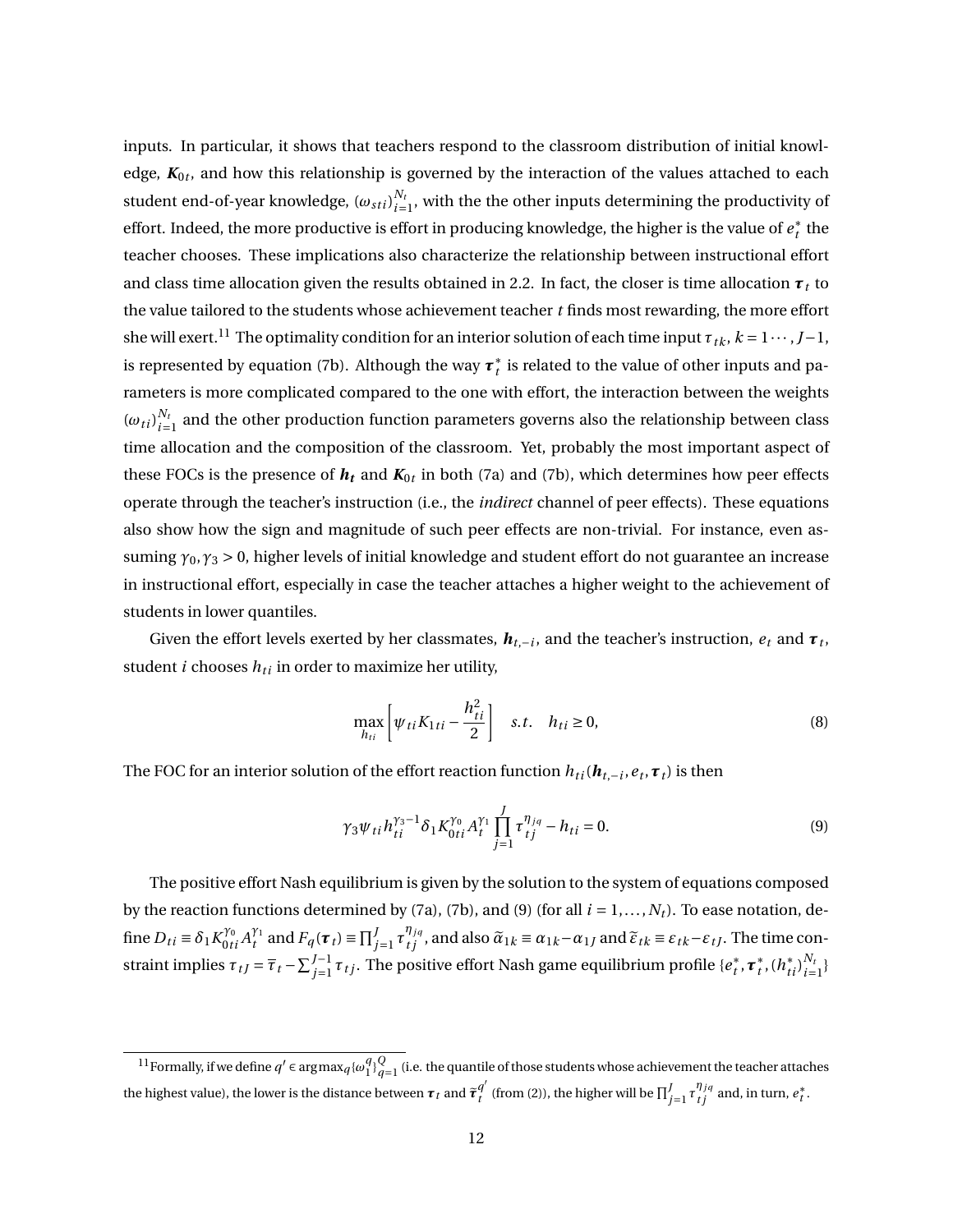satisfies:

$$
e_{t}^{*} = \left[ \gamma_{2}(\gamma_{3})^{\frac{\gamma_{3}}{2-\gamma_{3}}}\sum_{\ell=1}^{N_{t}}\omega_{t\ell}[D_{t\ell}F_{q_{\ell}}(\tau_{t}^{*})]^{\frac{2}{2-\gamma_{3}}}(\psi_{t\ell})^{\frac{\gamma_{3}}{2-\gamma_{3}}}\right]^{\frac{1}{2-\gamma_{2}}} h_{ti}^{*} = \left[ \psi_{ti}D_{ti}F_{q}(\tau_{t}^{*})\right]^{\frac{1}{2-\gamma_{3}}}\left[ \gamma_{2}(\gamma_{3})^{\frac{2-\gamma_{2}}{\gamma_{2}}}\sum_{\ell=1}^{N_{t}}\omega_{t\ell}[D_{t\ell}F_{q_{\ell}}(\tau_{t}^{*})]^{\frac{2}{2-\gamma_{3}}}(\psi_{t\ell})^{\frac{\gamma_{3}}{2-\gamma_{3}}}\right]^{\frac{\gamma_{2}}{2(2-\gamma_{2}-\gamma_{3})}}
$$

and, for  $k = 1, ..., J - 1$ ,

$$
\sum_{i=1}^{N_t} \omega_{ti} D_{ti} e_{st}^{* \gamma_2} h_{ti}^{* \gamma_3} (\eta_{kq_i} \tau_{tk}^{* - 1} - \eta_{Jq} \tau_{tJ}^{* - 1}) F_q(\tau_t^*) + (\tilde{\alpha}_{1k} + \tilde{\epsilon}_{tk}) -
$$

$$
-(\alpha_{20k} + \alpha_{21} \phi_t) (\tau_{tk}^* - \varphi_{tk}) + (\alpha_{20J} + \alpha_{21} \phi_t) (\tau_{tJ}^* - \varphi_{tJ}) = 0.
$$

# <span id="page-13-0"></span>**3. Estimation**

In the empirical specification of the model, both inputs and outputs are assumed to be latent factors measured with error. The factor model allows me to correct for variables mis-measurement and the arbitrariness of their scales. This structure is in line with recent literature on child skills development (e.g. [Cunha et al.,](#page-37-7) [2010;](#page-37-7) [Agostinelli and Wiswall](#page-36-9), [2016](#page-36-9)) and similar to the specification employed by [Todd and Wolpin](#page-40-2) [\(2018](#page-40-2)). This section describes the structure imposed to the latent factors as well as the system of measurement equations.

### **3.1 Latent Factors and Measurement Structure**

#### *3.1.1 Latent Factors Structure of Endowments*

Each exogenously determined latent input  $\theta \in \{A, \phi, K_0, \psi\}$  is assumed to depend linearly on a vector of initial conditions  $X^\theta$  and on one or more random effects. Formally, the teacher's ability  $A_t$ , and preference over curriculum standards adherence  $\phi_t$  are specified as

<span id="page-13-3"></span><span id="page-13-2"></span>
$$
log(A_t) = X_t^A \beta^A + v_t^A,
$$
\n(10a)

$$
log(\phi_t) = X_t^{\phi} \boldsymbol{\beta}^{\phi} + v_t^{\phi}
$$
 (10b)

with  $v_t^A$  and  $v_t^{\phi}$  $_t^{\varphi}$  representing teacher-level unobserved error terms. Similarly, student *i*'s baseline knowledge  $K_{0ti}$  and preference over own end-of-year knowledge  $\psi_{ti}$  are specified as

<span id="page-13-4"></span><span id="page-13-1"></span>
$$
K_{0ti} = X_{ti}^{K_0} \mathbf{\beta}^{K_0} + v_t^{K_0} + \zeta_{ti}^{K_0}
$$
 (11a)

$$
log(\psi_{ti}) = X_{ti}^{\psi} \beta^{\psi} + v_t^{\psi} + \zeta_{ti}^{\psi},
$$
\n(11b)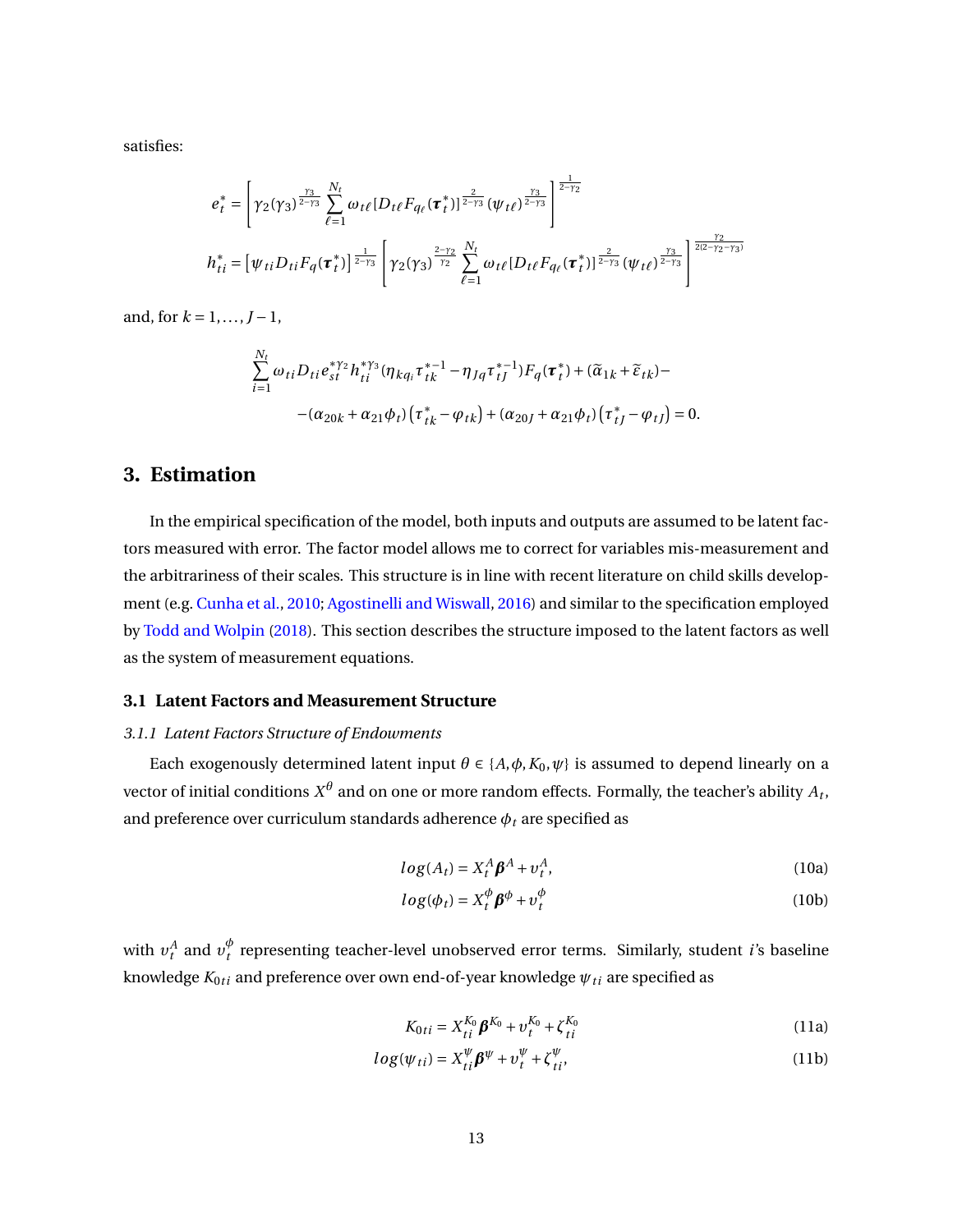where  $v_t^{K_0}$  and  $v_t^{\psi}$  $_t^{\psi}$ , and  $\zeta_{ti}^{K_0}$  and  $\zeta_t^{\psi}$  $_t^{\varphi}$ , are are teacher-level and student-level unobserved components, respectively.<sup>[12](#page-14-1)</sup> The log-linear specification of  $A_t$ ,  $\phi_t$ , and  $\psi_{\mathit{ti}}$  guarantees that these inputs take only positive values. Equation ([11a\)](#page-13-1) defines  $K_{0ti}$  as a linear function of the exogenous determinants  $X_{ti}^{K_0\,13}$  $X_{ti}^{K_0\,13}$  $X_{ti}^{K_0\,13}$ The error terms at each separate level are allowed to be correlated across factors and are assumed to be orthogonal to the exogenous variables  $X_{ti} \equiv (\boldsymbol{\varphi}_t, X_t^A, X_t^\phi)$  $_{t}^{\phi},X_{ti}^{K_{0}},X_{ti}^{\psi}),$  to each other, and to be mean zero and jointly normally distributed. Formally,  $\bm{v}_t|X_{ti} \sim N(\bm{0},\Sigma_v)$ ,  $\bm{\zeta}_{ti}|X_{ti} \sim N(\bm{0},\Sigma_\zeta)$ , and  $\bm{v}_t \perp \bm{\zeta}_{ti}$ , where  $v_t \equiv (v_t^A, v_t^{\phi})$  $v_t^{\phi}, v_t^{K_0}, v_t^{\psi}$  $\mathcal{L}_t^{\psi}$  and  $\zeta_{ti} \equiv (\zeta_{ti}^{K_0}, \zeta_{ti}^{\psi})$ . Finally, the latent factors of teacher effort  $e_t$ , time allocation  $\boldsymbol{\tau}_t$ , student effort  $h_{ti}$ , and end-of-year knowledge  $K_{1ti}$  are endogenously determined by the equations [\(7a\)](#page-11-0), ([7b\)](#page-11-1), ([9](#page-12-1)), and ([1](#page-7-2)), respectively.

#### <span id="page-14-0"></span>*3.1.2 Measurement Equations Structure*

Both the endowments  $A_t$ ,  $\phi_t$ , and  $\psi_{ti}$ , and the endogenous variables  $e_t$  and  $h_{ti}$  are assumed to be latent factors measured with error. Dropping the subscripts to simplify the notation, let *M<sup>θ</sup>* be the number of distinct measures and  $Z^{\theta m}$  be the *m*-th measure latent factor  $\theta \in \{A, \phi, \psi, K_1, e, h\}$ , respectively. Each measure  $Z^{\theta m}$  is allowed to be either continuous or ordinal. In particular, define

$$
Z^{\theta m*} = \mu_0^{\theta m} + \mu_1^{\theta m} \log(\theta) + \varsigma^{\theta m}, \qquad \text{for } \theta \in \{A, \phi, \psi\}, \quad m = 1, \dots, M_\theta,
$$
  

$$
Z^{\theta m*} = \mu_0^{\theta m} + \mu_1^{\theta m} \theta + \varsigma^{\theta m}, \qquad \text{for } \theta \in \{K_1, e, h\}, \quad m = 1, \dots, M_\theta.
$$

Continuous measures are then defined as  $Z^{\theta m} = Z^{\theta m*}$ , while ordinal measures are defined as step functions with the latent variable equal to  $Z^{\theta m *}$ . Both baseline knowledge,  $K_{0 t i}$ , and time inputs, *τt* , are assumed to be measured without error. Finally, I assume classical measurement errors together with joint normality, that is  $\boldsymbol{\varsigma}_{ti} \equiv (\boldsymbol{\varsigma}_t^{A,m}$  $A, m$ ,  $\varsigma_{ti}^{K_1, m}$ ,  $\varsigma_{ti}^{h, m}$ ,  $\varsigma_t^{e, m}$  $t_t^{e,m}$ ,) *∼*  $\mathcal{N}$ (**0**,Σ<sub>*ς*</sub>),, where  $\Sigma$ <sub>*ς*</sub> is a diagonal variance-covariance matrix and  $\varsigma_{ti}$  with assumed orthogonal to all the observed and unobserved components of the latent factors.

#### <span id="page-14-3"></span>*3.1.3 Further Assumptions and Discussion*

In order to bring the model to the data, it is necessary to first discuss some issues related to the measures available as well as to some necessary restriction to be imposed to the model. A first issue is given by the information available on instructional time inputs, as the MET data does not provide variables on  $\tau_t$  expressed in terms of time (e.g. hours, days, or weeks). Instead, data on class time allocation is available only in terms of fractions of total class time,  $\tau_t/\overline{\tau}_d$ . In order to mitigate the potential consequences from the lack of information on  $\overline{\tau}_t$ , I allow the parameter  $\delta_1$  to be district-

<span id="page-14-1"></span> $12$ The model could also allow for school-level random effects. However, observations entailing only one teacher per school are quite frequent in the sample used for the estimation. As a result, separately identifying teacher and school-level effects would be a demanding task.

<span id="page-14-2"></span><sup>&</sup>lt;sup>13</sup>As discussed in the next sections, log-linearity is not applied to  $K_{0ti}$  for compatibility with the measures of  $K_{1ti}$ .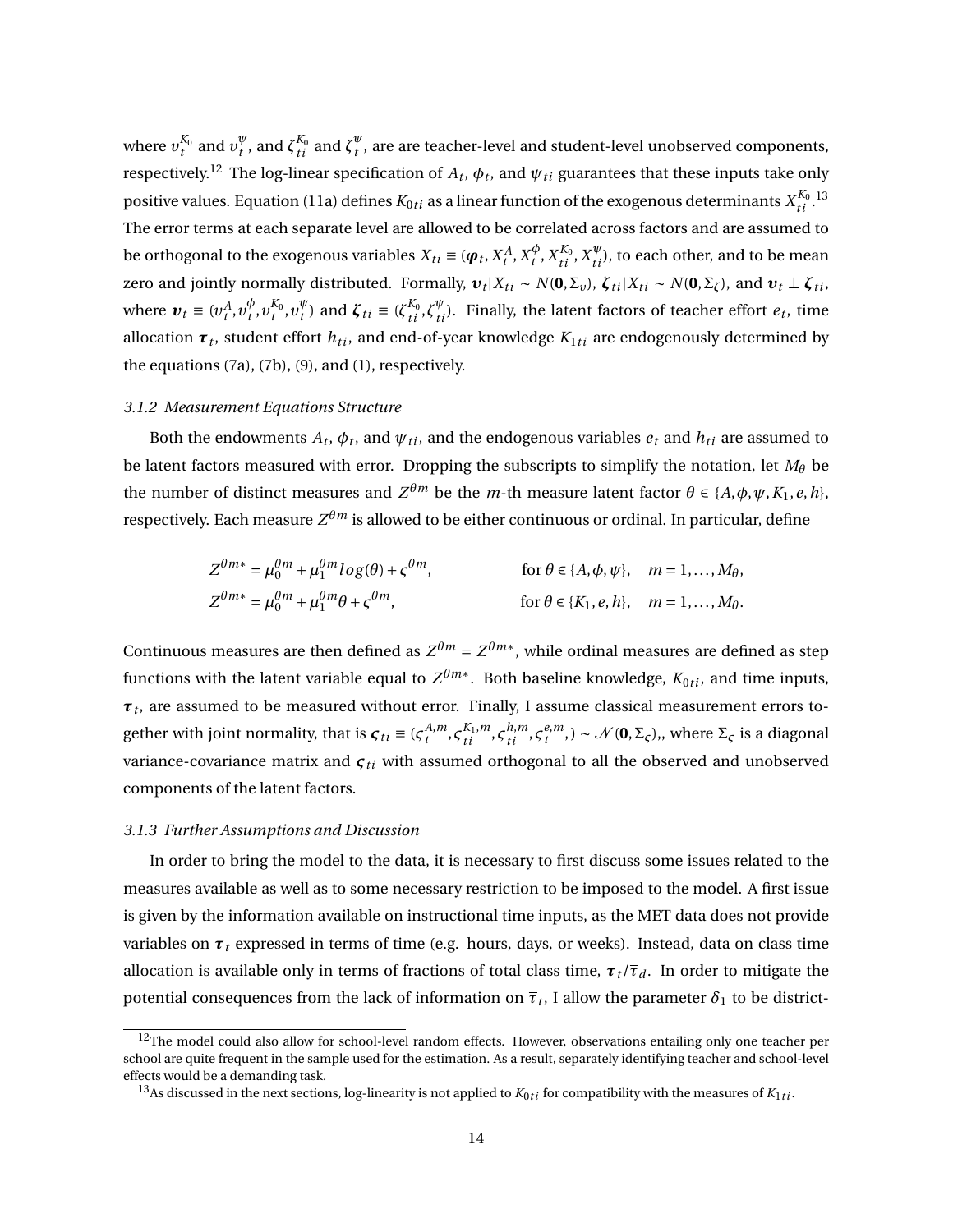specific.<sup>[14](#page-15-0)</sup> This assumption seems particularly suited to the data, as there is evidence that schools participating in the MET study have to abide to a specific total number of school days and class hours determined by the school district (with only few exceptions). This implies that total class time  $\overline{\tau}_t$  is going vary for the most part between and not within districts.<sup>[15](#page-15-1)</sup> As for curriculum standards, Section [2.3](#page-9-1) points out that states do not actually provide the time variables  $\boldsymbol{\varphi}_t$ , but rather some documents which detail what skills a typical student is supposed to acquire in each subject by the end of each grade. Given that exact data on  $\boldsymbol{\varphi}_t$  is not available, I will use information on the state test content collected by the MET study as a proxy of the standards.<sup>[16](#page-15-2)</sup> Test content variables are also expressed as fractions, thus making them comparable to the curriculum data discussed above. The idea is that, to the extent that the state test is aimed at measuring students' proficiency, its content should reflect the educational standards set by the state. Moreover, there is evidence of alignment between tests and standards content, as shown by [Polikoff et al.](#page-40-5) ([2011\)](#page-40-5).

For the empirical specification of the weights  $(\omega_1^q)$  $q_1^q$ <br> $q_1^q$  $_q^q$  and the elasticities  $(\eta_{jq})^j_j$  $\int_{j=1}^{J}$ ) $\overline{q}$  $_{q=1}^{q}$ , I use terciles, i.e.  $\bar{q}$  = 3. An additional specification issue concerns the variables to include as determinants of teacher's preferences,  $W_{ti}$ , in equation ([4](#page-10-2)). For this I follow recent empirical evidence on gender stereotypes ([Carlana](#page-37-11), [2019\)](#page-37-11) and ethnicity role model effects [\(Gershenson et al.](#page-38-6), [2018\)](#page-38-6) and include both teacher-level and student-level gender and race dummies. A third issue entails the inclusion of class size effects on  $K_{1ti}$ . To account for that, I follow [Todd and Wolpin](#page-40-2) ([2018\)](#page-40-2) and allow the elasticity of effort to depend on  $N_t$  through the equation  $\gamma_2 = \gamma_{20} + \gamma_{21} N_t$ . Moreover, in order to ensure a solution for optimal teacher and student effort,  $e_t^*$  and  $h_{ti}^*$ , I assume  $γ_2, γ_3 ∈ (0,2)$ . The parametric specification is then completed by imposing distributional assumptions on the the preference shocks  $\tilde{\epsilon}_t$  = ( $\tilde{\epsilon}_{t1},...,\tilde{\epsilon}_{tJ-1}$ ), which are assumed to be jointly normally distributed with mean zero, covariance matrix  $\Sigma_{\widetilde{\epsilon}}$ , and orthogonal to the random effects  $(\boldsymbol{v}_t, \boldsymbol{\zeta}_{ti})$  and measurement errors  $\boldsymbol{\zeta}_{ti}$ .

A final concern is about the possibility of corner solutions in either exerted effort ( $e_t^* = 0$  and *h*<sup>\*</sup><sub>*ti*</sub></sub>) or in the time allocation choice ( $\tau$ <sub>*tk*</sub> = 0 for some *k* = 1...,*J* − 1). In fact, a complete description of the model would necessitate an analysis of the conditions on the parameters, latent factors, and preference shocks values that give rise to each specific corner solution. However, since none of the measures of instruction used in my analysis are consistent with corner solutions, the empirical specification employs the FOCs in [\(7a](#page-11-0)), [\(7b\)](#page-11-1), and ([9](#page-12-1)) as the only conditions of optimality required to

<span id="page-15-0"></span> $14$ Indeed, a large number of studies find that total instructional time has a significant impact on student achievement. For a recent review of the literature, see [Gromada and Shewbridge](#page-39-11) ([2016](#page-39-11)).

<span id="page-15-1"></span><sup>&</sup>lt;sup>15</sup>If total class time were indeed fixed to  $\bar{\tau}_d$  across all schools within each district *d*, we can obtain the empirical specification of the knowledge production function by dividing and multiplying the knowledge value-added in equation ([1\)](#page-7-2) by *τd* , redefine each time input in fractional terms, *τt j* /*τt* , for *j =* 1,...,*J*, and define the district-specific parameter (to be estimated) as  $\delta_{1d} \equiv \delta_1 \overline{\tau}_d$ .

<span id="page-15-2"></span><sup>&</sup>lt;sup>16</sup>The MET study actually provides data on the state standards content, whose variables are measured as fractions of "items" in the curriculum standards document about each single topic. As it is not clear whether the fraction of items in such documents is a good measure of the "weight" a state gives to each topic, using test content data seems a better option.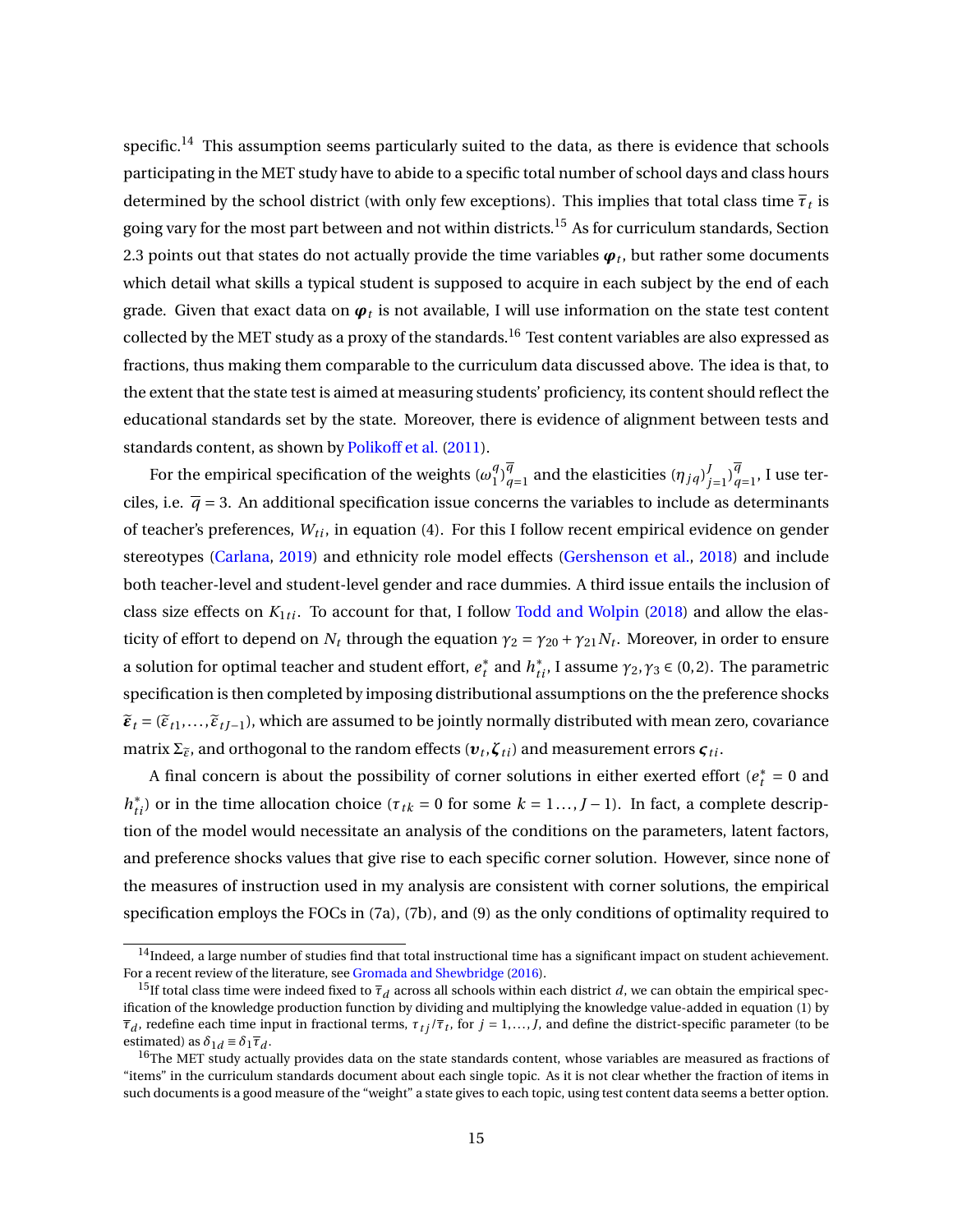estimate the model.

#### **3.2 Identification**

To illustrate the sources of identification for the knowledge technology and preferences parameters, I first analyze the case of no measurement error. With perfect measures, the knowledge production function parameters ( $\delta_0, \delta_1, \gamma_0, \gamma_1, \gamma_2_0, \gamma_2_1, \gamma_3,$  (( $\eta_{jq}$ ) $_j^{j}$  $J_{j=1}$ ) $_{q=1}^{3}$ ,  $(\pi_{q1}, \pi_{q3})_{q=1}^{3}$ ) are identified through independent variation in the observable inputs ( $K_{0ti}, A_t, e_t, h_{ti}, \bm{\tau}_t$ ) and end-of-year knowledge  $K_{1ti},$ upon the normalization of  $\pi_{q2} = 0$  for  $q = 1,2,3$ . As for the utility function parameters, the main source of identification comes from data on instructional choices together with variation in classroom composition characteristics. Specifically, the weights parameters (( $\omega_1^q$  $_{1}^{q}$ <sub> $_{q=1}^{3}$ </sub>, $\omega_{2}$ ) are identified off variations in ( $K_{0t}, W_t$ ), time allocation choices,  $\pmb{\tau}_t$ , and student and teacher effort,  $h_{ti}$  and  $e_t$ . Finally, the utility parameters  $(\alpha_{1j}, \alpha_{2j})^j$  $j_{j=1}^{\prime}$  and the preference shocks covariance matrix  $\Sigma_{\widetilde{\epsilon}}$  are identified from the distributional moments of observed time inputs  $\boldsymbol{\tau}_t$  and curriculum standards  $\boldsymbol{\varphi}_t$  combined with the equations in [\(7b\)](#page-11-1).

Turning to the latent factors model considered in this paper, the identification argument follows the one in [Todd and Wolpin](#page-40-2) ([2018](#page-40-2)). In particular, let the optimal instructional choices from [\(7a](#page-11-0))-([7b](#page-11-1)) and the end-of-year knowledge production function [\(1\)](#page-7-2) be represented as functions of the exogenous initial conditions,  $X_{ti}$ , and the random shocks  $(\boldsymbol{v}_t, \boldsymbol{\zeta}_{ti}, \widetilde{\boldsymbol{\epsilon}}_t)$ . Formally

<span id="page-16-2"></span><span id="page-16-1"></span><span id="page-16-0"></span>
$$
e_t^* = a_e(X_t, \boldsymbol{v}_t, \boldsymbol{\zeta}_t, \widetilde{\boldsymbol{\epsilon}}_t)
$$
(12a)

$$
\tau_{tj}^* = a_{\tau_j}(X_t, \boldsymbol{v}_t, \boldsymbol{\zeta}_t, \widetilde{\boldsymbol{\epsilon}}_t), \qquad j = 1, \dots, J - 1 \tag{12b}
$$

$$
h_{ti}^* = a_h(X_{ti}, \boldsymbol{v}_t, \boldsymbol{\zeta}_{ti}, \boldsymbol{\tilde{\epsilon}}_t)
$$
 (12c)

$$
K_{1ti} = a_{K_1}(X_{ti}, \boldsymbol{v}_t, \boldsymbol{\zeta}_{ti}, \boldsymbol{\tilde{\epsilon}}_t),
$$
\n(12d)

where  $X_t = (X_{t1},...,X_{tN_t})$  and  $\zeta_t = (\zeta_{t1},...,\zeta_{tN_t})$ . Consider now a system of equations that combines: *(i)* the exogenous latent factor equations from [\(10a](#page-13-2)), [\(10b\)](#page-13-3), and [\(11b\)](#page-13-4) with the measurement equations; *(ii)* the equations on endogenous effort, [\(12a\)](#page-16-0), ([12c](#page-16-1)) with their measurements; and *(iii)* [\(11a](#page-13-1)) and ([12b](#page-16-2)), for  $j = 1, ..., J$ , assumed to be measured without error. This system is a measurement model for the latent factors  $(v_t, \zeta_{ti}, \tilde{\epsilon}_t)$  analogous to (3.7) in [Cunha et al.](#page-37-7) ([2010\)](#page-37-7). As a result, it is possible to invoke Theorem 2 from the same paper in order to identify both utility and production function parameters.

Parameters of the exogenous latent factors equations [\(10a](#page-13-2)), [\(10b](#page-13-3)), [\(11b](#page-13-4)), and [\(11a](#page-13-1)), and of the measurements equations are identified through observable determinants  $X_{ti}$  and multiple measurements of each latent variable (upon necessary normalizations). Identification of the latent and measurement equations for the exogenous inputs  $(A_t, \phi_t, \psi_{ti}, K_{0ti})$  follows the canonical arguments of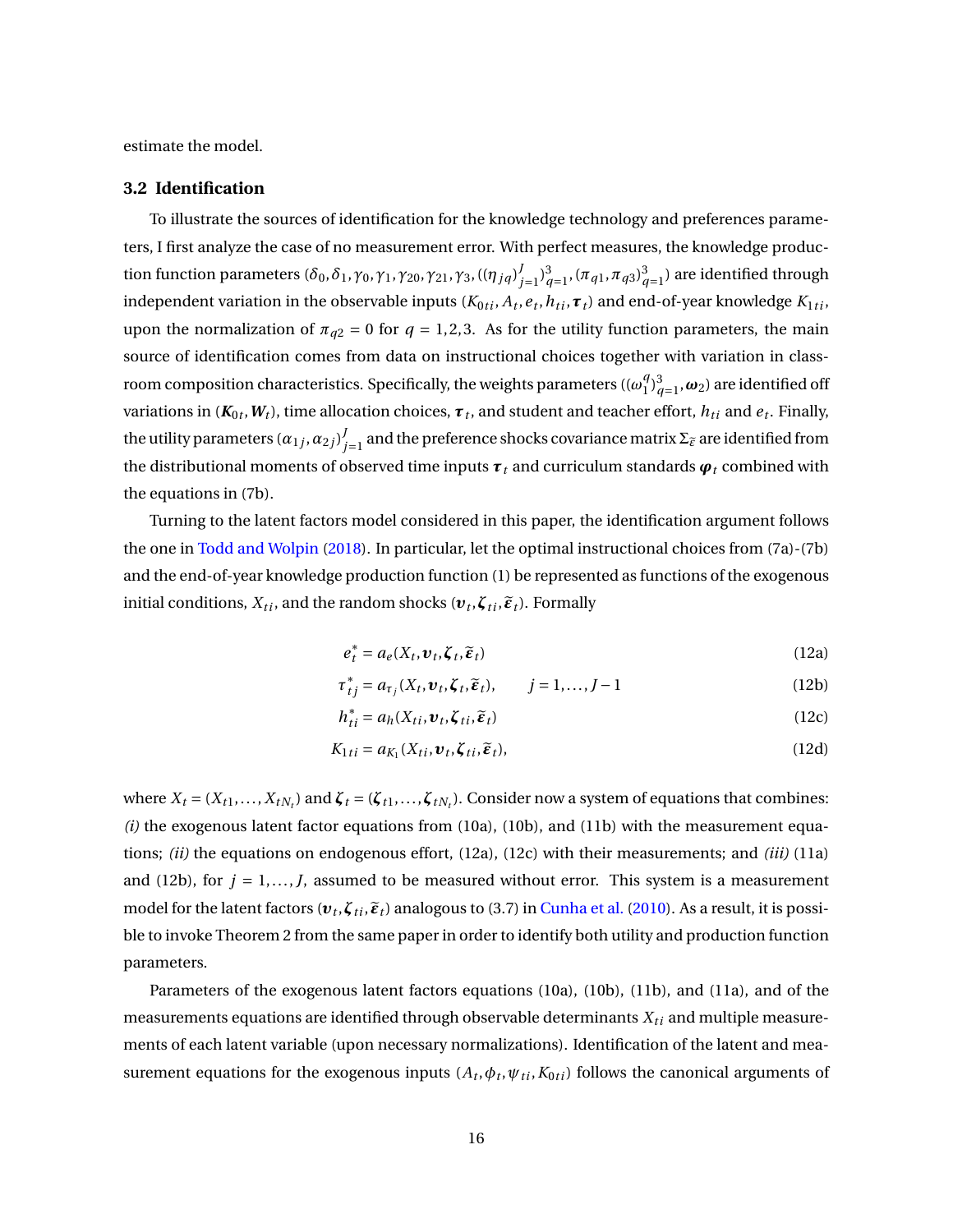structural equation modeling as in [Goldberger](#page-38-7) [\(1972\)](#page-38-7). Consider a latent factor  $\theta \in \{A, \psi, \phi, K_0\}$ , with subscripts dropped whenever it is not confusing to do so. First, I normalize the intercept and slope of measure  $m = 1$  (without loss of generality) by setting  $\mu_0^{\theta 1} = 0$  and  $\mu_1^{\theta 1} = 1$ . Given the orthogonality assumptions of both unobserved random components and measurement errors, the latent equation parameters are identified by regressing the first measure  $Z^{\theta 1}$  on  $X^{\theta}$ , that is

$$
\boldsymbol{\beta}^{\theta} = E[(X^{\theta})'X^{\theta}]^{-1}E[(X^{\theta})'Z^{\theta}]
$$

Once the parameters  $\pmb{\beta}^{\theta}$  are known, the slopes and intercepts of the remaining measurement equations  $m = 2,..., M_{\theta}$  for  $\theta \in \{A, \psi, \phi\}$  are identified as follows. First, regress each measurement  $Z^{\theta m}$  on  $X^{\theta}$  and obtain  $\tilde{\mu}^{\theta m} = E[(X^{\theta})'X^{\theta}]^{-1}E[(X^{\theta})'Z^{\theta m}]$ , and then compute

$$
\mu_1^{\theta m} = \widetilde{\mu}_j^{\theta m} / \beta_j^{\theta}, \qquad \mu_0^{\theta m} = \widetilde{\mu}_0^{\theta m} - \mu_1^{\theta m} \beta_0^{\theta},
$$

for an arbitrary  $j^{th}$  element of  $\tilde{\mu}^{\theta m}$ ,  $j \ge 2$ , and with  $\beta_0^\theta$  being the latent factor equation constant. It is then possible to pin down  $\Sigma_{v}$ , and  $\Sigma_{\zeta}$  by computing the covariances between measures. In particular, the diagonal elements  $\sigma^2_{\nu\theta}$ , and  $\sigma^2_{\zeta\theta}$  are obtained by

$$
\sigma_{\zeta\theta}^2 = Cov(Z_{ti}^{\theta1}, Z_{ti}^{\theta m})/\mu_1^{\theta m} - Var(X_{ti}^{\theta}\pmb{\beta}^{\theta}) - \sigma_{v\theta}^2,
$$

where  $m \ge 2$  for  $\theta \in \{A, \psi, \phi\}$  and  $m = 1$  for  $\theta = K_0$ ,  $(\overline{Z}_t^{\theta 1})$  $\frac{\theta}{t}$ ,  $\overline{X}^{\theta}_{t}$  $\sigma_t$ ) are class-level means, and the last equation holds only for the student-level latent factor, *ψ*. Similarly, the off-diagonal elements *συθθ′* , and *σ*<sub>ζθθ'</sub>, for  $\theta$ , $\theta'$  ∈ {*A*,  $\psi$ , $\phi$ ,  $K_0$ },  $\theta \neq \theta'$ , are determined as

$$
\sigma_{\nu\theta\theta'} = Cov(\overline{Z}_{t}^{\theta1}, \overline{Z}_{t}^{\theta'1}) - Cov(\overline{X}_{t}^{\theta}\boldsymbol{\beta}^{\theta}, \overline{X}_{t}^{\theta'}\boldsymbol{\beta}^{\theta'})
$$

$$
\sigma_{\zeta\theta\theta'} = Cov(Z_{ti}^{\theta1}, Z_{ti}^{\theta'1}) - Cov(X_{ti}^{\theta}\boldsymbol{\beta}^{\theta}, X_{ti}^{\theta'}\boldsymbol{\beta}^{\theta'}) - \sigma_{\nu\theta\theta'}.
$$

As a last step, the measurement error variances for teacher ability and student inputs measures are obtained as

$$
\sigma_{\zeta Am}^2 = Var(Z_t^{Am}) - Var(X_t^A \boldsymbol{\beta}^A) - \sigma_{vA}^2 \qquad m = 1,..., M_A
$$
  

$$
\sigma_{\zeta hm}^2 = Var(Z_{ti}^{hm}) - Var(X_{ti}^h \boldsymbol{\beta}^h) - \sigma_{vh}^2 - \sigma_{\zeta h}^2, \qquad m = 1,..., M_h.
$$

Finally, given that all the production function parameters are identified, the measurement equations parameters related to the latent student and teacher effort,  $(\mu_0^{hm}, \mu_1^{hm})_{m=}^{M_h}$  $_{m=1}^{M_h}$  and  $(\mu_0^{em}, \mu_1^{em})_{m=1}^{M_e}$ *m=*1 , are identified from the multiple effort measures available in the data.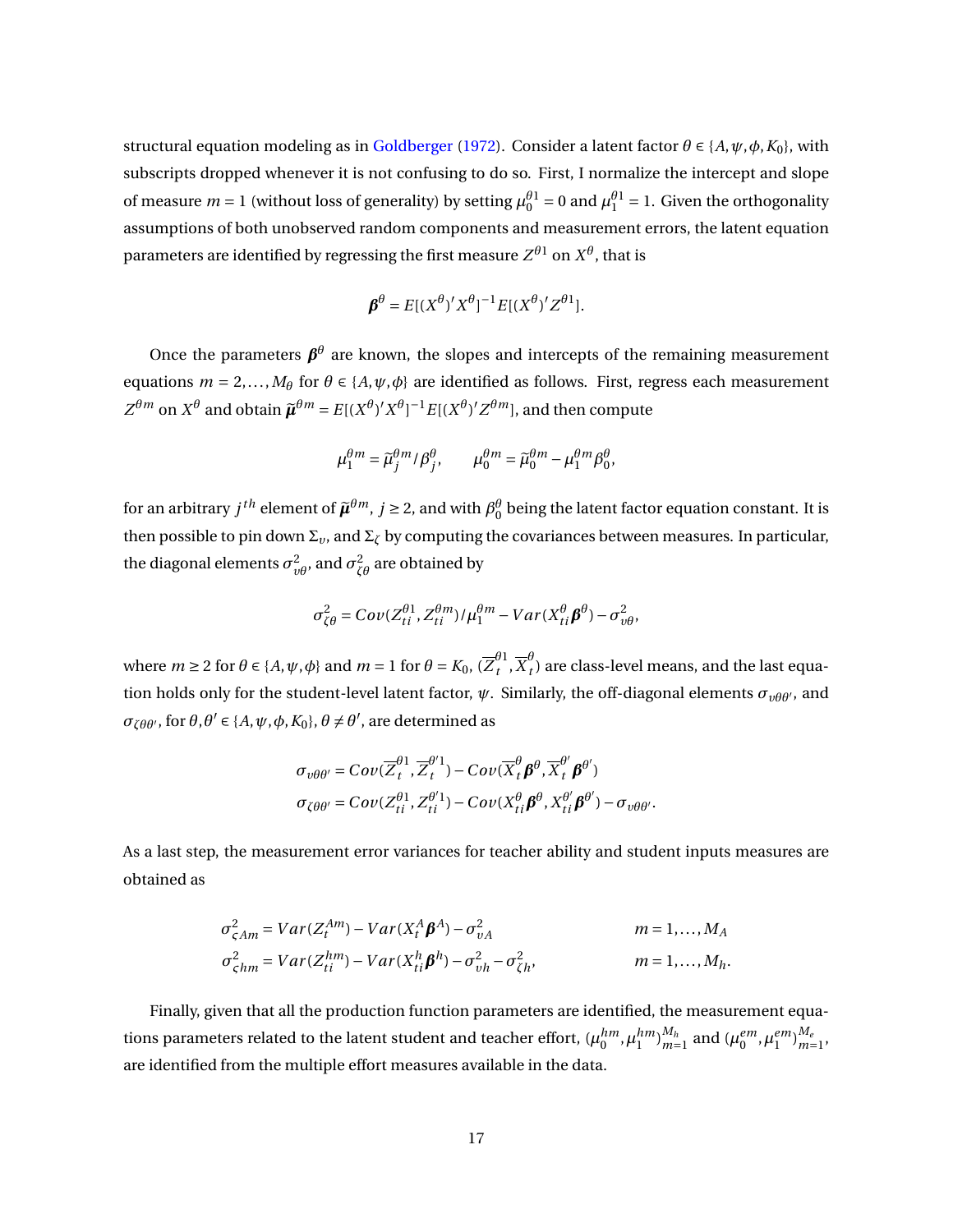### **3.3 Likelihood Function**

Estimation is carried out through simulated maximum likelihood (SML). Let Θ be the vector of all the parameters of the model to be estimated (including production function, preferences, exogenous latent factors, and measurement equations). The likelihood contribution of teacher/classroom *t* given Θ is represented by the joint density of the measurements of the latent factors for the teacher and all  $N_t$  students, denoted by  $\mathcal{M}_t$ , conditional on the initial conditions  $\mathcal{X}_t \equiv (X_{t1},...,X_{tN_t},\boldsymbol{\varphi}_t)$ . Denoting the simulated likelihood contribution of teacher *t* by  $L_t(\Theta|\mathscr{M}_t;\mathscr{X}_t)$ , the likelihood function to be maximized over Θ is

$$
\mathscr{L}(\Theta) = \prod_{t=1}^T L_t(\Theta|\mathscr{M}_t; \mathscr{X}_t),
$$

where *T* is the total number of classrooms/teachers in the sample. A complete description of likelihood function formulas and of the estimation procedure is reported in the Appendix.

# <span id="page-18-0"></span>**4. Data**

For the empirical part of this paper I use data from the Measurements of Effective Teaching (MET) project, which was run by the Bill and Melinda Gates between 2009 and 2011. This study was conducted in two years in seven large US school districts and involved 2714 4*th*-to-9*th* grade Math and English Language Arts (ELA) teachers in 3[17](#page-18-1) schools.<sup>17</sup> The main goal of this project was to assess the ability of a large set of research-based indicators of teacher quality to identify effective teachers. Moreover, in order to ensure validity of the estimates, teachers in the second year of the study were randomly assigned to classrooms within each school (while in the first year the assignment was performed as usual). The data collected by the MET study include detailed information on: *i)* teaching practices in the classroom from both video-recorded lessons and surveys taken by both teachers and students; *ii)* topics covered in end-of-grade state tests; *iii)* self-reported student information on own effort and home environment; *iv)* end-of-grade state tests scores in various subjects and teacher and student demographics from administrative district data. All these variables provide information used to measure the latent inputs and outputs of the model. The estimation is carried out using a subsample of the first-year MET data including 4*th* grade Math teachers who took the Survey of Enacted Curriculum (SEC).<sup>[18](#page-18-2)</sup> Originally developed by [Porter and Smithson](#page-40-6) [\(2001\)](#page-40-6) to study the alignment of classroom instruction with curriculum standards and test content, this survey asks teachers to report their class time allocation throughout the school year across an exceptionally fine-grained array of

<span id="page-18-1"></span> $^{17}$ The seven school districts included in the MET study are: Charlotte-Mecklenbourg Schools (NC), Dallas Independent School District (TX), Denver Public Schools (CO), Hillsborough County Public Schools (FL), Memphis City Schools (TN), the New York City Department of Education (NY), and the Pittsburgh Pubilc Schools (PA).

<span id="page-18-2"></span><sup>18</sup>The full sample of teachers taking the SEC included 4*th* and 8*th* grade Math and ELA teachers.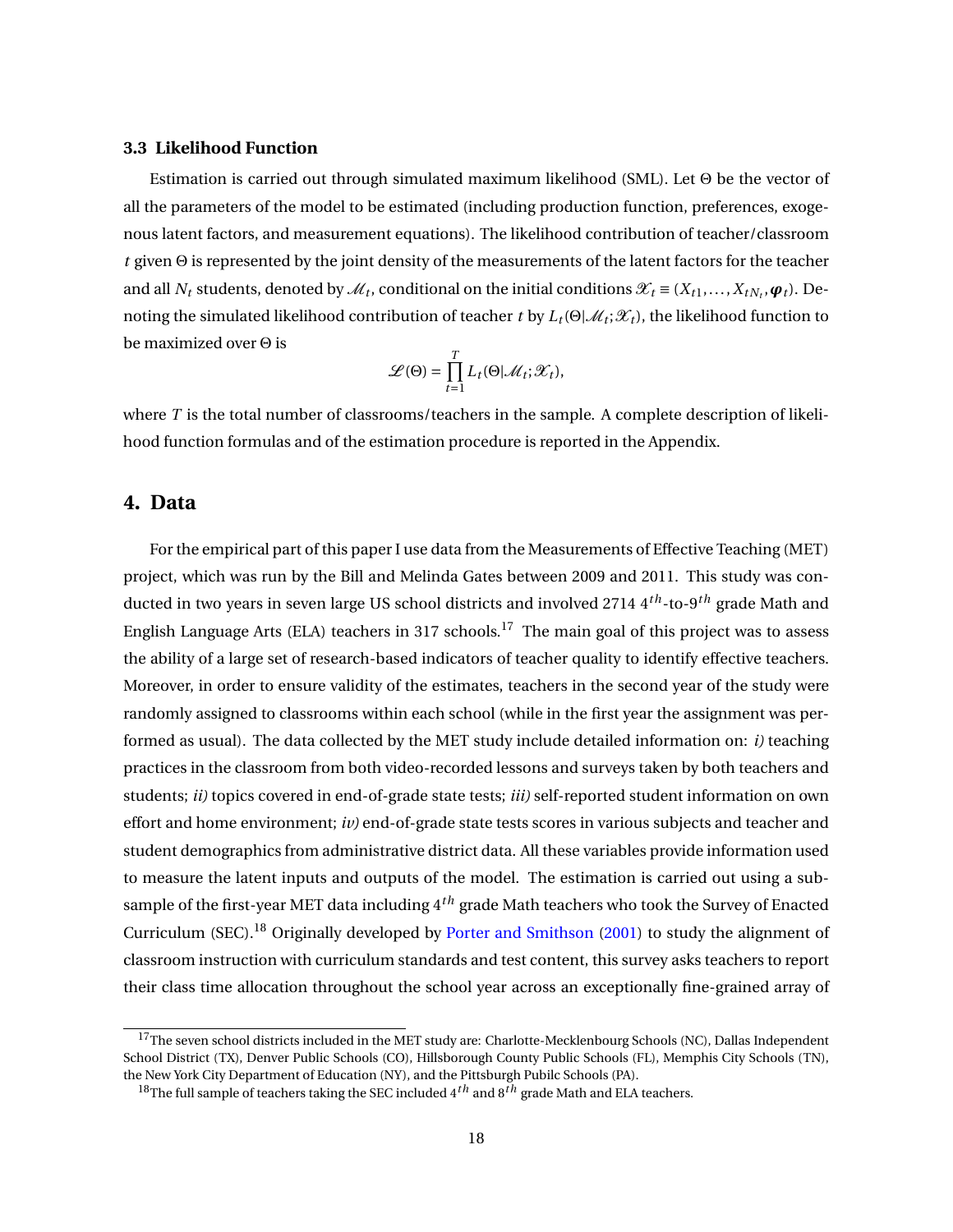different topics spanning all school grades. These answers were then converted and re-expressed as fractions of total class time.<sup>[19](#page-19-0)</sup> The survey was conducted only in the first year of the MET study, thus not allowing me to exploit the second-year random assignment of teachers to estimate the model. Nevertheless, second-year data is used to perform an out-of-sample validation exercise (see Section [5.3\)](#page-27-0). The final sample includes 101 teachers and 2532 students from 85 schools in 5 school districts.<sup>[20](#page-19-1)</sup>

Table [1](#page-41-0) displays descriptive statistics of the student and teacher characteristics determining student effort and teacher ability. Panel A shows that students in the sample are on average 9-10 years old (as expected for 4*th* graders) and the gender ratio among them is almost 1:1, with a slightly higher percentage of females. The majority of the student population is black (43%) followed by white (26%) and Hispanic students (25%). About 6% of the students have been identified as gifted, while almost 9% are placed in special education programs (SpEd) due to learning disabilities and 17% are labeled as English language learners (ELL). As regards to students' socioeconomic status (SES) and family/home environment, almost half of the students in the estimating sample receive either free or reduced-price lunch and 88% of them has at least one computer at home. Finally, nearly half of the responding students possess at least 25 books in their bedroom, 40% of the students report to have always a quite place to study at home, and 69% has always a person at home who can help with homework. The sample is clearly not representative of the US student population, as it includes a much higher percentage of black and Hispanic students and a slightly lower percentage of students served by SpEd programs compared to national averages. As for teacher characteristics, Panel B shows summary statistics of the determinants of teacher ability. The majority of the teachers (83%) are generalist, i.e. teach both Math and ELA to the same classroom. As for characteristics related to their human capital, teachers in the sample have on average 6.5 years of teaching experience in the school district with a quite significant variability, and about half of the teachers possess a Master's degree.

### [Table [1](#page-41-0) here]

Table [2](#page-41-1) reports descriptive statistics on class time allocation and curriculum state standards. Topics are aggregated in five different groups representing common areas of mathematics covered in 4*th* grade classes, namely: place value, rounding, addition, and subtraction (group 1); multi-digit multiplication and division (group 2); shapes, angles, and geometry (group 3); fractions and decimals (group 4); unit conversion and measurement (group 5).<sup>[21](#page-19-2)</sup> On average, teachers split 3/4 of the school

<span id="page-19-0"></span> $19$ As pointed out in Section [3.1.3](#page-14-3), the MET data does not provide teachers' original answers on the actual time spent on different topics. As a reference point, Trends in International Mathematics and Science Study (TIMSS) reports that in 2015 teachers in the US spent on average 216 class hours.

<span id="page-19-1"></span><sup>&</sup>lt;sup>20</sup>Unfortunately, confidentiality restrictions do not allow to disclose the exact identity of these five districts out of the seven listed above.

<span id="page-19-2"></span> $21$ The SEC allows class time to be allocated in 183 topics combined with five possible levels of "cognitive" demand, for a total of 915 cells. The choice of the five topic groups was inspired by the Common Core standards classification.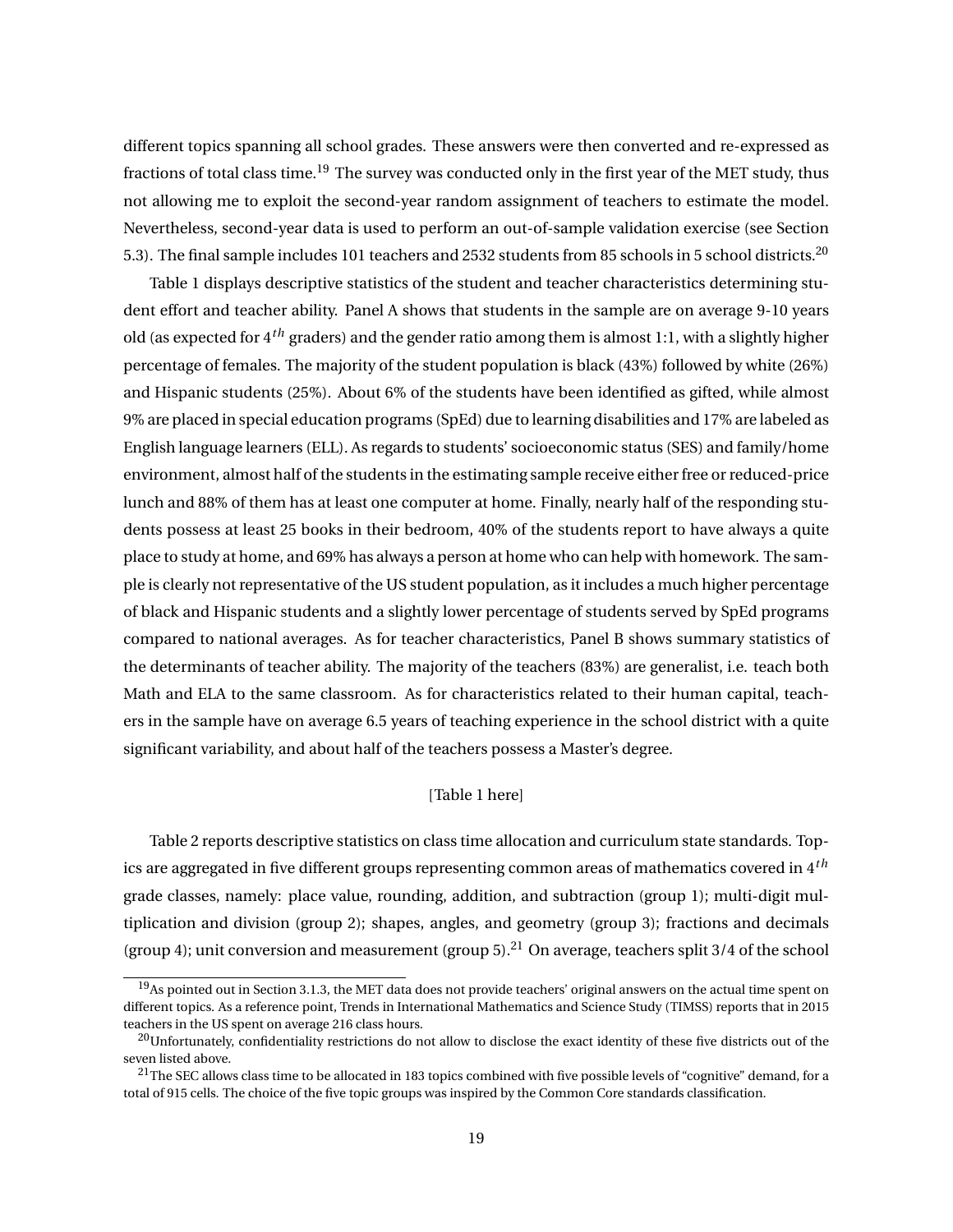year evenly between teaching multi-digit multiplication and division (26%) fractions and decimals (25.5%) and unit conversion and measurement (24.2%). The remaining time is then largely devoted to geometry topics (17.5%), while only a smaller fraction of class time focuses on more basic topics like place value, rounding, addition, and subtraction of whole numbers (6.8%). Columns 2 to 5 show the variation of these time allocations across teachers. There is a 2 percentage points variation between the first and third tercile in the percentage of class time devoted to place value, rounding, addition, and subtraction, whereas the difference is about 7-8 percentage points for all other topics groups. These correspond to about 25% of the value taken by the mean for groups 2, 4 and 5, to about 30% for group 1, and to more than 40% for geometry topics (group 3). Similarly, the ratio between the standard deviation and the mean is around 30% for groups 1 and 3 and never above 25% for all other groups.

#### [Table [2](#page-41-1) here]

Panel B reports descriptive statistics on the content composition of the state curriculum standards as measured by the percentage of test items covering each topic group in the end-of-year grade 4 state test. As reported in Column 1, the curriculum standards averages are very similar to those of class time allocation, thus suggesting a potential alignment between the two. However, descriptive statistics in Panel C show that differences between standards and classroom instruction are in fact significant. Specifically, Column 1 shows that, for each topic, the average absolute deviation between these two is always greater than the standard deviation of class time allocation. This is particularly true for the geometry group, where the value of the mean absolute deviation is 40% larger than the standard deviation.

### [Table [3](#page-42-0) here]

A potential reason behind this misalignment with the standards could entail adjustments of teaching strategies to the composition of the classroom. As displayed in the upper panel of Table [3,](#page-42-0) classrooms could vary substantially in their composition as it pertains to students' level of math readiness. Columns 3-5 show that one fourth of the classrooms in the sample have a fraction of lowachieving (1*st* tercile) students below 0.14 while another one fourth display values above 0.46. This range is a little higher for the fraction of high-achieving students, with 25% of the classrooms having 14.3% or less students performing on the higher part of the distribution and another 25% with 52% or more. Classrooms tend to have more similar percentage of students with initial knowledge falling in the middle of the distribution, with the first and third quartiles being 24.1% and 41.7%, respectively. The distribution of classroom composition may depend on the implementation of ability tracking in the schools. In particular, schools can choose to track students at different intensity levels, where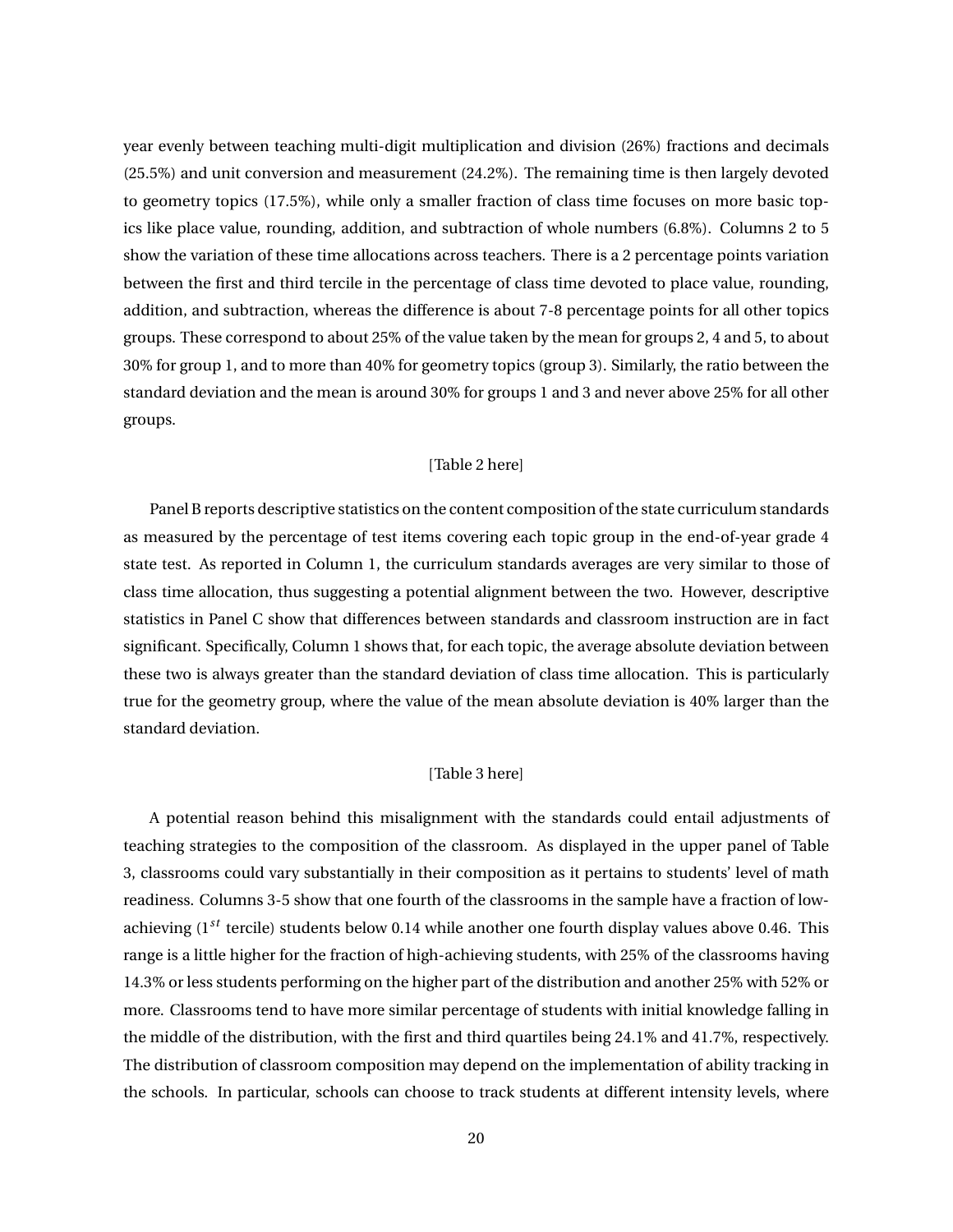the level of intensity is the importance given to students' prior performances when assigning them to classrooms. One way to measure tracking intensity in a school entails computing the share of total variance of baseline test scores due to between-classroom variation. Indeed, schools that track students would display higher shares of between-classroom variation due to higher classroom homogeneity and, as a result, a lower share of within-classroom variance. At the extreme, the share of between-classroom variance can range from zero or close to zero to a maximum given by the value taken by the highest level of tracking intensity, represented by the scenario in which students are se-quentially assigned to classrooms from low to high baseline knowledge.<sup>[22](#page-21-0)</sup> The lower panel of Table [3](#page-42-0) reports descriptive statistics of tracking intensity for 4*th* grade math classrooms across all schools participating to the the MET study in Year 1. The comparison between the average share of betweenclassroom variation in the data with the tracking policy configuration suggests that schools apply a very low level of tracking. This is confirmed by the descriptive statistics on the ratio between these two shares (third row), which gives a scale of the degree of tracking relative to the most extreme case. With 1 being the maximum, schools display an average degree of tracking of about 0.12, with 75% of all schools scoring at or below 0.145. Figure [B.3](#page-62-0) in the Appendix gives a broader look to the level of tracking implemented by the schools. As seen, the distribution of tracking intensity observed in the data is shifted to the left of the same distribution under the highest degree of tracking possible within each school.<sup>[23](#page-21-1)</sup> This result is not surprising, as schools are much less likely to track in lower grades. Indeed, national statistics show that about 30% of US schools implements any sort of ability tracking in 4*th* grade math classes, and only 5% for 4*th* grade reading classes.

#### [Table [4](#page-43-0) here]

Table [4](#page-43-0) provides descriptive statistics of the measures of used in the estimation of the model. Baseline knowledge is measured by standardized score of the 3*rd* grade math test administered by the state at the end of each school year, rescaled to have mean 500 and standard deviation 100 at the district level.<sup>[24](#page-21-2)</sup> As seen, the mean and standard deviation in the final sample are 510.20 and 95.40, respectively, hereby showing slightly higher average math performances (with lower dispersion) compared to the district average. There are two measures of end-of-year knowledge. The first measure is the end-of-year 4*th* grade state test-score in mathematics administered by the state, also rescaled to have mean 500 and standard deviation 100 at the district level. As shows by Table [4](#page-43-0), the mean and standard deviation in the final sample are 505.38 and 96.79, respectively. Hence, similarly to the 3*rd*

<span id="page-21-1"></span><span id="page-21-0"></span> $22$ The value of tracking intensity attains zero whenever it is possible to allocate students such that average test scores are identical across classrooms within the school, which is possible only for special configurations of the within-school sample. <sup>23</sup>Further analysis show that the distribution of tracking intensity displayed in the data is very similar to the one obtained randomly assigning students to classrooms.

<span id="page-21-2"></span> $^{24}$ The rescaling follows the convention of national and international education athorities as well as prior empirical work.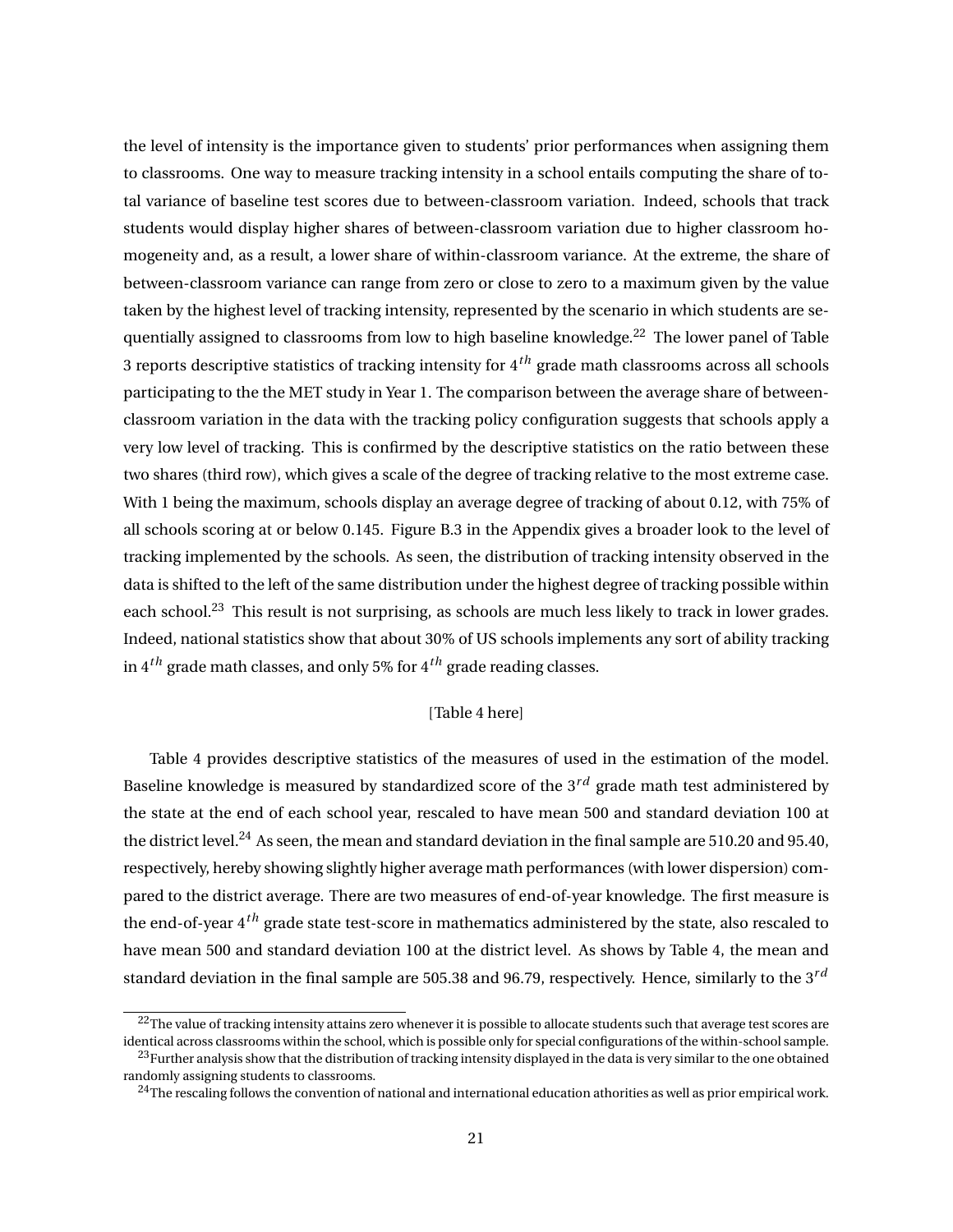grade scores, students in the final sample perform better in math in 4*th* grade than the district average and display a slightly lower variability. The second measure of end-of-year knowledge is the percentage of correct questions in the Balanced Assessment of Mathematics (BAM) test, which was administered by the MET study staff to the participating students. Table [4](#page-43-0) shows that, on average, students answer about 55% of the questions correctly, with a standard deviation of about 21%.

There are 11 measures for latent teacher ability, including three Classroom Assessment Scoring System (CLASS), two Framework for Teaching Mathematics (FFTM), and two Mathematical Quality of Instruction (MQI) scale scores from video-recorded lessons, as well as four measures from the student survey. The CLASS scores are measured on a scale of 1 to 7 and include: *(i)* the behavior management score, which evaluates teacher's ability to set clear behavior expectations, to prevent and redirect students misbehavior, and to obtain students' compliance; *(ii)* the content understanding score, which refers to both the depth of the lesson's content and the teacher's ability to help students in understanding the framework and key ideas of the topic taught; *(iii)* and the productivity score which measures teacher's level of preparation for the lesson as well as her ability to maximize learning time and to set clear routines and instructional expectations. As for the FFTM scores, measured on a scale of 1 to 4, the management of class procedures score measures the degree of smooth functioning of the classroom, whereas the management of student behavior score evaluates the teacher's ability to manage student conduct and to respond to their misbehavior. Differently from CLASS and FFTM measures, the MQI scores assess the pedagogical knowledge and preparation of the teacher necessary to teach mathematics. Specifically, the richness of mathematics score refers to the teacher's ability to explain mathematical ideas as well as to draw connections and illustrate different aspects of math concepts, while the mathematical knowledge for teaching (MKT) score measures the overall teacher's knowledge in the specific area of mathematics taught in 4*th* grade. Finally, the last four measures are class-level averages of student evaluation scores on the teacher's ability to deliver instruction, where each single student response is an ordinal variable converted to a measure taking values from 1 to 4. As seen, teachers have pretty good evaluations in terms of their ability to explain concepts (with averages higher than 3), whereas they tend to get lower ratings with respect to their ability to control the class behavior. Similarly to the last four measures of teaching ability, the 8 measures of latent teacher effort come from student evaluations and take values on a scale of 0 to 4. Specifically, these measures refer to the teacher's level of feedback and motivational support provided to the students, as well as to her level of effort in trying to avoid that students fall behind during the lesson. As shown by the third panel of Table [4](#page-43-0), teachers average score is higher than 3 in five out of eight measures, while lower scores are reported in terms of teachers' effort to not waste time in class, to summarize the lesson, and to write feedback on homework and exams. As for teacher preference for the adherence of instruction to the curriculum standards, the measures include the teacher's self-reported degree at which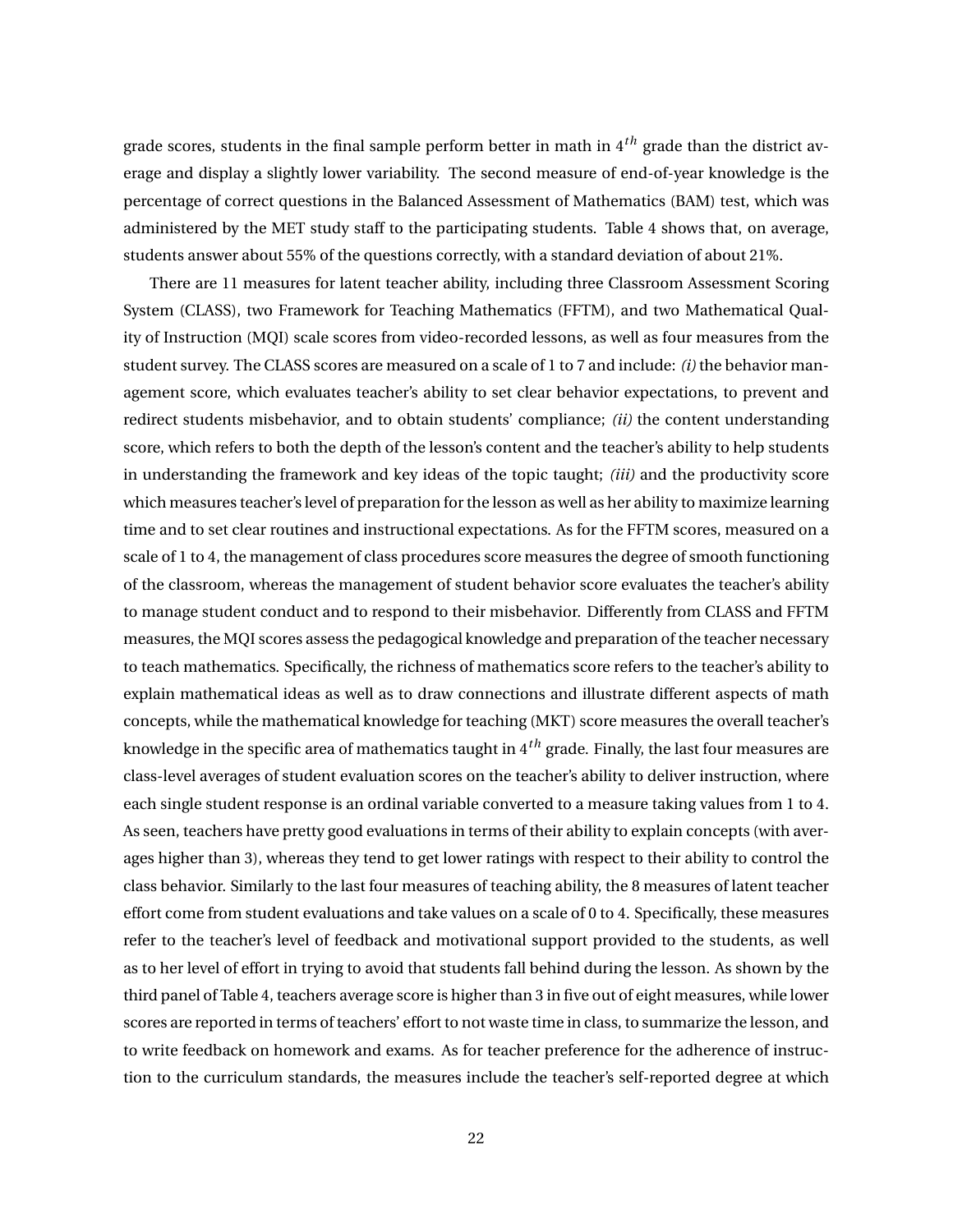her school administrators require teachers to adhere to the standards and the frequency at which she uses curriculum standards documents (both 5 categories). As shown by the mean values above 2, the majority of teachers report a high degree of required adherence to the standards by administrators as well as a frequent use of standards documents.

At the student level, measures of student effort are represented by the answers to 4 questions included in the student survey. Students report a quite high level of effort in school activities, with more than 40% of the sample declaring to always do their best work in class, to never give up when work gets hard, to never take it easy not trying to do their best, or to complete all the homework assigned. Measures of student preference for own knowledge include response to questions on whether the student finds school work interesting and/or enjoyable, and on whether the student reads at home daily. The last panel of Table [4](#page-43-0) displays a relatively higher heterogeneity in the responses compared to student effort. More than half of the students find school work interesting either all or most of the time (25% and 31%), while 29% of them finds it interesting sometimes and 15% uninteresting. About 45% of the students think that school work is never or mostly never not enjoyable (29% and 16%), while 29% report to not enjoy school work either always or at least most of the time (12% and 17%). Finally, a 65% of students report to read at home almost every day, 22% do that sometimes, and only 13% rarely or never reads at home.

#### [Table [B.1](#page-52-0) here]

A necessary condition for the identification of the model's parameters entails the nonindependence between measures of each latent variable. To this end, Table [B.1](#page-52-0) in the Appendix reports the correlation matrices of the measures described in Table [4.](#page-43-0) Specifically, the correlation between continuous variables is measured by the Pearson's correlation coefficient, while the Pearson's chi-squared statistics is computed to assess the association between categorical variables. Almost all pairs of measures display statistically significant correlations, with the exception of the studentsurvey measures of teacher ability which more than half of the times are unrelated to the CLASS, FFTM, and MQI scale scores.

# <span id="page-23-0"></span>**5. Estimation Results**

#### **5.1 Parameter Estimates**

Table [5](#page-44-0) reports the estimated parameters of the production and utility functions ([1](#page-7-2)) and ([3](#page-10-1)). Estimates of the class time taste shocks covariance matrix and of the measurements and exogenous latent factors equations are instead reported in Table [B.4](#page-55-0) in the Appendix. Column (1) shows that a positive value of the parameter  $\delta_0$ , which captures both knowledge depreciation between grades 3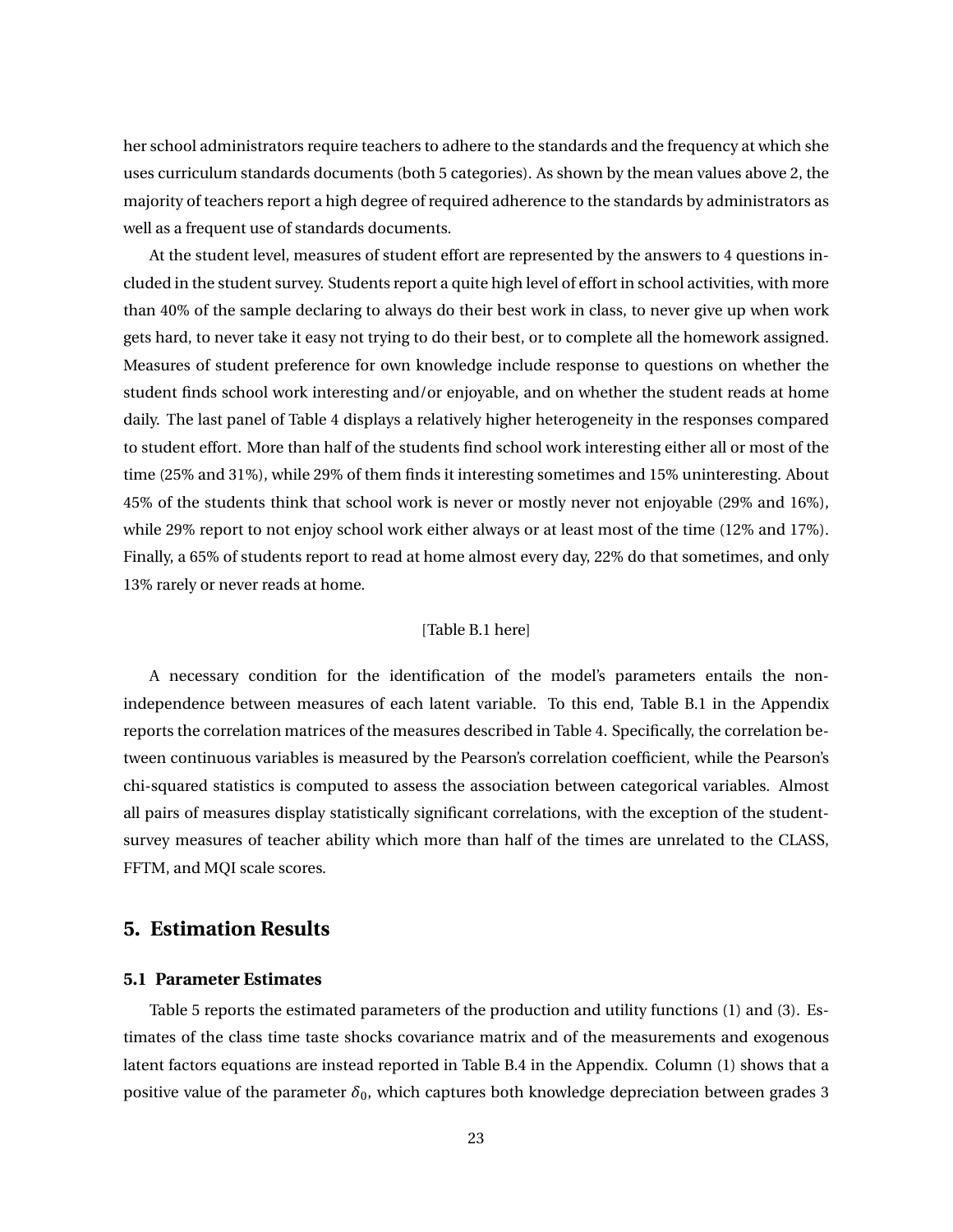and 4 and a normalization, since  $K_{0ti}$  and  $K_{1ti}$  are different cardinal measures of math knowledge. The coefficients converting input units,  $(\delta_{1d})_d^5$  $\int_{d=1}^{5}$  are all positive and statistically different from 0 at the 0.01 level, with an average value of about 0.0005.<sup>[25](#page-24-0)</sup> The estimates show that baseline knowledge and teacher ability are both positively related to end-of-year knowledge, with values of 1.1288 and 0.3414, respectively. The total elasticity of teacher effort,  $\gamma_{20}$  +  $\gamma_{21} N_t$ , is estimated to be about 0.0139 for an average class size  $N_t$  of 23 students. Both  $\gamma_{20}$  and  $\gamma_{21}$  are statistically significant a the 0.01 level, with the negative sign of  $γ_{21}$  suggesting that teacher effort is less productive in larger classes, with a decrease in elasticity of about 0.0004 points for each additional student. Finally, the elasticity of student effort is relatively small and imprecisely estimated. Column (3) reports the estimates capturing direct peer-to-peer spillovers together with the standard deviation of the random shock.<sup>[26](#page-24-1)</sup> Given the normalization  $\pi_{q2} = 0$  for  $q = 1,2,3$ , each estimate is interpreted as the effect of an increase in the fraction of classmates in tercile  $k = 1,3$  in response to an identical decrease in the fraction of students in the 2*nd* tercile. As seen, an increase in the share of classmates in tercile 1 (relative to a decrease second tercile students) tends to harm students in the first two terciles, although both  $\pi_{11}$  and  $\pi_{21}$ are both imprecisely measured. Interestingly, students in the highest tercile seem to benefit more from low-achieving peers than those in the middle range of the distribution, as shown by  $\pi_{31} > 0$ . On the other hand, the effect of an increase in the share of high-achieving classmates (in response to an equal decrease in the share of 2*nd* tercile peers) on the achievement of students in the first tercile has negative sign though not statistically significant at canonical levels. Both students in the second and third tercile benefit from a higher share of third-tercile students in the classroom, with high-achieving students experiencing the highest spillovers from peers with similar prior knowledge.

Panel B in Table [5](#page-44-0) reports the elasticities of class time inputs conditional on initial knowledge tercile. For all terciles, the most productive topics are those related to either unit conversion and measurement or fractions and decimals, with estimated values all above 0.25. Although likely the most difficult topic for fourth graders, time spent teaching fractions and decimals seem very productive for students in the 1<sup>st</sup> tercile ( $\eta_{41}$  = 0.385), especially compared to students in the 2<sup>nd</sup> tercile. Time allocated to unit conversion and measurement has a higher elasticity on students in the middle range of baseline knowledge ( $\eta_{52}$  = 0.356), while it has less of an effect on students in the top tercile ( $\eta_{53}$  = 0.257). The topics displaying the lowest elasticities are those related to geometry, with estimated values never above 0.07. Students in the top terciles seem to benefit the most from geometry topics, while the estimates for students with baseline knowledge in the 1*st* and 2*nd* terciles are imprecisely measured. The more basic topics of place value, rounding, addition, and subtraction, also display low elasticities across all terciles. Interestingly, time allocated to this topic group is

<span id="page-24-1"></span><span id="page-24-0"></span><sup>&</sup>lt;sup>25</sup>District-specific values are not reported due to confidentiality agreements.

<sup>&</sup>lt;sup>26</sup>Both  $K_{0ti}$  and  $K_{1ti}$  have been divided by 100 for the estimation. Hence, the parameters have to be interpreted accordingly.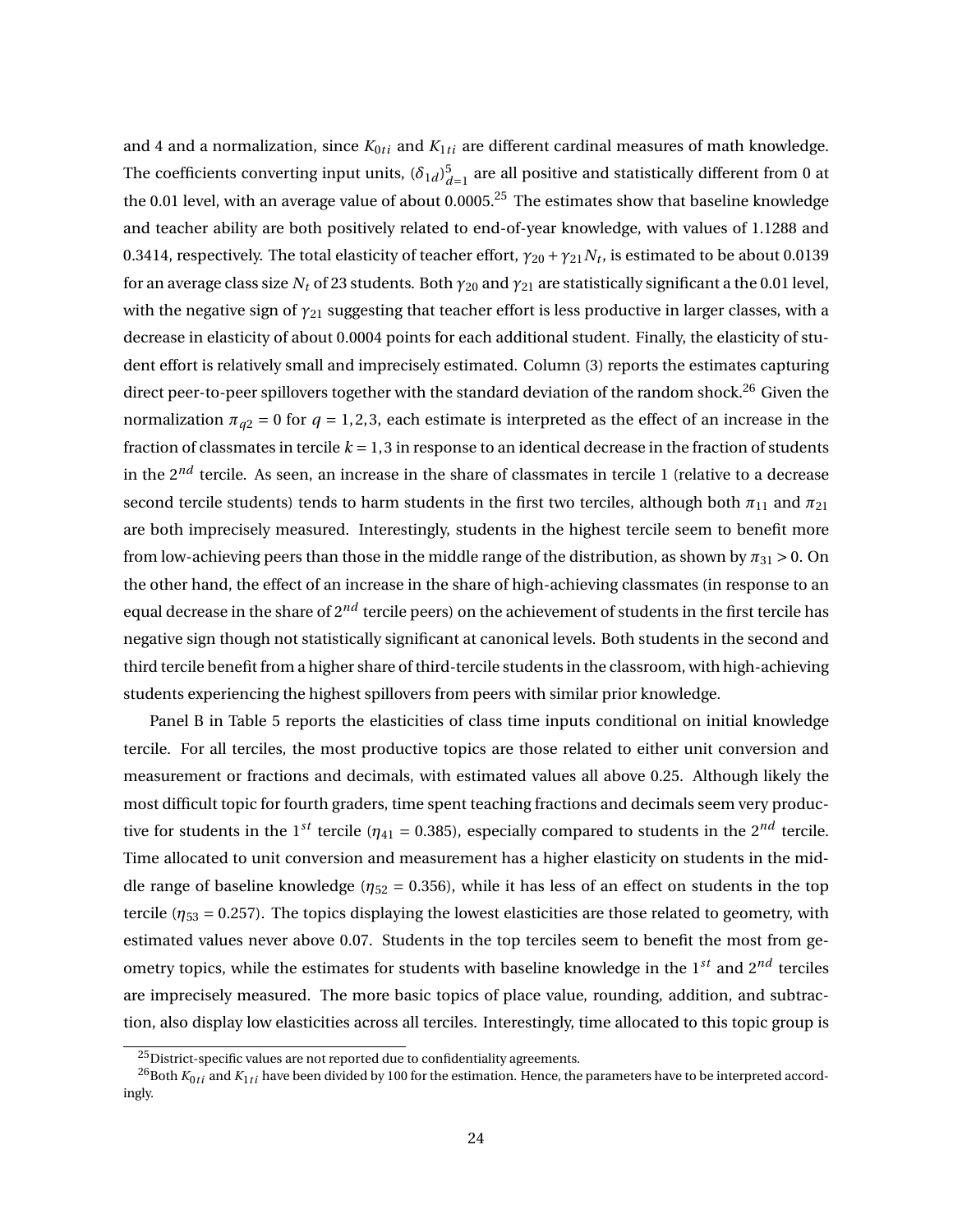more productive for higher students in higher terciles. Finally, the elasticities of time spent teaching multiplication and division are very similar across terciles, with estimates ranging between 0.247 and 0.270.

### [Table [5](#page-44-0) here]

The utility function parameters are reported in Panel C of Table [5.](#page-44-0) As shown in Column (1), teachers attach the highest value to achievement gains of students with low baseline knowledge  $(\omega_1^1)$  and the lowest to students with high initial knowledge  $(\omega_1^3)$ . Hence, teachers exhibit a higher preference for compensatory teaching aimed at fostering the learning gains of students starting with lower levels of math knowledge. In particular, a unit increase in math achievement from of a student with low initial knowledge rewards the teacher about 2.2 times the same increase for a student whose level of prior math knowledge falls in the third tercile.<sup>[27](#page-25-0)</sup>. Moreover, the estimates of  $(\omega_1^2,\omega_2^2,$  and  $\omega_3^2$  suggest that teachers tend value more the achievement of both black and Hispanic students, while they attach a slightly lower value to female students. Column (3) shows the estimated parameters on teacher preferences over class time allocation. Each  $\tilde{\alpha}_{1j} \equiv \alpha_{1j} - \alpha_{15}$  (for  $j = 1, ..., 4$ ) captures the utility a teacher gets from reallocating 1% of class time from unit conversion and measurement to topics in group *j*, while holding fixed the value of all the other terms in the utility function. The sign of the estimates suggest that teachers have a general preference for time spent away from unit conversion and measurement topics, with the only exception of fraction and decimals (topic 4). In particular, teacher seem to get much more utility from time spent teaching geometry (topic 3) compared to all other topics. On the other hand, the parameters on topics 2 and 4 are not statistically different from zero. Moreover, a likelihood ratio test fails to reject the null that  $\tilde{\alpha}_{11} = \cdots = \tilde{\alpha}_{14} = 0^{28}$  $\tilde{\alpha}_{11} = \cdots = \tilde{\alpha}_{14} = 0^{28}$  $\tilde{\alpha}_{11} = \cdots = \tilde{\alpha}_{14} = 0^{28}$  Finally, the relatively high and statistically significant estimate of  $α<sub>203</sub>$  suggests that teachers tend to adhere to the standards associated with geometry topics. Otherwise, the low estimates of the parameters  $(\alpha_{20j})_{j=1}^5$  and  $a_{21}$  indicate that teachers do not bear significant costs if they teach away from what suggested by the education authorities in all other topics.

#### <span id="page-25-2"></span>**5.2 Within-Sample Model Fit**

Columns (1)-(4) in Table [6](#page-45-0) compare the means and standard deviations obtained from simulations of the estimated model with the actual values observed in the data. Overall, the model fits the data well. The predict mean and standard deviation of both baseline and end-of-year knowledge (measured, respectively, by the  $3^{rd}$ -grade math state test and the BAM test score) very close to the actual ones. Indeed, the model slightly overestimates statistics on baseline knowledge, with differences

<span id="page-25-1"></span><span id="page-25-0"></span><sup>&</sup>lt;sup>27</sup>A LR test rejects the null hypothesis that these weights are all equal.

<sup>&</sup>lt;sup>28</sup>Notice that  $\tilde{a}_{11} = \cdots = \tilde{a}_{14} = 0$  is equivalent to  $a_{11} = \cdots = a_{15}$ , where each  $a_{1j}$  could well be different zero. Hence, the test fails to reject the null that teachers value time spent on each topic the same.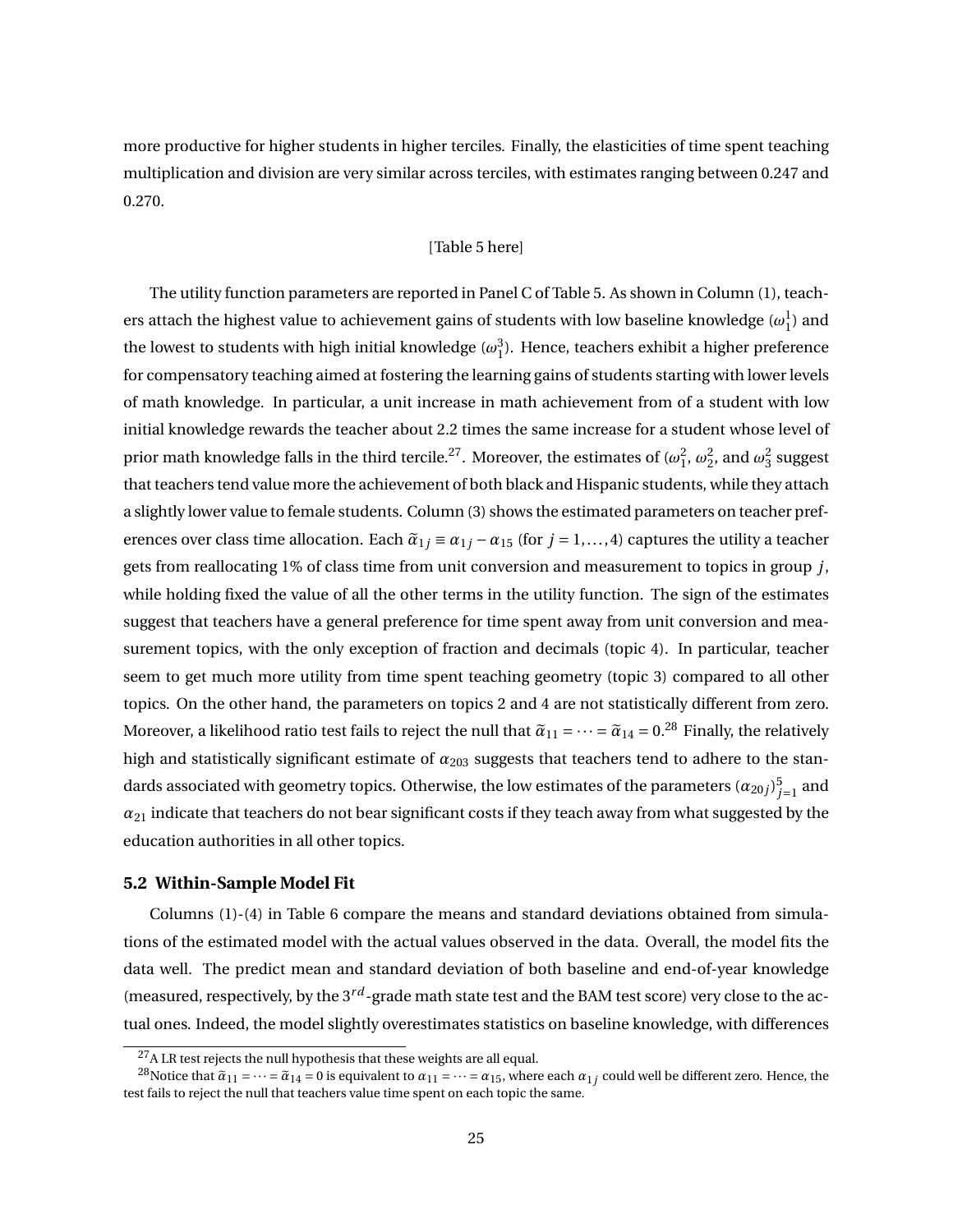of about 1% for the mean and to 2% for the standard deviation, respectively, while it moderately underestimates the mean and standard deviation of the BAM score by about 5% and 3%, respectively. As for the class time allocations across topics, the average simulated values are very similar to the respective data means, with the largest difference being in the time spent on place value, rounding, addition and subtraction, whose mean value is 1.0 percentage points higher than in the data. On the other hand, the model tends to systematically over-estimate the standard deviations of class time allocation. In particular, the model is very imprecise in predicting the standard deviation of place value, rounding, addition and subtraction topics, whose prediction is 4 percentage points higher than the one found in the data. As for the other topic groups, the model overestimates the standard deviation by no more than 1.7 percentage points (i.e., fraction and decimals). Yet, although these difference are quite large relative to the standard deviations observed in the data, they do not seem substantial when compared to the mean values. Finally, the model fits very well the sample statistics of all other measures, with minimal discrepancies in both mean and standard deviations.

### [Table [6](#page-45-0) here]

Column (5) in Table [6](#page-45-0) reports the share of total variance due to the latent factor (1 minus the fraction reflecting measurement error). These shares are not reported for baseline knowledge and class time allocation inputs, as these inputs are assumed to be measured without errors. The values reported shows a substantial level of measurement error in the measures used in the analysis. About 53% of the variance of the BAM test score is due to true variation in end-of-year knowledge, while the remaining 47% represents measurement error. The importance of measurement error varies significantly across measures of teacher effort, going from a low of 56% for "Teacher ask questions..." to a maximum of 92.3% and 99.7% for average responses to the questions "The teacher writes feedback on our papers" and "The teacher pushes students to work hard", respectively. All other teacher effort measures entail a degree of measurement error reflecting between 60% and 80% the total variation of the measure. On the other hand, the importance of measurement error is quite uniform across measures of student effort, despite being always as high as 86%. An even wider range of measurement error importance is displayed by teacher ability measures. Indeed, these include very precise measures like those from the FFTM protocol (with only 19% and 21%) as well as a set of very noisy measures represented those collected through the MQI protocol, with shares of measurement error between 87% and 99%. As for the other ability measures, those collected through the CLASS protocol tend to be relatively accurate with an average of about 40% of their variance reflecting the actual variation in the latent factor. Teacher ability measures based on student survey evaluations, instead, tend to display higher levels of measurement error, ranging between 67% to 80%. Probably the most errorridden measures presented in Table [6](#page-45-0) are those on student preference for own knowledge, where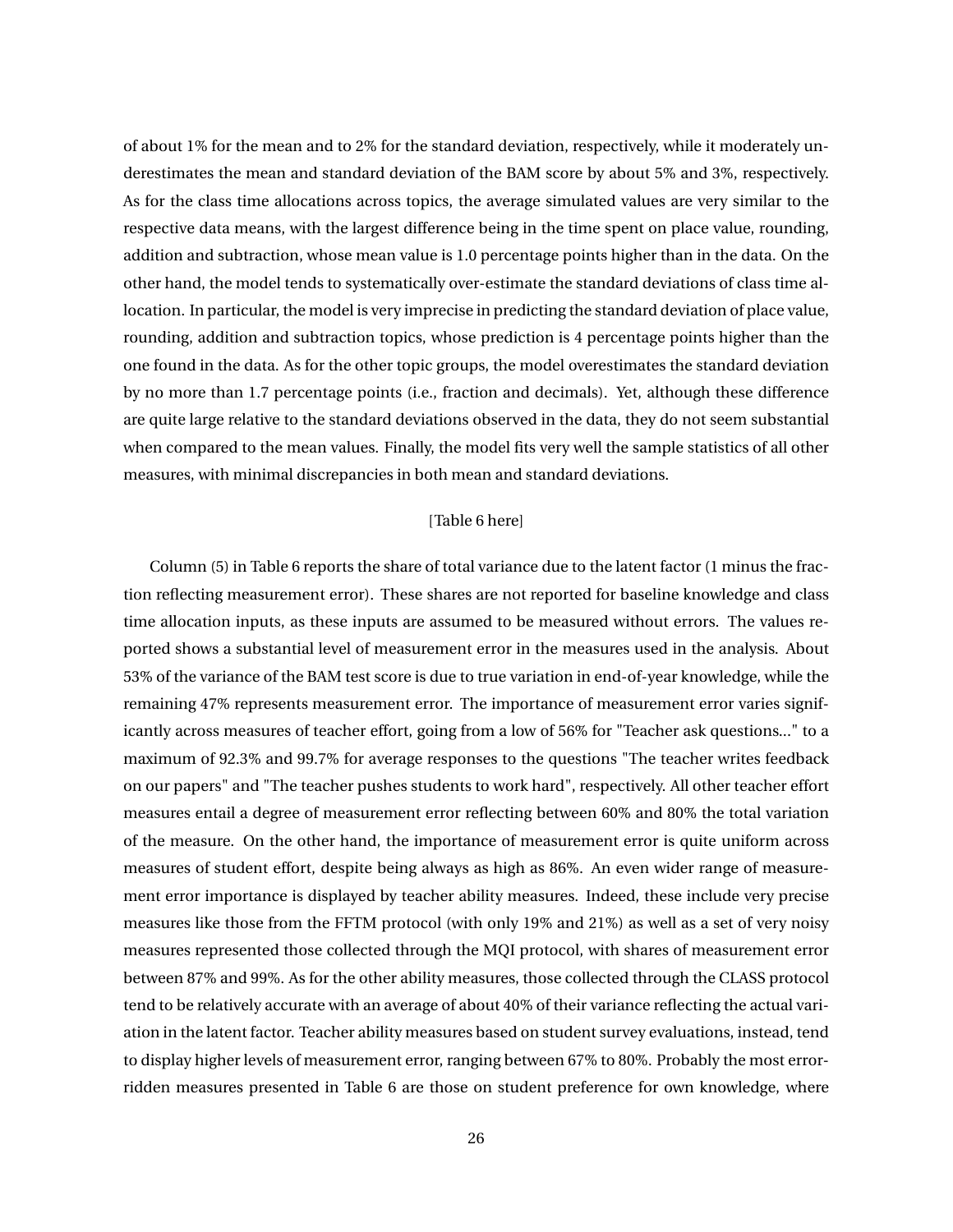both responses to "School work is interesting" and "School work is not enjoyable" displaying a share of "true" latent factor variance below 8.5%. Yet, a slightly more precise measure is "I read at home almost every day", where measurement error accounts for "only" 70% of its total variance. Finally, the measures on teacher preference for adherence to the standards show very different levels of measurement error. Indeed, while variation in responses to the question "Administrators require rigid adherence to the standards" are due to measurement error for almost 80% of their value, the measure "I frequently refer to and use information found in standards documents" mostly reflect true variation in the latent factor.

#### <span id="page-27-0"></span>**5.3 Out-of-Sample Validation**

I exploit the second-year data of the MET study to perform an out-of-sample validation of the model. In particular, this exercise entails using the estimated parameters to predict second-year outcomes given both teacher and student initial conditions. This sample includes all the teachers participating to the second year of the study who were randomly assigned to a classroom within the same school.<sup>[29](#page-27-1)</sup> The randomization was performed by MET researchers in order to correct for the potential bias in the estimates of teacher value-added caused by the non-random assignment of teachers to classrooms, especially when the latter is based on unobservable student or teacher characteristics. In the theoretical framework of this paper, the non-random assignment of teachers in Year 1 of the study would bias the effect of the teacher inputs  $A_t$ ,  $\boldsymbol{\tau}_t$ , and  $e_t$  on end-of-year knowledge if these were correlated with omitted inputs even after controlling for prior achievement. Therefore, this exercise allows me to check indirectly whether the model specification is able to capture the variation underlying the teacher assignment mechanism.

Table [B.6](#page-57-0) compares descriptive statistics of selected variables from the sample used to estimate the model and the one used to perform the validation exercise. There are several major differences between students and teachers in these two samples. First, students in the second-year sample display lower initial and end-of-year knowledge in math, with test scores being about 0.13*σ* lower than the first-year sample. Second, students are younger in the Year 2 sample, with an average age lower by about 0.6 (equivalent to about seven months). Finally, teachers have, on average, one less year of experience teaching in the district, classrooms are larger in size, and their composition tend to be more skewed towards students with low levels of baseline knowledge. Indeed, while the fraction of 2<sup>nd</sup> tercile students is very similar compared to Year 1, classrooms have on average 5 percentage points more students in the  $1^{st}$  tercile and about 5 percentage points less students in the  $3^{rd}$  tercile. All other student and teacher characteristics are very similar between the two samples.

<span id="page-27-1"></span> $29$ Not all teachers participating to the study were randomly assigned to a classroom in Year 2. See the MET documentation for further details.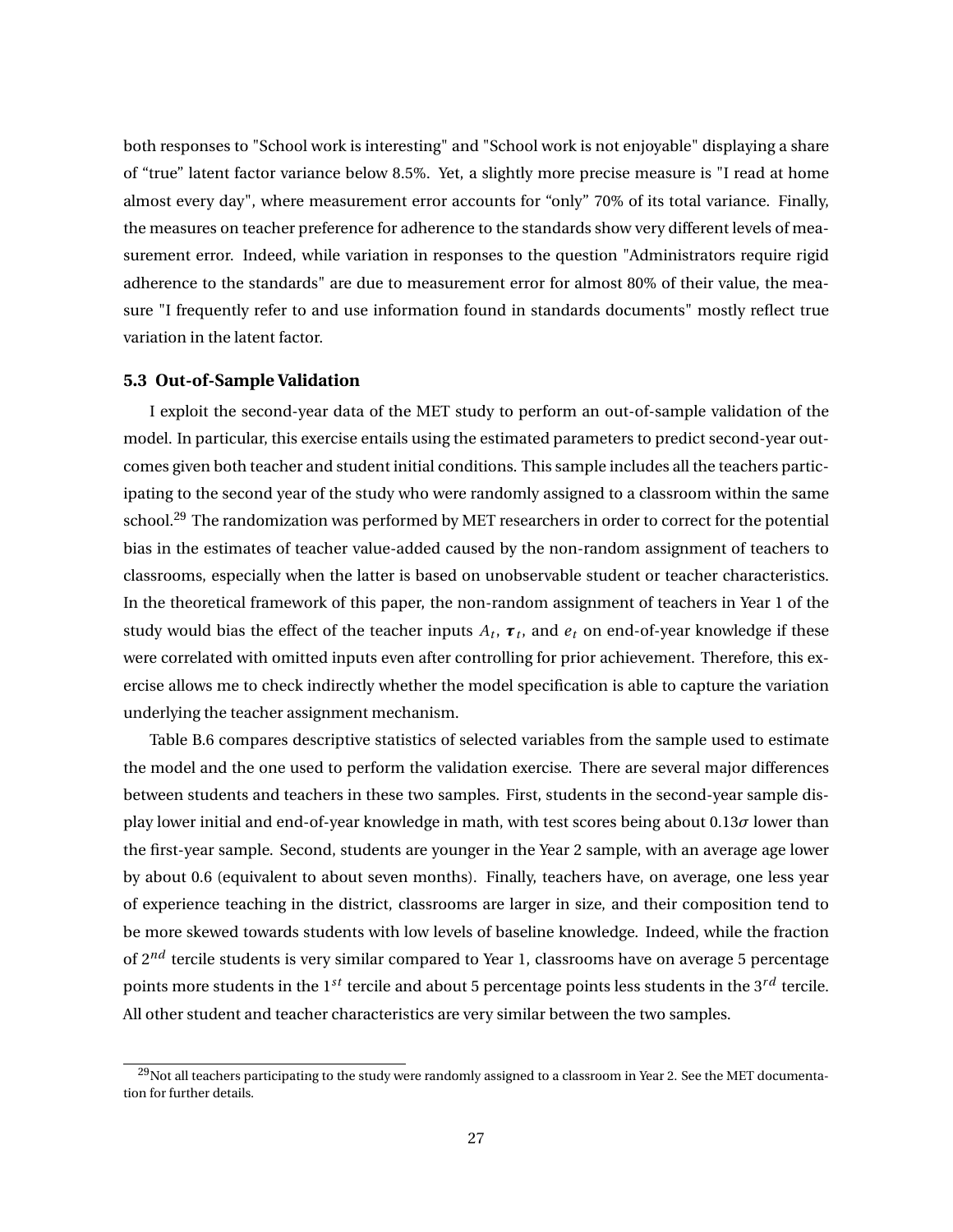#### [Table [7](#page-46-0) here]

Table [7](#page-46-0) compares predicted and actual means and standard deviations using the second year sample. As shown by the values reported, the model does a very good job in predicting all the outcomes outside of the sample used in estimation, and virtually the whole analysis on the discrepancies between data and predictions made in Section [5.2](#page-25-2) holds in this case as well. The only exception is represented by the predicted means and standard deviations of the two measures on teacher preference for adherence to the standards, whose values severely underestimate the actual values by more than 50%. Finally, despite the absence of data on class time allocation in the second-year sample, which does not allow me to assess the model fit, it can be noticed that the model predicts the class time allocations to be different in the second year of the study. In particular, according to these simulations, teachers spend more time teaching place value, rounding, addition, and subtraction, multiplication and division, and fractions and decimals.

### **5.4 Discussion: Teacher Rewards and Educational Incentives**

As discussed in the section above, the estimated weights  $(\omega_1^q)$  $_{1}^{q})_{q}^{3}$  $\sigma_{q=1}$  in Table [5](#page-44-0) suggest that teachers in the school districts represented in the sample tend to value more the learning gains of students at the bottom of the distribution. This result is highly consistent with the incentives that teachers face from the US educational system. At the national level, the No Child Left Behind (NCLB) act was in full regime in 2009 and 2010, when the MET data were collected. In particular, NCLB tied the disbursement of funds directed to Title I schools and other local education agencies (LEA) to their student performances as measured by the so-called Adequate Yearly Progress (AYP).<sup>[30](#page-28-0)</sup> The latter represents the improvement the school needs to attain in the share of students performing above proficiency level in order to reach the ambitious goal of 100% proficiency by the end of 2014. Moreover, additional steps are taken to improve eligible schools that fail to attain the AYP for multiple years, such as staff replacements, providing students with a transfer option, and even closing the school for good. These rules are clearly aimed at providing schools with the incentive to focus their efforts on pupils below the proficiency level. In particular, recent empirical evidence suggests that educators concentrated their effort on students a the margin of the proficiency cutoff (see [Macartney et al.,](#page-39-4) [2021](#page-39-4)). The schools represented in the MET data are particularly exposed to the NCLB incentives, with the districts having between 70%-to-90% Title I schools.

Furthermore, almost all school districts represented in the sample run their own local teacher performance-pay programs during the MET study.<sup>[31](#page-28-1)</sup> In the NYC Public Schools district, about 200 low-performing schools were randomly selected to participate in the School-Wide Performance

<span id="page-28-0"></span> $30$ Schools are eligible to receive Title I funds if they have a representation of low income students (as measured by the share of students receiving reduced-price or free lunch) above a specific threshold.

<span id="page-28-1"></span> $^{31}\!$  The only district in the sample not running any such program is Memphis City Schools.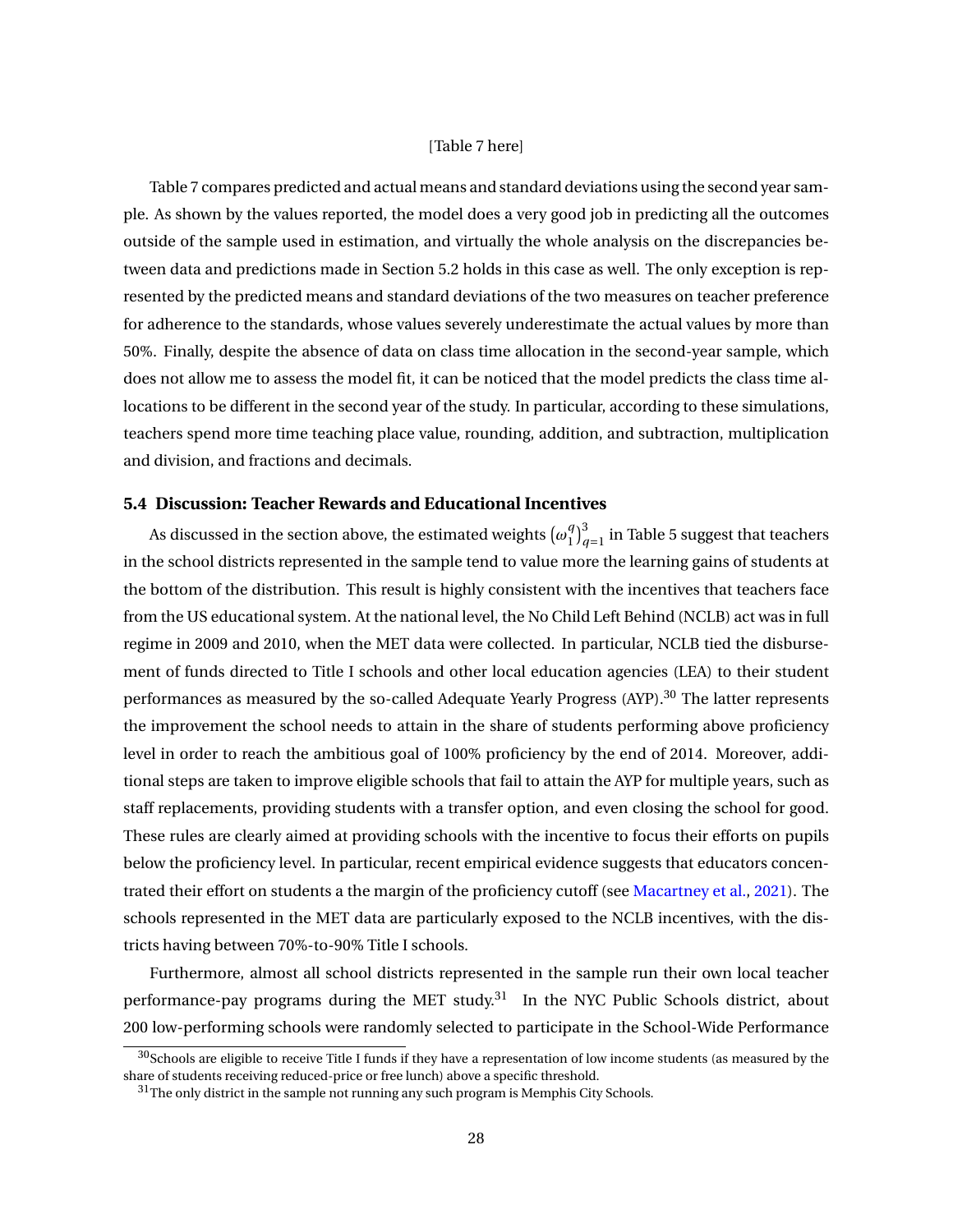Bonus Program (SPBP).<sup>[32](#page-29-0)</sup> Each of these schools can earn up to \$3000 per staff member, represented by the United Federation of Teachers (UFT), if it attains specific performance targets. Targets are expressed as a score reported yearly by a Progress Report Card. Specifically, 55% of this score comes from student performances, which in elementary and middle schools are measured by the average change in state proficiency ratings (based on the NY state exam) and by the percentage of students making a year of progress among the bottom third. Hence, somewhat similarly to NCLB, schools participating in SPBP have an incentive in focusing their attention on students at the lower quantiles of the distribution. A similar incentive seems to be envisioned by the Merit Awards Program (MAP) run by the state of Florida starting from 2007, which rewarded teachers in the top quartile of an assessment which depends for a 60% on either student proficiency, student learning gains, or both. Hillsborough County Public Schools participated in MAP in during the MET study, with rewards ranging between 5% to 10% of a teacher salary. Different mechanisms were instead envisioned by the performance-pay programs in Charlotte-Mecklenburg (the TIF-LEAP program) and Denver Public Schools (ProComp program). Indeed, in both districts teacher performances were partly measured with respect to specific objectives on student learning outcomes that the teacher establishes at the beginning of the year with a school leader or with some education professionals.<sup>[33](#page-29-1)</sup> These goals could include improvement in the achievement of specific segments of the classroom, like low-performing or disadvantaged students. Finally, the Dallas Independent Schools District (ISD) Performance-Pay Program implemented in 2008 awarded teachers whose estimated value-added measure (referred by the program as Classroom Effectiveness Index) above the 70*th* percentile in the same district. However, differently from the programs discussed above, it is not clear whether and how incentives based on value added measures would incentivize educators to concentrate their effort on specific groups of students, although there are plausible mechanisms that could generate such a behavioral response.<sup>[34](#page-29-2)</sup>

<span id="page-29-0"></span> $32$ This program was part of a randomized controlled trial in which 200 schools were randomly assigned to the program out of a total pool of 400 low-performing schools . The total number of schools in the NYC district in 2009 was about 1,600. (For more details about the program and its effects see [Springer,](#page-40-7) [2011](#page-40-7); [Fryer](#page-38-8), [2013\)](#page-38-8).

<span id="page-29-1"></span><sup>&</sup>lt;sup>33</sup>These objectives are called Student Learning Objectives (SLO) in Charlotte-Mecklenburg and Student Growth Objectives (SGO) in Denver Public Schools.

<span id="page-29-2"></span> $34$ For instance, a possible mechanism could entail the fact that students at the bottom of the distribution have much more room for improvement, as shown for instance by the unusually high impact of a individualized instruction intervention in Gambia assessed by [Eble et al.](#page-38-9) ([2021](#page-38-9)). On the other hand, one can argue that low-achieving students are generally less motivated and, hence, less responsive to teacher and school efforts. In this scenario, focusing on stronger and more motivated students could be more productive.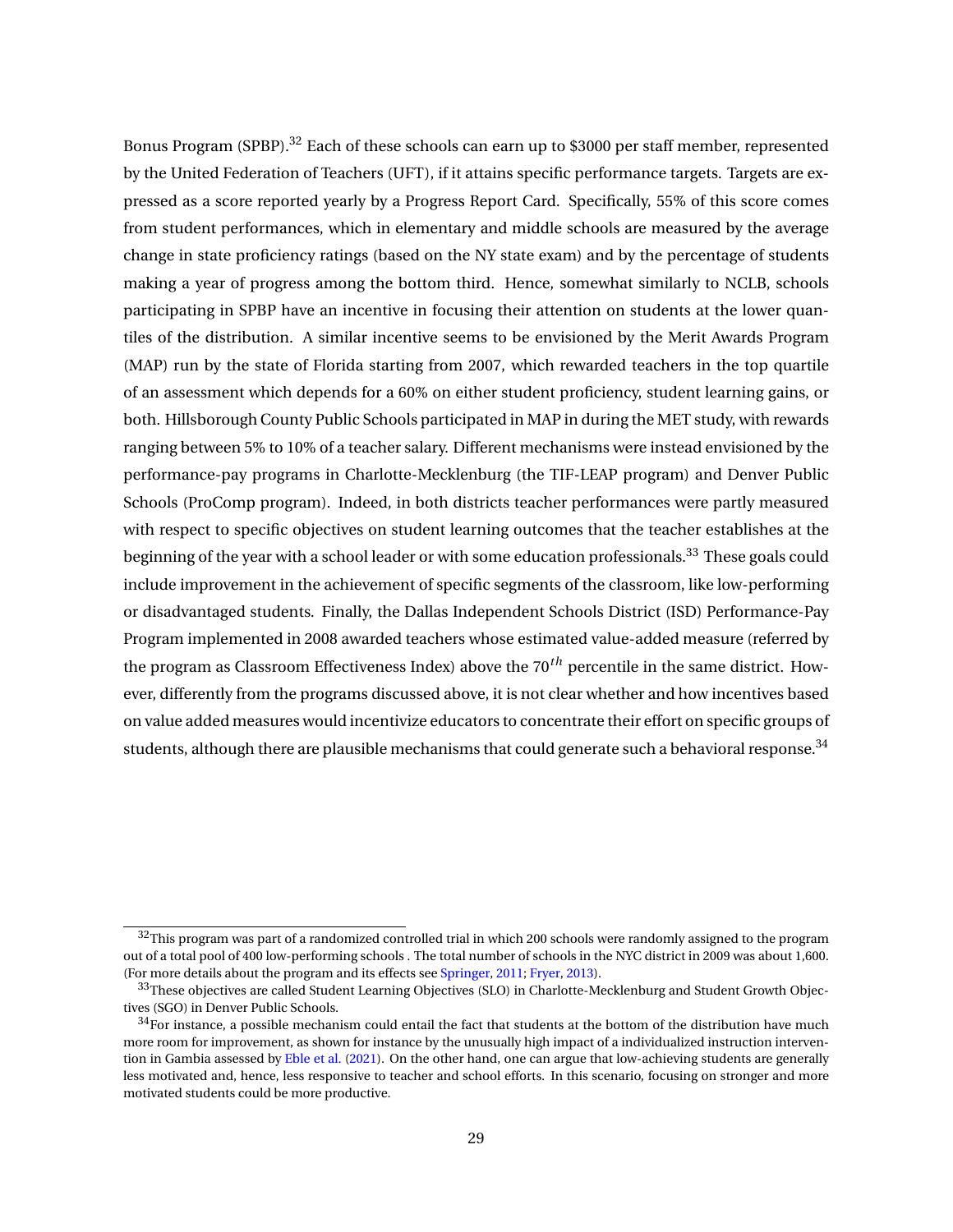# <span id="page-30-0"></span>**6. Counterfactual Analysis**

#### **6.1 Ability Tracking and Teacher Assignment Mechanisms**

The parameter estimates discussed in Section [3](#page-13-0) allow me to investigate the distributional impact of tracking on student achievement. In order to do that, I simulate several counterfactual scenarios where I reassign students to classrooms based on their prior knowledge,  $K_{0ti}$ . This policy experiment is feasible since, as already described in Section [4,](#page-18-0) there is no evidence of tracking in 4*th* grade math classes among schools participating to the MET study. In particular, I choose to simulate the most extreme configuration of ability tracking, i.e., by ranking students from lowest to highest  $K_{0ti}$  within each school and then assigning them sequentially to each classroom. To have a full representation of all the 4*th* grade teachers in each school, I perform this policy experiment using the full sample of 4*th* grade math classes in the first year of the MET study.<sup>[35](#page-30-1)</sup> In the simulation, I keep the same number of classrooms as the original data and I change class sizes to be the same within each school.

Once students are assigned to classrooms, a second-order issue involves the assignment of teachers to each track. As I will show below, the choice of the teacher assignment mechanism turns out to be crucial for the distributional impact of tracking on achievement. In practice, there is evidence that schools make these assignments in a non-random fashion, usually based on both teacher and student characteristics. For instance, [Kalogrides et al.](#page-39-12) [\(2013](#page-39-12)) show that, in a large school district in Florida, schools tend to assign more educated and/or experienced teachers to high-achieving students, and either female or minority teachers to lower-achieving ones. This is usually due to the accumulation of both organizational and social capital by more experienced teachers, which makes them more influential in terms of the assignment decisions ([Grissom et al.,](#page-38-10) [2015\)](#page-38-10). To the extent that teacher's experience is correlated with instructional ability, these assignment patterns might either overlap or contrast with the specific goals the school wants to pursue in terms of student achievement. In the present analysis, I take a closer look at this issue and use teacher's ability as a discriminant for their assignment to different tracks within each school. I then compare the resulting outcomes to allocation mechanisms based on years of experience. Specifically, I first simulate ability tracking under with three alternative teacher assignment mechanisms: 1) random assignment (RA); 2) higher ability teachers to higher tracks and low-ability teachers to lower tracks (*positive assortative matching*, or PAM); 3) higher ability teachers to lower tracks and lower ability teachers to higher tracks (*negative assortative matching*, or NAM).

Plot (a) in Figure [1](#page-49-0) shows the impact of tracking on end-of-year knowledge for students at each tercile of the prior knowledge distribution and across different teacher assignment mechanisms.<sup>[36](#page-30-2)</sup> As

<span id="page-30-1"></span> $35$ I therefore include teachers not entering the sample used to estimate the model (i.e., those who did not take the SEC survey, and therefore did not report information on their class time allocation).

<span id="page-30-2"></span><sup>&</sup>lt;sup>36</sup>Results are based on a total of 8,000 simulated classrooms. Given the missing information on class time allocation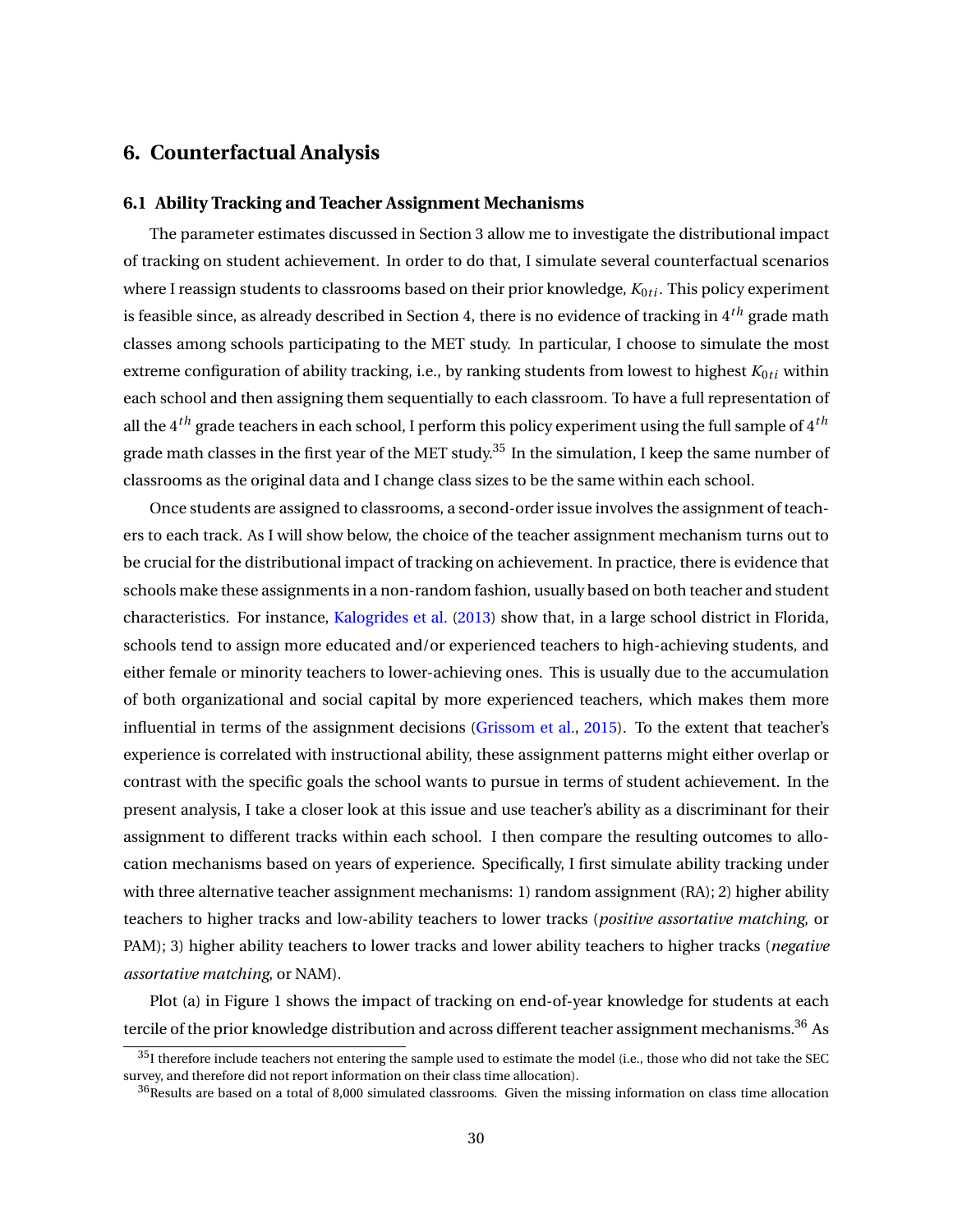seen, the overall effect of tracking on achievement ("All terciles" group) is positive and similar across teacher assignment mechanisms, with values ranging between 0.015SD (NAM) and 0.02SD (PAM). Yet, the effects are very heterogeneous across both terciles and assignment mechanisms. When assigning teachers at random (grey bars on the right of each tercile group), we see that tracking yields a nearly zero negative effect on 1*st* tercile students and a decrease in achievement of 2*nd* tercile students by about 0.036SD, while students in the top tercile experience a quite significant increase in achievement of about 0.10SD. On the other hand, assigning teachers with higher ability to upper tracks with PAM (and, therefore, allocating the low ability teachers to students at the bottom of the distribution) yields results with same sign but larger magnitudes (yellow bars in the middle of the tercile groups). Indeed, for both 1*st* and 2*nd* -tercile students tracking is even more detrimental when assigned to lower quality teachers, with their achievement decreasing by about 0.037SD with respect to the original classroom assignments. Conversely, students at the top of the distribution experience an even higher improvement in achievement when assigned to high-ability teachers, with an increase in end-of-year knowledge of about 0.16SD. Finally, the distributional effect of tracking is significantly different when the best teachers are, instead, assigned to students in the lowest part of the distribution (i.e., negative assortative matching). Indeed, Figure [1](#page-49-0) shows that students at both the top and the bottom terciles of the distribution benefit from tracking, with an increase in end-of-year knowledge of 0.05SD and 0.027SD, respectively. Students in the middle of the distribution, instead, experience almost the same decline in knowledge as under RA and PAM. As a result, depending on how teachers with different instructional ability are assigned to classrooms, tracking can either hurt, benefit, or leave unaltered the performance of students at the bottom of the distribution. On the other hand, high-achievement students benefit from tracking no matter the teacher assignment mechanism, although the magnitude of these positive effects can vary substantially depending on the ability of the teacher they are assigned to.

Finally, Panel (b) in Figure [1](#page-49-0) reports the effect of tracking on achievement when, rather than on ability, teachers are assigned to tracks based on their years of teaching experience. The figure illustrates a pattern somewhat similar to the ability-based assignments, although with different magnitudes. In particular, while the effect of tracking still differs substantially across terciles, it also changes very little under different teacher assignment mechanisms. A potential reason behind this result is that years of experience are, generally, weakly correlated with teacher ability. Indeed, as shown in Table [B.2,](#page-53-0) the estimates of the parameters in  $\pmb{\beta}_1^A$  on teacher experience are not statistically significant. These findings are consistent with a common pattern found in the literature, according to which teacher quality is usually poorly explained by characteristics like experience or educational attain-

for a large part of the teachers in the sample, the baseline values are also simulated given the assignments of students and teachers to classrooms in the data.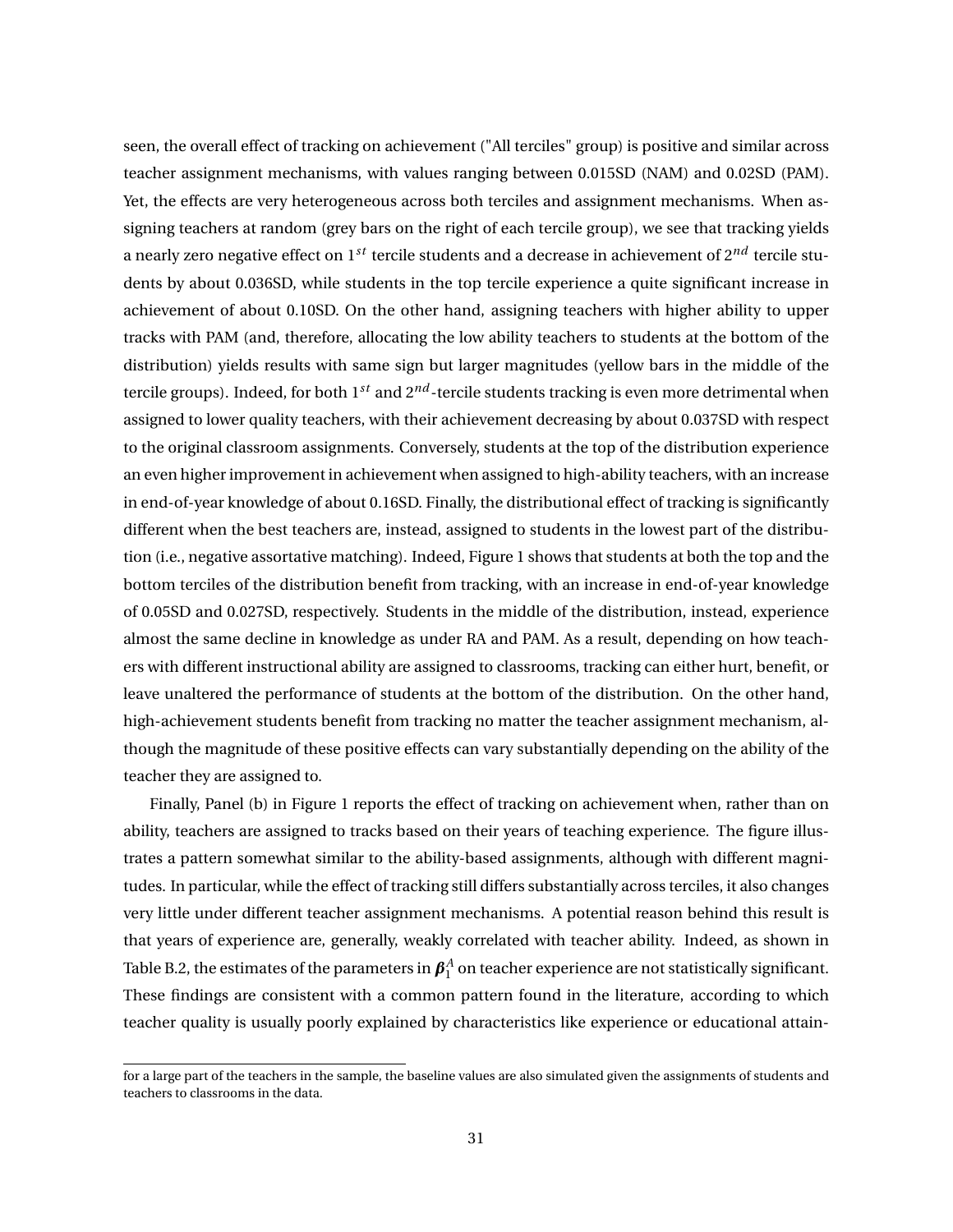ment (see e.g., [Rivkin et al.](#page-40-8), [2005](#page-40-8)).

#### **6.2 Teachers' Instructional Adjustments and Peer Spillovers**

On top of the specific teacher assignment mechanism employed, the heterogeneity in the effect of tracking across terciles is driven by changes in the composition of the classrooms through teachers' instructional adjustments as well as direct peer-to-peer spillovers. Teachers can adjust instruction by altering both the allocation of class time across topics and the amount of effort they exert. Table [8](#page-47-0) reports the average allocation of class time across topics delivered to students at different terciles under both the baseline (non-tracking) and the tracking scenarios. In particular, the present analysis focuses on tracking in the case of random assignment of teachers to classrooms. Results under either type of assortative matching are similar and, therefore, are omitted. Columns (1) and (2) show the average values of *τ<sup>t</sup>* delivered to students at different terciles under the baseline and tracking scenarios, respectively. Column (3), instead, reports the allocation of class time tailored to student's prior knowledge at each specific tercile, computed as  $\tilde{\tau}^q = \overline{\tau} \times \eta_q$  for  $q = 1, 2, 3$ . The comparison of these three columns shows that, under tracking, students in the first tercile tend to receive values of  $\tau$ <sub>t</sub> slightly closer to  $\tilde{\tau}^q$ , while for students at higher terciles there is no clear pattern on how class time allocation adjusts. These results are likely a by-product of the higher value teachers attach to the achievement of students in the first tercile. Hence, teachers have a higher incentive to tailor instruction to students' needs when assigned to lower tracks. On the other hand, other factors like curriculum standards and preferences for time spent on specific topics seem to drive the adjustments of  $\pmb{\tau}_t$  for teachers assigned to higher tracks.<sup>[37](#page-32-0)</sup>

Panel (a) of Figure [2](#page-49-1) shows the effect of tracking on the level of instructional effort experienced by students at different terciles for different teacher assignment mechanisms. Under tracking with negative assortative matching (blue bars at the left of the tercile groups), students at the bottom of the distribution see an increase of effort by the teachers they are assigned to equivalent to about 0.7SD, while students at the top tercile experience a drop in instructional effort of the same magnitude. Similar results are found when teachers are randomly assigned to classrooms, although with much smaller magnitudes (grey bars on the right of each tercile group), with the changes in teacher effort for students at the bottom and top terciles being +0.2SD and -0.25SD, respectively. Conversely, under positive assortative matching students in the bottom tercile see a decrease in the instructional effort of their teacher of almost 0.2SD, while third-tercile students experience an increase of about 0.1SD. As for students in the second tercile, teacher effort increases by less than 0.1SD no matter how teachers are assigned. These result are a clear reflection of interactions between teachers' ability and

<span id="page-32-0"></span> $37$ Although similar, these effects can be more or less pronounced under depending on the teacher assignment mechanism. In particular, given the complementarity between  $\tau_t$  and teacher ability, negative (positive) assortative matching leads teachers assigned to lower tracks to teach closer (further) to the level of instruction tailored to students' knowledge.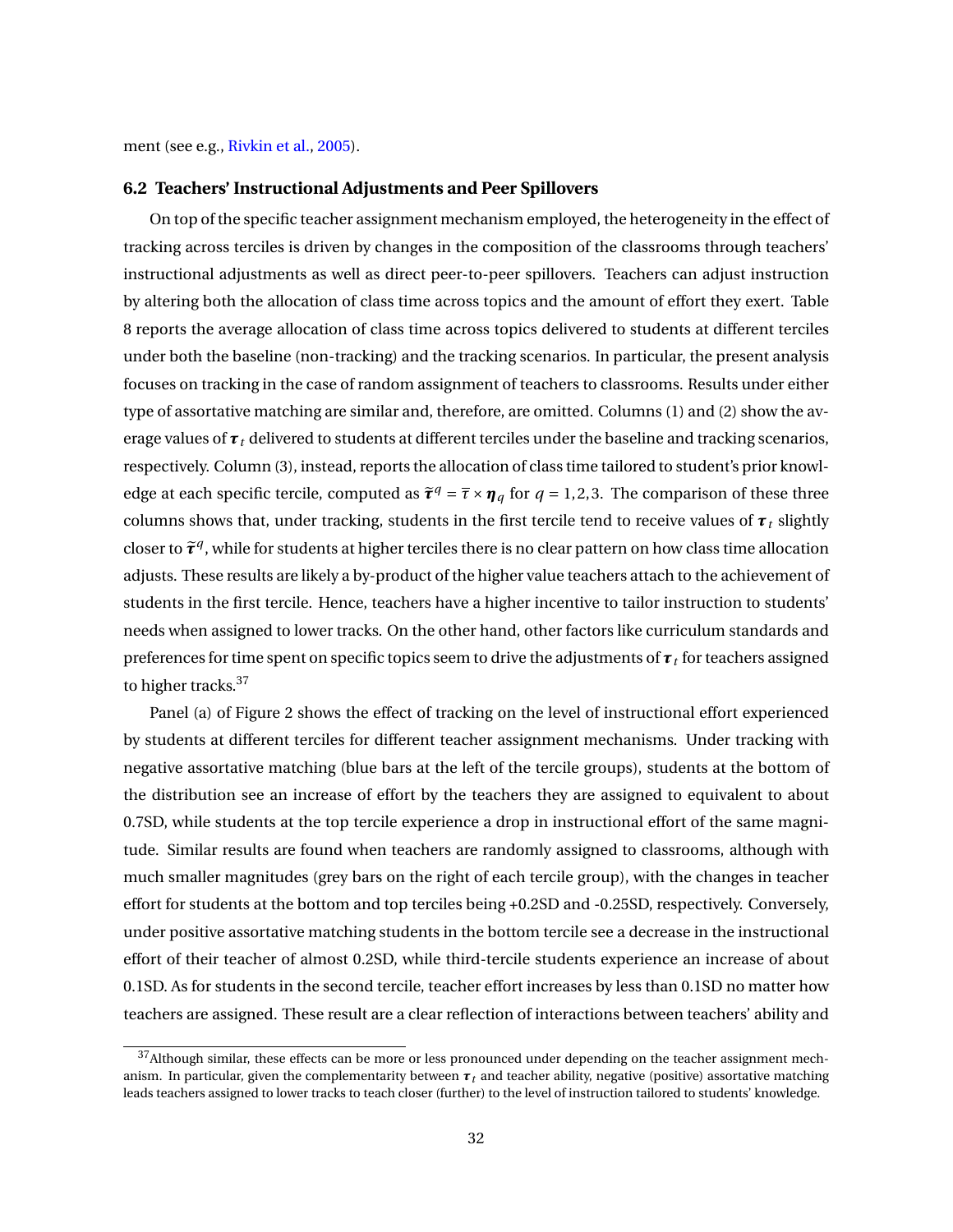the rewards they get for the achievement of different students. On one hand, teachers tend to increase (decrease) effort when assigned to students whose achievement they value the most (least). On the other hand, more able teachers tend to exert more effort because their instruction is generally more productive. As a result, these effects can either magnify or offset each other depending on how teachers with high or low ability are assigned to lower or higher tracks.

A final channel through which changes in classroom composition brought about by tracking influence student outcomes is direct peer-to-peer spillovers. Table [9](#page-48-0) displays how the total effect of tracking on the achievement of students at different terciles is the sum of the effect of both direct and indirect peer-to-peer spillovers. The sign and magnitude of direct peer spillovers reflect those of the estimated parameters  $\pi_{qk}$ , and their values are, by construction, constant across teacher assignment mechanisms. In particular, tracking generates large positive direct spillovers for students in the top tercile, and negative ones for all other students. On the other hand, Table [9](#page-48-0) shows how indirect spillovers originating from teachers' instructional adjustments are able to either reinforce or offset the effect of direct peer effects, where these adjustments are represented by changes in class time allocation and instructional effort discussed above. Specifically, assigning low ability teachers to lower tracks and high ability teachers to higher tracks (PAM) further widen the achievement inequality already generated by direct peer spillovers. On the contrary, assigning better teachers to students in lower tracks (NAM) yields high enough positive indirect effects to both compensate and reverse the sign of the overall effect of tracking on students in the bottom tercile, while students in the top tercile experience lower, but still positive, total effects.

#### **6.3 The Impact of Curriculum Standards on Instruction and Achievement**

Since the early 1990s, many education policies have been involved in the establishment of educational standards. The main objective of these standards is to establish a common benchmark for student proficiency across schools, as well as to provide teachers with guidelines on how to structure their curricula and pace of instruction. Despite their importance in the education policy agenda, empirical evidence on the effectiveness of curriculum standards in raising student achievement is still inconclusive. Hence, a first-order question is whether the existing curriculum standards are set at a level which would actually foster student achievement. To do that, I simulate a counterfactual where I impose teachers to teach according to the standards in their state. Formally, I set  $\pmb{\tau}_t = \pmb{\varphi}_t$  for each *s* and *t*. The simulation results are reported in Table [10](#page-48-1). Comparing the counterfactual scenario with the status quo (where teachers are free to choose their time allocation) it is possible to see that teaching according to the state-level standards would be slightly detrimental for students along the entire distribution of prior achievement. Hence, these results suggest that curriculum standards in the 5 states represented in the MET data are, in general, not well-suited to the students' level of prior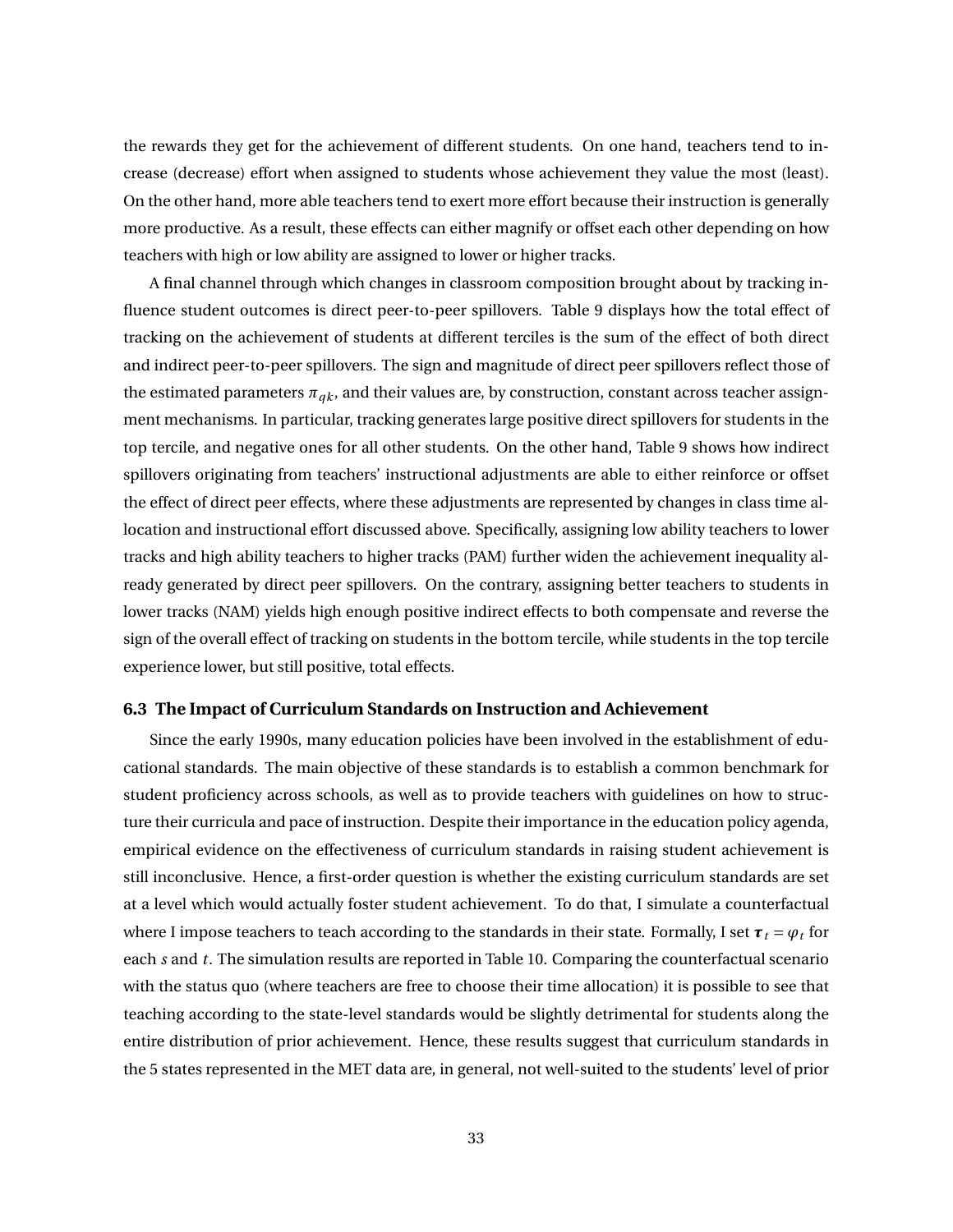knowledge.

## <span id="page-34-0"></span>**7. Conclusion**

This paper explores the relationship between instruction, classroom composition, and student knowledge accumulation by developing and estimating an equilibrium model of endogenous instruction and student effort. Teachers maximize their utility by choosing how much effort to exert in class as well as the allocation of instructional time among different topics. The model allows teachers to attach different weights to the achievement of students with different levels of prior knowledge, race, or gender. Students also maximize their utility by choosing learning effort. The equilibrium is modeled as the outcome of a Nash game. The model also specifies a technology of knowledge production which allows class time allocation to have a differential impact on the achievement of students at different levels of the distribution of prior knowledge, and to incorporate direct peer-to-peer spillovers not mediated by the teacher's behavior. For the empirical part of the analysis, I use a sub-sample of fourth grade math classes from the first year of the MET project data. The estimation is carried out through maximum simulated likelihood. Estimates of the model suggest that teachers attach higher values to the achievement of students with lower levels of initial knowledge. These results are consistent with the incentives provided by the US education system at both the federal and local level in the past two decades, especially from policies like NCLB. Moreover, students with different baseline knowledge display different learning profiles, as shown by the difference in the quantile-specific class time elasticity parameters. The model fits the data well both within and out-of-sample. In particular, the model predicts accurately both student-level and teacher-level outcomes from the second year of MET study, where teachers were randomly assigned to classrooms within each school. These results suggest that the estimates are not significantly affected by the potentially non-random assignment of teachers in the first year of the study.

The counterfactual analysis involves the implementation of ability tracking within each school. I find that the distributional effects of tracking are heterogeneous and depend heavily on how teachers with different ability are assigned to classrooms. In particular, while students at the top of the distribution are always positively affected by tracking (with a peak increase in achievement when assigned to high-ability teachers), assigning high-ability teachers to lower tracks yields positive effects on the achievement of students in the first tercile, thus offsetting the negative effect stemming from the reduction in peer quality. Further analysis shows that teachers respond to tracking by both better tailoring instruction to the students readiness level and exerting more effort when assigned to lower tracks. Indeed, disentangling the effect of tracking into its direct and indirect peer-to-peer spillovers components, I find that, while students at the bottom of the distribution are those more affected by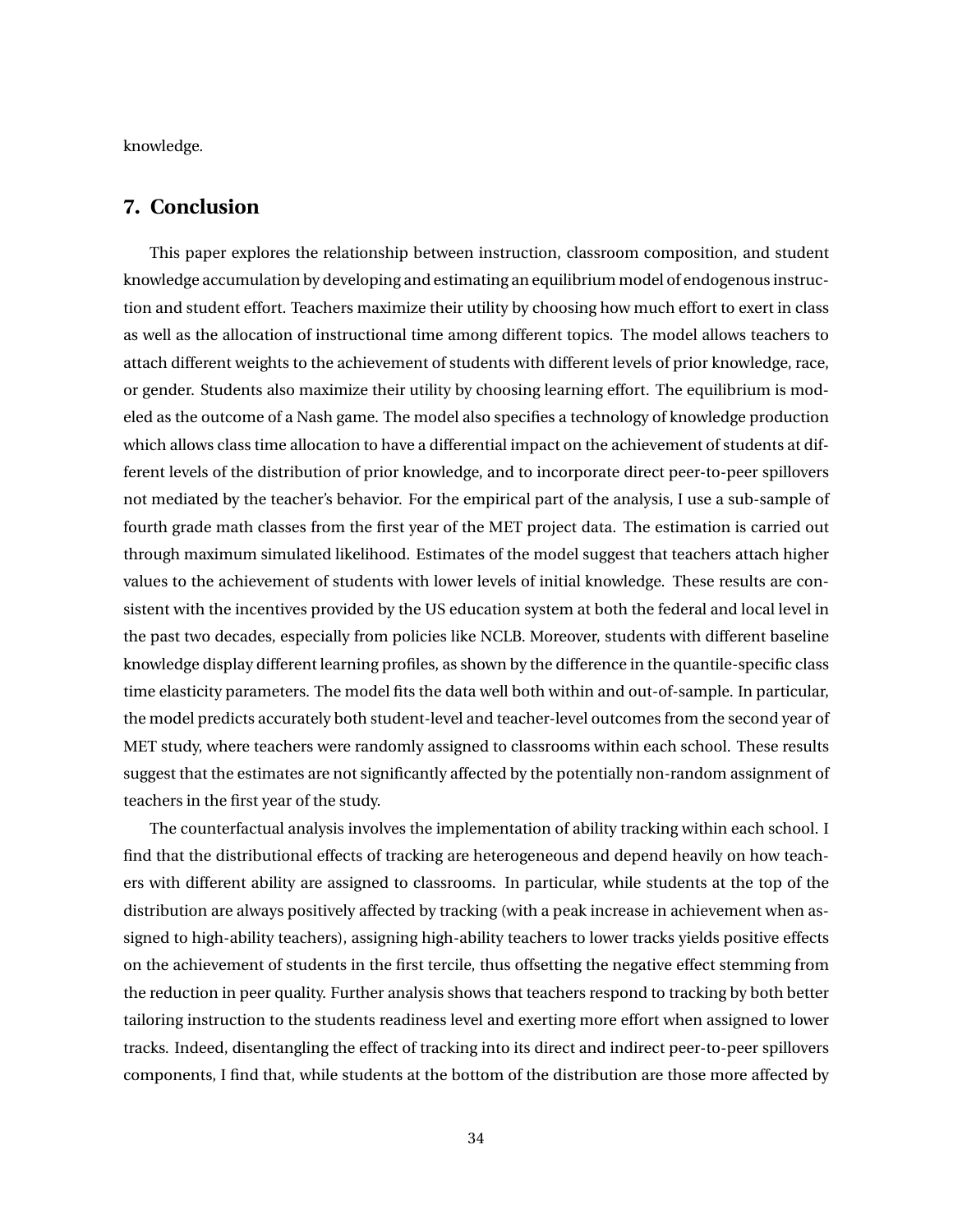the negative direct spillovers from lower-quality peers, they are also those benefiting the most from teachers' instructional adjustment after the implementation of tracking. This study contributes to a long-standing discussion on the distributional effects of tracking on students with different levels of prior achievement. In particular, my results highlight the trade-offs generated by tracking when accounting for the endogenous response of teachers, their assignment to different tracks, as well as direct peer-to-peer spillovers. A main takeaway of these results is that, with the right combination of incentives (i.e., teacher rewards) and resources (e.g., high-quality teachers), tracking can benefit disadvantaged students despite the lower peer quality.

The present framework can be expanded in several directions. A natural first step could be to explore what drives the observed heterogeneity in the rewards that teachers attach to the achievement of different students. This has potential implications from a policy standpoint, as it would allow educational authorities to understand the extent to which they are able to incentivize teachers in order to achieve specific policy goals. Moreover, there is a variety of other factors characterizing teacher instructional decisions that are not captured by the mere allocation of time among topics and by the specific measures of instructional effort used in this study. Indeed, broadening the teacher's choice set by including other dimensions of instruction could help uncover new facets of teacher's behavior, especially as related to their interaction with heterogeneous students (see e.g., [Aucejo et al.,](#page-36-3) [2021\)](#page-36-3). Further extensions of the present framework could also entail the inclusion of social interactions in the spirit of [Blume et al.](#page-36-10) [\(2015\)](#page-36-10) or [Conley et al.](#page-37-12) [\(2018\)](#page-37-12). In particular, including direct peer-to-peer spillovers as equilibrium outcomes would improve on the common specification entailing mechanical peer effects embedded in the education production function. Finally, upon availability of more comprehensive data, the model can be extended to incorporate endogenous parental response to schools, teachers, and peers, whose importance has been highlighted by a growing body of empirical research (see e.g., [Fu and Mehta,](#page-38-2) [2018;](#page-38-2) [Agostinelli](#page-36-11), [2018](#page-36-11)). All these extensions are left for future research.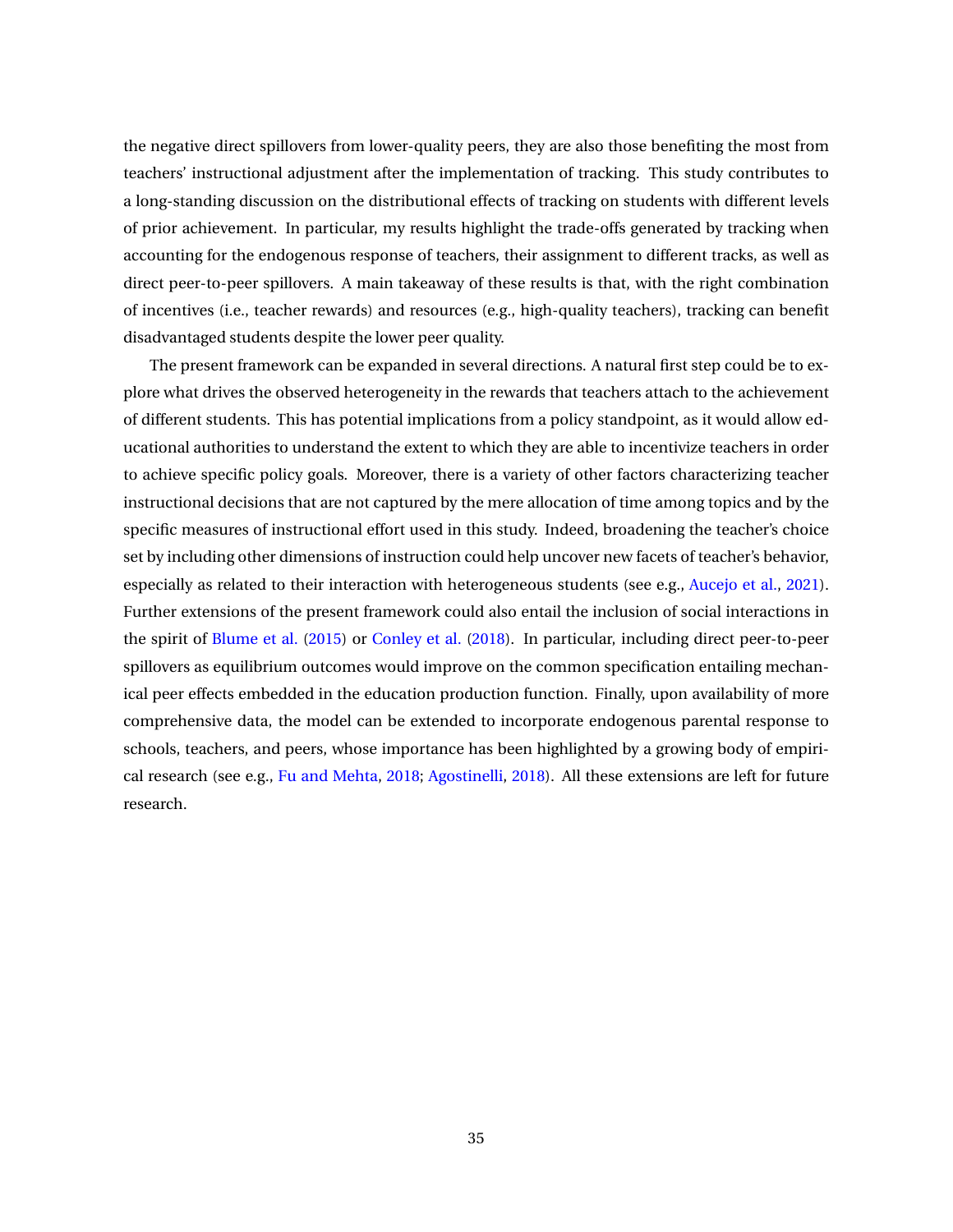# **References**

- <span id="page-36-5"></span>**Agodini, Roberto and Barbara Harris**, "How four elementary math curricula perform among different types of teachers and classrooms," 2014. Working Paper.
- <span id="page-36-11"></span>**Agostinelli, Francesco**, "Investing in childrens skills: An equilibrium analysis of social interactions and parental investments," 2018. Working Paper.
- <span id="page-36-9"></span>**and Matthew Wiswall**, "Identification of dynamic latent factor models: The implications of renormalization in a model of child development," 2016. NBER Working Paper 22441.
- <span id="page-36-6"></span>**Andrew, Michael D, Casey D Cobb, and Peter J Giampietro**, "Verbal ability and teacher effectiveness," *Journal of Teacher Education*, 2005, *56* (4), 343–354.
- <span id="page-36-1"></span>**Argys, Laura M, Daniel I Rees, and Dominic J Brewer**, "Detracking America's schools: Equity at zero cost?," *Journal of Policy Analysis and Management*, 1996, *15* (4), 623–645.
- <span id="page-36-3"></span>**Aucejo, Esteban M, Patrick Coate, Jane Cooley Fruehwirth, Sean Kelly, Zachary Mozenter, and Bates White**, "Teacher effectiveness and classroom composition: Understanding match effects in the classroom," 2021. Working Paper.
- <span id="page-36-0"></span>**Banerjee, Abhijit V, Shawn Cole, Esther Duflo, and Leigh Linden**, "Remedying education: Evidence from two randomized experiments in India," *The Quarterly Journal of Economics*, 2007, *122* (3), 1235–1264.
- <span id="page-36-8"></span>**Barlevy, Gadi and Derek Neal**, "Pay for percentile," *American Economic Review*, 2012, *102* (5), 1805– 31.
- <span id="page-36-4"></span>**Ben-Porath, Yoram**, "The production of human capital and the life cycle of earnings," *Journal of Political Economy*, 1967, *75* (4, Part 1), 352–365.
- <span id="page-36-2"></span>**Betts, Julian R and Jamie L Shkolnik**, "The effects of ability grouping on student achievement and resource allocation in secondary schools," *Economics of Education Review*, 2000, *19* (1), 1–15.
- <span id="page-36-10"></span>**Blume, Lawrence E, William A Brock, Steven N Durlauf, and Rajshri Jayaraman**, "Linear social interactions models," *Journal of Political Economy*, 2015, *123* (2), 444–496.
- <span id="page-36-7"></span>**Bodovski, Katerina and George Farkas**, "Mathematics growth in early elementary school: The roles of beginning knowledge, student engagement, and instruction," *The Elementary School Journal*, 2007, *108* (2), 115–130.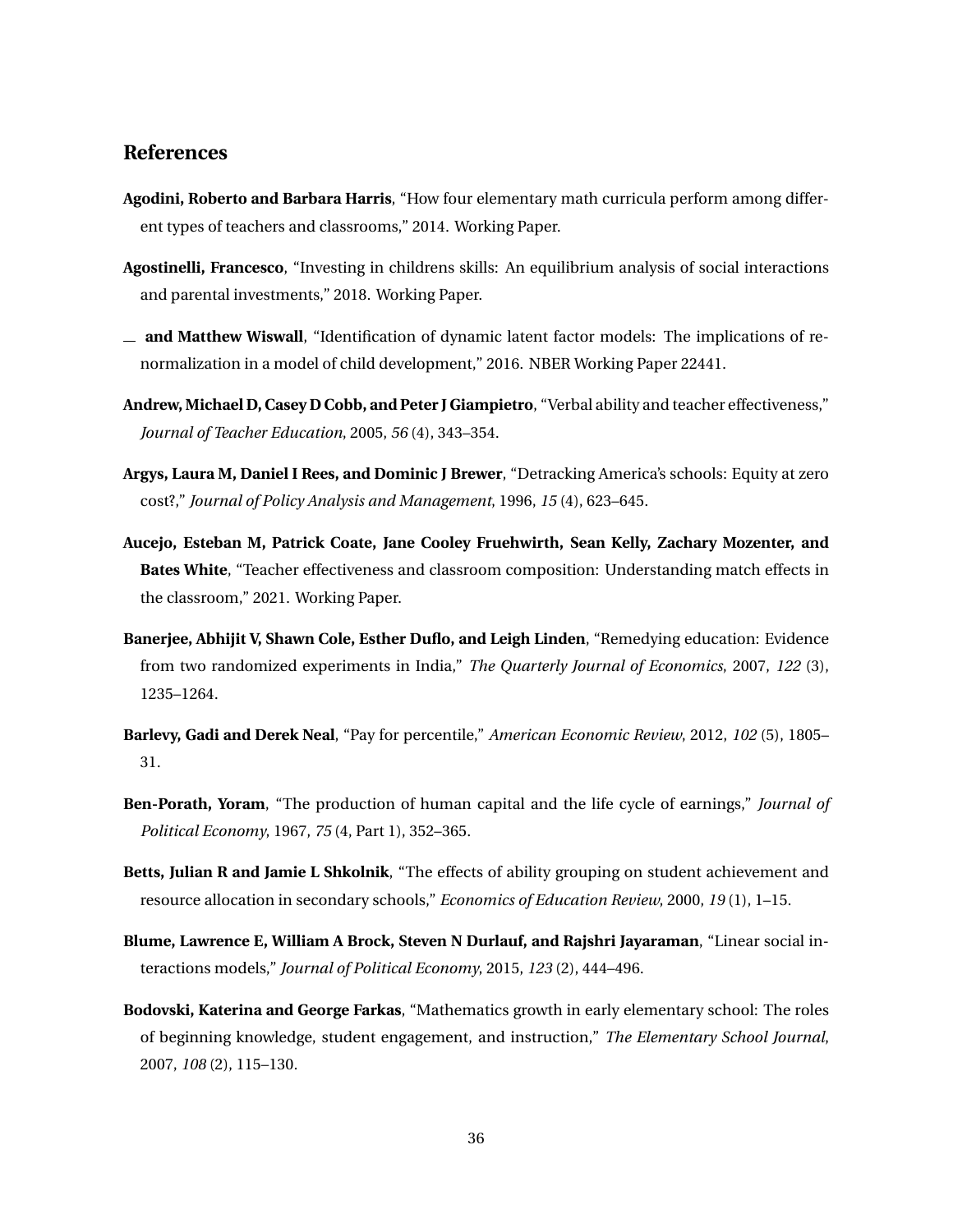- <span id="page-37-6"></span>**Booij, Adam S, Edwin Leuven, and Hessel Oosterbeek**, "Ability peer effects in university: Evidence from a randomized experiment," *The Review of Economic Studies*, 2017, *84* (2), 547–578.
- <span id="page-37-5"></span>**Brock, William A and Steven N Durlauf**, "Interactions-based models," in "Handbook of Econometrics," Vol. 5, Elsevier, 2001, pp. 3297–3380.
- <span id="page-37-9"></span>**Burgess, Simon M**, "Human capital and education: The state of the art in the economics of education," Technical Report 2016.
- <span id="page-37-11"></span>**Carlana, Michela**, "Implicit stereotypes: Evidence from teachers gender bias," *The Quarterly Journal of Economics*, 2019, *134* (3), 1163–1224.
- <span id="page-37-12"></span>**Conley, Timothy, Nirav Mehta, Ralph Stinebrickner, and Todd Stinebrickner**, "Social interactions, mechanisms, and equilibrium: Evidence from a model of study time and academic achievement," Technical Report, National Bureau of Economic Research 2018.
- <span id="page-37-0"></span>**Connor, Carol McDonald and Frederick J Morrison**, "Individualizing student instruction in reading: Implications for policy and practice," *Policy insights from the behavioral and brain sciences*, 2016, *3* (1), 54–61.
- <span id="page-37-1"></span>**, Michèle MM Mazzocco, Terri Kurz, Elizabeth C Crowe, Elizabeth L Tighe, Taffeta S Wood, and Frederick J Morrison**, "Using assessment to individualize early mathematics instruction," *Journal of School Psychology*, 2018, *66*, 97–113.
- <span id="page-37-2"></span>**Cuesta, José Ignacio, Felipe González, and Cristian Larroulet Philippi**, "Distorted quality signals in school markets," *Journal of Development Economics*, 2020, *147*, 102532.
- <span id="page-37-7"></span>**Cunha, Flavio, James J Heckman, and Susanne M Schennach**, "Estimating the technology of cognitive and noncognitive skill formation," *Econometrica*, 2010, *78* (3), 883–931.
- <span id="page-37-8"></span>**Darling-Hammond, Linda and Peter Youngs**, "Defining highly qualified teachers: What does scientifically-based research actually tell us?," *Educational Researcher*, 2002, *31* (9), 13–25.
- <span id="page-37-10"></span>**Del Boca, Daniela, Christopher Flinn, and Matthew Wiswall**, "Household choices and child development," *Review of Economic Studies*, 2014, *81* (1), 137–185.
- <span id="page-37-3"></span>**Deming, David J and David Figlio**, "Accountability in US education: Applying lessons from K-12 experience to higher education," *Journal of Economic Perspectives*, 2016, *30* (3), 33–56.
- <span id="page-37-4"></span>**Donaldson, Morgaen L, Kimberly LeChasseur, and Anysia Mayer**, "Tracking instructional quality across secondary mathematics and English Language Arts classes," *Journal of Educational Change*, 2017, *18* (2), 183–207.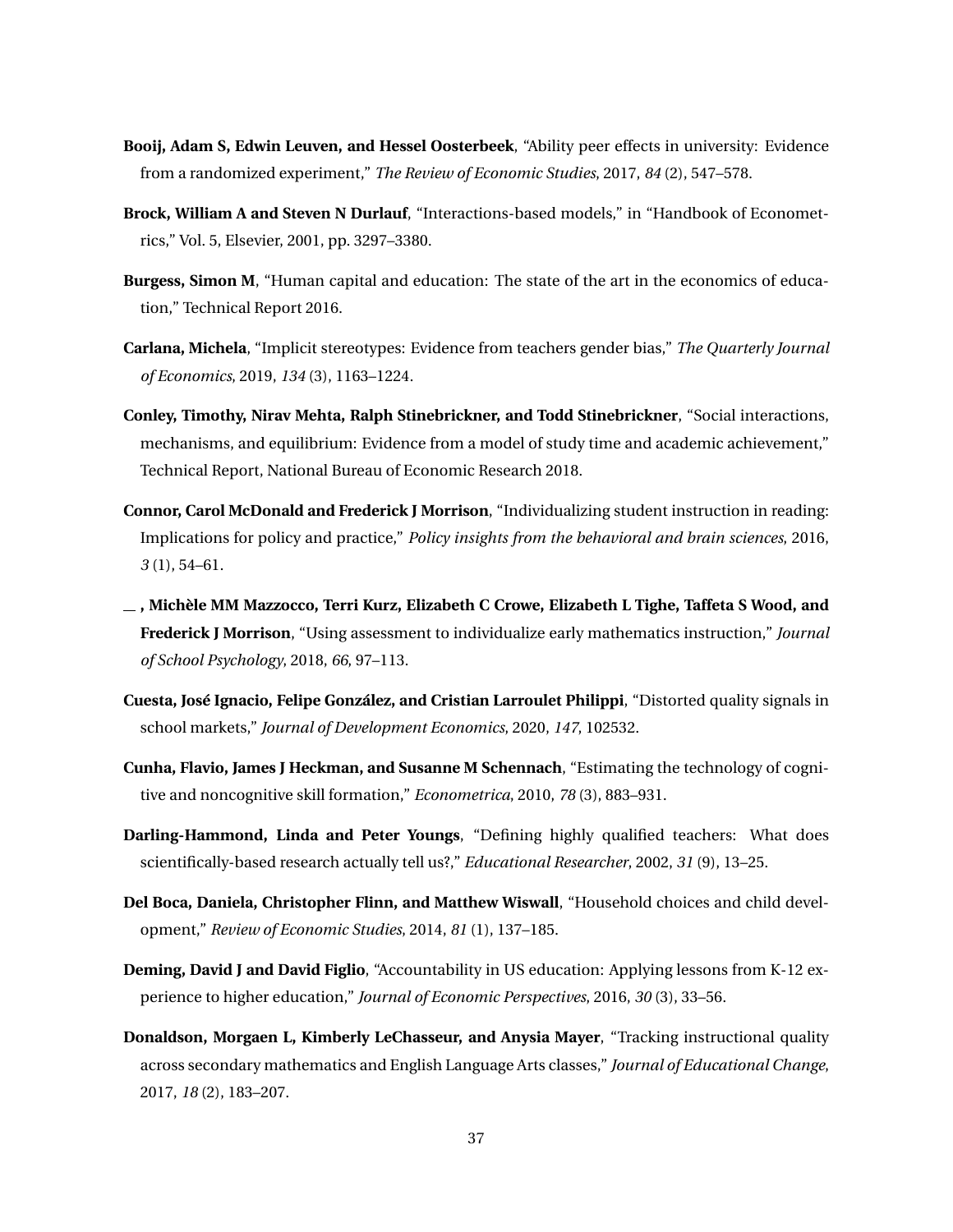- <span id="page-38-0"></span>**Duflo, Esther, Pascaline Dupas, and Michael Kremer**, "Peer effects, teacher incentives, and the impact of tracking: Evidence from a randomized evaluation in Kenya," *American Economic Review*, 2011, *101* (5), 1739–74.
- <span id="page-38-9"></span>**Eble, Alex, Chris Frost, Alpha Camara, Baboucarr Bouy, Momodou Bah, Maitri Sivaraman, Pei-Tseng Jenny Hsieh, Chitra Jayanty, Tony Brady, Piotr Gawron et al.**, "How much can we remedy very low learning levels in rural parts of low-income countries? Impact and generalizability of a multi-pronged para-teacher intervention from a cluster-randomized trial in The Gambia," *Journal of Development Economics*, 2021, *148*, 102539.
- <span id="page-38-4"></span>**Engel, Mimi, Amy Claessens, and Maida A Finch**, "Teaching students what they already know? The (mis) alignment between mathematics instructional content and student knowledge in kindergarten," *Educational Evaluation and Policy Analysis*, 2013, *35* (2), 157–178.
- <span id="page-38-5"></span>**, , Tyler Watts, and George Farkas**, "Mathematics content coverage and student learning in kindergarten," *Educational researcher*, 2016, *45* (5), 293–300.
- <span id="page-38-3"></span>**Figlio, David N and Marianne E Page**, "School choice and the distributional effects of ability tracking: does separation increase inequality?," *Journal of Urban Economics*, 2002, *51* (3), 497–514.
- <span id="page-38-8"></span>**Fryer, Roland G**, "Teacher incentives and student achievement: Evidence from New York City public schools," *Journal of Labor Economics*, 2013, *31* (2), 373–407.
- <span id="page-38-2"></span>**Fu, Chao and Nirav Mehta**, "Ability tracking, school and parental effort, and student achievement: A structural model and estimation," *Journal of Labor Economics*, 2018, *36* (4), 923–979.
- <span id="page-38-6"></span>**Gershenson, Seth, Cassandra Hart, Joshua Hyman, Constance Lindsay, and Nicholas W Papageorge**, "The long-run impacts of same-race teachers," Technical Report, National Bureau of Economic Research 2018.
- <span id="page-38-1"></span>**Gilligan, Daniel O., Naureen Karachiwalla, Ibrahim Kasirye, Adrienne M. Lucas, and Derek Neal**, "Educator Incentives and Educational Triage in Rural Primary Schools," *Journal of Human Resources*, forthcoming.
- <span id="page-38-7"></span>**Goldberger, Arthur S**, "Structural equation methods in the social sciences," *Econometrica*, 1972, *40* (6), 979–1001.
- <span id="page-38-10"></span>**Grissom, Jason A, Demetra Kalogrides, and Susanna Loeb**, "The micropolitics of educational inequality: The case of teacher–student assignments," *Peabody Journal of Education*, 2015, *90* (5), 601–614.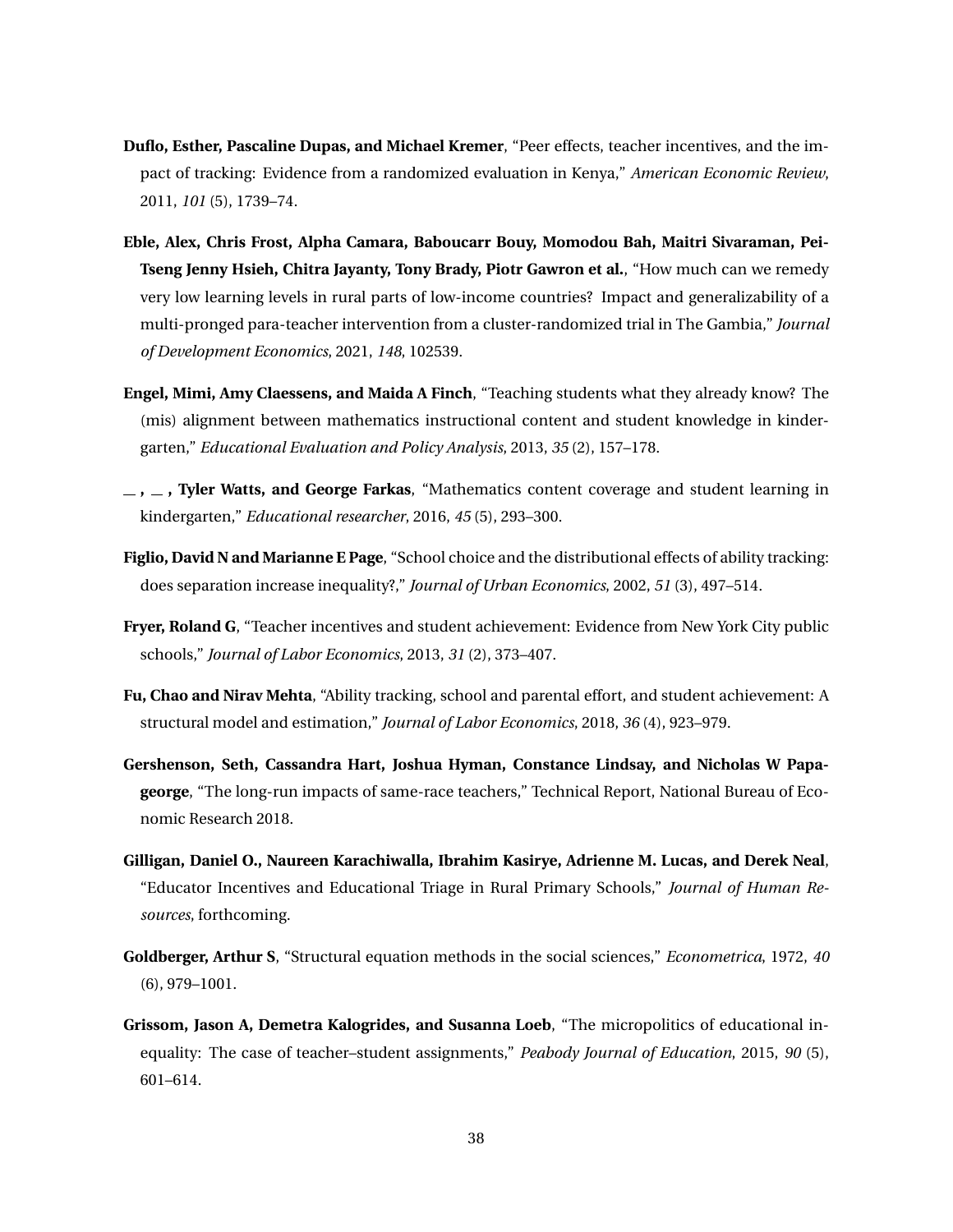- <span id="page-39-11"></span>**Gromada, Anna and Claire Shewbridge**, "Student learning time: A literature review," Technical Report, OECD 2016.
- <span id="page-39-0"></span>**Hanushek, Eric A, Paul E Peterson, Laura M Talpey, and Ludger Woessmann**, "Long-run trends in the US SES-achievement gap," Technical Report, National Bureau of Economic Research 2020.
- <span id="page-39-7"></span>**Hoxby, Caroline M and Gretchen Weingarth**, "Taking race out of the equation: School reassignment and the structure of peer effects," Technical Report, Citeseer 2005.
- <span id="page-39-12"></span>**Kalogrides, Demetra, Susanna Loeb, and Tara Béteille**, "Systematic sorting: Teacher characteristics and class assignments," *Sociology of Education*, 2013, *86* (2), 103–123.
- <span id="page-39-10"></span>**Kane, Thomas J, Daniel F McCaffrey, Trey Miller, and Douglas O Staiger**, "Have we identified effective teachers? Validating measures of effective teaching using random assignment," in "Research Paper. MET Project. Bill & Melinda Gates Foundation" Citeseer 2013.
- <span id="page-39-9"></span>**Kilpatrick, J., W.G. Martin, D. Schifter, and National Council of Teachers of Mathematics**, *A Research Companion to Principles and Standards for School Mathematics*, National Council of Teachers of Mathematics, 2003.
- <span id="page-39-8"></span>**Kilpatrick, Jeremy, Jane Swafford, Bradford Findell, and National Research Council**, *Adding It Up: Helping Children Learn Mathematics*, Washington, DC: The National Academies Press, 2001.
- <span id="page-39-1"></span>**Kremer, Michael, Conner Brannen, and Rachel Glennerster**, "The challenge of education and learning in the developing world," *Science*, 2013, *340* (6130), 297–300.
- <span id="page-39-2"></span>**Lazear, Edward P**, "Educational production," *The Quarterly Journal of Economics*, 2001, *116* (3), 777– 803.
- <span id="page-39-4"></span>**Macartney, Hugh, Robert McMillan, and Uros Petronijevic**, "A Quantitative Framework for Analyzing the Distributional Effects of Incentive Schemes," Working Paper 28816, National Bureau of Economic Research 2021.
- <span id="page-39-6"></span>**Manski, Charles F**, "Identification of endogenous social effects: The reflection problem," *The review of economic studies*, 1993, *60* (3), 531–542.
- <span id="page-39-3"></span>**Neal, Derek and Diane Whitmore Schanzenbach**, "Left behind by design: Proficiency counts and test-based accountability," *The Review of Economics and Statistics*, 2010, *92* (2), 263–283.
- <span id="page-39-5"></span>**Polikoff, Morgan S and Andrew C Porter**, "Instructional alignment as a measure of teaching quality," *Educational Evaluation and Policy Analysis*, 2014, *36* (4), 399–416.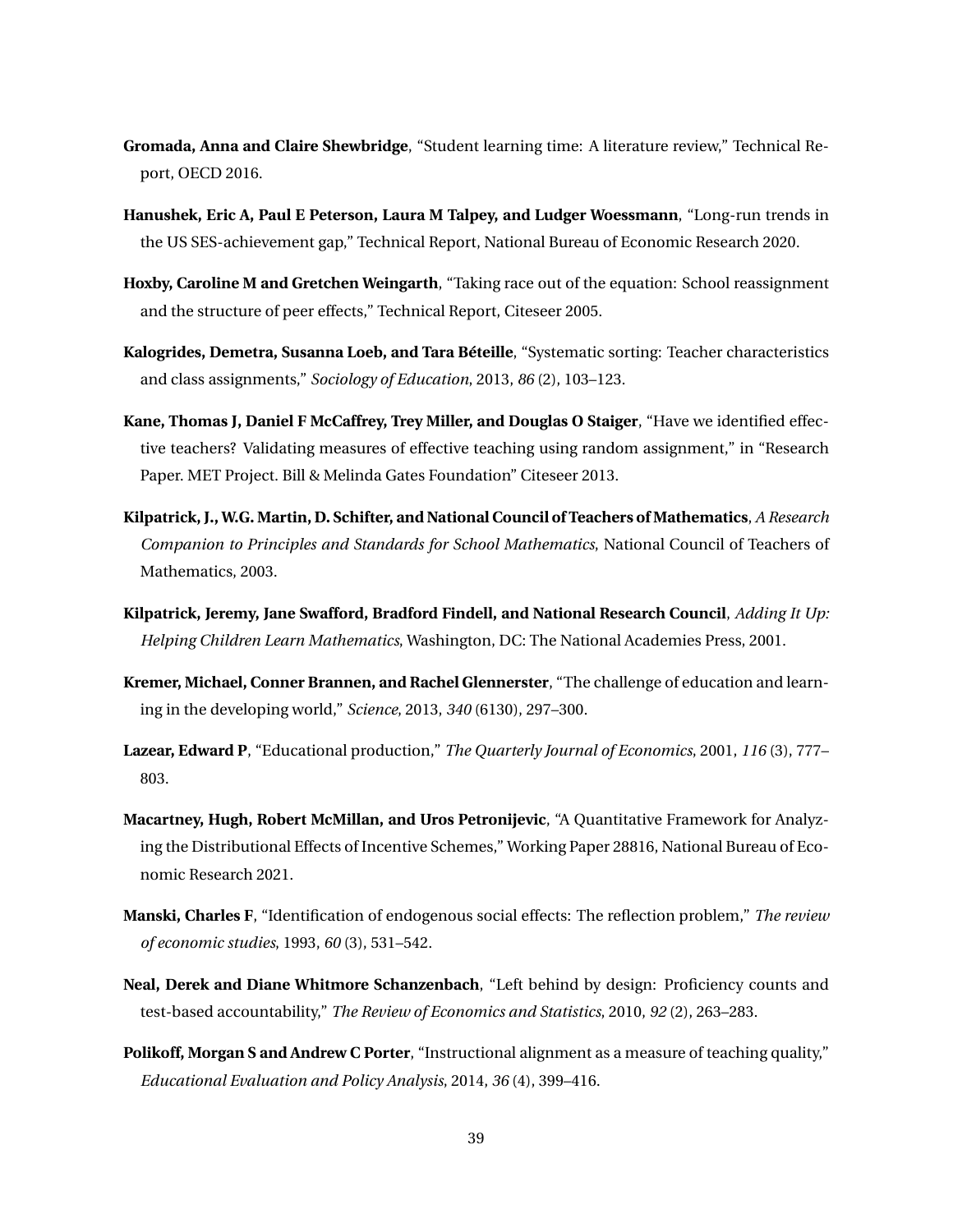- <span id="page-40-5"></span>**, , and John Smithson**, "How well aligned are state assessments of student achievement with state content standards?," *American Educational Research Journal*, 2011, *48* (4), 965–995.
- <span id="page-40-6"></span>**Porter, Andrew C and John L Smithson**, "Defining, Developing, and Using Curriculum Indicators. CPRE Research Report Series.," Technical Report 2001.
- <span id="page-40-0"></span>**Reback, Randall**, "Teaching to the rating: School accountability and the distribution of student achievement," *Journal of Public Economics*, 2008, *92* (5-6), 1394–1415.
- <span id="page-40-8"></span>**Rivkin, Steven G, Eric A Hanushek, and John F Kain**, "Teachers, schools, and academic achievement," *Econometrica*, 2005, *73* (2), 417–458.
- <span id="page-40-1"></span>**Sacerdote, Bruce**, "Peer effects in education: How might they work, how big are they and how much do we know thus far?," in "Handbook of the Economics of Education," Vol. 3, Elsevier, 2011, pp. 249– 277.
- <span id="page-40-7"></span>**Springer, Matthew G**, *New York City's school-wide bonus pay program: Early evidence from a randomized trial*, DIANE Publishing, 2011.
- <span id="page-40-3"></span>**Todd, Petra and Kenneth I Wolpin**, "On the specification and estimation of the production function for cognitive achievement," *The Economic Journal*, 2003, *113* (485), F3–F33.
- <span id="page-40-4"></span> $\mu$  **and**  $\mu$ , "The production of cognitive achievement in children: Home, school, and racial test score gaps," *Journal of Human capital*, 2007, *1* (1), 91–136.
- <span id="page-40-2"></span> $\blacksquare$  **and**  $\blacksquare$ , "Accounting for Mathematics Performance of High School Students in Mexico: Estimating a Coordination Game in the Classroom," *Journal of Political Economy*, 2018, *126* (6), 2608–2650.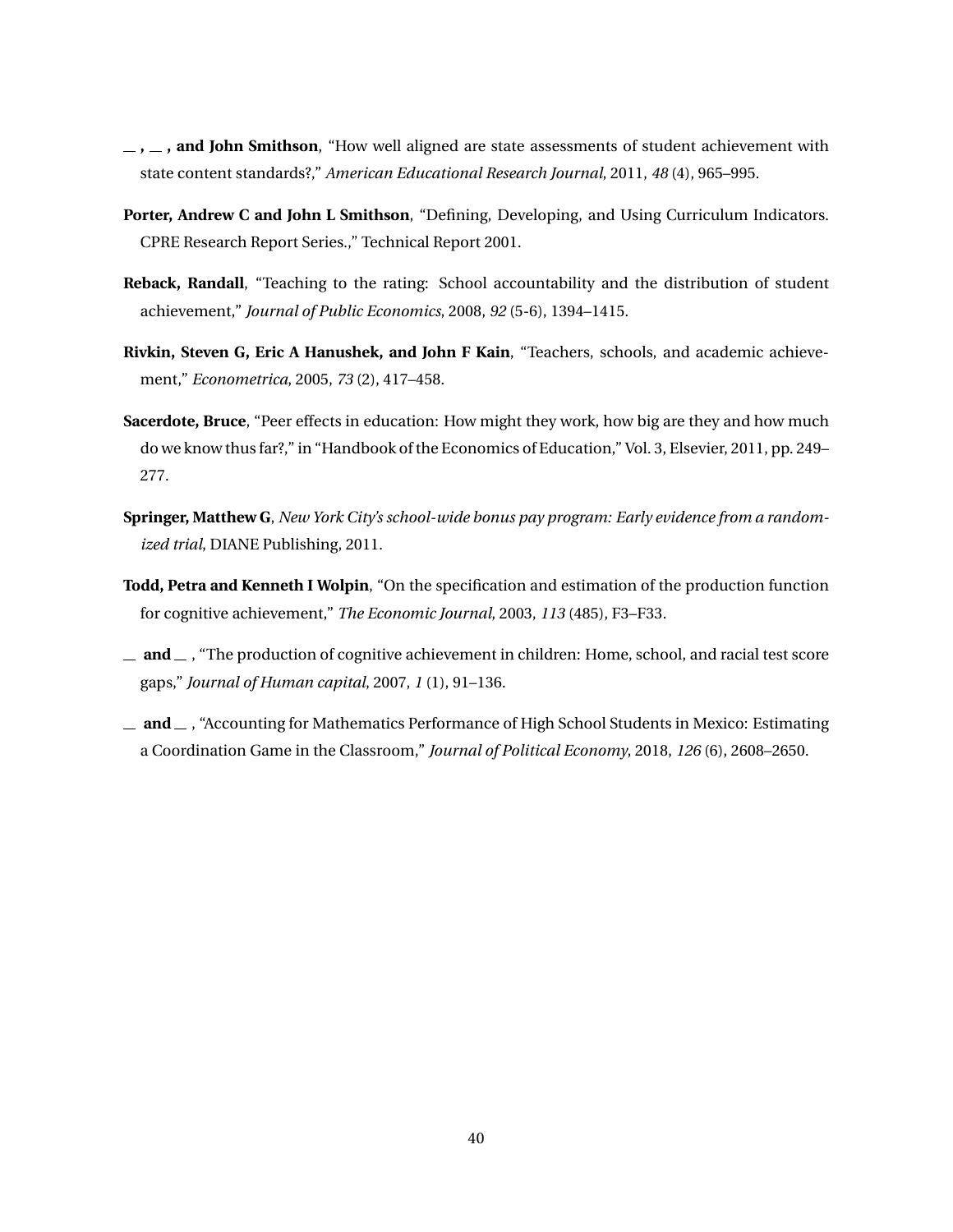<span id="page-41-0"></span>

|                                           | Mean | Std.Dev |                                      | Mean |
|-------------------------------------------|------|---------|--------------------------------------|------|
| Panel A: Students (Obs. = 2532)           |      |         |                                      |      |
| Age                                       | 9.52 | 0.50    | Gifted                               | 0.06 |
| Male                                      | 0.48 |         | Special education (SpEd)             | 0.09 |
| White                                     | 0.26 |         | English language learner (ELL)       | 0.17 |
| <b>Black</b>                              | 0.43 |         | Reduced price/free lunch             | 0.45 |
| Hispanic                                  | 0.25 |         |                                      |      |
| N. books in bedroom:                      |      |         | N. computers at home:                |      |
| None                                      | 0.09 |         | None                                 | 0.12 |
| $\geq$ 1 and $\leq$ 10                    | 0.22 |         | One                                  | 0.45 |
| $\geq$ 11 and $\leq$ 24                   | 0.21 |         | More than one                        | 0.43 |
| >25                                       | 0.48 |         |                                      |      |
| Has person at home to help with homework: |      |         | Has no quiet place to study at home: |      |
| Never                                     | 0.02 |         | Never                                | 0.40 |
| Mostly not                                | 0.03 |         | Mostly not                           | 0.12 |
| Sometimes                                 | 0.09 |         | Sometimes                            | 0.16 |
| Mostly                                    | 0.17 |         | Mostly                               | 0.12 |
| Always                                    | 0.69 |         | Always                               | 0.2  |
| Panel B: Teachers (Obs. = 101)            |      |         |                                      |      |
| Years of experience in the district       | 6.40 | 5.94    |                                      |      |
| Masters degree                            | 0.53 |         |                                      |      |
| Teaches both Math and ELA (generalist)    | 0.83 |         |                                      |      |

#### Table 1: Student and Teacher Characteristics

Table 2: Class Time Allocation, State Curriculum Standards, and Classroom Composition

<span id="page-41-1"></span>

|                                                                 | Mean   | St.Dev | p25    | Median | p75    |
|-----------------------------------------------------------------|--------|--------|--------|--------|--------|
| <i>Panel A: Class time allocation</i> (% of total class time)   |        |        |        |        |        |
| Place value, rounding, addition, and subtraction                | 6.797  | 2.165  | 5.614  | 6.678  | 7.567  |
| Multi-digit multiplication and division                         | 25.981 | 6.246  | 21.967 | 25.229 | 28.899 |
| Shapes, angles, and geometry                                    | 17.513 | 5.135  | 14.014 | 17.448 | 21.078 |
| Fractions and decimals                                          | 25.546 | 5.367  | 22.362 | 25.464 | 29.427 |
| Unit conversion and measurement                                 | 24.163 | 6.182  | 20.472 | 24.627 | 28.352 |
|                                                                 |        |        |        |        |        |
| Panel B: Curriculum standards (% of test content)               |        |        |        |        |        |
| Place value, rounding, addition, and subtraction                | 7.967  | 2.632  |        |        |        |
| Multi-digit multiplication and division                         | 29.483 | 6.023  |        |        |        |
| Shapes, angles, and geometry                                    | 15.910 | 5.157  |        |        |        |
| Fractions and decimals                                          | 25.617 | 9.222  |        |        |        |
| Unit conversion and measurement                                 | 21.024 | 7.851  |        |        |        |
| Panel C: Distance between instruction and standards (abs. dev.) |        |        |        |        |        |
| Place value, rounding, addition, and subtraction                | 2.471  | 2.201  |        |        |        |
|                                                                 |        |        |        |        |        |
| Multi-digit multiplication and division                         | 7.601  | 5.152  |        |        |        |
| Shapes, angles, and geometry                                    | 5.887  | 4.179  |        |        |        |
| Fractions and decimals                                          | 9.288  | 5.376  |        |        |        |
| Unit conversion and measurement                                 | 8.629  | 5.338  |        |        |        |

*Notes:* Curriculum standards for each topic (Panel B) are measured as the percentage of items in the 4*th* grade state test in mathematics related to each different topic. Information on the test content has been collected by the MET staff and categorized to be consistent with the topic categories included in the SEC survey. Panel C shows statistics of the absolute deviation between observed class time allocation choices and the standards.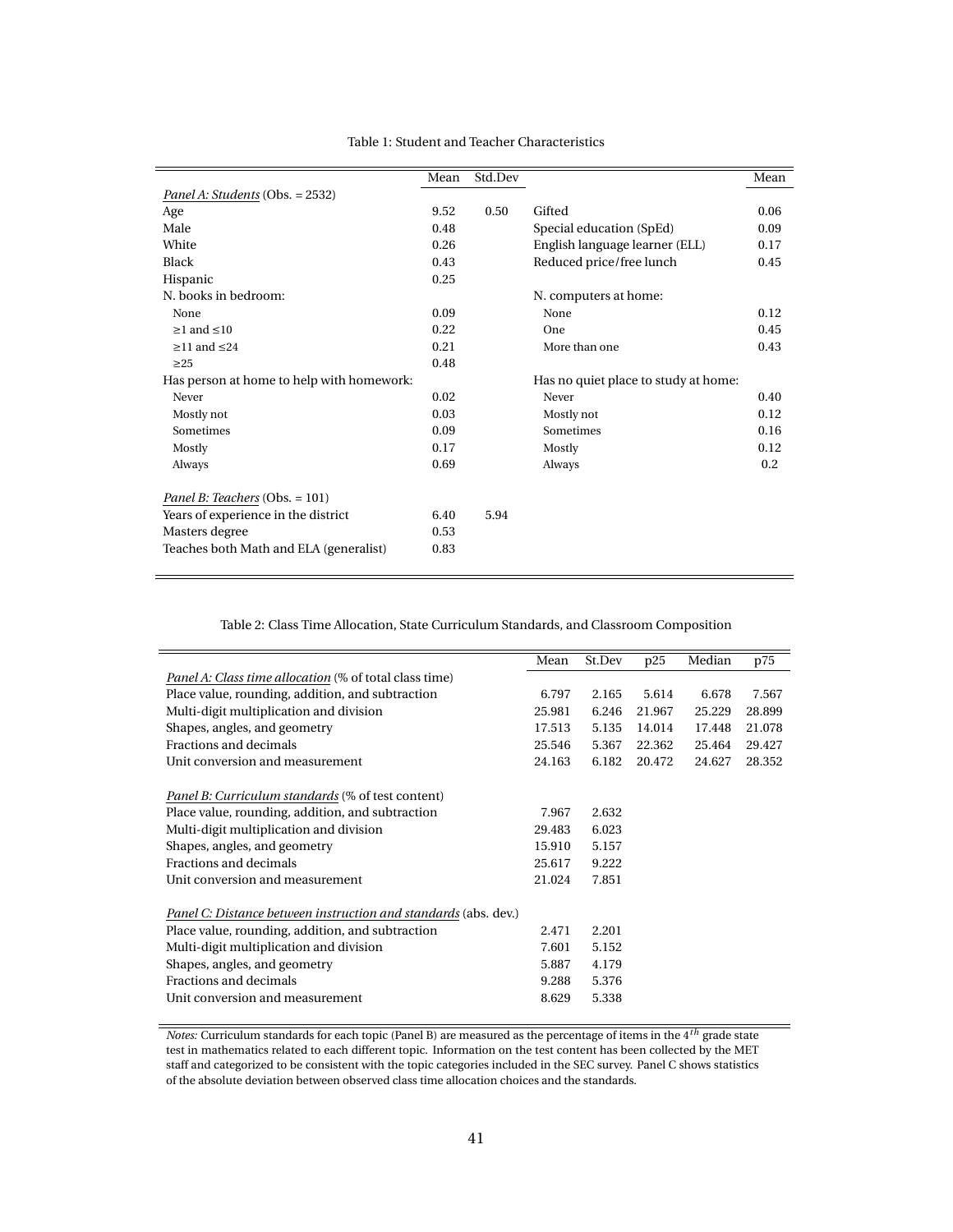<span id="page-42-0"></span>

|                                                             | Mean  | St.Dev | p25   | Median | p75   |
|-------------------------------------------------------------|-------|--------|-------|--------|-------|
| Student composition across classrooms (baseline knowledge): |       |        |       |        |       |
| % of students in $1^{st}$ tercile                           | 30.20 | 21.80  | 14.30 | 26.30  | 46.40 |
| % of students in 2 <sup>nd</sup> tercile                    | 33.20 | 13.20  | 24.10 | 34.80  | 41.70 |
| % of students in $3^{rd}$ tercile                           | 36.60 | 26.80  | 14.30 | 30.20  | 52.00 |
| Class size                                                  | 23.29 | 4.97   | 20    | 23     | 26    |
| N. classrooms                                               | 101   |        |       |        |       |
| Share of between-classroom variation in baseline knowledge: |       |        |       |        |       |
| (based on all Year-1 MET schools)                           |       |        |       |        |       |
| Data $(1)$                                                  | 0.074 | 0.089  | 0.016 | 0.039  | 0.099 |
| Tracking (2)                                                | 0.616 | 0.158  | 0.521 | 0.626  | 0.729 |
| Tracking Intensity (ratio of $(1)$ to $(2)$ )               | 0.123 | 0.158  | 0.027 | 0.062  | 0.145 |
| N. schools                                                  | 111   |        |       |        |       |

#### Table 3: Classroom Composition and Tracking Intensity

*Notes:* The upper panel reports statistics on the distribution of the percentages of students in each district-level tercile of baseline knowledge (based on the 3*rd* grade state tests in math) across classrooms in the sample. The lower panel shows the degree at which schools participating in the first year of the MET study are tracking 4*th* grade students in math classrooms. Let  $Var_s(K_0) = Var_s(K_0)^B + Var_s(K_0)^W$  denote the decomposition of the total variance of baseline knowledge in school *s*,  $Var_s(K_0)$ , in between-classroom ( $Var_s(K_0)^B$ ) and within-classroom ( $Var_s(K_0)^W$ ) variation. The share of between-classroom variation is then  $Var_s(K_0)^B/Var_s(K_0)$ . The second row of the lower panel (*Tracking (2)*) shows the share of between-classroom variation in the most extreme version of tracking (i.e., students ranked from low to high based on baseline knowledge and then reassigned sequentially to each classrooms, keeping equal class sizes in each school). The ratio of the two shares (third row) gives the measure of *tracking intensity* in each school.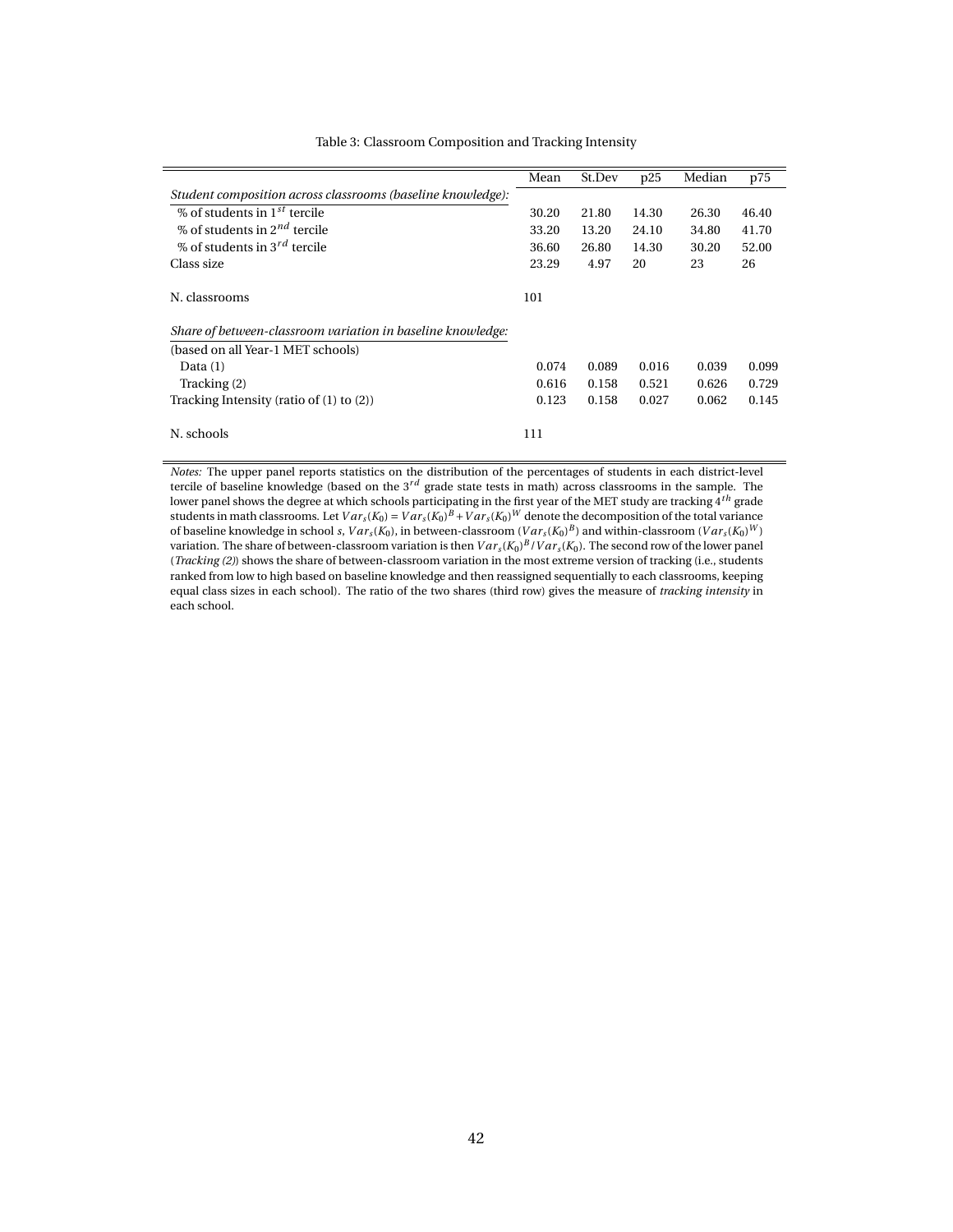Table 4: Descriptive Statistics of the Latent Factors Measures

<span id="page-43-0"></span>

| Student knowledge:                                                     | Mean    | Std.Dev    |           |        |                |
|------------------------------------------------------------------------|---------|------------|-----------|--------|----------------|
| $3^{rd}$ grade math state test score (rescaled)                        | 510.179 | 95.415     |           |        |                |
| BAM test (% correct answers)                                           | 54.735  | 21.389     |           |        |                |
|                                                                        |         |            |           |        |                |
| Teacher ability                                                        |         |            |           |        |                |
| CLASS Behavior management (1-7 scale)                                  | 5.943   | 0.715      |           |        |                |
| CLASS Content understanding (1-7 scale)                                | 4.137   | 0.481      |           |        |                |
| CLASS Productivity (1-7 scale)                                         | 5.918   | 0.555      |           |        |                |
| FFTM Management of class procedures (1-4 scale)                        | 2.763   | 0.354      |           |        |                |
| FFTM Management of student behavior (1-4 scale)                        | 2.840   | 0.344      |           |        |                |
| MQI Richness of mathematics (1-3 scale)                                | 1.340   | 0.261      |           |        |                |
| MQI Mathematical knowledge for teaching (MKT) score (1-3 scale)        | 2.030   | 0.218      |           |        |                |
| Teacher explains clearly (0-4 scale)                                   | 3.321   | 0.295      |           |        |                |
| Teacher controls class behavior (0-4 scale)                            | 2.251   | 0.437      |           |        |                |
| Teacher explains in orderly way (0-4 scale)                            | 3.180   | 0.300      |           |        |                |
| Teacher can explain in several ways (0-4 scale)                        | 3.216   | 0.295      |           |        |                |
|                                                                        |         |            |           |        |                |
| Teacher effort (0-4 scale)                                             |         |            |           |        |                |
| Teacher explains in another way if we do not understand                | 3.325   | 0.285      |           |        |                |
| Teacher pushes us to work hard                                         | 3.092   | 0.370      |           |        |                |
| Teacher does not waste time in class                                   | 2.664   | 0.385      |           |        |                |
| Teacher asks us if we understand the lesson                            | 3.329   | 0.315      |           |        |                |
| Teacher asks us if we are following along                              | 3.440   | 0.277      |           |        |                |
| Teacher writes feedback on our papers                                  | 2.887   | 0.387      |           |        |                |
| Teacher takes the time to summarize the lesson                         | 2.813   | 0.480      |           |        |                |
| Teacher encourage us to do our best                                    | 3.533   | 0.257      |           |        |                |
|                                                                        |         |            |           |        |                |
| Teacher preference for adherence to standards (0-4 scale)              |         |            |           |        |                |
| Administrators require rigid adherence to standards                    | 3.137   | 0.800      |           |        |                |
| I frequently refer to and use information found in standards documents | 2.422   | 0.521      |           |        |                |
|                                                                        |         |            |           |        |                |
| Student effort                                                         | Never   | Mostly not | Sometimes | Mostly | Always         |
| I have done my best quality work in this class                         | 0.007   | 0.010      | 0.089     | 0.242  | 0.457          |
| In this class, I stop trying when the work gets hard                   | 0.488   | 0.119      | 0.103     | 0.046  | 0.048          |
| In this class, I take it easy and do not try to do my best             | 0.427   | 0.096      | 0.090     | 0.066  | 0.119          |
|                                                                        | None    | Some       | Most      | All    | All plus extra |
| How much homework do you usually complete?                             | 0.006   | 0.062      | 0.106     | 0.489  | 0.137          |
| Student preference for own knowledge                                   | Never   | Mostly not | Sometimes | Mostly | Always         |
| School work is interesting                                             | 0.062   | 0.084      | 0.285     | 0.255  | 0.315          |
| School work is not very enjoyable                                      | 0.287   | 0.165      | 0.256     | 0.124  | 0.168          |
| I read at home almost every day                                        | 0.056   | 0.081      | 0.219     | 0.228  | 0.417          |
|                                                                        |         |            |           |        |                |

*Notes:* The 3<sup>rd</sup> grade state test scores is rescaled to display mean and standard deviation equal to 500 and 100. The first 7 measures of teaching ability are based on several evaluation protocols of video-recorded lessons performed by the MET staff. All measures of teacher's instructional effort and the last 4 of teaching ability are average scores from student survey responses, whose categories ranged from 0 ("Never") to 4 ("Always").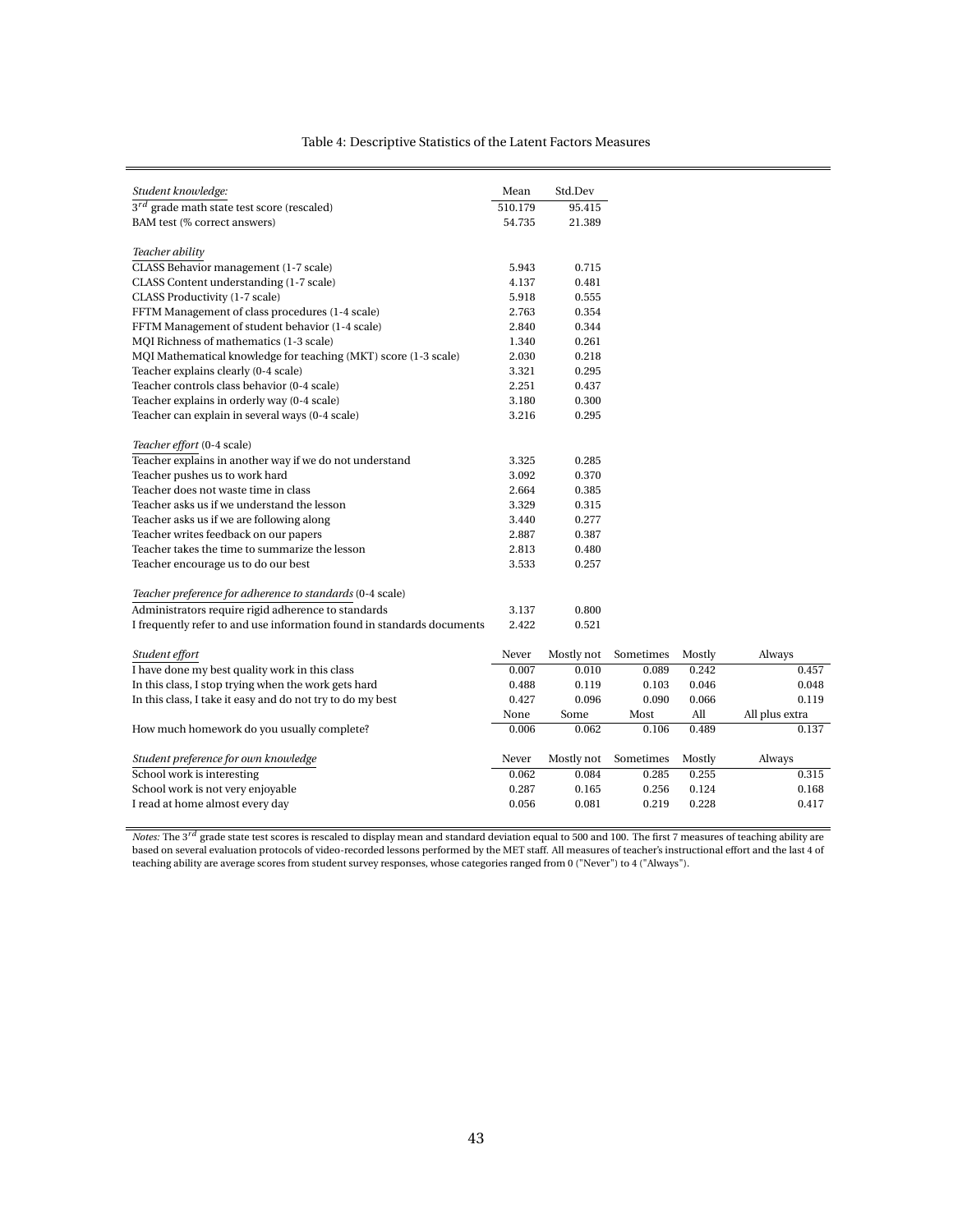#### Table 5: Production and Utility Functions Parameter Estimates

<span id="page-44-0"></span>

|               |                                 |           |          | Panel A: Selected Production Function Parameters |                                        |           |          |
|---------------|---------------------------------|-----------|----------|--------------------------------------------------|----------------------------------------|-----------|----------|
|               |                                 | Value     | Std.Err. |                                                  |                                        | Value     | Std.Err. |
| Parameter     | Label                           | (1)       | (2)      | Parameter                                        | Label                                  | (3)       | (4)      |
| $\delta_0$    | deprec. rate/unit conv.         | 0.1104    | 0.0034   | $\pi_{11}$                                       | direct peer spillov. $q = 1, k = 1$    | $-0.0236$ | 0.0248   |
| $\delta_1$    | unit conversion (mean)          | 0.0005    |          | $\pi_{13}$                                       | direct peer spillov. $q = 1, k = 3$    | $-0.0315$ | 0.0316   |
| $\gamma_0$    | elasticity baseline knowledge   | 1.1288    | 0.0341   | $\pi_{21}$                                       | direct peer spillov. $q = 2$ , $k = 1$ | $-0.0236$ | 0.0316   |
| $\gamma_1$    | elasticity teacher ability      | 0.3414    | 0.0359   | $\pi_{23}$                                       | direct peer spillov. $q = 2$ , $k = 3$ | 0.0607    | 0.0280   |
| $\gamma_{20}$ | elasticity teach. eff. (const.) | 0.0231    | 0.0024   | $\pi_{31}$                                       | direct peer spillov. $q = 3$ , $k = 1$ | 0.0861    | 0.0447   |
| $\gamma_{21}$ | elast. teach. eff. (class size) | $-0.0004$ | 0.0001   | $\pi_{33}$                                       | direct peer spillov. $q = 3$ , $k = 3$ | 0.1033    | 0.0266   |
| $\gamma_3$    | elasticity student effort       | 0.0066    | 0.0067   |                                                  |                                        |           |          |

#### Panel B: Elasticity of Class Time Inputs

|             |                                                  | Student tercile $(q)$ |          |        |          |        |          |
|-------------|--------------------------------------------------|-----------------------|----------|--------|----------|--------|----------|
|             |                                                  |                       | $a=1$    |        | $q=2$    |        | $q = 3$  |
|             |                                                  | Value                 | Std.Err. | Value  | Std.Err. | Value  | Std.Err. |
| Parameter   | Topic group                                      | (1)                   | (2)      | (3)    | (4)      | (5)    | (6)      |
| $\eta_{1q}$ | Place value, rounding, addition, and subtraction | 0.0475                | 0.0068   | 0.0731 | 0.0111   | 0.0637 | 0.0073   |
| $\eta_{2q}$ | Multi-digit multiplication and division          | 0.2500                | 0.0149   | 0.2472 | 0.0271   | 0.2697 | 0.0196   |
| $\eta_{3q}$ | Shapes, angles, and geometry                     | 0.0149                | 0.1096   | 0.0537 | 0.1824   | 0.0703 | 0.0393   |
| $\eta_{4q}$ | Fractions and decimals                           | 0.3846                | 0.0237   | 0.2697 | 0.0196   | 0.3390 | 0.0166   |
| $\eta_{5q}$ | Unit conversion and measurement                  | 0.3030                | ۰        | 0.3563 | ٠        | 0.2573 | -        |

#### Panel C: Teacher Utility Parameters

|                       |                               | Value            | Std.Err. |                       |                             | Value        | Std.Err. |
|-----------------------|-------------------------------|------------------|----------|-----------------------|-----------------------------|--------------|----------|
| Parameter             | Label                         | $\left(1\right)$ | (2)      | Parameter             | Label                       | (3)          | (4)      |
| $\omega_1$            | weight on 1st tercile student | 29.3623          | 0.0269   | $\tilde{\alpha}_{13}$ | preference for topic 3      | 0.3825       | 0.0654   |
| $\omega_1^2$          | weight on 2nd tercile student | 21.7276          | 0.1431   | $\tilde{\alpha}_{14}$ | preference for topic 4      | $-0.0579$    | 0.0464   |
| $\omega_1^3$          | weight on 3rd tercile student | 13.0701          | 0.5923   | $\alpha_{201}$        | adherence to stand. topic 1 | $5.9E - 06$  | 0.0025   |
| $\omega_{21}$         | weight on female student      | $-2.3023$        | 0.0923   | $\alpha_{202}$        | adherence to stand. topic 2 | $1.4E - 0.5$ | 0.0015   |
| $\omega_{22}$         | weight on black student       | 4.8183           | 0.1027   | $\alpha_{203}$        | adherence to stand, topic 3 | 0.0675       | 0.0041   |
| $\omega_{23}$         | weight on Hispanic student    | 7.7529           | 0.5156   | $\alpha_{204}$        | adherence to stand, topic 4 | $5.3E - 05$  | 0.0016   |
| $\tilde{\alpha}_{11}$ | preference for topic 1        | 0.0891           | 0.0480   | $\alpha_{205}$        | adherence to stand, topic 5 | 0.0002       | 0.0020   |
| $\tilde{\alpha}_{12}$ | preference for topic 2        | 0.0712           | 0.0450   | $\alpha_{21}$         | adherence to stand. (slope) | $7.6E - 06$  | 0.0010   |

*Notes:* The table reports the parameter estimates of the production function and teacher utility. In Panel A, the value of δ<sub>1</sub> is the mean of the district-level parameters  $(\delta_{1d})_{d=1}^{5}$  (whose estimates and standard errors are not reported due to confidentiality). For the parameters  $\pi_{qk}$ , the expression  $\delta_{qk}$ , the expression of  $\chi$  and  $K$  and  $K$  began subscript  $q$  represents the student's own tercile while  $k$  is the peers' tercile. Both measures of  $K_{0ti}$  and  $K_{1ti}$  have been divided by 100 before<br>the estimation. Hence, all parameters have to be interpreted accordi measurement are computed as  $\eta_5 q = 1 - \sum_{j=1}^4 \eta_j q$ . In Panel C, the topic numbers from 1 to 5 refer to the same order of the topic groups in Panel B (e.g., topic 1 = "Place value, rounding, addit. and subract.", topic 2 = "Multi-digit multiplication and division", etc.). The parameters  $(\tilde{\alpha}_{11}, \tilde{\alpha}_{12}, \tilde{\alpha}_{13}, \tilde{\alpha}_{14})$  are defined as  $\tilde{\alpha}_{1j} = \alpha_{1j} - \alpha_{15}, j = 1, \ldots, 4$ .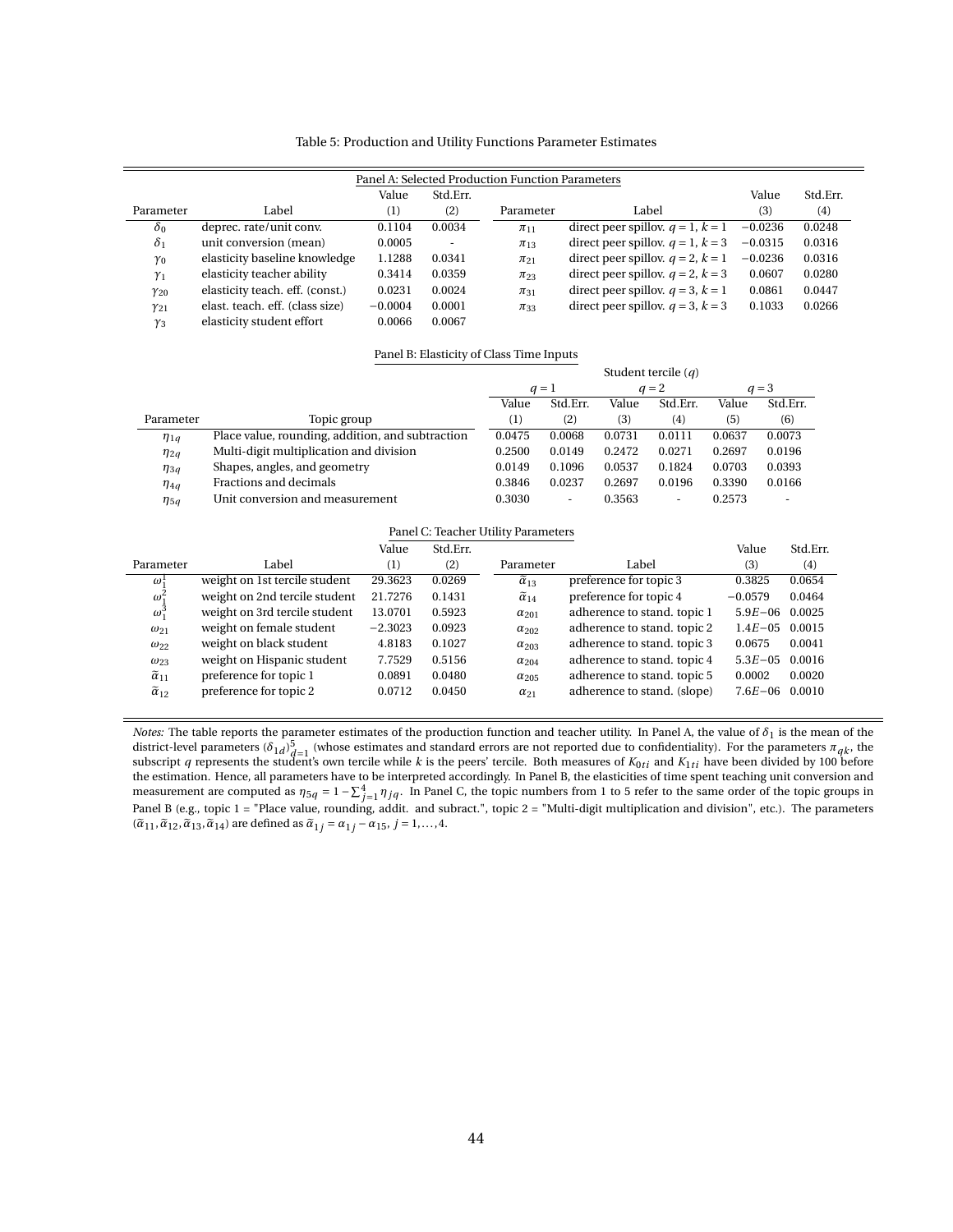#### Table 6: Within-Sample Model Fit

<span id="page-45-0"></span>

|                                                               | Data    |          | Model   |          |                                                      |
|---------------------------------------------------------------|---------|----------|---------|----------|------------------------------------------------------|
|                                                               | Mean    | Std.Dev. | Mean    | Std.Dev. | $\sigma$ <sub>true</sub> / $\sigma$ <sub>total</sub> |
|                                                               | (1)     | (2)      | (3)     | (4)      | (5)                                                  |
| Knowledge measures:                                           |         |          |         |          |                                                      |
| $3^{rd}$ grade math state test score                          | 510.179 | 95.415   | 515.881 | 97.500   |                                                      |
| BAM test score (% correct)                                    | 54.735  | 21.389   | 51.810  | 20.714   | 0.531                                                |
|                                                               |         |          |         |          |                                                      |
| Class time topic area (% of total class time):                |         |          |         |          |                                                      |
| Place value, rounding, addition, and subtraction              | 6.797   | 2.165    | 7.721   | 6.071    |                                                      |
| Multi-digit multiplication and division                       | 25.981  | 6.246    | 26.080  | 6.650    |                                                      |
| Shapes, angles, and geometry                                  | 17.513  | 5.135    | 17.244  | 6.674    |                                                      |
| Fractions and decimals                                        | 25.546  | 5.367    | 25.731  | 7.076    |                                                      |
| Unit conversions and measurement                              | 24.163  | 6.182    | 23.224  | 7.122    |                                                      |
| Teacher effort                                                |         |          |         |          |                                                      |
| Teacher explains in another way if class does not understand  | 3.325   | 0.285    | 3.330   | 0.269    | 0.155                                                |
| Teacher pushes students to work hard                          | 3.092   | 0.370    | 3.108   | 0.349    | 0.003                                                |
| Teacher does not waste time                                   | 2.664   | 0.385    | 2.682   | 0.375    | 0.146                                                |
| Teacher asks questions to make sure students understand       | 3.329   | 0.315    | 3.364   | 0.300    | 0.436                                                |
| Teacher asks if students are following along                  | 3.440   | 0.277    | 3.445   | 0.288    | 0.377                                                |
| Teacher writes feedback on our papers                         | 2.887   | 0.387    | 2.897   | 0.418    | 0.077                                                |
| Teacher takes time to summarize the lesson                    | 2.813   | 0.480    | 2.819   | 0.442    | 0.142                                                |
| Teacher encourages students to do their best                  | 3.533   | 0.257    | 3.571   | 0.263    | 0.145                                                |
|                                                               |         |          |         |          |                                                      |
| Student effort                                                |         |          |         |          |                                                      |
| I have done my best quality work in this class                | 3.406   | 0.801    | 3.387   | 0.810    | 0.109                                                |
| In this class, I stop trying when the work gets hard          | 0.817   | 1.214    | 0.854   | 1.240    | 0.141                                                |
| In this class, I take it easy and do not try to do my best    | 1.190   | 1.512    | 1.236   | 1.531    | 0.102                                                |
| How much homework do you usually complete?                    | 3.862   | 0.814    | 3.847   | 0.820    | 0.104                                                |
|                                                               |         |          |         |          |                                                      |
| Teacher ability                                               |         |          |         |          |                                                      |
| <b>CLASS</b> Behavior management scale                        | 5.943   | 0.715    | 5.917   | 0.761    | 0.574                                                |
| CLASS Content understanding scale                             | 4.137   | 0.481    | 4.153   | 0.502    | 0.307                                                |
| <b>CLASS Productivity scale</b>                               | 5.918   | 0.555    | 5.936   | 0.633    | 0.473                                                |
| FFTM Management of class procedures score                     | 2.763   | 0.354    | 2.727   | 0.442    | 0.806                                                |
| FFTM Management of student behavior score                     | 2.840   | 0.344    | 2.822   | 0.391    | 0.791                                                |
| MQI Richness of mathematics score                             | 1.340   | 0.261    | 1.338   | 0.250    | 0.011                                                |
| MQI Mathematical knowledge for teaching (MKT) score           | 2.030   | 0.218    | 2.016   | 0.268    | 0.136                                                |
| Teacher explains clearly (0-4 score)                          | 3.321   | 0.295    | 3.319   | 0.301    | 0.222                                                |
| Teacher controls class behavior (0-4 score)                   | 2.251   | 0.437    | 2.256   | 0.443    | 0.275                                                |
| Teacher explains in orderly way (0-4 score)                   | 3.180   | 0.300    | 3.196   | 0.298    | $\rm 0.198$                                          |
| Teacher can explain in several ways (0-4 score)               | 3.216   | 0.295    | 3.209   | 0.278    | 0.326                                                |
| Student preference for own knowledge                          |         |          |         |          |                                                      |
| I read at home almost every day                               | 2.869   | 1.202    | 2.869   | 1.181    | 0.281                                                |
| School work is interesting                                    | 2.677   | 1.178    | 2.647   | 2.676    | 0.085                                                |
| School work is not very enjoyable                             | 2.278   | 1.426    | 2.195   | 2.278    | 0.070                                                |
|                                                               |         |          |         |          |                                                      |
| Teacher preference for adherence to standards                 |         |          |         |          |                                                      |
| Administrators require rigid adherence to standards           | 3.137   | 0.800    | 3.013   | 0.772    | 0.239                                                |
| I frequently refer to and use info. found in stand. documents | 2.422   | 0.521    | 2.366   | 0.509    | 0.827                                                |
|                                                               |         |          |         |          |                                                      |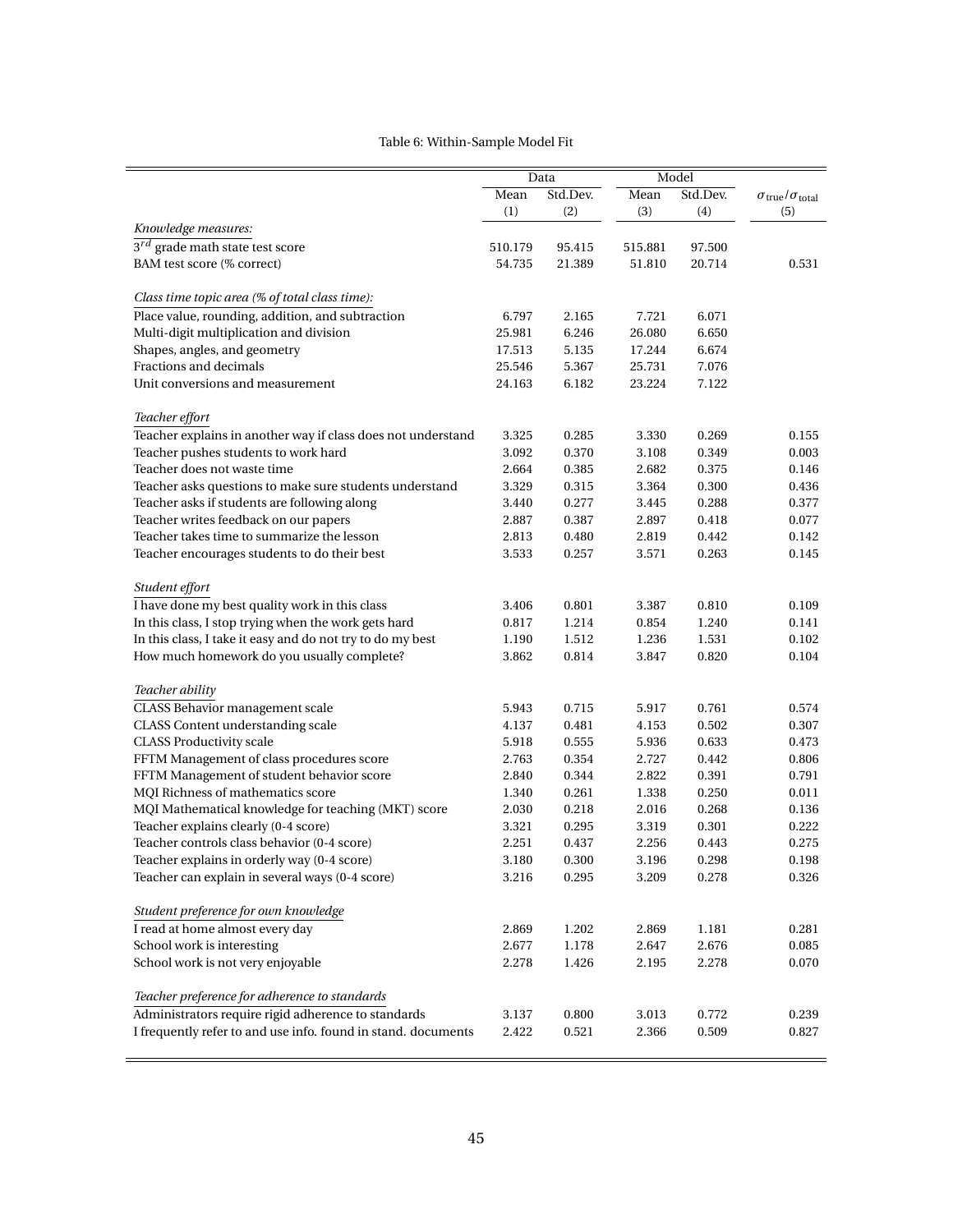<span id="page-46-0"></span>

|                                                               | Data             |        |        | Model    |
|---------------------------------------------------------------|------------------|--------|--------|----------|
|                                                               | Mean<br>Std.Dev. |        | Mean   | Std.Dev. |
|                                                               | (1)              | (2)    | (3)    | (4)      |
| Knowledge measures:                                           |                  |        |        |          |
| BAM test score (% correct)                                    | 53.453           | 22.123 | 50.488 | 20.062   |
| Class time topic area (% of total class time):                |                  |        |        |          |
| Place value, rounding, addition, and subtraction              |                  |        | 7.376  | 3.745    |
| Multi-digit multiplication and division                       |                  |        | 26.562 | 6.289    |
| Shapes, angles, and geometry                                  |                  |        | 15.268 | 6.790    |
| Fractions and decimals                                        |                  |        | 27.926 | 6.726    |
| Unit conversions and measurement                              |                  |        | 22.868 | 5.741    |
| Teacher effort                                                |                  |        |        |          |
| Teacher explains in another way if class does not understand  | 3.328            | 0.299  | 3.389  | 0.277    |
| Teacher pushes students to work hard                          | 3.192            | 0.427  | 3.107  | 0.369    |
| Teacher does not waste time                                   | 2.709            | 0.402  | 2.744  | 0.404    |
| Teacher asks questions to make sure students understand       | 3.392            | 0.322  | 3.418  | 0.329    |
| Teacher asks if students are following along                  | 3.502            | 0.252  | 3.528  | 0.300    |
| Teacher writes feedback on paper                              | 2.959            | 0.468  | 2.913  | 0.403    |
| Teacher takes time to summarize lesson                        | 2.981            | 0.434  | 2.894  | 0.472    |
| Teacher encourages students to do their best                  | 3.600            | 0.289  | 3.589  | 0.276    |
| Teacher ability                                               |                  |        |        |          |
| CLASS Behavior management scale                               | 5.803            | 0.512  | 5.886  | 0.731    |
| CLASS Content understanding scale                             | 4.120            | 0.496  | 4.133  | 0.509    |
| <b>CLASS Productivity scale</b>                               | 5.803            | 0.419  | 5.901  | 0.585    |
| FFTM Management of class procedures score                     | 2.691            | 0.346  | 2.734  | 0.440    |
| FFTM Management of student behavior score                     | 2.767            | 0.380  | 2.820  | 0.398    |
| MQI Richness of mathematics score                             | 1.353            | 0.263  | 1.310  | 0.235    |
| MQI Mathematical knowledge for teaching (MKT) score           | 2.027            | 0.225  | 2.002  | 0.249    |
| Teacher explains clearly (0-4 score)                          | 3.324            | 0.269  | 3.320  | 0.291    |
| Teacher controls class behavior (0-4 score)                   | 2.211            | 0.506  | 2.230  | 0.447    |
| Teacher explains in orderly way (0-4 score)                   | 3.229            | 0.347  | 3.187  | 0.301    |
| Teacher can explain in several ways (0-4 score)               | 3.311            | 0.292  | 3.212  | 0.304    |
| Student effort                                                |                  |        |        |          |
| I have done my best quality work in this class                | 3.409            | 0.815  | 3.403  | 0.803    |
| In this class, I stop trying when the work gets hard          | 0.831            | 1.246  | 0.801  | 1.205    |
| In this class, I take it easy and do not try to do my best    | 1.316            | 1.519  | 1.166  | 1.507    |
| How much homework do you usually complete?                    | 3.933            | 0.833  | 3.863  | 0.820    |
| Student preference for own knowledge                          |                  |        |        |          |
| School work is interesting                                    | 2.830            | 1.117  | 2.629  | 1.182    |
| School work is not very enjoyable                             | 1.596            | 1.398  | 2.257  | 1.431    |
| Teacher preference for adherence to standards                 |                  |        |        |          |
| Administrators require rigid adherence to standards           | 2.865            | 0.870  | 1.539  | 0.668    |
| I frequently refer to and use info. found in stand. documents | 2.341            | 0.631  | 0.945  | 0.227    |
|                                                               |                  |        |        |          |

#### Table 7: Out-of-Sample Validation (Year 2 Data Sample Fit)

<u> 1989 - Johann Barn, amerikansk politiker (</u>

÷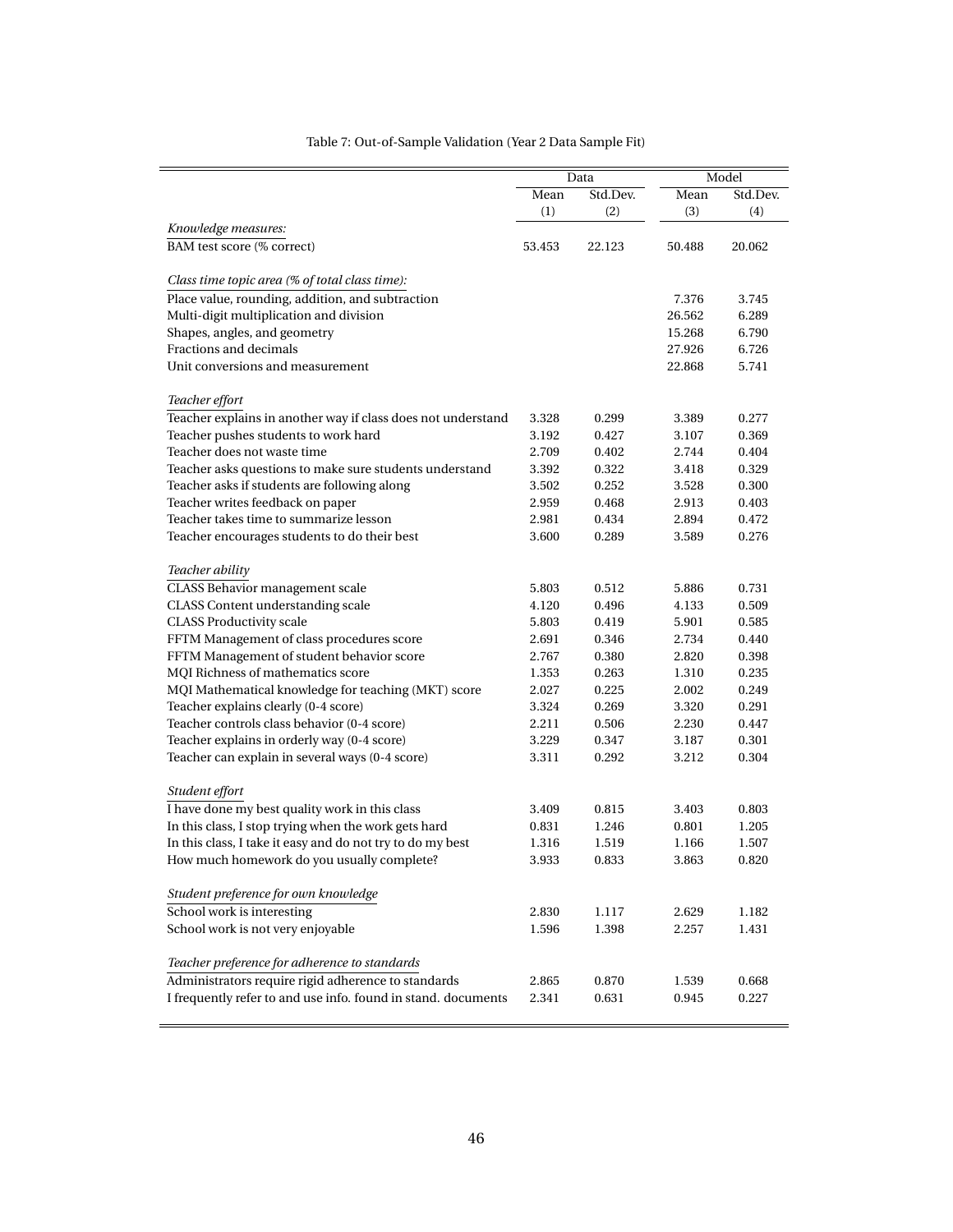<span id="page-47-0"></span>

|                                         |          | Average % of Total   |                                |
|-----------------------------------------|----------|----------------------|--------------------------------|
|                                         |          | Class Time Allocated | Tailored                       |
|                                         | Baseline | Tracking             | Instruction $(\tilde{\tau}^q)$ |
|                                         | (1)      | (2)                  | (3)                            |
| $1st$ tercile students                  |          |                      |                                |
| Place value, round., addit., and subtr. | 7.032    | 6.123                | 4.747                          |
| Multi-digit multipl. and division       | 25.435   | 24.799               | 24.997                         |
| Shapes, angles, and geom.               | 17.402   | 16.524               | 1.486                          |
| Fractions and decimals                  | 26.825   | 27.804               | 38.458                         |
| Unit conversion and meas.               | 23.305   | 24.750               | 30.312                         |
|                                         |          |                      |                                |
| $2^{nd}$ tercile students               |          |                      |                                |
| Place value, round., addit., and subtr. | 7.977    | 8.481                | 7.314                          |
| Multi-digit multipl. and division       | 26.112   | 25.738               | 24.722                         |
| Shapes, angles, and geom.               | 15.981   | 16.215               | 5.367                          |
| Fractions and decimals                  | 27.017   | 27.383               | 37.848                         |
| Unit conversion and meas.               | 22.913   | 22.183               | 24.749                         |
|                                         |          |                      |                                |
| $3^{rd}$ tercile students               |          |                      |                                |
| Place value, round., addit., and subtr. | 8.269    | 8.753                | 6.374                          |
| Multi-digit multipl. and division       | 26.735   | 28.049               | 26.965                         |
| Shapes, angles, and geom.               | 14.980   | 15.529               | 7.034                          |
| Fractions and decimals                  | 26.778   | 25.141               | 33.900                         |
| Unit conversion and meas.               | 23.238   | 22.528               | 25.727                         |
|                                         |          |                      |                                |

Table 8: Impact of Ability Tracking on Class Time Allocation

*Notes:* The baseline levels of class time allocation are simulated using the studentclassroom assignment observed in the data. Counterfactual results are, instead, based on tracking with random assignment of teachers to classrooms. The level of tailored instruction for students in tercile  $q = 1,2,3$  is given by  $\tilde{\tau}^q = \overline{\tau} \times \eta_q = 100 \times (\eta_{1q}, \eta_{2q}, \eta_{3q}, \eta_{4q}, \eta_{5q})$ as illustrated in Section [2.2.](#page-7-3)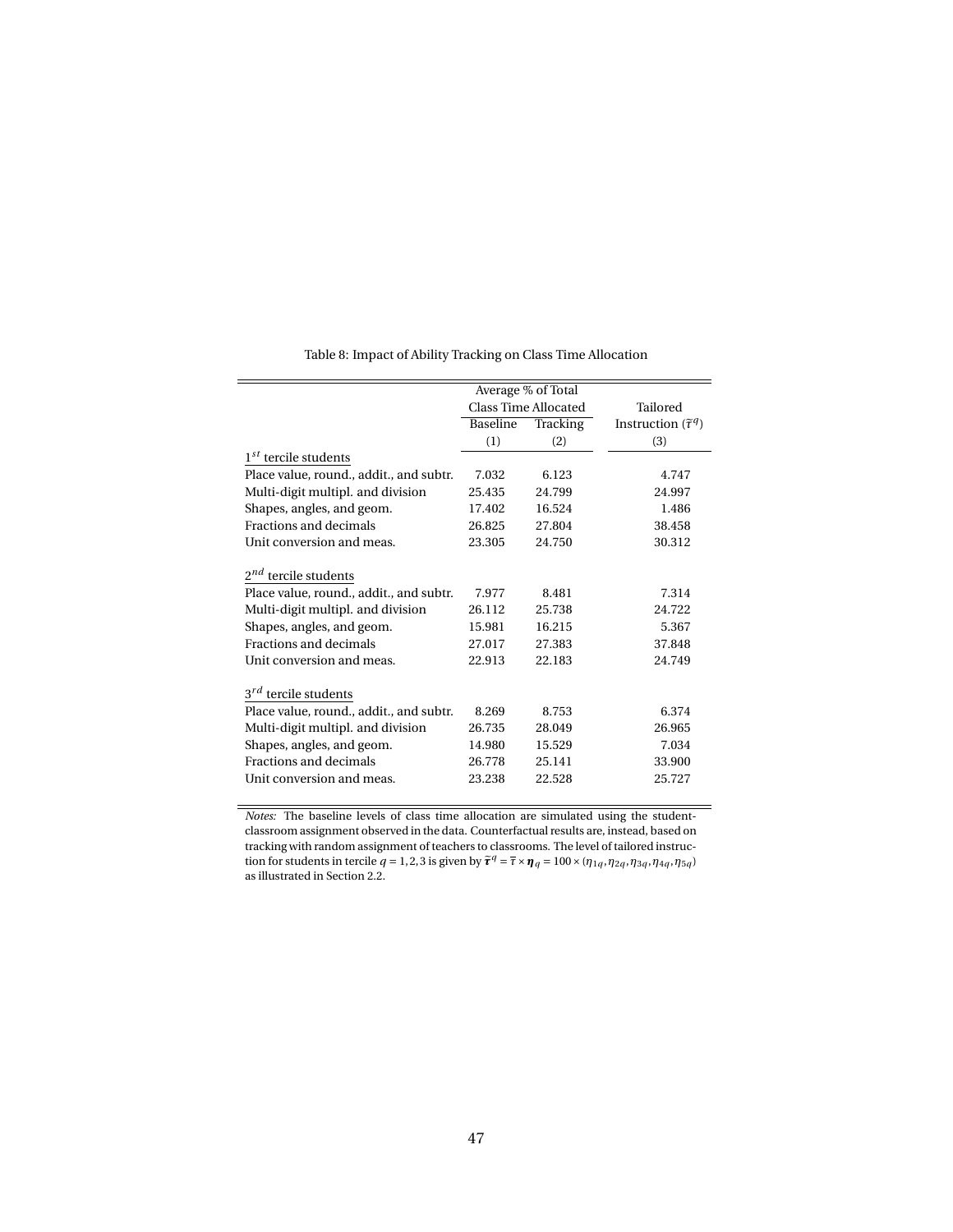<span id="page-48-0"></span>

|                                             | $\triangle$ BAM score (in SD) |               |                  |                  |  |  |  |
|---------------------------------------------|-------------------------------|---------------|------------------|------------------|--|--|--|
|                                             | All terciles                  | $1st$ tercile | $2^{nd}$ tercile | $3^{rd}$ tercile |  |  |  |
| Tracking with random assignment of teachers |                               |               |                  |                  |  |  |  |
| Total effect                                | 0.0209                        | $-0.0075$     | $-0.0358$        | 0.1091           |  |  |  |
| Direct peer spillovers                      | 0.0205                        | $-0.0127$     | $-0.0333$        | 0.1103           |  |  |  |
| Indirect peer spillovers                    | 0.0004                        | 0.0052        | $-0.0025$        | $-0.0012$        |  |  |  |
| Tracking with positive assortative matching |                               |               |                  |                  |  |  |  |
| Total effect                                | 0.0264                        | $-0.0383$     | $-0.0368$        | 0.1574           |  |  |  |
| Direct peer spillovers                      | 0.0205                        | $-0.0127$     | $-0.0333$        | 0.1103           |  |  |  |
| Indirect peer spillovers                    | 0.0059                        | $-0.0256$     | $-0.0035$        | 0.0471           |  |  |  |
| Tracking with negative assortative matching |                               |               |                  |                  |  |  |  |
| Total effect                                | 0.0148                        | 0.0266        | $-0.0318$        | 0.0525           |  |  |  |
| Direct peer spillovers                      | 0.0205                        | $-0.0127$     | $-0.0333$        | 0.1103           |  |  |  |
| Indirect peer spillovers                    | $-0.0057$                     | 0.0393        | 0.0015           | $-0.0578$        |  |  |  |

#### Table 9: Disentangling Peer-to-Peer Spillovers

*Notes:* The table shows the decomposition of the effect of tracking on students end-of-year knowledge (measured by the standardized BAM score) at different terciles. Direct peer spillovers represent the effect of tracking due to classmates characteristics when teachers do not adjust instruction to the new composition of the classroom (i.e., each student receives the same instruction as the baseline "non-tracking" scenario). Indirect peer spillovers represent the effect of tracking due to teachers instructional response to the new classroom composition, while keeping direct peer spillovers fixed to the baseline level. Teacher assortative matching is based on teaching ability.

<span id="page-48-1"></span>

|  | Table 10: Impact of Teaching According to the Curriculum Standards on End-of-Year Knowledge |  |  |
|--|---------------------------------------------------------------------------------------------|--|--|
|  |                                                                                             |  |  |

|                              |          | BAM score (% correct) |                  |
|------------------------------|----------|-----------------------|------------------|
| Baseline knowledge tercile   | Baseline | Counterf.             | $\Delta$ (in SD) |
| All terciles $(SD = 20.714)$ | 51.8104  | 51.7459               | $-0.0031$        |
| $1^{st}$ tercile             | 35.1232  | 35.0190               | $-0.0050$        |
| $2^{nd}$ tercile             | 51.3147  | 51.2401               | $-0.0036$        |
| $3^{rd}$ tercile             | 69.3925  | 69.3791               | $-0.0006$        |

 $\overline{a}$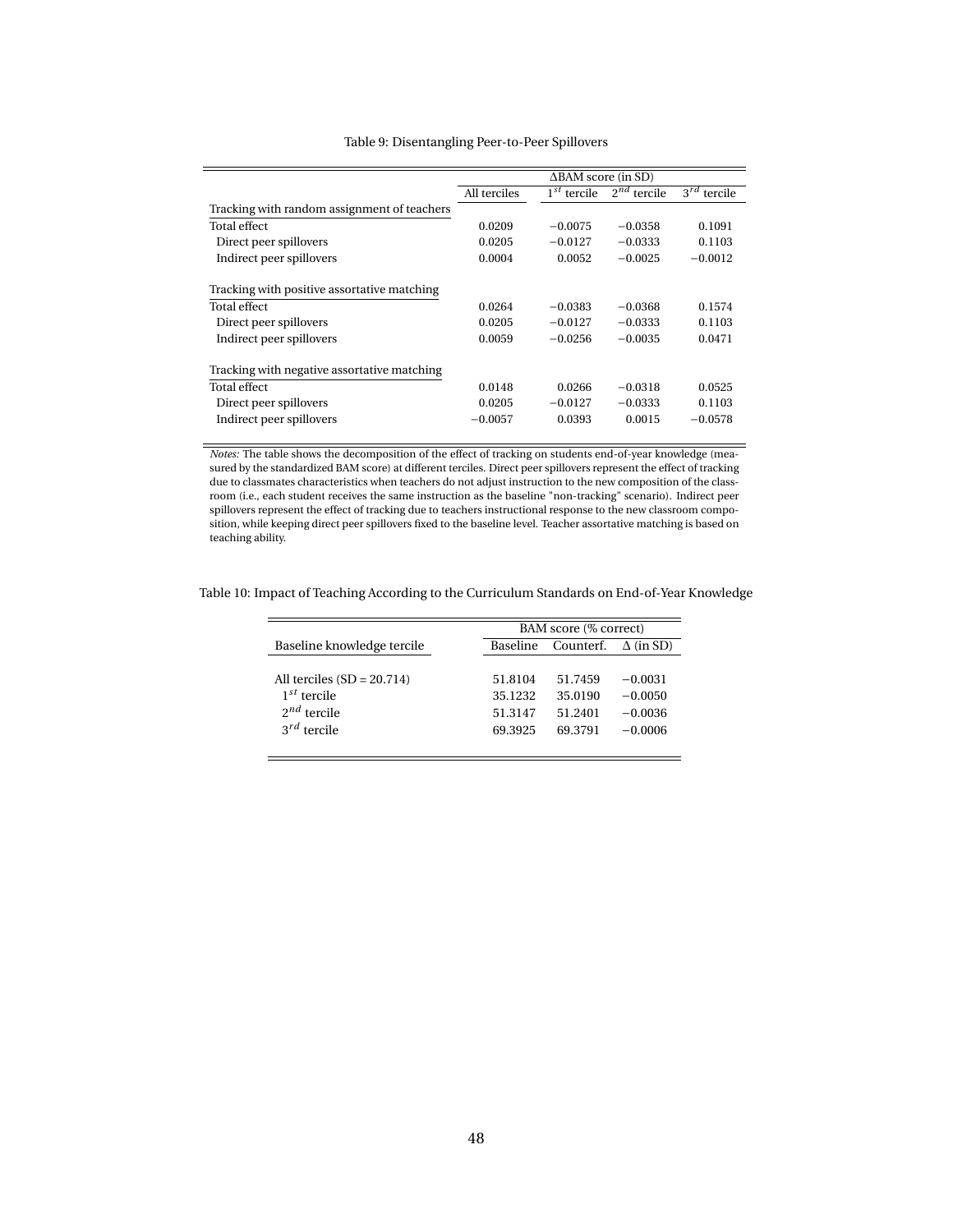<span id="page-49-0"></span>

Figure 1: Impact of Ability Tracking on Student Achievement

<span id="page-49-1"></span>

Figure 2: Impact of Ability Tracking on Teacher Effort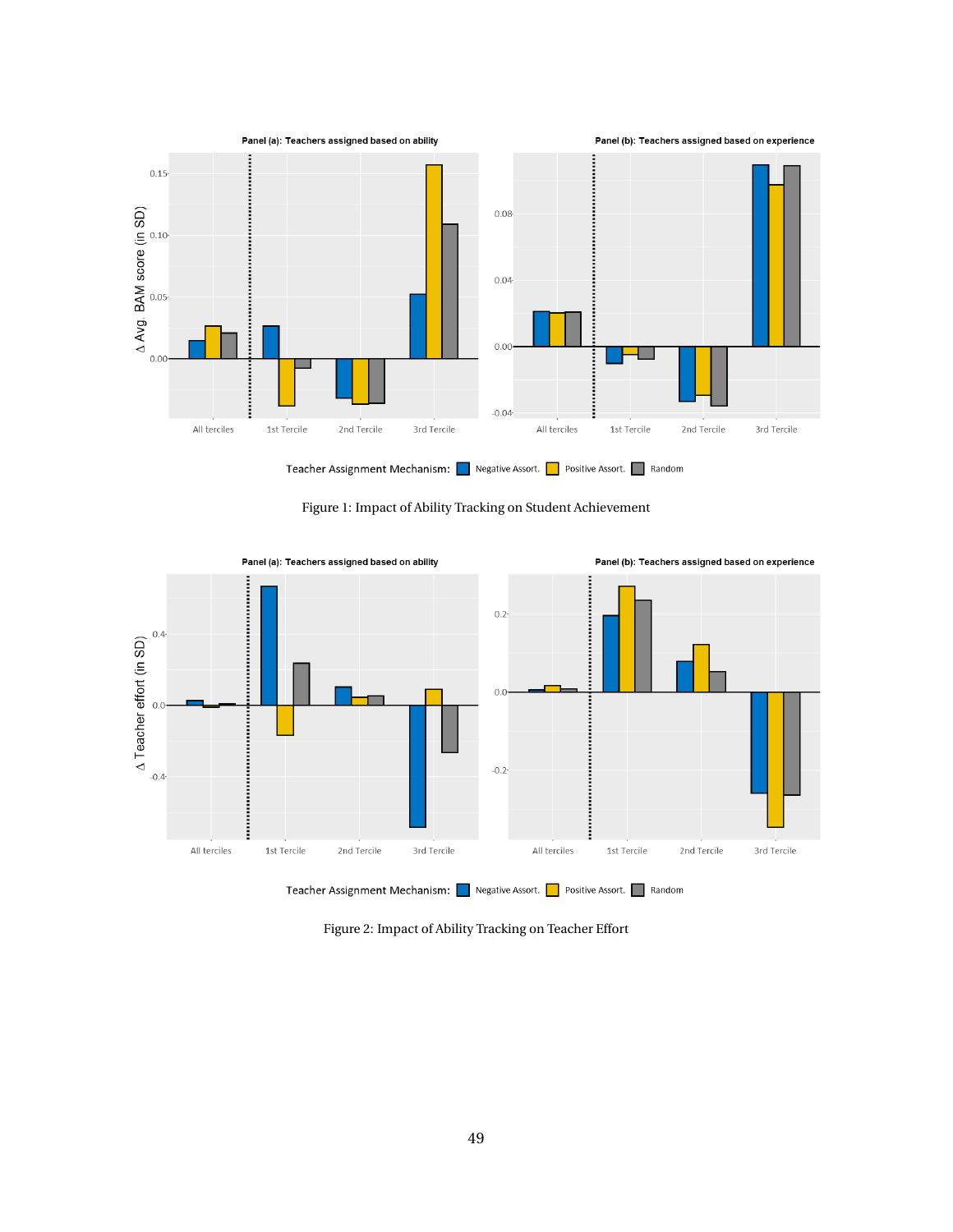# **Appendix**

### **A. Model Solution and Likelihood Function**

Let  $D_{ti} \equiv \delta_1 K_{0ti}^{\gamma_0} A_t^{\gamma_1}$  $\widetilde{t}_t^{\gamma_1}$  and  $F_q(\tau_t) \equiv \prod_{j=1}^J \tau_{tj}^{\eta_{jq}}$ , and also  $\widetilde{\alpha}_{1k} \equiv \alpha_{1k} - \alpha_{1J}$  and  $\widetilde{\epsilon}_{tk} \equiv \epsilon_{tk} - \epsilon_{tJ}$ . The FOCs ([7a](#page-11-0)), [\(7b\)](#page-11-1), and [\(9\)](#page-12-1) can be re-written as

$$
e_{t}^{*} = \gamma_{2}^{\frac{1}{2-\gamma_{2}}}\gamma_{3}^{\frac{\gamma_{3}}{(2-\gamma_{3})(2-\gamma_{2})}}\left[\sum_{\ell=1}^{N_{t}}\omega_{t\ell}[D_{t\ell}F_{q_{\ell}}(\tau_{t}^{*})]^{\frac{2}{2-\gamma_{3}}}\left(\psi_{t\ell}\right)^{\frac{\gamma_{3}}{2-\gamma_{3}}}\right]^{\frac{1}{2-\gamma_{2}}}
$$
\n
$$
h_{ti}^{*} = \gamma_{2}^{\frac{\gamma_{2}}{2(2-\gamma_{2}-\gamma_{3})}}\gamma_{3}^{\frac{2-\gamma_{2}}{2(2-\gamma_{2}-\gamma_{3})}}\left[\psi_{ti}D_{ti}F_{q}(\tau_{t}^{*})\right]^{\frac{1}{2-\gamma_{3}}}\left[\sum_{\ell=1}^{N_{t}}\omega_{t\ell}[D_{t\ell}F_{q_{\ell}}(\tau_{t}^{*})]^{\frac{2}{2-\gamma_{3}}}\left(\psi_{t\ell}\right)^{\frac{\gamma_{3}}{2-\gamma_{3}}}\right]^{\frac{\gamma_{2}}{2(2-\gamma_{2}-\gamma_{3})}}
$$

and, for  $k = 1, ..., J - 1$ ,

$$
-\tilde{\varepsilon}_{tk} = \sum_{i=1}^{N_t} \omega_{ti} D_{ti} e_{st}^{* \gamma_2} h_{ti}^{* \gamma_3} (\eta_{kq_i} \tau_{tk}^{* - 1} - \eta_{Jq} \tau_{tJ}^{* - 1}) F_q(\tau_t^*)
$$
(13)

<span id="page-50-0"></span>
$$
\widetilde{\alpha}_{1k} - (\alpha_2^k + \alpha_{21}\phi_t)\left(\tau_{tk}^* - \varphi_{tk}\right) + (\alpha_2^J + \alpha_{21}\phi_t)\left(\tau_{tJ}^* - \varphi_{tJ}\right) \tag{14}
$$

For each student *i* taught by teacher *t*, an observation in the data includes the measures of both exogenous and endogenous latent factors together with the initial conditions,

$$
O_{ti}=\left(\left(A_t^m\right)_{m=1}^{M_A},\left(e_t^m\right)_{m=1}^{M_e},\left(\phi_t^m\right)_{m=1}^{M_\phi},\left(h_{ti}^m\right)_{m=1}^{M_h},\left(\psi_{ti}^m\right)_{m=1}^{M_\psi},K_{0ti},K_{1ti},\boldsymbol{\tau}_t^*,X_{ti}\right),
$$

with  $X_{ti} = (X_t^A, X_t^{\phi})$  $\phi_t^{\phi}$ , *X*<sup>*K*<sub>*t*</sub></sup>, *X*<sup>*ψ*</sup>, *ψt*, *W*<sub>*t*</sub>). The vectors of observations and initial conditions for class *t* are then  $\mathbf{O}_t = (O_{t1},...,O_{tN_t})$  and  $\mathbf{X}_t = (X_{t1},...,X_{tN_t})$ . Define the vectors of random effects  $\boldsymbol{\chi}_t =$  $(\bm{v}_t, \bm{\zeta}_{t1},...,\bm{\zeta}_{tN_t})$ . In order to derive the likelihood contribution of class *t*, let's first assume that  $\bm{\chi}_t$ is observed by the econometrician. Then, given the distributional assumptions and suppressing the subscripts to ease notation, the likelihood of the exogenous latent factor  $\theta \in \{A, \phi, \psi\}$  is given by

$$
\ell_{\theta}\big((\theta^{m})_{m=1}^{M_{\theta}}|X^{\theta},\chi\big)=\prod_{m=1}^{M_{\theta}}\ell_{\theta}^{m}(\theta^{m}|\theta)
$$

where  $\ell_{\theta}^m$  $^m_{\theta}(\cdot)$  is the likelihood of the  $m^{th}$  measure of  $\theta.$  As for the endogenous variables, conditional on  $(X_t, K_{0t}, \tau_t, \chi_t)$ , optimal effort  $e_t^*$  and  $h_{ti}^*$  are completely deterministic. Hence, the likelihood of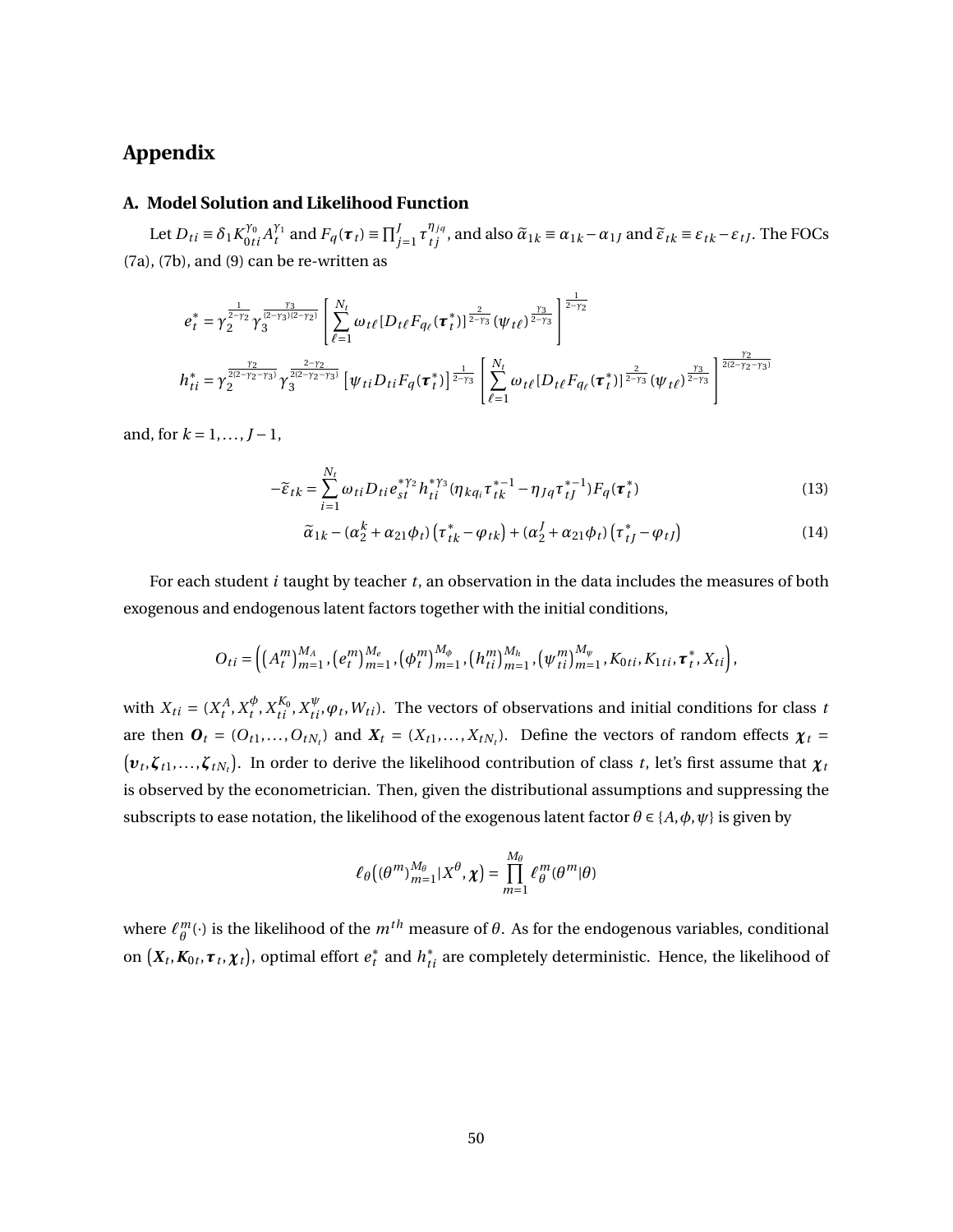the effort measures are given by

$$
\ell_e\big((e_t^m)_{m=1}^{M_e}|\underline{X}_t,\boldsymbol{\tau}_t,\boldsymbol{\chi}_t\big) = \prod_{m=1}^{M_e} \ell_e^m\big(e_t^m|X_t,\boldsymbol{\tau}_t,\boldsymbol{\chi}_t\big),
$$
  

$$
\ell_h\big((h_{ti}^m)_{m=1}^{M_h}|\boldsymbol{X}_t,\boldsymbol{\tau}_t,\boldsymbol{\chi}_t\big) = \prod_{m=1}^{M_h} \ell_h^m\big(h_t^m|\boldsymbol{X}_t,\boldsymbol{\tau}_t,\boldsymbol{\chi}_t\big)
$$

.

Similarly, the conditional likelihood of end-of-year knowledge  $K_{1ti}$  is given by  $\ell_{K_1}(K_{1ti}|\bm{X}_t,\bm{\tau}_t,\bm{\chi}_t)$ . Finally, the conditional likelihood of  $\tau$  is derived from the FOCs [\(13\)](#page-50-0), for  $k = 1 \ldots, J-1$ , combined with the distributional assumption on  $\varepsilon_t$ . Specifically, denoting the RHS of [\(13](#page-50-0)) for all  $k = 1...$ ,  $J - 1$  as a multivariate function  $\widetilde{\bm{\epsilon}}(\bm{X}_t, \bm{\chi}_t)$  we have that the likelihood of  $\bm{\tau}$  is given by

$$
\ell_{\tau}(\tau_t|X_t, \chi_t) = \left| \det J(\widetilde{\varepsilon}(X_t, \chi_t)) \right| \times \ell_{\widetilde{\varepsilon}}(\widetilde{\varepsilon}(X_t, \chi_t)|X_t, \chi_t)
$$

where  $J(\widetilde{\bm{\varepsilon}}(\bm{X}_t,\bm{\chi}_t))$  is the Jacobian matrix of  $\widetilde{\bm{\varepsilon}}(\bm{X}_t,\bm{\chi}_t)$  (with derivatives with respect to  $(\tau_{t1},\ldots,\tau_{tJ-1}))$ and  $\ell_{\tilde{\epsilon}}(\cdot)$  the likelihood of  $\tilde{\epsilon}_t$  (a multivariate normal with mean zero and covariance matrix  $\Sigma_{\tilde{\epsilon}}$ ).

As a result, the likelihood contribution of class  $t$  in school  $s$  conditional on  $(\pmb{X}_t, \pmb{\chi}_t)$  is given by

$$
L_t(\Theta|\boldsymbol{O}_t, \boldsymbol{\chi}_t) =
$$
\n
$$
= \prod_{i=1}^{N_t} \left[ \ell_{K_1}(K_{1ti}|\boldsymbol{X}_t, \boldsymbol{\tau}_t, \boldsymbol{\chi}_t) \ell_h((h_{ti}^m)_{m=1}^{M_h}|\boldsymbol{X}_t, \boldsymbol{\chi}_t) \ell_{\psi}((\psi_{ti}^m)_{m=1}^{M_{\psi}}|\boldsymbol{X}_{ti}^{\psi}, \boldsymbol{\chi}_t) \ell_{K_0}(K_{0ti}|\boldsymbol{X}_{ti}^{K_0}, \boldsymbol{\chi}_t) \boldsymbol{\Phi}(\boldsymbol{\zeta}_{ti}|\boldsymbol{X}_t, \boldsymbol{\nu}_t; \boldsymbol{\Sigma}_{\zeta}) \right] \times
$$
\n
$$
\times \ell_e((e_i^m)_{m=1}^{M_e}|\boldsymbol{X}_t, \boldsymbol{\tau}_t, \boldsymbol{\chi}_t) \ell_A((A_i^m)_{m=1}^{M_A}|\boldsymbol{X}_t^A, \boldsymbol{\chi}_t) \ell_{\phi}((\phi_i^m)_{m=1}^{M_{\phi}}|\boldsymbol{X}_t^A, \boldsymbol{\chi}_t) \times \ell_{\tau}(\boldsymbol{\tau}_t|\boldsymbol{X}_t, \boldsymbol{\chi}_t) \boldsymbol{\Phi}(\boldsymbol{\nu}_t|\boldsymbol{X}_t; \boldsymbol{\Sigma}_{\upsilon}) \quad (15)
$$

with  $\pmb{\Phi}(\cdot;\Sigma)$  a multivariate normal density with zero mean and covariance matrix Σ. Now since  $\pmb{\chi}_t$  is actually unobserved, we need to integrate it out, that is

<span id="page-51-0"></span>
$$
L_t(\Theta|\mathbf{O}_t) = \int L_t(\Theta|\mathbf{O}_t, \chi) d\chi.
$$
 (16)

Given *R* draws from the joint distribution of  $\chi_t$ , denoted  $(\hat{\chi}_{tr})_{r=1}^R$ , we can perform a Monte Carlo integration to approximate ([16\)](#page-51-0) and obtain our simulated likelihood contribution of class *t*

$$
\hat{L}_{t} = \frac{1}{R} \sum_{r=1}^{R} \left\{ \left[ \prod_{i=1}^{N_{t}} \ell_{K_{1}}(K_{1ti}|\mathbf{X}_{t}, \boldsymbol{\tau}_{t}, \hat{\boldsymbol{\chi}}_{t}) \ell_{h} \left( (h_{ti}^{m})_{m=1}^{M_{h}} | \mathbf{X}_{t}, \hat{\boldsymbol{\chi}}_{tr} \right) \ell_{\psi} \left( (\psi_{ti}^{m})_{m=1}^{M_{\psi}} | \mathbf{X}_{ti}^{\psi}, \hat{\boldsymbol{\chi}}_{t}) \ell_{K_{0}} \left( K_{0ti} | \mathbf{X}_{ti}^{K_{0}}, \hat{\boldsymbol{\chi}}_{tr} \right) \right] \times \right. \\ \times \left. \ell_{e} \left( (e_{t}^{m})_{m=1}^{M_{e}} | \mathbf{X}_{t}, \boldsymbol{\tau}_{t}, \hat{\boldsymbol{\chi}}_{tr} \right) \ell_{A} \left( (A_{t}^{m})_{m=1}^{M_{A}} | \mathbf{X}_{t}^{A}, \hat{\boldsymbol{\chi}}_{tr} \right) \ell_{\phi} \left( (\phi_{t}^{m})_{m=1}^{M_{\phi}} | \mathbf{X}_{t}^{\phi}, \hat{\boldsymbol{\chi}}_{tr} \right) \times \ell_{\tau} \left( \boldsymbol{\tau}_{t} | \mathbf{X}_{t}, \hat{\boldsymbol{\chi}}_{tr} \right) \right\} \tag{17}
$$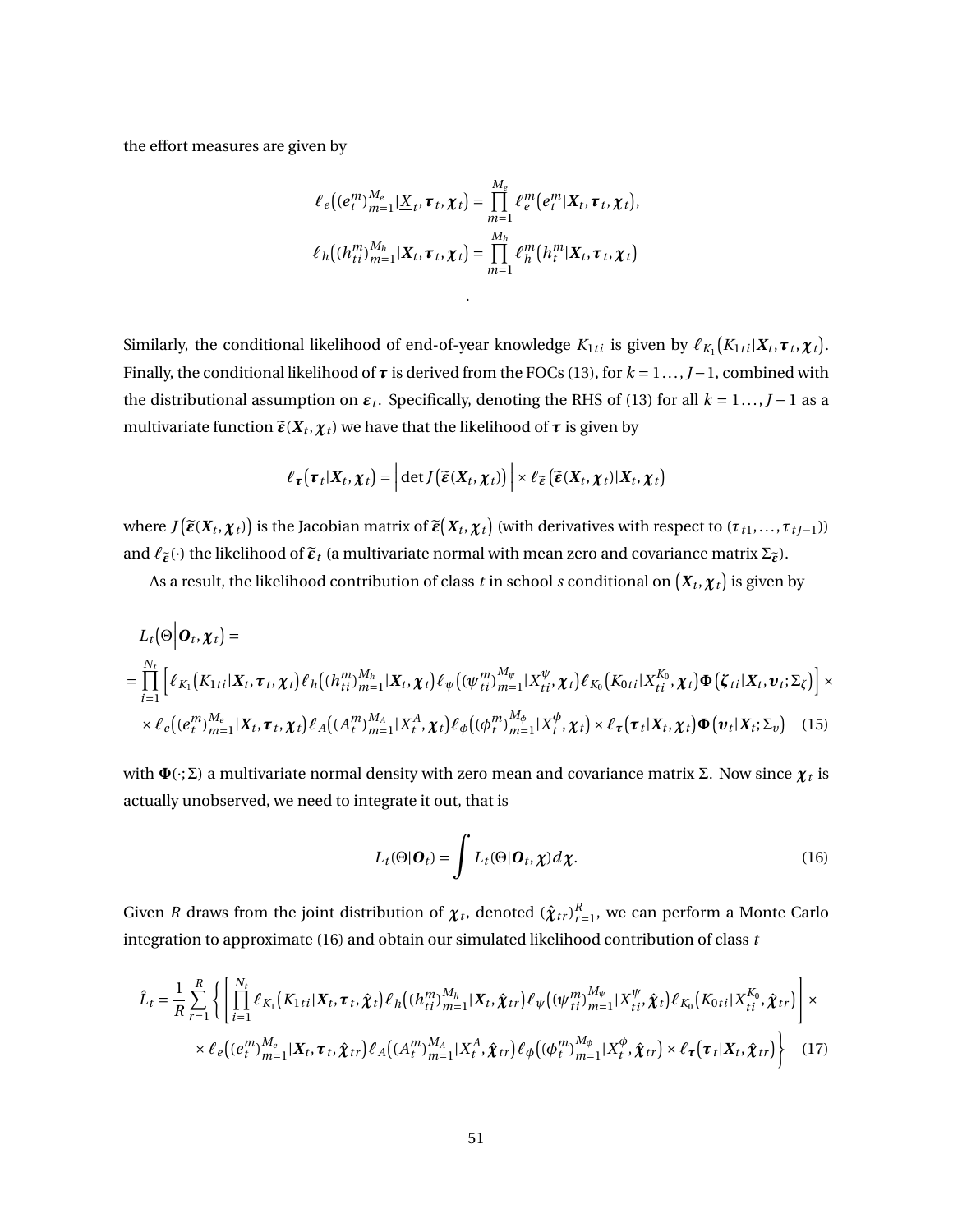# <span id="page-52-0"></span>**B. Additional Tables and Figures**

|                                                                            | (1)            | (2)            | (3)            | (4)   | (5)   | (6)   | (7)      | (8)   | (9)   | (10)  | (11)  |
|----------------------------------------------------------------------------|----------------|----------------|----------------|-------|-------|-------|----------|-------|-------|-------|-------|
| Teacher ability (Pearson's correlation coeff.)                             |                |                |                |       |       |       |          |       |       |       |       |
| CLASS Behavior management (1)                                              | 1.000          |                |                |       |       |       |          |       |       |       |       |
| p-value<br>CLASS Content understanding (2)                                 | 0.383          | 1.000          |                |       |       |       |          |       |       |       |       |
| p-value                                                                    | 0.001          |                |                |       |       |       |          |       |       |       |       |
| CLASS Productivity (3)                                                     | 0.810          | 0.495          | 1.000          |       |       |       |          |       |       |       |       |
| p-value                                                                    | 0.000          | 0.000          |                |       |       |       |          |       |       |       |       |
| FFTM Management of class procedures (4)                                    | 0.591          | 0.381          | 0.486          | 1.000 |       |       |          |       |       |       |       |
| p-value                                                                    | 0.000          | 0.001          | 0.000          |       |       |       |          |       |       |       |       |
| FFTM Management of student behavior (5)                                    | 0.680          | 0.338          | 0.450          | 0.753 | 1.000 |       |          |       |       |       |       |
| p-value                                                                    | 0.000          | 0.004          | 0.000          | 0.000 |       |       |          |       |       |       |       |
| MQI Richness of mathematics (6)                                            | 0.307          | 0.413          | 0.348          | 0.197 | 0.161 | 1.000 |          |       |       |       |       |
| p-value                                                                    | 0.009          | 0.000          | 0.003          | 0.102 | 0.182 |       |          |       |       |       |       |
| MQI Mathematical knowledge for teaching (MKT) score (7)                    | 0.321          | 0.321          | 0.283          | 0.332 | 0.326 | 0.347 | 1.000    |       |       |       |       |
| p-value                                                                    | 0.007          | 0.007          | 0.018          | 0.005 | 0.006 | 0.003 |          |       |       |       |       |
| Teacher explains clearly (8)                                               | 0.119          | 0.101          | 0.179          | 0.155 | 0.074 | 0.055 | $-0.108$ | 1.000 |       |       |       |
| p-value                                                                    | 0.325          | 0.407          | 0.139          | 0.201 | 0.545 | 0.649 | 0.374    |       |       |       |       |
| Teacher controls class behavior (9)                                        | 0.332          | 0.291          | 0.427          | 0.306 | 0.292 | 0.110 | 0.170    | 0.341 | 1.000 |       |       |
| p-value                                                                    | 0.005          | 0.014          | 0.000          | 0.001 | 0.014 | 0.364 | 0.159    | 0.000 |       |       |       |
| Teacher explains in orderly way (10)                                       | 0.199          | 0.061          | 0.199          | 0.025 | 0.039 | 0.127 | 0.007    | 0.587 | 0.325 | 1.000 |       |
| p-value                                                                    | 0.098          | 0.616          | 0.099          | 0.838 | 0.747 | 0.294 | 0.955    | 0.000 | 0.001 |       |       |
| Teacher can explain in several ways (11)                                   | 0.173          | 0.255          | 0.353          | 0.191 | 0.156 | 0.180 | 0.062    | 0.564 | 0.385 | 0.557 | 1.000 |
| p-value                                                                    | 0.153          | 0.033          | 0.003          | 0.113 | 0.198 | 0.135 | 0.609    | 0.000 | 0.000 | 0.000 |       |
|                                                                            |                |                |                |       |       |       |          |       |       |       |       |
| Teacher effort (Pearson's correlation coeff.)                              |                |                |                |       |       |       |          |       |       |       |       |
| Teacher explains in another way if we do not understand (1)                | 1.000          |                |                |       |       |       |          |       |       |       |       |
| p-value                                                                    |                |                |                |       |       |       |          |       |       |       |       |
| Teacher pushes us to work hard (2)                                         | 0.207          | 1.000          |                |       |       |       |          |       |       |       |       |
| p-value                                                                    | 0.041          |                |                |       |       |       |          |       |       |       |       |
| Teacher does not waste time in class (3)                                   | 0.150          | 0.319          | 1.000          |       |       |       |          |       |       |       |       |
| <i>p-valuee</i>                                                            | 0.140          | 0.001<br>0.360 |                |       |       |       |          |       |       |       |       |
| Teacher asks us if we understand the lesson (4)<br>p-value                 | 0.365<br>0.000 | 0.000          | 0.167<br>0.101 | 1.000 |       |       |          |       |       |       |       |
| Teacher asks us if we are following along (5)                              | 0.409          | 0.380          | 0.016          | 0.609 | 1.000 |       |          |       |       |       |       |
| p-value                                                                    | 0.000          | 0.000          | 0.876          | 0.000 |       |       |          |       |       |       |       |
| Teacher writes feedback on our papers (6)                                  | 0.372          | 0.238          | 0.102          | 0.178 | 0.261 | 1.000 |          |       |       |       |       |
| p-value                                                                    | 0.000          | 0.018          | 0.319          | 0.079 | 0.009 |       |          |       |       |       |       |
| Teacher takes the time to summarize the lesson (7)                         | 0.452          | 0.357          | 0.248          | 0.442 | 0.448 | 0.459 | 1.000    |       |       |       |       |
| p-value                                                                    | 0.000          | 0.000          | 0.014          | 0.000 | 0.000 | 0.000 |          |       |       |       |       |
| Teacher encourage us to do our best (8)                                    | 0.425          | 0.286          | 0.405          | 0.233 | 0.324 | 0.281 | 0.214    | 1.000 |       |       |       |
| p-value                                                                    | 0.000          | 0.004          | 0.000          | 0.021 | 0.001 | 0.005 | 0.035    |       |       |       |       |
|                                                                            |                |                |                |       |       |       |          |       |       |       |       |
| Teacher preference for adherence to standards (Pearson's $\chi^2$ )        |                |                |                |       |       |       |          |       |       |       |       |
| Administrators require rigid adherence to standards (1)                    |                |                |                |       |       |       |          |       |       |       |       |
| p-value                                                                    |                |                |                |       |       |       |          |       |       |       |       |
| I frequently refer to and use information found in standards documents (2) | 1.02           |                |                |       |       |       |          |       |       |       |       |
| p-value                                                                    | 0.60           |                |                |       |       |       |          |       |       |       |       |
|                                                                            |                |                |                |       |       |       |          |       |       |       |       |
| <i>Student effort</i> (Pearson's $\chi^2$ )                                |                |                |                |       |       |       |          |       |       |       |       |
| I have done my best quality work in this class (1)                         |                |                |                |       |       |       |          |       |       |       |       |
| p-value                                                                    |                |                |                |       |       |       |          |       |       |       |       |
| In this class, I stop trying when the work gets hard (2)                   | 240.90         |                |                |       |       |       |          |       |       |       |       |
| p-value                                                                    | 0.00           |                |                |       |       |       |          |       |       |       |       |
| In this class, I take it easy and do not try to do my best (3)             | 276.08         | 393.21         |                |       |       |       |          |       |       |       |       |
| p-value                                                                    | 0.00           | 0.00           |                |       |       |       |          |       |       |       |       |
| How much homework do you usually complete? (4)                             | 143.23         | 108.17         | 92.01          |       |       |       |          |       |       |       |       |
| p-value                                                                    | 0.00           | 0.00           | 0.00           |       |       |       |          |       |       |       |       |
|                                                                            |                |                |                |       |       |       |          |       |       |       |       |
| Student preference for own knowledge (Pearson's $\chi^2$ )                 |                |                |                |       |       |       |          |       |       |       |       |
| School work is interesting (1)                                             |                |                |                |       |       |       |          |       |       |       |       |
| p-value                                                                    |                |                |                |       |       |       |          |       |       |       |       |
| School work is not very enjoyable (2)                                      | 512.35         | $\cdot$        |                |       |       |       |          |       |       |       |       |
| p-value                                                                    | 0.00           |                |                |       |       |       |          |       |       |       |       |
| I read at home almost every day (3)                                        | 228.46         | 95.70          |                |       |       |       |          |       |       |       |       |
| p-value                                                                    | 0.00           | 0.00           |                |       |       |       |          |       |       |       |       |

Table B.1: Correlation Matrices: Latent Factors Measures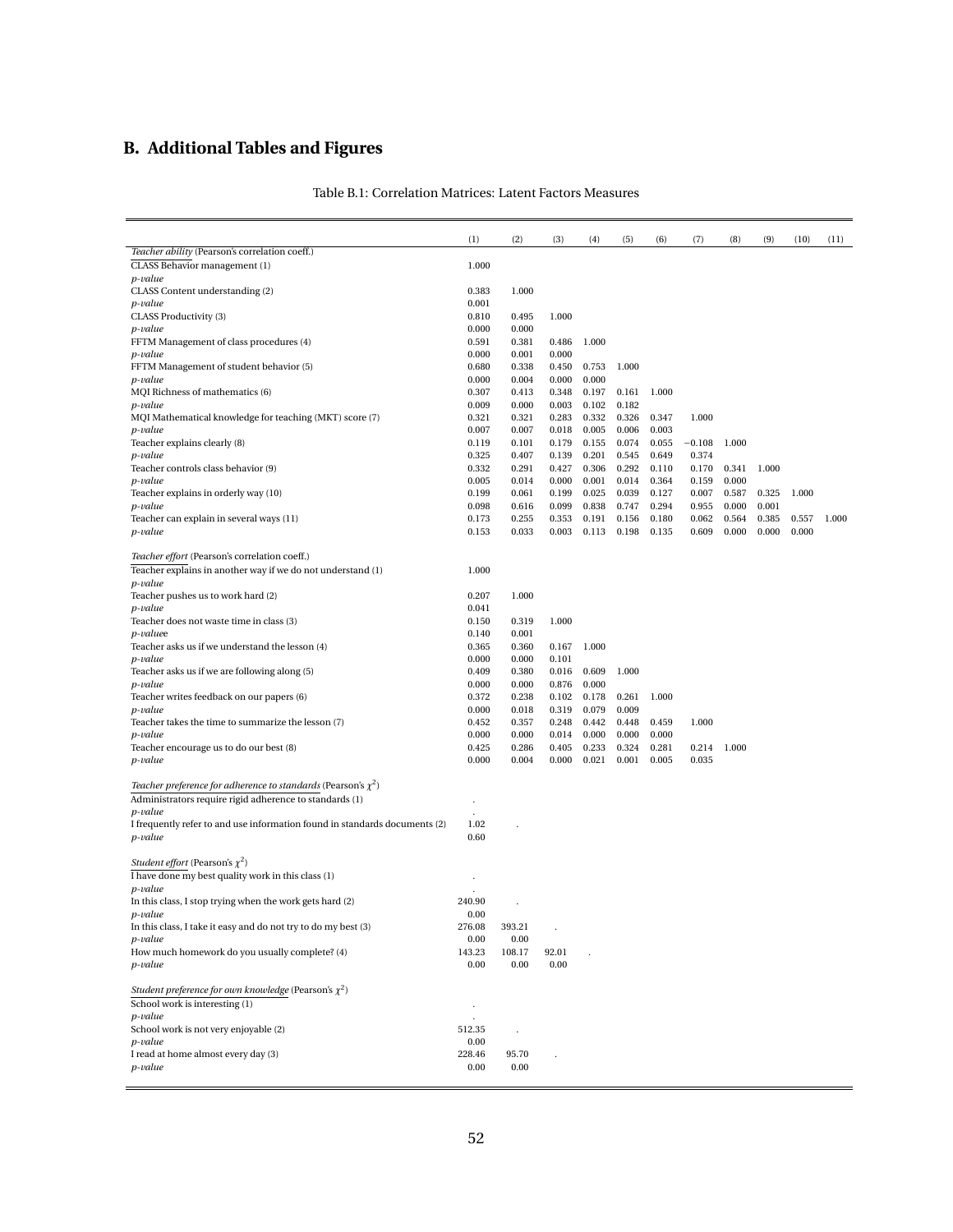| Table B.2: Exogenous Inputs Equation Parameter Estimates |  |  |
|----------------------------------------------------------|--|--|
|                                                          |  |  |

<span id="page-53-0"></span>

|                                                         |           |                              | Student preference for own             |
|---------------------------------------------------------|-----------|------------------------------|----------------------------------------|
| Baseline knowledge $(K_{0ti})$                          |           |                              | knowledge $(log(\psi_{ti}))$           |
| Estimate                                                | Std.Err.  | Estimate                     | Std.Err.                               |
| 5.8378                                                  | 0.3880    | 0.0000                       |                                        |
| 0.0032                                                  | 0.0312    | $-0.2458$                    | 0.0243                                 |
| 0.9097                                                  | 0.0701    | 0.4049                       | 0.0556                                 |
| $-0.4311$                                               | 0.0579    | $-0.0800$                    | 0.0398                                 |
| $-0.0065$                                               | 0.0575    | 0.1430                       | 0.0423                                 |
| $-0.1257$                                               | 0.0385    | 0.0251                       | 0.0273                                 |
| $-0.4344$                                               | 0.0527    | $-0.1867$                    | 0.0341                                 |
| $-0.2076$                                               | 0.0571    | $-0.0360$                    | 0.0420                                 |
| $-0.0853$                                               | 0.0330    | 0.0398                       | 0.0235                                 |
|                                                         |           |                              |                                        |
| 0.0614                                                  | 0.0595    | 0.3088                       | 0.0420                                 |
| 0.1821                                                  | 0.0608    | 0.3791                       | 0.0431                                 |
| 0.1226                                                  | 0.0560    | 0.5870                       | 0.0432                                 |
|                                                         |           |                              |                                        |
| 0.0945                                                  | 0.0521    | $-0.2470$                    | 0.0424                                 |
| $-0.0370$                                               | 0.0462    | $-0.2347$                    | 0.0362                                 |
| $-0.1504$                                               | 0.0528    | $-0.2822$                    | 0.0385                                 |
| $-0.1654$                                               | 0.0428    | $-0.0523$                    | 0.0299                                 |
|                                                         |           |                              |                                        |
| 0.1075                                                  | 0.0509    | $-0.0046$                    | 0.0370                                 |
| 0.2167                                                  | 0.0544    | $-0.1288$                    | 0.0397                                 |
|                                                         |           |                              |                                        |
| 0.3237                                                  | 0.1261    | $-0.1139$                    | 0.0886                                 |
| 0.3238                                                  | 0.1087    | 0.0743                       | 0.0759                                 |
| 0.3694                                                  | 0.1039    | 0.2241                       | 0.0723                                 |
| 0.2545                                                  | 0.0987    | 0.4148                       | 0.0700                                 |
|                                                         |           |                              | Teacher preference for                 |
|                                                         |           |                              | adherence to standards $(log(\psi_t))$ |
| Estimate                                                | Std. Err. |                              |                                        |
| 0.0000                                                  |           | 0.0000                       |                                        |
| 0.0205                                                  | 0.0261    | $-0.0077$                    | 0.0406                                 |
| $-0.0015$                                               | 0.0014    | 0.0014                       | 0.0023                                 |
| 0.1532                                                  | 0.1305    | 0.5319                       | 0.2288                                 |
| $-0.2222$                                               | 0.2111    | 0.0465                       | 0.3054                                 |
| Has person at home to help with homework (base = Never) |           | Teacher ability $(log(A_t))$ |                                        |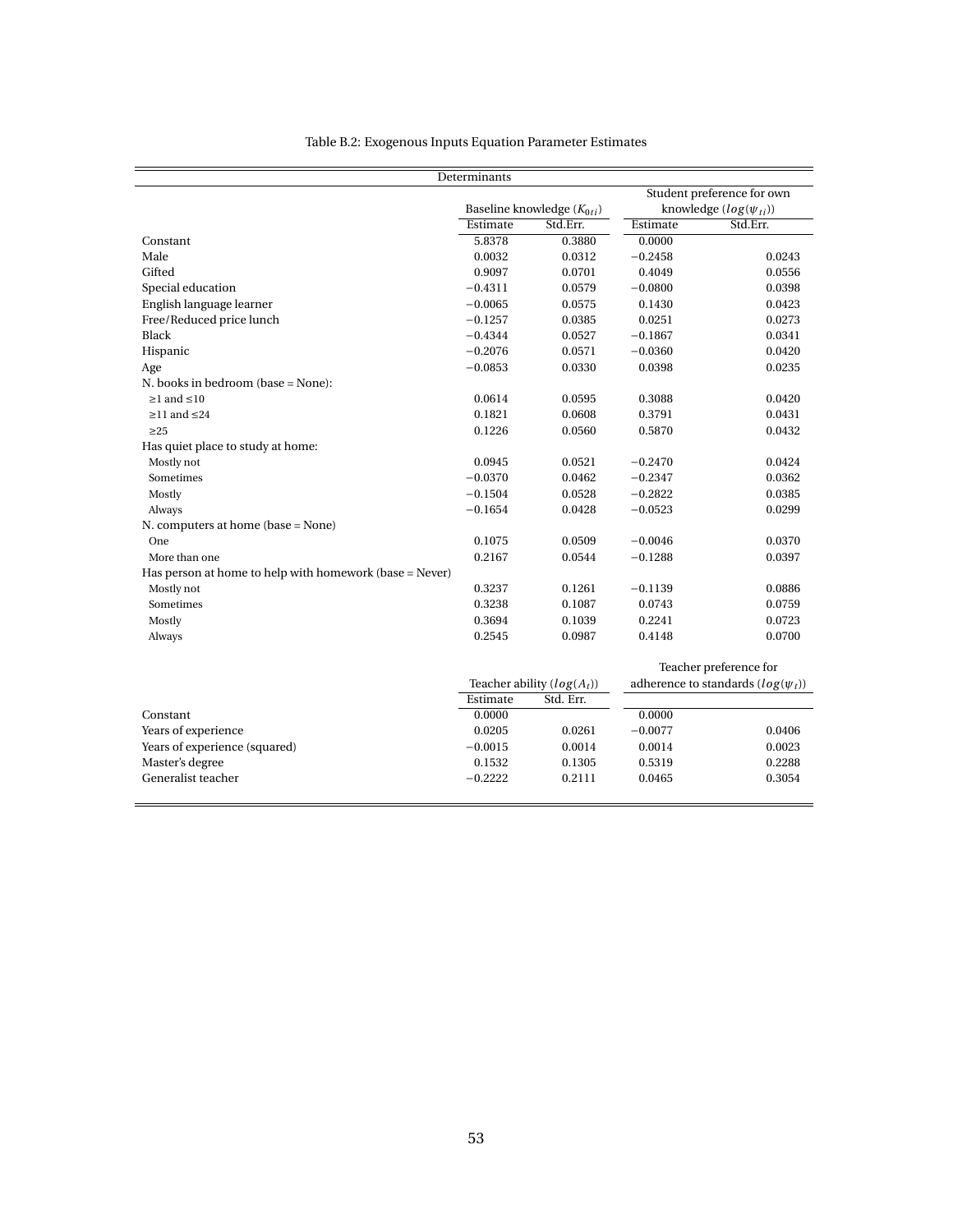|                                                   | $\widetilde{\varepsilon}_{11}$ | $\widetilde{\epsilon}_{12}$                                      | $\widetilde{\varepsilon}_{13}$ |          |           |          |
|---------------------------------------------------|--------------------------------|------------------------------------------------------------------|--------------------------------|----------|-----------|----------|
|                                                   |                                |                                                                  |                                |          |           |          |
| $\widetilde{\varepsilon}_{11}$                    | 0.0190                         |                                                                  |                                |          |           |          |
|                                                   | (0.0085)                       |                                                                  |                                |          |           |          |
| $\widetilde{\epsilon}_{12}$                       | 0.0147                         | 0.0187                                                           |                                |          |           |          |
|                                                   | (0.0099)                       | (0.0063)                                                         |                                |          |           |          |
| $\widetilde{\epsilon}_{13}$                       | $-0.0013$                      | $-0.0024$                                                        | 0.1230                         |          |           |          |
|                                                   | (0.0315)                       | (0.0350)                                                         | (0.0160)                       |          |           |          |
| $\widetilde{\epsilon}_{14}$                       | 0.0109                         | 0.0139                                                           | $-0.0042$                      | 0.0251   |           |          |
|                                                   | (0.0131)                       | (0.0129)                                                         | (0.0087)                       | (0.0092) |           |          |
|                                                   |                                |                                                                  |                                |          |           |          |
|                                                   |                                | Teacher-level Random Effects Covariance Matrix $(\Sigma_v)$      |                                |          |           |          |
|                                                   |                                |                                                                  | (1)                            | (2)      | (3)       | (4)      |
| Teacher ability (1)                               |                                |                                                                  | 0.2922                         |          |           |          |
|                                                   |                                |                                                                  | (0.060)                        |          |           |          |
| Teacher preference for adherence to standards (2) |                                |                                                                  | $-0.0311$                      | 0.0982   |           |          |
|                                                   |                                |                                                                  | (0.0460)                       | (0.0939) |           |          |
| Student preference for own knowledge (3)          |                                |                                                                  | 0.0846                         | 0.0793   | 0.1115    |          |
|                                                   |                                |                                                                  | (0.2879)                       | (0.3471) | (0.0280)  |          |
| Baseline knowledge (4)                            |                                |                                                                  | $-0.0014$                      | 0.0186   | $-0.0074$ | 0.0808   |
|                                                   |                                |                                                                  | (0.2179)                       | (0.2990) | (0.0413)  | (0.0463) |
|                                                   |                                |                                                                  |                                |          |           |          |
|                                                   |                                | Student-level Random Effects Covariance Matrix $(\Sigma_{\ell})$ |                                |          |           |          |
|                                                   |                                |                                                                  | (1)                            | (2)      |           |          |
| Student preference for own knowledge (1)          |                                |                                                                  | 0.1228                         |          |           |          |
|                                                   |                                |                                                                  | (0.0223)                       |          |           |          |
| Baseline knowledge (2)                            |                                |                                                                  | 0.0257                         | 0.5079   |           |          |
|                                                   |                                |                                                                  | (0.0155)                       | (0.0088) |           |          |
|                                                   |                                |                                                                  |                                |          |           |          |

Table B.3: Exogenous Inputs Random Effects Covariances

*Notes:* Standard errors in parenthesis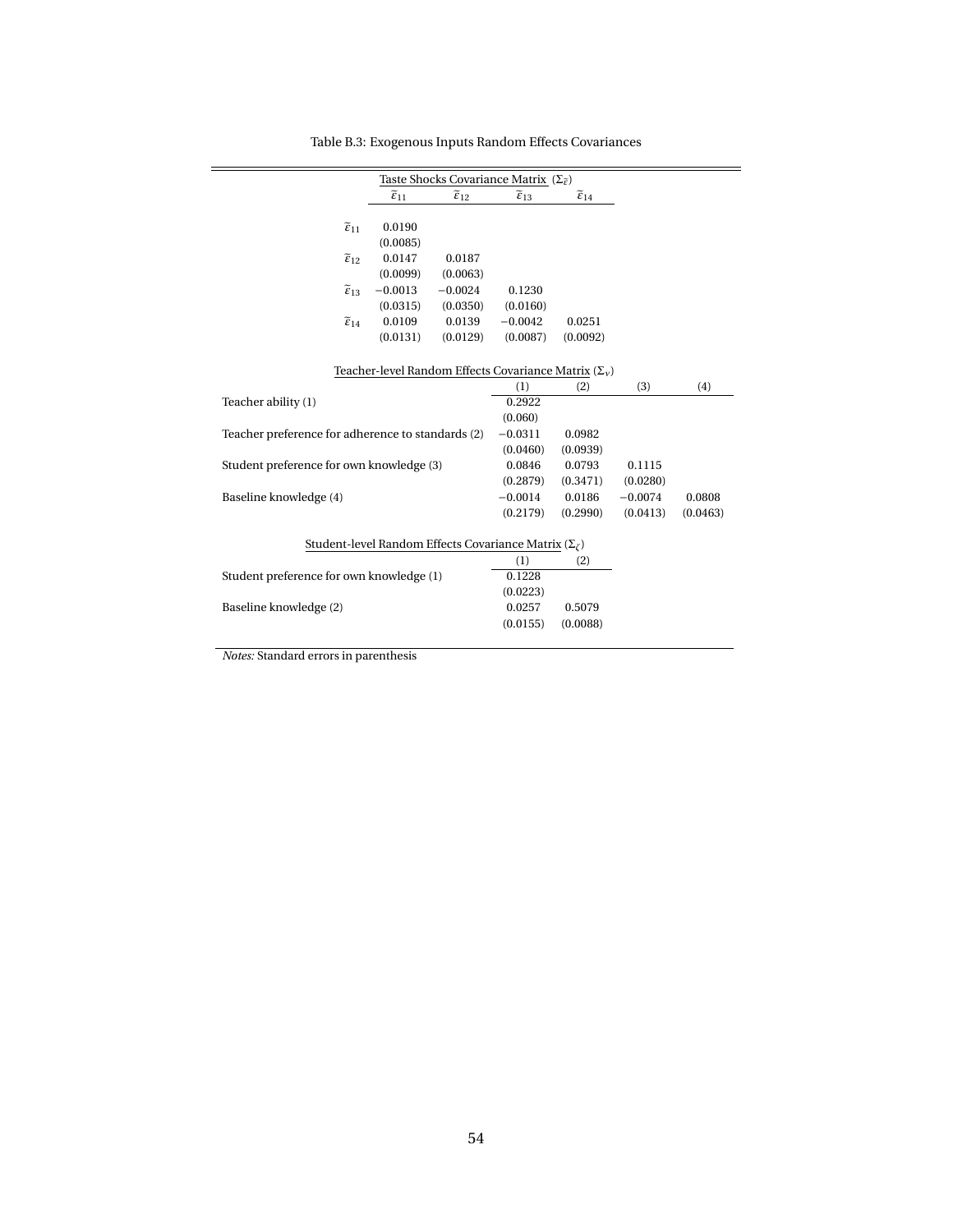<span id="page-55-0"></span>

|                                                            | Intercept $(\mu_{0m}^y)$ |           | Slope $(\mu_{1m}^y)$ |          | Meas.Error ( $\sigma_{\varsigma ym}$ ) |          |
|------------------------------------------------------------|--------------------------|-----------|----------------------|----------|----------------------------------------|----------|
|                                                            | Estimate                 | Std. Err. | Estimate             | Std.Err. | Estimate                               | Std.Err. |
| End-of-year knowledge $(K_{1ti})$                          |                          |           |                      |          |                                        |          |
| BAM test score (fraction correct)                          |                          |           | 1.000                |          | 0.1410                                 | 0.0023   |
|                                                            |                          |           |                      |          |                                        |          |
| Teacher effort $(e_t)$                                     |                          |           |                      |          |                                        |          |
| Teacher explains in another way if we do not understand    | 2.7028                   | 0.0287    | 1.0000               | 0.0000   | 0.2620                                 | 0.0082   |
| Teacher pushes us to work hard                             | 2.9783                   | 0.0365    | 0.1756               | 0.2369   | 0.3659                                 | 0.0155   |
| Teacher does not waste time in class                       | 1.8248                   | 0.0378    | 1.3535               | 0.2330   | 0.3711                                 | 0.0192   |
| Teacher asks us if we understand the lesson                | 2.1664                   | 0.0311    | 1.8680               | 0.2141   | 0.2677                                 | 0.0094   |
| Teacher asks us if we are following along                  | 2.4006                   | 0.0273    | 1.6690               | 0.1914   | 0.2272                                 | 0.0069   |
| Teacher writes feedback on our papers                      | 2.1979                   | 0.0388    | 1.0965               | 0.2522   | 0.3843                                 | 0.0174   |
| Teacher takes the time to summarize the lesson             | 1.8392                   | 0.0492    | 1.5698               | 0.3443   | 0.4384                                 | 0.0226   |
| Teacher encourage us to do our best                        | 2.9471                   | 0.0251    | 0.9463               | 0.1617   | 0.2437                                 | 0.0074   |
| Student effort (h <sub>ti</sub> )                          |                          |           |                      |          |                                        |          |
|                                                            | 0.0000                   |           |                      | 0.0000   | 1.0000                                 |          |
| I have done my best quality work in this class             | $-1.6038$                | 0.0804    | 1.0000               |          |                                        |          |
| Cutoff 1 ("Never"-"Mostly not")                            |                          |           |                      |          |                                        |          |
| Cutoff 2 ("Mostly not"-"Sometimes")                        | $-1.2247$                | 0.0588    |                      |          |                                        |          |
| Cutoff 3 ("Sometimes"-"Mostly")                            | $-0.2623$                | 0.0324    |                      |          |                                        |          |
| Cutoff 4 ("Mostly"-"Always")                               | 0.7383                   | 0.0260    |                      |          |                                        |          |
| In this class, I stop trying when the work gets hard       | 0.0000                   |           | 1.1712               | 0.1164   | 1.0000                                 |          |
| Cutoff 1 ("Never"-"Mostly not")                            | $-0.5988$                | 0.0403    |                      |          |                                        |          |
| Cutoff 2 ("Mostly not"-"Sometimes")                        | $-0.2122$                | 0.0330    |                      |          |                                        |          |
| Cutoff 3 ("Sometimes"-"Mostly")                            | 0.3271                   | 0.0278    |                      |          |                                        |          |
| Cutoff 4 ("Mostly"-"Always")                               | 0.7803                   | 0.0261    |                      |          |                                        |          |
| In this class, I take it easy and do not try to do my best | 0.0000                   |           | 0.9598               | 0.0824   | 1.0000                                 |          |
| Cutoff 1 ("Never"-"Mostly not")                            | $-0.2119$                | 0.0317    |                      |          |                                        |          |
| Cutoff 2 ("Mostly not"-"Sometimes")                        | 0.1062                   | 0.0285    |                      |          |                                        |          |
| Cutoff 3 ("Sometimes"-"Mostly")                            | 0.4576                   | 0.0266    |                      |          |                                        |          |
| Cutoff 4 ("Mostly"-"Always")                               | 0.7900                   | 0.0259    |                      |          |                                        |          |
| How much homework do you usually complete?                 | 0.0000                   |           | 0.9735               | 0.0702   | 1.0000                                 |          |
| Cutoff 1 ("Never"-"Mostly not")                            | $-1.6513$                | 0.0835    |                      |          |                                        |          |
| Cutoff 2 ("Mostly not"-"Sometimes")                        | $-0.5495$                | 0.0361    |                      |          |                                        |          |
| Cutoff 3 ("Sometimes"-"Mostly")                            | 0.0814                   | 0.0287    |                      |          |                                        |          |
| Cutoff 4 ("Mostly"-"Always")                               | 1.8935                   | 0.0306    |                      |          |                                        |          |

#### Table B.4: Measurement Equations Parameters - Endogenous Latent Factors

*Notes:* The BAM test score measure has been rescaled from "% correct" to "fraction" for computational purposes before the estimation (the measure  $K_{0ti}$  has been dived by 100 as well). The constant term of the measure of  $K_{1ti}$ ,  $\mu_0^{K_1}$ , is allowed to vary by district. These values are not reported in the table due to a confidentiality agreement with ICPSR.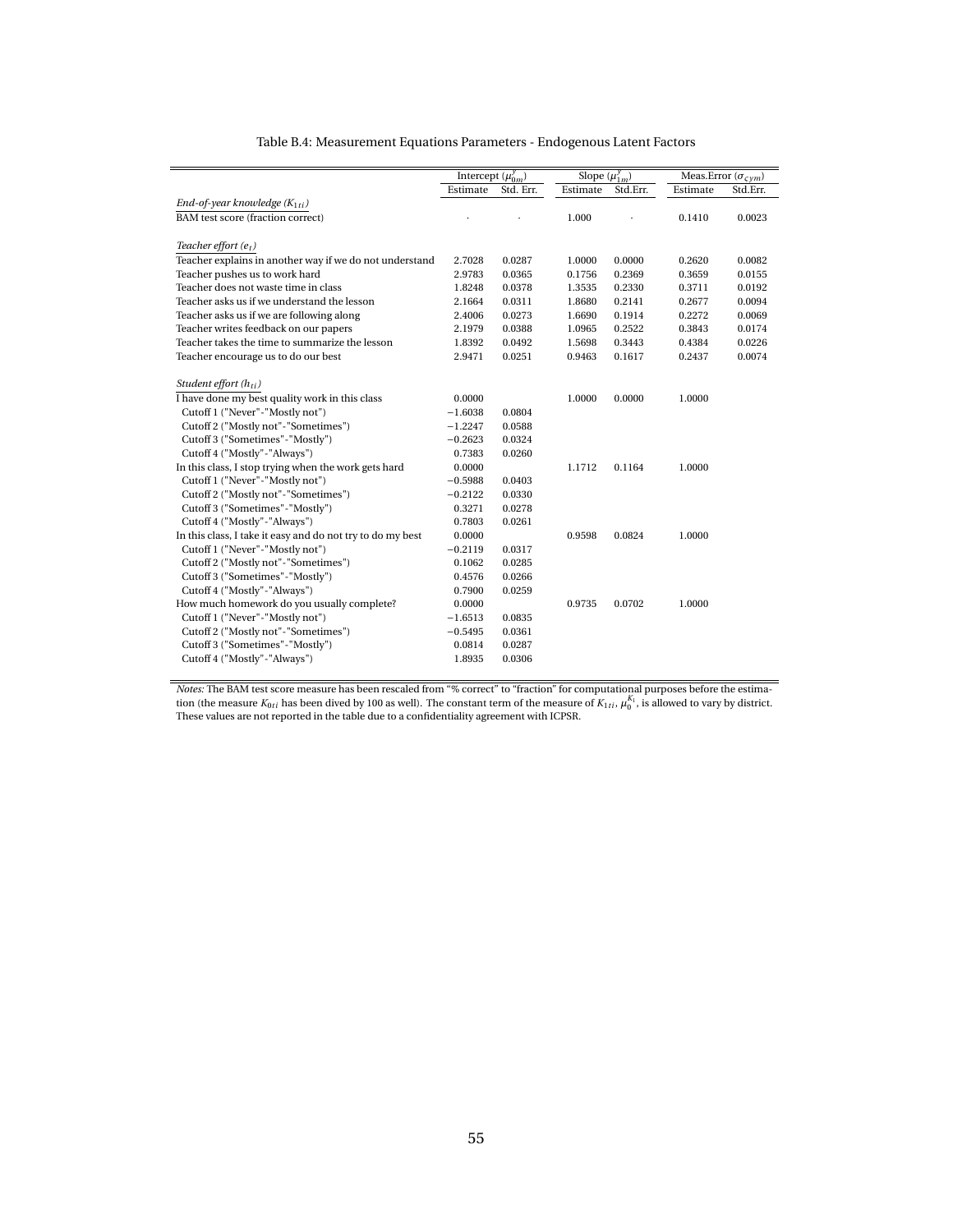| Table B.5: Measurement Equations Parameters - Exogenous Latent Factors |  |  |
|------------------------------------------------------------------------|--|--|
|                                                                        |  |  |

|                                                                        | Intercept $(\mu_{0m}^y)$ |           | Slope $(\mu_{1m}^y)$ |          | Meas.Error $(\sigma_{\varsigma ym})$ |          |  |
|------------------------------------------------------------------------|--------------------------|-----------|----------------------|----------|--------------------------------------|----------|--|
|                                                                        | Estimate                 | Std. Err. | Estimate             | Std.Err. | Estimate                             | Std.Err. |  |
| Teacher ability $(log(A_t))$                                           |                          |           |                      |          |                                      |          |  |
| CLASS Behavior management scale                                        | 6.1656                   | 0.1892    | 1.0000               |          | 0.5042                               | 0.0277   |  |
| <b>CLASS Content understanding scale</b>                               | 4.2827                   | 0.0786    | 0.4818               | 0.0787   | 0.4240                               | 0.0304   |  |
| <b>CLASS Productivity scale</b>                                        | 6.1145                   | 0.1349    | 0.7546               | 0.0699   | 0.4103                               | 0.0183   |  |
| FFTM Management of class procedures score                              | 2.9415                   | 0.0768    | 0.6927               | 0.0528   | 0.2303                               | 0.0124   |  |
| FFTM Management of student behavior score                              | 2.9924                   | 0.0722    | 0.6050               | 0.0507   | 0.2033                               | 0.0115   |  |
| MQI Richness of mathematics score                                      | 1.3651                   | 0.0404    | 0.1630               | 0.0424   | 0.2590                               | 0.0089   |  |
| MQI Mathematical knowledge for teaching (MKT) score                    | 2.0529                   | 0.0316    | 0.1714               | 0.0330   | 0.2411                               | 0.0054   |  |
| Teacher explains clearly                                               | 3.3907                   | 0.0383    | 0.2463               | 0.0486   | 0.2699                               | 0.0120   |  |
| Teacher controls class behavior                                        | 2.3622                   | 0.0621    | 0.4032               | 0.0701   | 0.3892                               | 0.0246   |  |
| Teacher explains in orderly way                                        | 3.2438                   | 0.0396    | 0.2299               | 0.0482   | 0.2755                               | 0.0117   |  |
| Teacher can explain in several ways                                    | 3.2922                   | 0.0417    | 0.2749               | 0.0487   | 0.2634                               | 0.0119   |  |
| Student preference for own knowledge ( $log(\psi_{ti})$ )              |                          |           |                      |          |                                      |          |  |
| I read at home almost every day                                        | 0.0000                   |           | 1.0000               |          | 1.0000                               |          |  |
| Cutoff 1 ("Never"-"Mostly not")                                        | $-1.2339$                | 0.5078    |                      |          |                                      |          |  |
| Cutoff 2 ("Mostly not"-"Sometimes")                                    | $-0.6183$                | 0.5072    |                      |          |                                      |          |  |
| Cutoff 3 ("Sometimes"-"Mostly")                                        | 0.2833                   | 0.5082    |                      |          |                                      |          |  |
| Cutoff 4 ("Mostly"-"Always")                                           | 0.9971                   | 0.5091    |                      |          |                                      |          |  |
| School work is interesting                                             | 0.0000                   |           | 0.4966               | 0.1858   | 1.0000                               |          |  |
| Cutoff 1 ("Never"-"Mostly not")                                        | $-1.2747$                | 0.4847    |                      |          |                                      |          |  |
| Cutoff 2 ("Mostly not"-"Sometimes")                                    | $-0.7550$                | 0.4839    |                      |          |                                      |          |  |
| Cutoff 3 ("Sometimes"-"Mostly")                                        | 0.1859                   | 0.4834    |                      |          |                                      |          |  |
| Cutoff 4 ("Mostly"-"Always")                                           | 0.8819                   | 0.4841    |                      |          |                                      |          |  |
| School work is not very enjoyable                                      | 0.0000                   |           | $-0.4495$            | 0.0930   | 1.0000                               |          |  |
| Cutoff 1 ("Never"-"Mostly not")                                        | $-0.9216$                | 0.4819    |                      |          |                                      |          |  |
| Cutoff 2 ("Mostly not"-"Sometimes")                                    | $-0.4558$                | 0.4815    |                      |          |                                      |          |  |
| Cutoff 3 ("Sometimes"-"Mostly")                                        | 0.2457                   | 0.4816    |                      |          |                                      |          |  |
| Cutoff 4 ("Mostly"-"Always")                                           | 0.6773                   | 0.4818    |                      |          |                                      |          |  |
| Teacher preference for adherence to standards ( $log(\phi_{ti})$ )     |                          |           |                      |          |                                      |          |  |
| Administrators require rigid adherence to standards                    | 0.0000                   |           | 1.0000               |          | 1.0000                               |          |  |
| Cutoff 2 ("Disagree"-"Neither")                                        | $-1.7035$                | 0.5804    |                      |          |                                      |          |  |
| Cutoff 3 ("Neither"-"Agree")                                           | $-0.7385$                | 0.4501    |                      |          |                                      |          |  |
| Cutoff 4 ("Agree"-"Strongly agree")                                    | 0.6952                   | 0.4307    |                      |          |                                      |          |  |
| I frequently refer to and use information found in standards documents | 0.0000                   |           | 4.3914               | 0.8928   | 1.0000                               |          |  |
| Cutoff 3 ("Neither"-"Agree")                                           | $-5.1065$                | 0.8423    |                      |          |                                      |          |  |
| Cutoff 4 ("Agree"-"Strongly agree")                                    | 1.3321                   | 0.5190    |                      |          |                                      |          |  |
|                                                                        |                          |           |                      |          |                                      |          |  |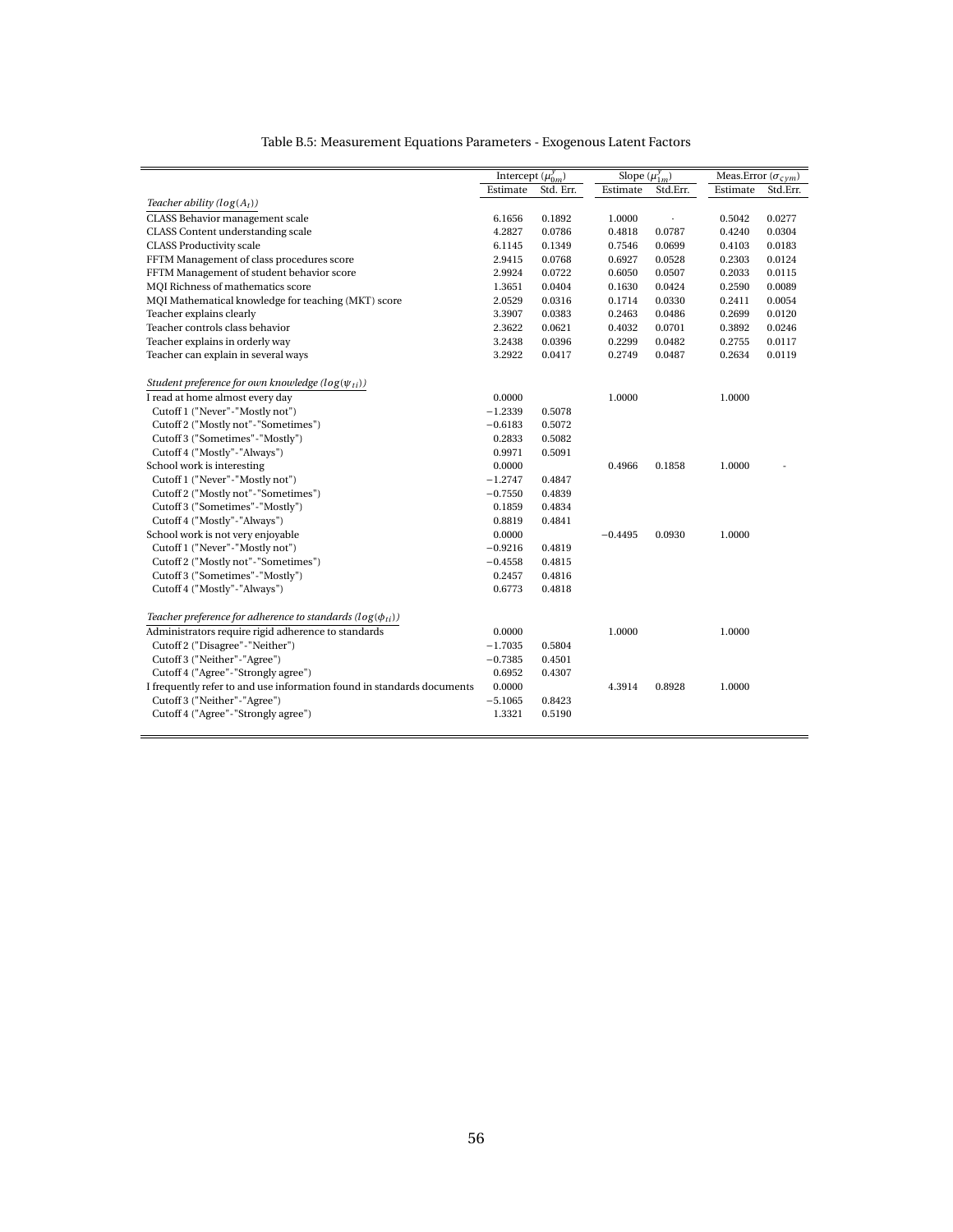<span id="page-57-0"></span>

|                                                          | Year 1  |         | Year <sub>2</sub> |         |
|----------------------------------------------------------|---------|---------|-------------------|---------|
|                                                          | Mean    | Std.Dev | Mean              | Std.Dev |
| Obs.                                                     | 2352    |         | 4452              |         |
| Student knowledge:                                       |         |         |                   |         |
| $3^{rd}$ grade math state test score                     | 507.675 | 95.726  | 499.443           | 95.514  |
| BAM test score (% correct)                               | 53.453  | 22.123  | 53.787            | 21.633  |
| Student characteristics:                                 |         |         |                   |         |
| Age                                                      | 9.52    | 0.50    | 8.91              | 0.81    |
| Male                                                     | 0.48    |         | 0.50              |         |
| White                                                    | 0.26    |         | 0.23              |         |
| Black                                                    | 0.43    |         | 0.46              |         |
| Hispanic                                                 | 0.25    |         | 0.24              |         |
| Gifted                                                   | 0.06    |         | 0.06              |         |
| Special education (SpEd)                                 | 0.09    |         | 0.11              |         |
| English language learner (ELL)                           | 0.17    |         | 0.14              |         |
| Reduced price/free lunch                                 | 0.45    |         | 0.49              |         |
| Teacher characteristics:                                 |         |         |                   |         |
| Obs.                                                     | 177     |         |                   |         |
| Years of experience in the district                      | 6.40    | 5.94    | 5.42              | 4.59    |
| Masters degree                                           | 0.53    |         | 0.46              |         |
| Teaches both Math and ELA (generalist)                   | 0.83    |         | 0.82              |         |
| <b>Classroom Composition</b>                             |         |         |                   |         |
| Class size                                               | 23.29   | 4.97    | 24.15             | 6.29    |
| Students baseline knowledge $(3^{rd}$ grade test score): |         |         |                   |         |
| % low-level $(1^{st}$ tercile)                           | 30.20   | 21.80   | 35.20             | 25.70   |
| % mid-level $(2^{nd}$ tercile)                           | 33.20   | 13.20   | 32.90             | 13.40   |
| % high-level $(3^{rd}$ tercile)                          | 36.60   | 26.80   | 31.90             | 24.80   |

Table B.6: Year 1 and Year 2 Samples Comparison - Selected Descriptive Statistics

### Table B.7: Within-Sample and Out-of-Sample Model Fit of Student Effort Measures

| Within-Sample Fit                                          |       |       |            |            |           |           |       |        |       |                |  |  |
|------------------------------------------------------------|-------|-------|------------|------------|-----------|-----------|-------|--------|-------|----------------|--|--|
|                                                            | Never |       | Mostly not |            | Sometimes |           |       | Mostly |       | Always         |  |  |
|                                                            | Data  | Model | Data       | Model      | Data      | Model     | Data  | Model  | Data  | Model          |  |  |
| I have done my best quality work in this class             | 0.007 | 0.009 | 0.010      | 0.013      | 0.089     | 0.116     | 0.242 | 0.306  | 0.457 | 0.556          |  |  |
| In this class, I stop trying when the work gets hard       | 0.488 | 0.593 | 0.119      | 0.151      | 0.103     | 0.133     | 0.046 | 0.055  | 0.048 | 0.068          |  |  |
| In this class, I take it easy and do not try to do my best | 0.427 | 0.522 | 0.096      | 0.122      | 0.090     | 0.115     | 0.077 | 0.083  | 0.119 | 0.159          |  |  |
|                                                            |       | None  |            | Some       |           | Most      |       | All    |       | All plus extra |  |  |
|                                                            | Data  | Model | Data       | Model      | Data      | Model     | Data  | Model  | Data  | Model          |  |  |
| How much homework do you usually complete?                 | 0.006 | 0.007 | 0.062      | 0.082      | 0.106     | 0.138     | 0.489 | 0.604  | 0.137 | 0.169          |  |  |
|                                                            |       |       |            |            |           |           |       |        |       |                |  |  |
|                                                            |       |       |            |            |           |           |       |        |       |                |  |  |
| Out-of-Sample Validation (Year 2 Data Sample Fit)          |       |       |            |            |           |           |       |        |       |                |  |  |
|                                                            |       | Never |            | Mostly not |           | Sometimes |       | Mostly |       | Always         |  |  |
|                                                            | Data  | Model | Data       | Model      | Data      | Model     | Data  | Model  | Data  | Model          |  |  |
| I have done my best quality work in this class             | 0.007 | 0.009 | 0.021      | 0.012      | 0.010     | 0.112     | 0.291 | 0.302  | 0.431 | 0.566          |  |  |
| In this class, I stop trying when the work gets hard       | 0.611 | 0.613 | 0.145      | 0.146      | 0.115     | 0.128     | 0.062 | 0.054  | 0.067 | 0.059          |  |  |
| In this class, I take it easy and do not try to do my best | 0.482 | 0.543 | 0.131      | 0.123      | 0.128     | 0.106     | 0.106 | 0.081  | 0.153 | 0.147          |  |  |
|                                                            |       | None  |            | Some       |           | Most      |       | All    |       | All plus extra |  |  |
|                                                            | Data  | Model | Data       | Model      | Data      | Model     | Data  | Model  | Data  | Model          |  |  |
| How much homework do you usually complete?                 | 0.008 | 0.007 | 0.062      | 0.078      | 0.147     | 0.135     | 0.554 | 0.603  | 0.229 | 0.177          |  |  |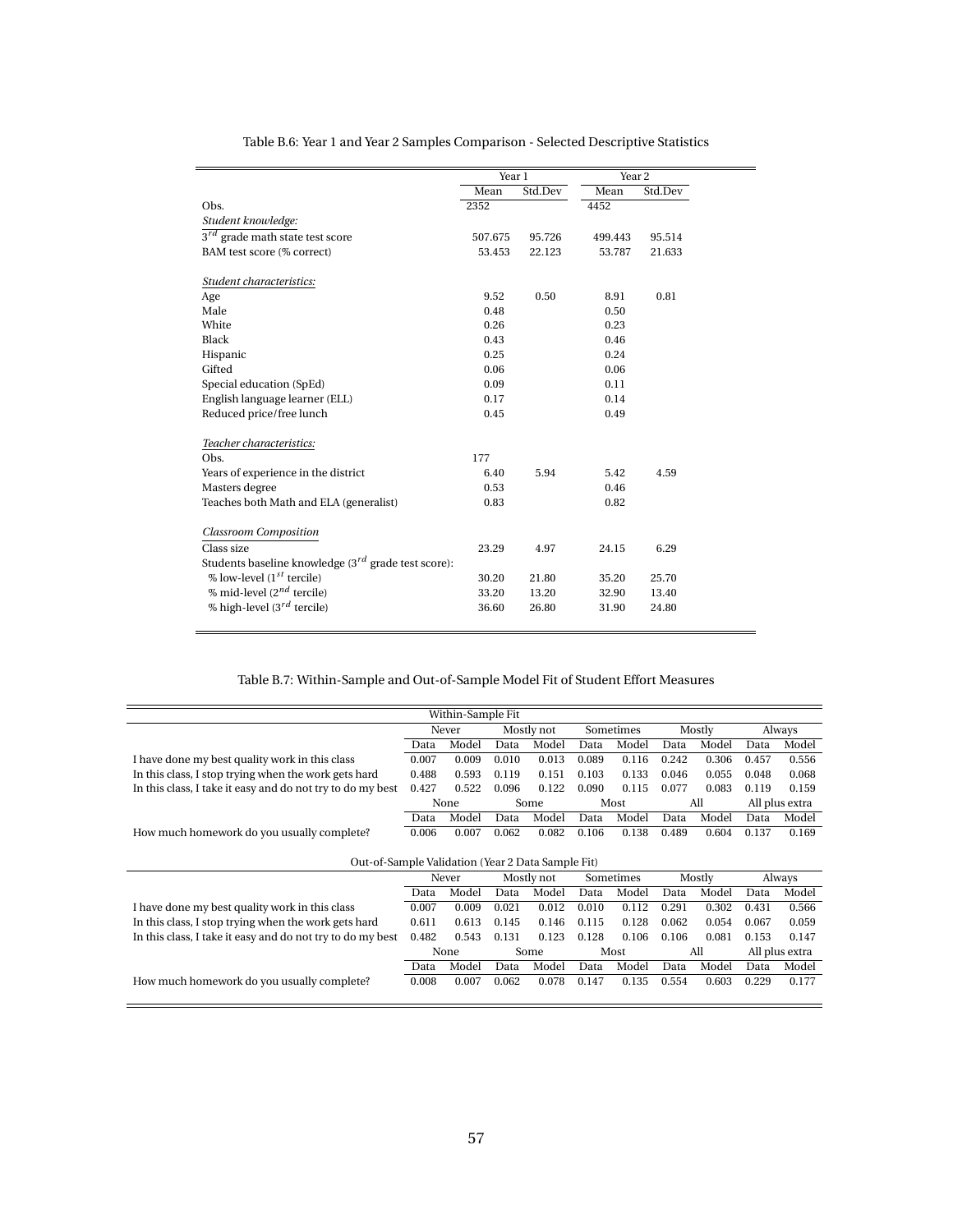|                                        |       | Year 1  | Year <sub>2</sub> |         |                                | Year 1 | Year 2 |
|----------------------------------------|-------|---------|-------------------|---------|--------------------------------|--------|--------|
|                                        | Mean  | Std.Dev | Mean              | Std.Dev |                                | Mean   | Mean   |
| Panel A: Students                      |       |         |                   |         |                                |        |        |
| Obs.                                   | 2352  |         | 4452              |         |                                |        |        |
| Age                                    | 9.52  | 0.50    | 8.91              | 0.81    | Gifted                         | 0.06   | 0.06   |
| Male                                   | 0.48  |         | 0.50              |         | Special education (SpEd)       | 0.09   | 0.11   |
| White                                  | 0.26  |         | 0.23              |         | English language learner (ELL) | 0.17   | 0.14   |
| <b>Black</b>                           | 0.43  |         | 0.46              |         | Reduced price/free lunch       | 0.45   | 0.49   |
|                                        |       |         |                   |         |                                |        |        |
| Hispanic                               | 0.25  |         | 0.24              |         |                                |        |        |
| N. books in bedroom:                   |       |         |                   |         | N. computers at home:          |        |        |
| None                                   | 0.09  |         | 0.08              |         | None                           | 0.12   | 0.11   |
| $\geq$ 1 and $\leq$ 10                 | 0.22  |         | 0.21              |         | One                            | 0.45   | 0.41   |
| $\geq$ 11 and $\leq$ 24                | 0.21  |         | 0.21              |         | More than one                  | 0.43   | 0.48   |
| $\geq$ 25                              | 0.48  |         | 0.50              |         |                                |        |        |
| Has person at home to help             |       |         |                   |         | Has no quiet place to study    |        |        |
| with homework:                         |       |         |                   |         | at home:                       |        |        |
| Never                                  | 0.02  |         | 0.03              |         | Never                          | 0.40   | 0.36   |
| Mostly not                             | 0.03  |         | 0.06              |         | Mostly not                     | 0.12   | 0.12   |
| Sometimes                              | 0.09  |         | 0.13              |         | Sometimes                      | 0.16   | 0.16   |
| Mostly                                 | 0.17  |         | 0.14              |         | Mostly                         | 0.12   | 0.11   |
| Always                                 | 0.69  |         | 0.64              |         | Always                         | 0.21   | 0.25   |
| Panel B: Teachers                      |       |         |                   |         |                                |        |        |
| Obs.                                   | 177   |         |                   |         |                                |        |        |
| Years of experience in the district    | 6.40  | 5.94    | 5.42              | 4.59    |                                |        |        |
| Masters degree                         | 0.53  |         | 0.46              |         |                                |        |        |
| Teaches both Math and ELA (generalist) | 0.83  |         | 0.82              |         |                                |        |        |
| <b>Classroom Composition</b>           |       |         |                   |         |                                |        |        |
| Class size                             | 23.29 | 4.97    | 24.15             | 6.29    |                                |        |        |
| Student composition across classrooms: |       |         |                   |         |                                |        |        |
| % low-level $(1^{st}$ tercile)         | 30.20 | 21.80   | 35.20             | 25.70   |                                |        |        |
| % mid-level $(2^{nd}$ tercile)         | 33.20 | 13.20   | 32.90             | 13.40   |                                |        |        |
| % high-level $(3^{rd}$ tercile)        | 36.60 | 26.80   | 31.90             | 24.80   |                                |        |        |
|                                        |       |         |                   |         |                                |        |        |

#### Table B.8: Year 2 Sample - Student and Teacher Characteristics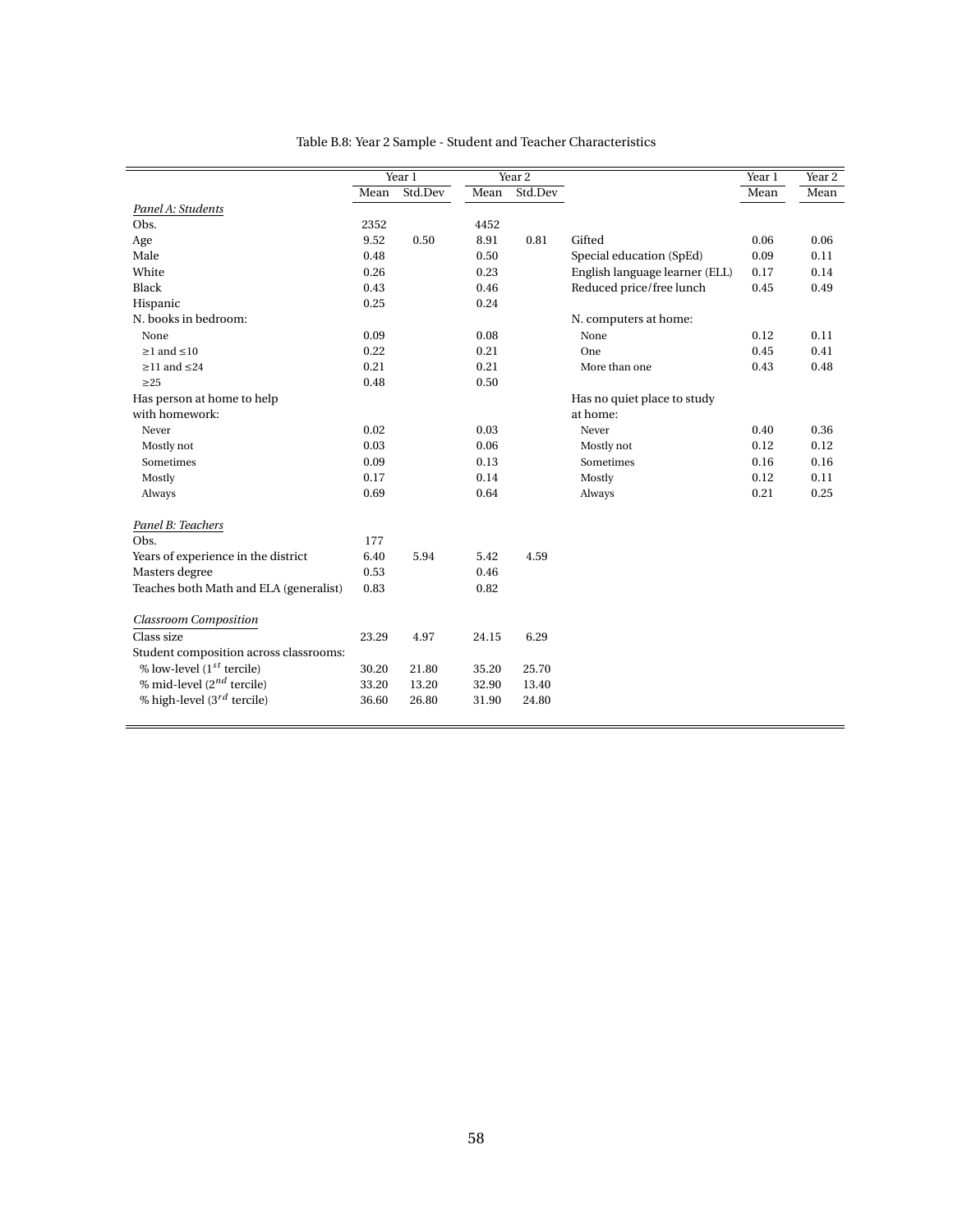|                                                                            |       | Year 1  |       | Year 2  |
|----------------------------------------------------------------------------|-------|---------|-------|---------|
|                                                                            | Mean  | Std.Dev | Mean  | Std.Dev |
| Teacher effort                                                             |       |         |       |         |
| Teacher explains in another way if we do not understand (survey 0-4 score) | 3.325 | 0.285   | 3.328 | 0.299   |
| Teacher pushes us to work hard (survey 0-4 score)                          | 3.092 | 0.370   | 3.192 | 0.427   |
| Teacher does not waste time in class (survey 0-4 score)                    | 2.664 | 0.385   | 2.709 | 0.402   |
| Teacher asks us if we understand the lesson (survey 0-4 score)             | 3.329 | 0.315   | 3.392 | 0.322   |
| Teacher asks us if we are following along (survey 0-4 score)               | 3.440 | 0.277   | 3.502 | 0.252   |
| Teacher writes feedback on our papers (survey 0-4 score)                   | 2.887 | 0.387   | 2.959 | 0.468   |
| Teacher takes the time to summarize the lesson (survey 0-4 score)          | 2.813 | 0.480   | 2.981 | 0.434   |
| Teacher encourage us to do our best (survey 0-4 score)                     | 3.533 | 0.257   | 3.600 | 0.289   |
|                                                                            |       |         |       |         |
| Teacher ability                                                            |       |         |       |         |
| CLASS Behavior management scale                                            | 5.943 | 0.715   | 5.803 | 0.512   |
| CLASS Content understanding scale                                          | 4.137 | 0.481   | 4.120 | 0.496   |
| <b>CLASS Productivity scale</b>                                            | 5.918 | 0.555   | 5.803 | 0.419   |
| FFTM Management of class procedures score                                  | 2.763 | 0.354   | 2.691 | 0.346   |
| FFTM Management of student behavior score                                  | 2.840 | 0.344   | 2.767 | 0.380   |
| MQI Richness of mathematics score                                          | 1.340 | 0.261   | 1.353 | 0.263   |
| MQI Mathematical knowledge for teaching (MKT) score                        | 2.030 | 0.218   | 2.027 | 0.225   |
| Teacher explains clearly (survey 0-4 score)                                | 3.321 | 0.295   | 3.324 | 0.269   |
| Teacher controls class behavior (survey 0-4 score)                         | 2.251 | 0.437   | 2.211 | 0.506   |
| Teacher explains in orderly way (survey 0-4 score)                         | 3.180 | 0.300   | 3.229 | 0.347   |
| Teacher can explain in several ways (survey 0-4 score)                     | 3.216 | 0.295   | 3.311 | 0.293   |
| Teacher preference for adherence to standards                              |       |         |       |         |
|                                                                            |       |         |       |         |
| Administrators require rigid adherence to standards                        | 2.935 | 0.865   | 2.865 | 0.870   |
| I frequently refer to and use information found in standards documents     | 2.355 | 0.592   | 2.341 | 0.631   |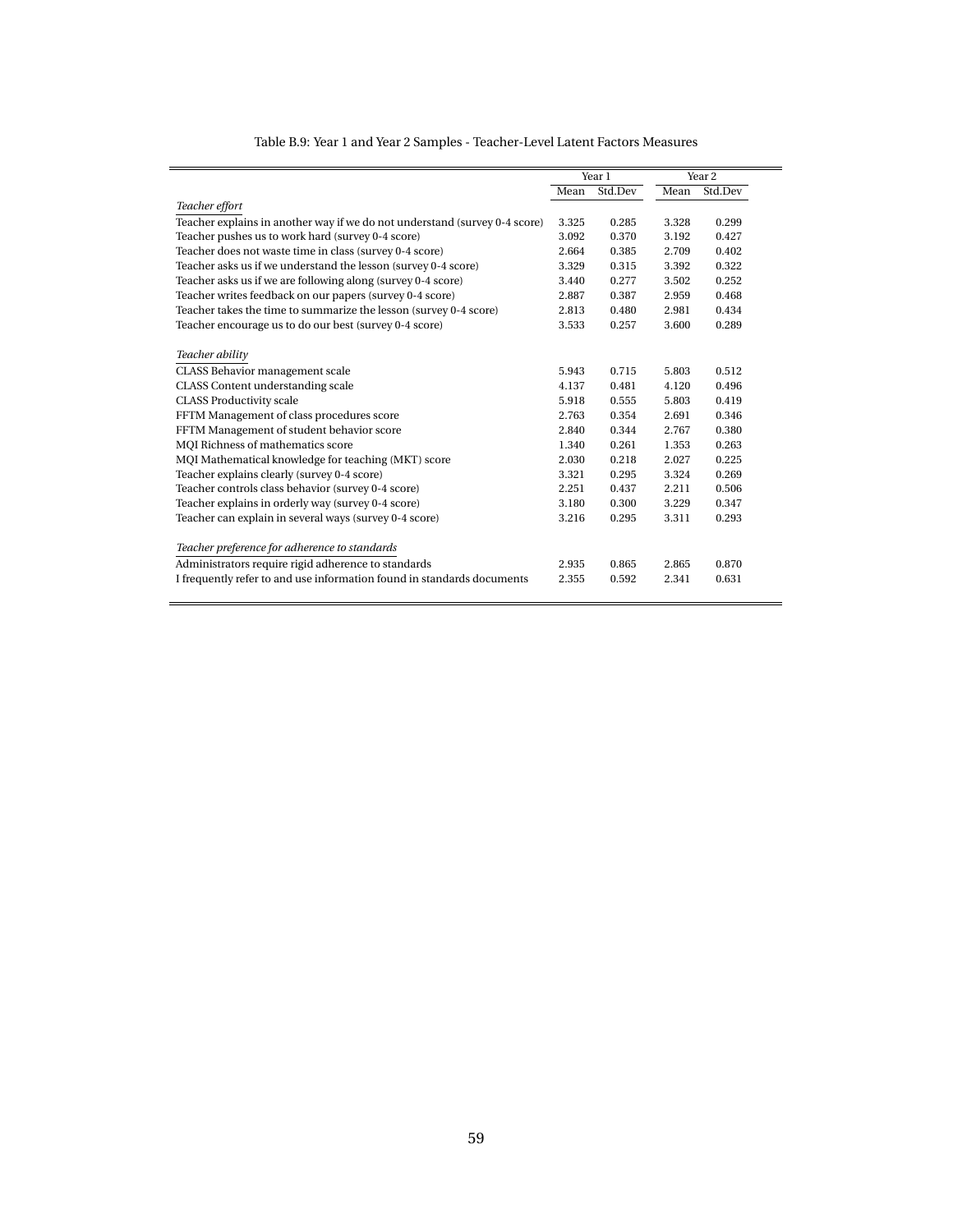|                                                            | Year 1         |         | Year <sub>2</sub> |         |
|------------------------------------------------------------|----------------|---------|-------------------|---------|
| Student knowledge:                                         | Mean           | Std.Dev | Mean              | Std.Dev |
| $3^{rd}$ grade math state test score                       | 507.675        | 95.726  | 499.443           | 95.514  |
| BAM test score (% correct)                                 | 53.453         | 22.123  | 53.787            | 21.633  |
|                                                            |                |         |                   |         |
| Student effort                                             |                |         |                   |         |
| I have done my best quality work in this class             |                |         |                   |         |
| Never                                                      | 0.007          |         | 0.007             |         |
| Mostly not                                                 | 0.010          |         | 0.021             |         |
| Sometimes                                                  | 0.089          |         | 0.104             |         |
| Mostly                                                     | 0.242          |         | 0.291             |         |
| Always                                                     | 0.457          |         | 0.577             |         |
| In this class, I stop trying when the work gets hard       |                |         |                   |         |
| Never                                                      | 0.488          |         | 0.611             |         |
| Mostly not                                                 | 0.119          |         | 0.145             |         |
| Sometimes                                                  | 0.103          |         | 0.115             |         |
| Mostly                                                     | 0.046          |         | 0.062             |         |
| Always                                                     | 0.048          |         | 0.067             |         |
| In this class, I take it easy and do not try to do my best |                |         |                   |         |
| Never                                                      | 0.427          |         | 0.482             |         |
| Mostly not                                                 | 0.096          |         | 0.131             |         |
| Sometimes                                                  | 0.090          |         | 0.128             |         |
| Mostly                                                     | 0.066          |         | 0.106             |         |
| Always                                                     | 0.119          |         | 0.153             |         |
| How much homework do you usually complete?                 |                |         |                   |         |
| None                                                       | 0.006          |         | 0.008             |         |
| Some                                                       | 0.062          |         | 0.051             |         |
| Most                                                       | 0.106          |         | 0.147             |         |
| All                                                        | 0.489          |         | 0.554             |         |
| All plus extra                                             | 0.137          |         | 0.229             |         |
|                                                            |                |         |                   |         |
| Student preference for own knowledge                       |                |         |                   |         |
| I read at home almost every day                            |                |         |                   |         |
| Never                                                      | 0.055          |         |                   |         |
| Mostly not<br>Sometimes                                    | 0.079          |         |                   |         |
|                                                            | 0.225<br>0.237 |         |                   |         |
| Mostly<br>Always                                           | 0.404          |         | L,                |         |
| School work is interesting                                 |                |         |                   |         |
| Never                                                      | 0.061          |         | 0.048             |         |
| Mostly not                                                 | 0.072          |         | 0.061             |         |
| Sometimes                                                  | 0.272          |         | 0.252             |         |
| Mostly                                                     | 0.255          |         | 0.291             |         |
| Always                                                     | 0.339          |         | 0.348             |         |
| School work is not very enjoyable                          |                |         |                   |         |
| Never                                                      | 0.310          |         | 0.316             |         |
| Mostly not                                                 | 0.159          |         | 0.171             |         |
| Sometimes                                                  | 0.250          |         | 0.255             |         |
| Mostly                                                     | 0.124          |         | 0.115             |         |
| Always                                                     | 0.157          |         | 0.142             |         |
|                                                            |                |         |                   |         |

Table B.10: Year 1 and Year 2 Samples - Student-Level Latent Factors Measures

 $\equiv$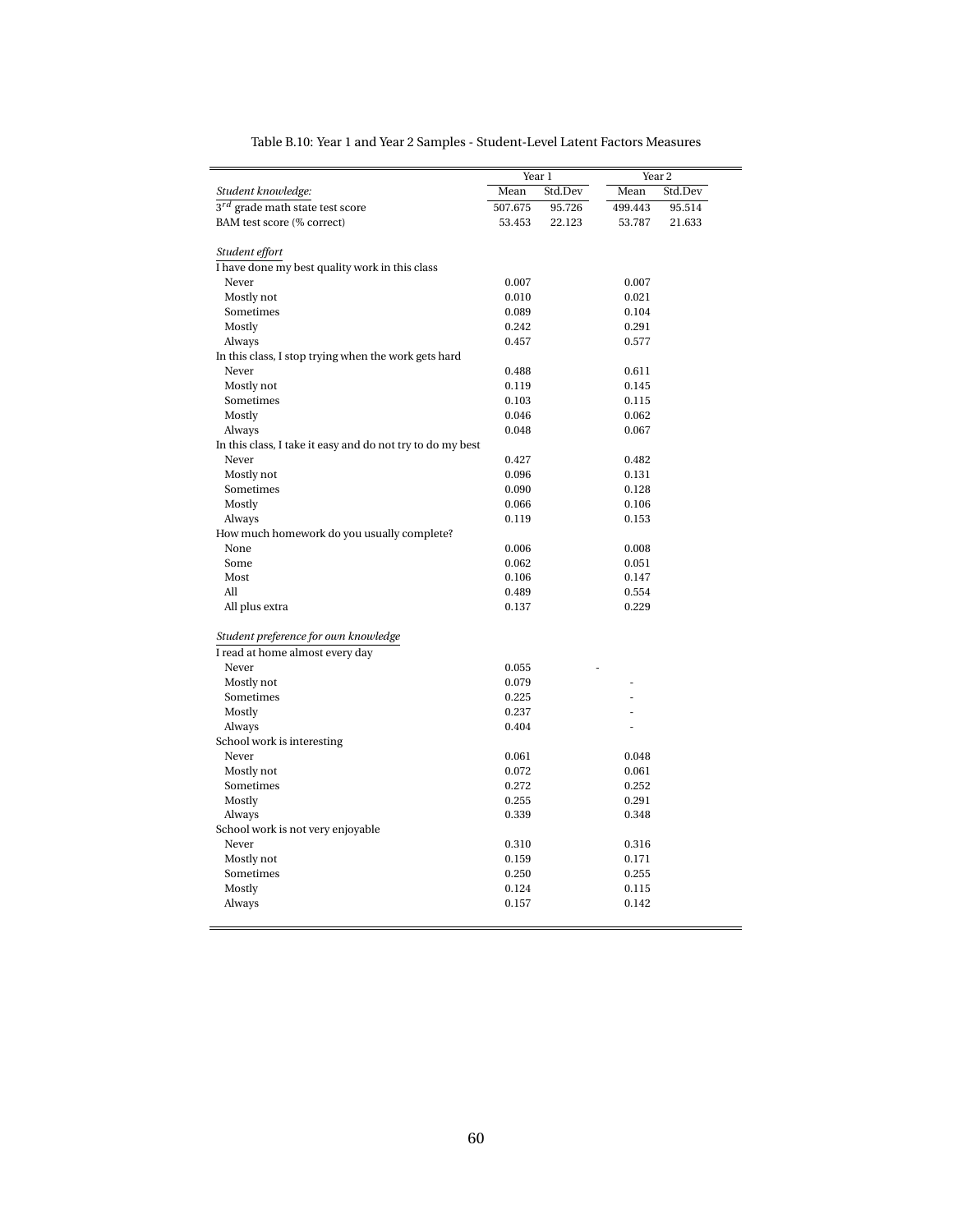

Figure B.1: Distribution of Class Time Allocations



Figure B.2: Distribution of Classroom Composition